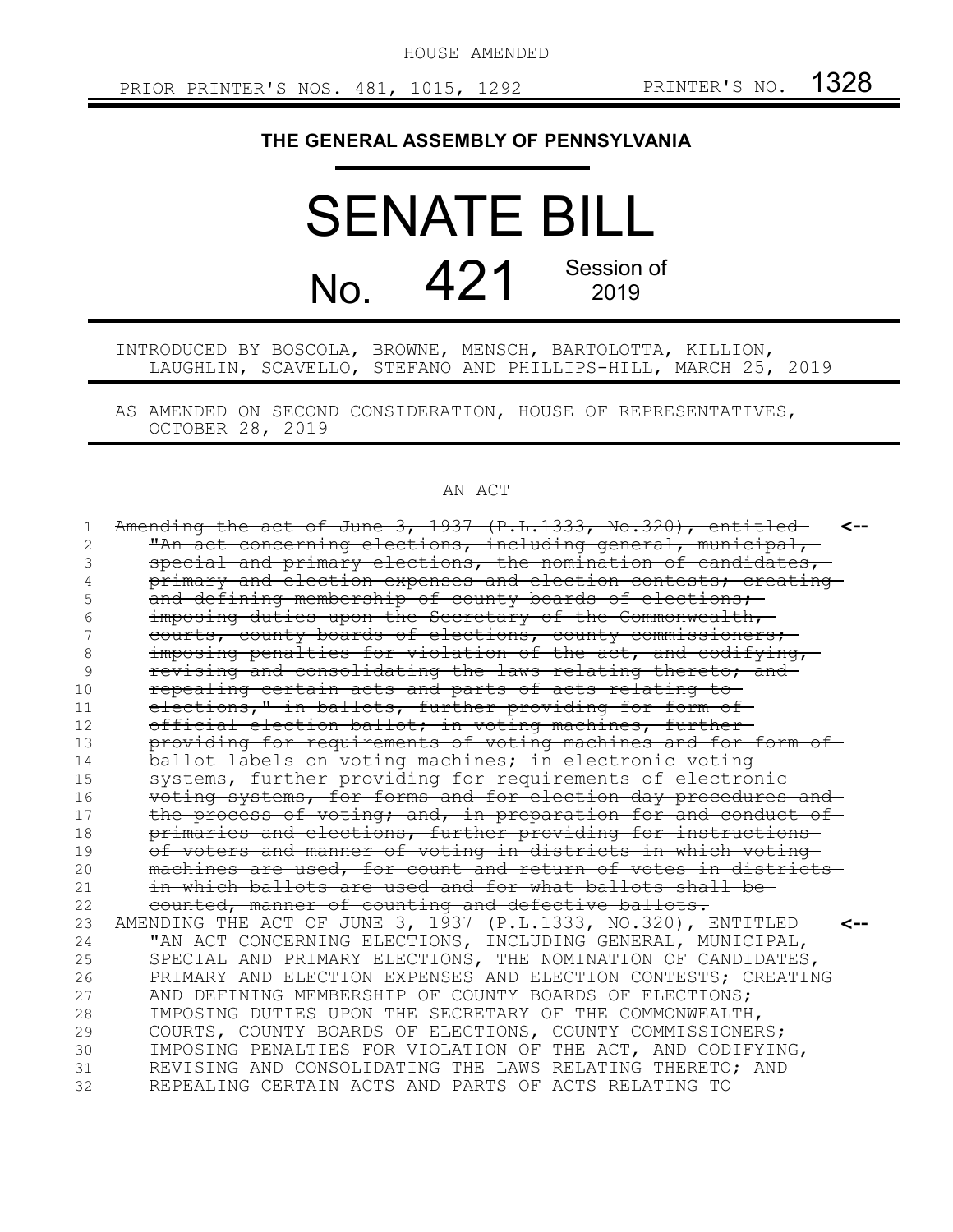ELECTIONS," IN PRELIMINARY PROVISIONS, FURTHER PROVIDING FOR DEFINITIONS; IN THE SECRETARY OF THE COMMONWEALTH, PROVIDING FOR REQUIREMENTS FOR DISAPPROVAL OR DECERTIFICATION OF VOTING APPARATUSES; IN DISTRICT ELECTION OFFICERS, FURTHER PROVIDING **<--** FOR COMPENSATION OF DISTRICT ELECTION OFFICERS; IN ELECTION DISTRICTS AND POLLING PLACES, FURTHER PROVIDING FOR RESTRICTIONS ON ALTERATION; IN NOMINATION OF CANDIDATES, FURTHER PROVIDING FOR PETITION MAY CONSIST OF SEVERAL SHEETS AND AFFIDAVIT OF CIRCULATOR, FOR MANNER OF SIGNING NOMINATION **<--** PETITIONS AND TIME OF CIRCULATING AND FOR NOMINATIONS BY POLITICAL BODIES; IN BALLOTS, FURTHER PROVIDING FOR FORM OF OFFICIAL PRIMARY BALLOT, FOR FORM OF OFFICIAL ELECTION BALLOT AND, FOR NUMBER OF BALLOTS TO BE PRINTED AND SPECIMEN BALLOTS **<--** AND FOR FORMS OF BALLOTS ON FILE AND OPEN TO PUBLIC INSPECTION AND BALLOTS AND DIAGRAMS TO BE FURNISHED TO CANDIDATES AND PARTIES; IN VOTING MACHINES, FURTHER PROVIDING FOR REQUIREMENTS OF VOTING MACHINES AND FOR FORM OF BALLOT LABELS ON VOTING MACHINES; IN ELECTRONIC VOTING SYSTEMS, FURTHER PROVIDING FOR REQUIREMENTS OF ELECTRONIC VOTING SYSTEMS, FOR FORMS, FOR ELECTION DAY PROCEDURES AND THE PROCESS OF VOTING AND FOR POST ELECTION PROCEDURES; IN PREPARATION FOR AND CONDUCT OF PRIMARIES AND ELECTIONS, FURTHER PROVIDING FOR MANNER OF APPLYING TO VOTE AND PERSONS ENTITLED TO VOTE AND VOTER'S CERTIFICATES AND ENTRIES TO BE MADE IN DISTRICT REGISTER AND NUMBERED LISTS OF VOTERS AND CHALLENGES, FOR METHOD OF MARKING BALLOTS AND DEPOSITING SAME IN DISTRICTS IN WHICH BALLOTS ARE USED, FOR INSTRUCTIONS OF VOTERS AND MANNER OF VOTING IN DISTRICTS IN WHICH VOTING MACHINES ARE USED, FOR COUNT AND RETURN OF VOTES IN DISTRICTS IN WHICH BALLOTS ARE USED, FOR WHAT BALLOTS SHALL BE COUNTED, MANNER OF COUNTING AND DEFECTIVE BALLOTS AND FOR CANVASS AND RETURN OF VOTES IN DISTRICTS IN WHICH VOTING MACHINES ARE USED AND PROVIDING FOR DEADLINE FOR RECEIPT OF VALID VOTER REGISTRATION APPLICATION, FOR APPEALS AND FOR APPEALS TO COURT OF COMMON PLEAS; IN VOTING BY QUALIFIED ABSENTEE ELECTORS, FURTHER PROVIDING FOR APPLICATIONS FOR OFFICIAL ABSENTEE BALLOTS, FOR DATE OF APPLICATION FOR ABSENTEE BALLOT, FOR APPROVAL OF APPLICATION FOR ABSENTEE BALLOT, FOR ABSENTEE ELECTORS FILES AND LISTS, FOR OFFICIAL ABSENTEE VOTERS BALLOTS, FOR DELIVERING OR MAILING BALLOTS, FOR VOTING BY ABSENTEE ELECTORS, FOR CANVASSING OF OFFICIAL ABSENTEE BALLOTS AND FOR PUBLIC RECORDS; PROVIDING FOR VOTING BY QUALIFIED MAIL-IN ELECTORS; IN RETURNS OF PRIMARIES AND ELECTIONS, FURTHER PROVIDING FOR MANNER OF COMPUTING IRREGULAR BALLOTS; IN PRIMARY AND ELECTION EXPENSES, FURTHER **<--** PROVIDING FOR REPORTING BY CANDIDATES AND POLITICAL COMMITTEES AND OTHER PERSONS; PROVIDING FOR DISSEMINATION OF INFORMATION AND FOR JURISDICTION; REMOVING REFERENCES TO THE **<--** TRAFFIC COURT OF PHILADELPHIA; AND MAKING RELATED REPEALS. The General Assembly of the Commonwealth of Pennsylvania hereby enacts as follows: Section 1. Sections 1003(a), 1107(b), 1110(h), 1107-A(3), **<--**  $1109$  A(a)(2) and (d),  $1112$  A(a)(2) and (4),  $1216$ (d) and (f), **<--** 1 2 3 4 5 6 7 8 9 10 11 12 13 14 15 16 17 18 19 20 21 22 23 24 25 26 27 28 29 30 31 32 33 34 35 36 37 38 39 40 41 42 43 44 45 46 47 48 49 50 51 52 53

1222(a) and (b) and 1223(a) of the act of June 3, 1937 54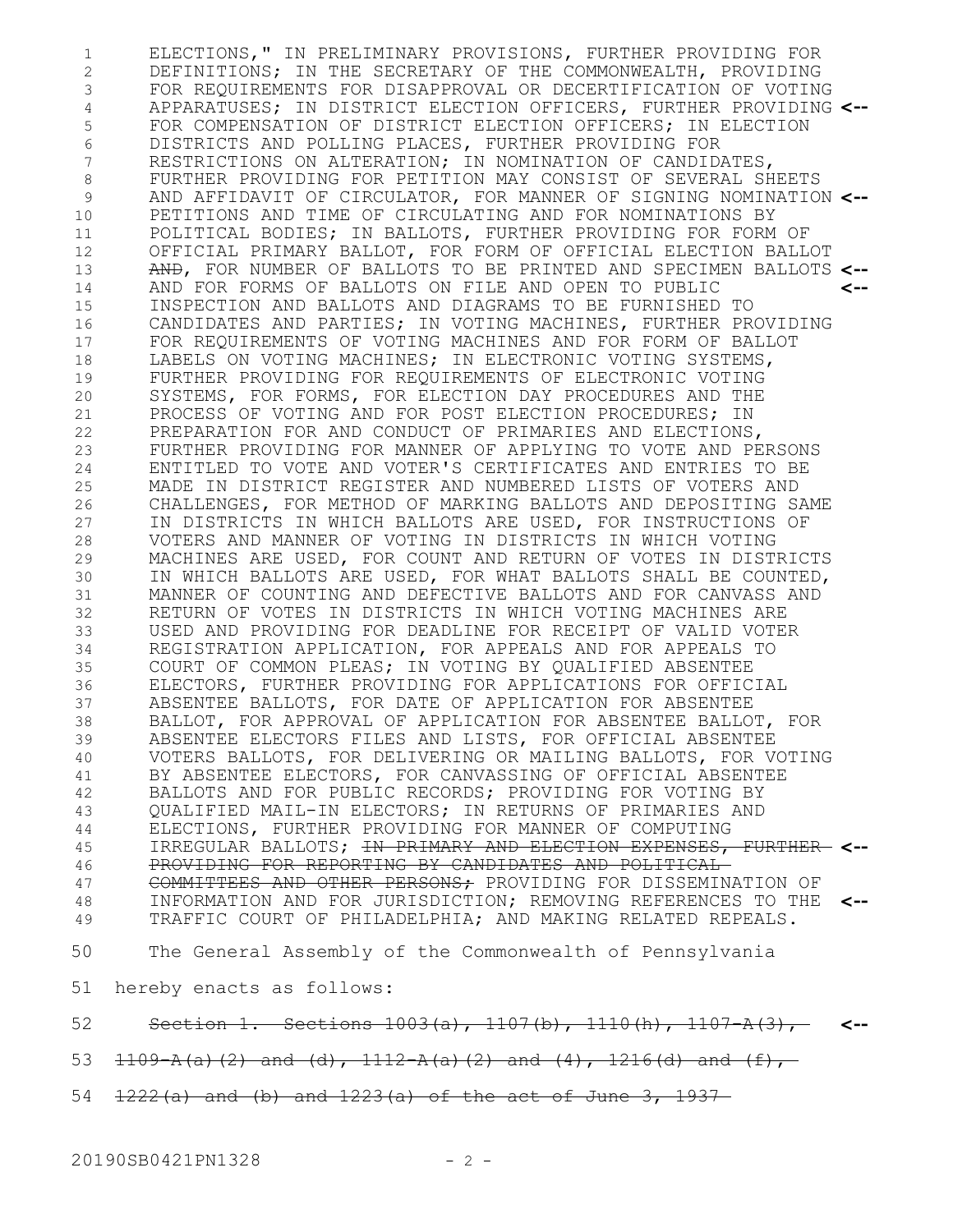| ı  | (P.L.1333, No.320), known as the Pennsylvania Election Code, are |
|----|------------------------------------------------------------------|
| 2  | amended to read:                                                 |
| 3  | Section 1003. Form of Official Election Ballot.                  |
| 4  | (a) The official ballots for general, municipal and special-     |
| 5  | elections shall be in substantially the following form:          |
| 6  | OFFICIAL BALLOT                                                  |
| 7  | <del> District,  Ward,</del>                                     |
| 8  | City of , County of                                              |
| 9  |                                                                  |
| 10 | Election held on the  day of , [19]                              |
| 11 | $20 \cdots$                                                      |
| 12 | A cross (X) or check () mark in the square opposite the name of  |
| 13 | any candidate indicates a vote for that candidate.               |
| 14 | {To vote a straight party ticket, mark a cross (X) or check      |
| 15 | () in the square, in the Party Column, opposite the name of the  |
| 16 | party of your choice. To vote for an individual candidate of     |
| 17 | another party after making a mark in the party square, mark a    |
| 18 | cross (X) or check () opposite his name. For an office where     |
| 19 | more than one candidate is to be voted for, the voter, after     |
| 20 | marking in the party square, may divide his vote by marking a    |
| 21 | eross (X) or check () to the right of each candidate for whom    |
| 22 | he or she desires to vote. For such office votes shall not be    |
| 23 | counted for candidates not individually marked.}                 |
| 24 | To vote for a person whose name is not on the ballot, write,     |
| 25 | print or paste his name in the blank space provided for that     |
| 26 | purpose. A cross (X) or check () mark in the square opposite     |
| 27 | the names of the candidates of any party for President and Vice- |
| 28 | President of the United States indicates a vote for all the-     |
| 29 | eandidates of that party for presidential elector. To vote for-  |
| 30 | individual candidates for presidential elector, write, print or- |
|    | 20190SB0421PN1328<br>- 3 -                                       |
|    |                                                                  |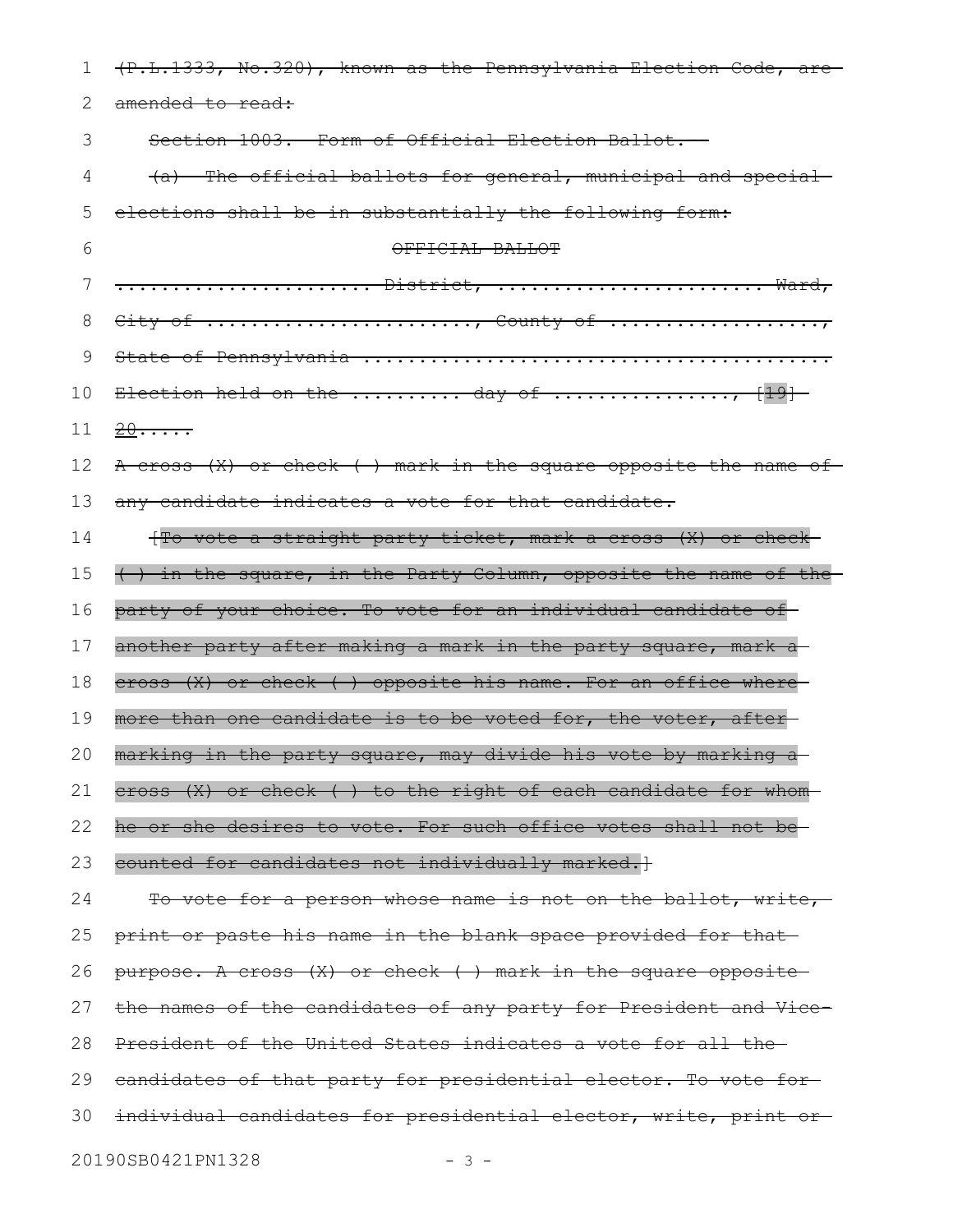paste their names in the blank spaces provided for that purpose under the title "Presidential Electors." Mark ballot only in black lead pencil, indelible pencil or blue, black or blue-black ink, in fountain pen or ball point pen; use the same pencil or pen for all markings you place on the ballot. 1 2 3 4 5

Before leaving the voting compartment, fold this ballot, without displaying the markings thereon, in the same way it wasfolded when received, then leave the compartment and exhibit the ballot to one of the election officers who shall ascertain by an inspection of the number appearing upon the right hand corner of the back of the ballot whether the ballot so exhibited to him is the same ballot which the elector received before entering the voting compartment. If it is the same, the election officer shall direct the elector, without unfolding the ballot, to remove the perforated corner containing the number, and the elector shall immediately deposit the ballot in the ballot box. Any ballot deposited in a ballot box at any primary or election without having the said number torn off shall be void and shall 19 <del>not be counted.</del> 6 7 8 9 10 11 12 13 14 15 16 17 18

| 20 | Party Column                     | Presidential Electors         |
|----|----------------------------------|-------------------------------|
| 21 | To Vote a Straight Party Ticket- | (Vote for the candidates      |
| 22 | Mark a Cross (X) or Check ( ) in | one party for President and   |
| 23 | this Column.                     | Vice-President, or insert the |
| 24 |                                  | names of candidates.          |
| 25 |                                  | <del>For</del>                |
| 26 |                                  | John Stiles                   |
| 27 | <b>Democratic</b>                | <del>anc</del>                |
| 28 |                                  | Richard Doe,                  |
| 29 |                                  | <b>Democratic</b><br>.        |
| 30 |                                  | For                           |
|    |                                  |                               |

20190SB0421PN1328 - 4 -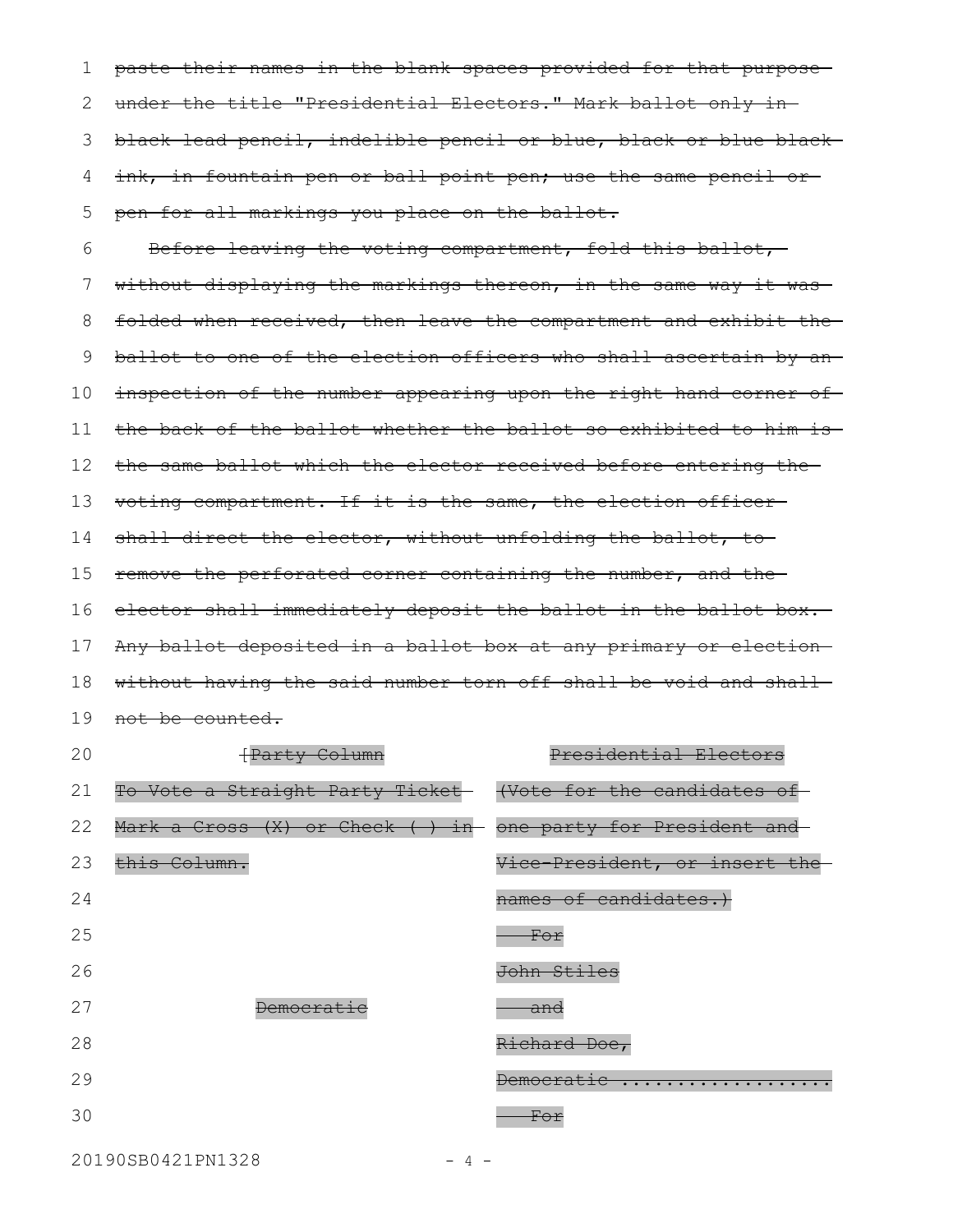| 1  |                                                              | John Doe              |
|----|--------------------------------------------------------------|-----------------------|
| 2  | Republican                                                   | <del>and</del>        |
| 3  |                                                              | Richard Roe,          |
| 4  |                                                              | Republican            |
| 5  |                                                              | For                   |
| 6  |                                                              | John Smith            |
| 7  | Socialist                                                    | <del>anc</del>        |
| 8  |                                                              | William Jones,        |
| 9  |                                                              | Socialist             |
| 10 | Citizensl                                                    |                       |
| 11 | Presidential Electors.                                       |                       |
| 12 | (Vote for the candidates of one party for President and Vice |                       |
| 13 | President, or insert the names of candidates)                |                       |
| 14 | For                                                          |                       |
| 15 | John Stiles and Richard Doe                                  | <u>Democratic</u>     |
| 16 | For                                                          |                       |
| 17 | <u> John Doe and Richard Roe</u>                             | <del>Republican</del> |
| 18 | For                                                          |                       |
| 19 | John Smith and William Jones                                 | <del>Socialist</del>  |
|    | 20 $F$ or                                                    |                       |
| 21 |                                                              | <del>Citizens</del>   |
| 22 | United States Senator.                                       |                       |
| 23 | (Vote for one)                                               |                       |
| 24 |                                                              |                       |
| 25 |                                                              |                       |
| 26 | Richard Stiles                                               |                       |
| 27 | <del>Governor.</del>                                         |                       |
| 28 | (Vote for one)                                               |                       |
| 29 | Richard Roe                                                  | <del>Democra</del>    |
| 30 | <del>John Doe</del>                                          |                       |
|    |                                                              |                       |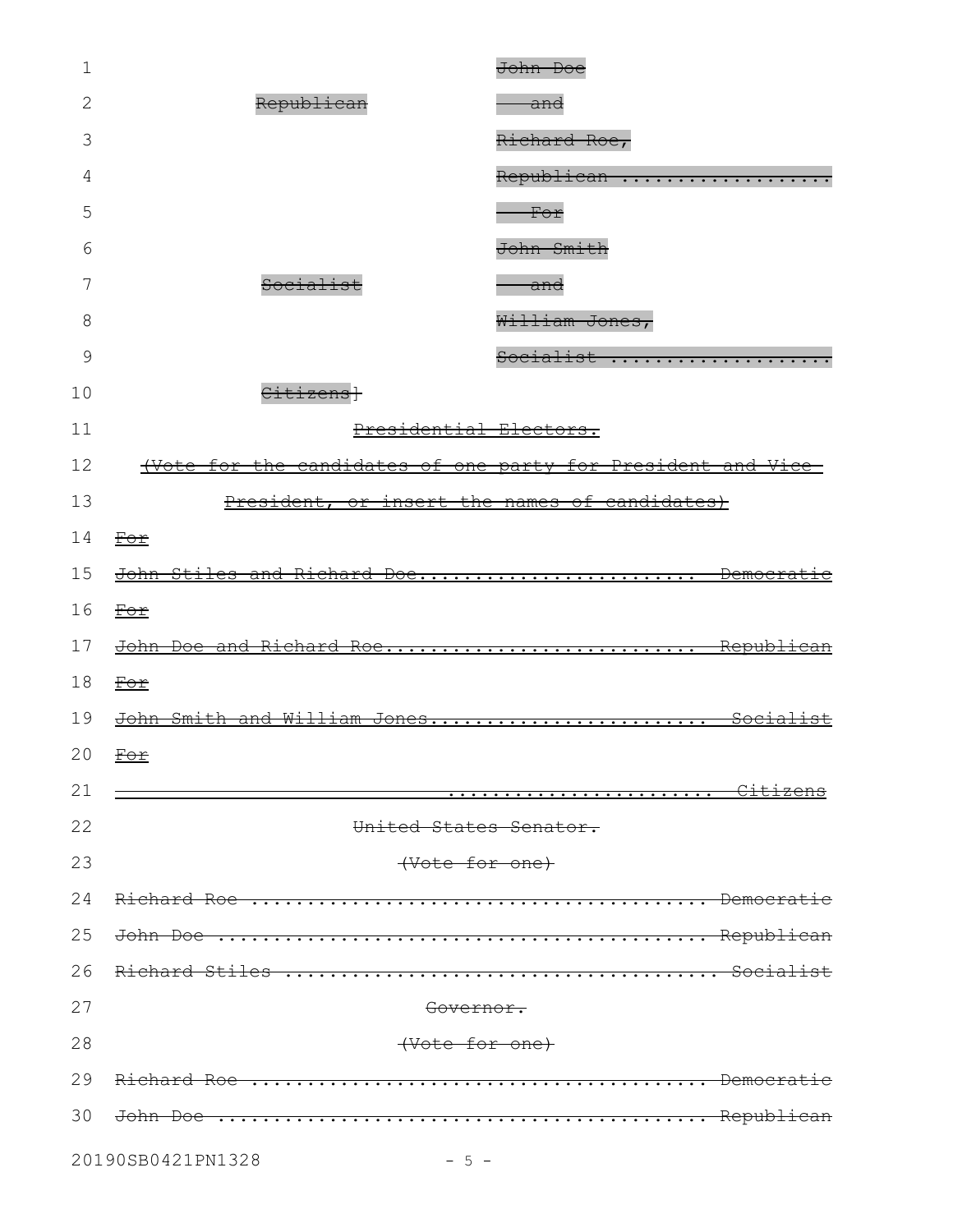| 1  |                                                                   |
|----|-------------------------------------------------------------------|
| 2  | Representatives in Congress,                                      |
| 3  | District.                                                         |
| 4  | (Vote for one)                                                    |
| 5  |                                                                   |
| 6  | <del>John Doe</del>                                               |
| 7  |                                                                   |
| 8  | Senator in the General Assembly,                                  |
| 9  | $\dots \dots$ District.                                           |
| 10 | (Vote for one)                                                    |
| 11 |                                                                   |
| 12 |                                                                   |
| 13 | * * *                                                             |
| 14 | Section 1107. Requirements of Voting Machines. - No voting        |
| 15 | machine shall, upon any examination or reexamination, be          |
| 16 | approved by the Secretary of the Commonwealth, or by any          |
| 17 | examiner appointed by him, unless it shall, at the time, satisfy- |
| 18 | the following requirements:                                       |
| 19 | * * *                                                             |
| 20 | {(b) It shall permit each voter, at other than primary            |
| 21 | elections, to vote a straight political party ticket in one       |
| 22 | operation, and, in one operation, to vote for all the candidates  |
| 23 | of one political party for presidential electors, and, in one     |
| 24 | operation, to vote for all the candidates of one political party- |
| 25 | for every office to be voted for, except those offices as to      |
| 26 | which he votes for individual candidates. +                       |
| 27 | * * *                                                             |
| 28 | Section 1110. Form of Ballot Labels on Voting Machines.           |
| 29 | * * *                                                             |
| 30 | (h) The names of all candidates of a political party shall        |

20190SB0421PN1328 - 6 -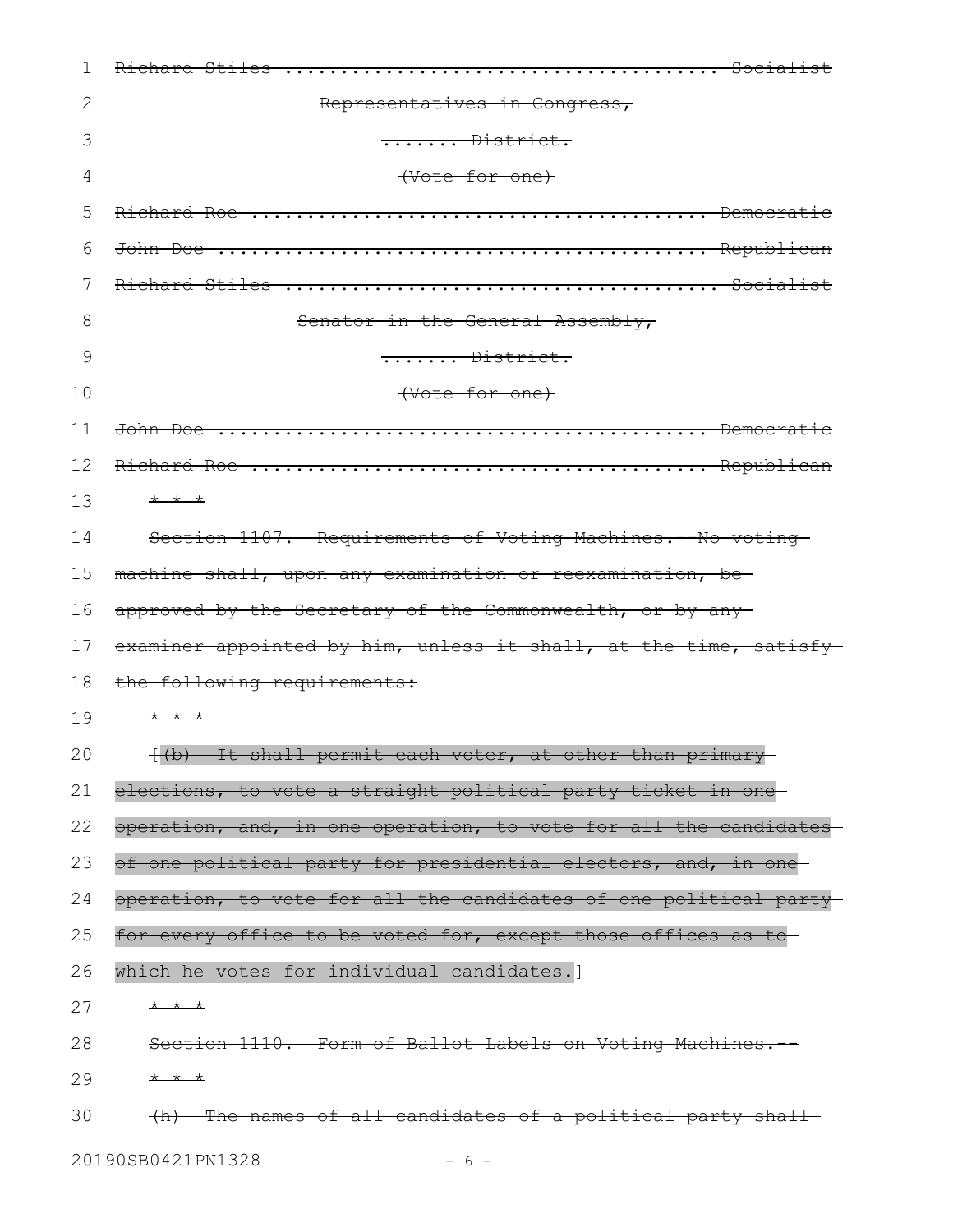appear in the same row or column, and except in cases of namesof presidential commitments of nominees for delegate or alternate delegate to political party National conventions no other names shall appear in the same row or column[, to the left or top of which shall be a straight party lever, by means of which an elector may, in one operation, vote for all the candidates of that political party for every office to be voted for]. Where the names of the delegate or alternate delegate and the presidential candidate he is supporting shall both appear, the print size of the name of the delegate or alternate delegate shall be equal to the size of the name of the particularpresidential candidate to whom he is committed, or in the case where he is uncommitted, the word "uncommitted" shall appear inthe same size print. The names of such candidates shall be arranged under or opposite the title of the office for which they are candidates, and shall appear in the order of the votesobtained by the candidate for Governor of the party nominated at the last gubernatorial election, beginning with the party obtaining the highest number of votes: Provided, however, That in the case of parties or bodies not represented on the ballot at the last gubernatorial election, the names of the candidates of such parties shall be arranged alphabetically, according to the party or body name. The names of all candidates of a political body shall appear in the same row or column, and, if the number of parties and bodies permits, each political body shall be entitled exclusively to a separate row or column[, witha straight party lever]. If, however, the number of political parties and political bodies renders it impossible or impracticable to so arrange the political bodies, in such casesaid bodies shall not be entitled to a separate row or column 20190SB0421PN1328 - 7 -1 2 3 4 5 6 7 8 9 10 11 12 13 14 15 16 17 18 19 20 21 22 23 24 25 26 27 28 29 30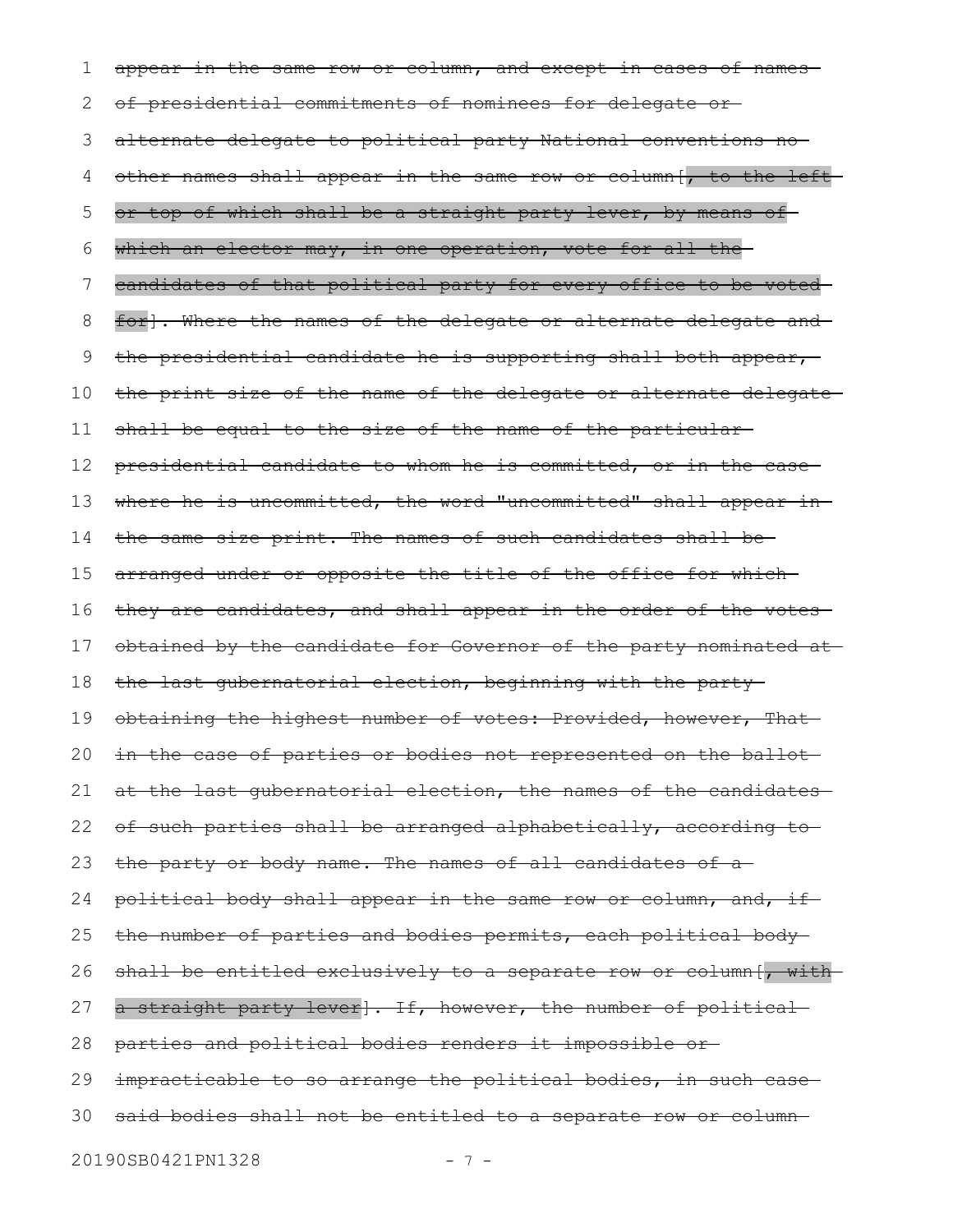| 1  | fand a straight party lever], but shall be listed by political-   |
|----|-------------------------------------------------------------------|
| 2  | appellations on the first left hand or top row, with the-         |
| З  | designating letter and number of the ballot label where their-    |
| 4  | candidates may be found, together with the political              |
| 5  | appellations of other political bodies, whose candidates may be-  |
| 6  | interspersed on the same row or column. Subject to the aforesaid  |
| 7  | limitations, the form and arrangement of ballot labels, as to-    |
| 8  | the placing thereon of political bodies, shall be within the      |
| 9  | discretion of the county board.                                   |
| 10 | $+$ $+$ $+$                                                       |
| 11 | Section 1107 A. Requirements of Electronic Voting Systems.        |
| 12 | No electronic voting system shall, upon any examination or-       |
| 13 | reexamination, be approved by the Secretary of the Commonwealth,  |
| 14 | or by any examiner appointed by him, unless it shall be-          |
| 15 | established that such system, at the time of such examination or- |
| 16 | reexamination:                                                    |
| 17 | * * *                                                             |
| 18 | (3) Permits each voter, at other than primary elections, to       |
| 19 | vote a straight political party ticket by one mark or act and,    |
| 20 | by one mark or act, to vote for all the candidates of one         |
| 21 | political party for presidential electors and, by one mark or     |
| 22 | act, to vote for all the candidates of one political party for-   |
| 23 | every office to be voted for, and every such mark or act shall    |
| 24 | be equivalent to and shall be counted as a vote for every         |
| 25 | eandidate of the political party so marked including its          |
| 26 | candidates for presidential electors, except with respect to      |
| 27 | those offices as to which the voter has registered a vote for     |
| 28 | individual candidates of the same or another political party or   |
| 29 | political body, in which case the automatic tabulating equipment  |
| 30 | shall credit the vote for that office only for the candidate      |
|    | 20190SB0421PN1328<br>$-8-$                                        |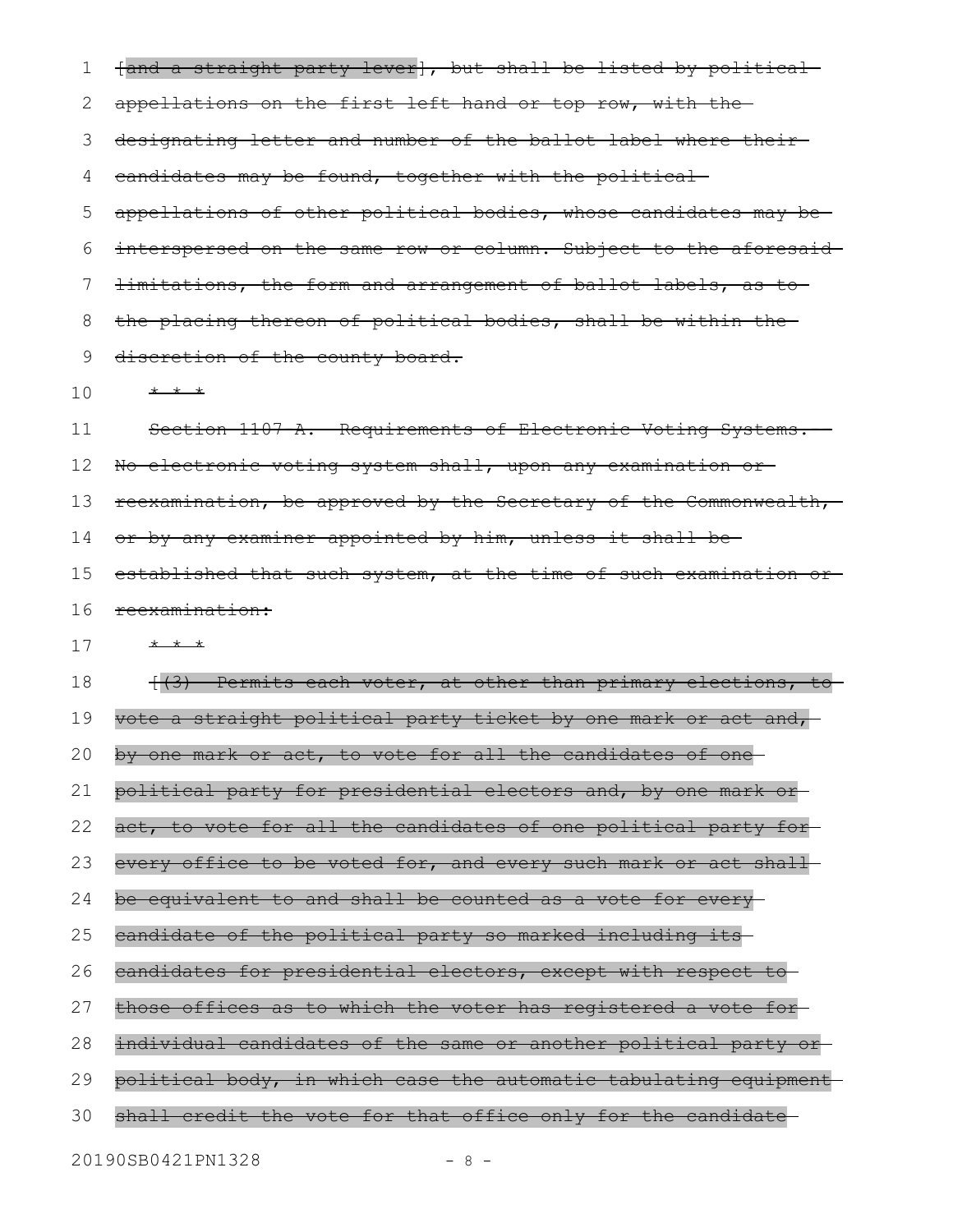| 1  | individually so selected, notwithstanding the fact that the      |
|----|------------------------------------------------------------------|
| 2  | voter may not have individually voted for the full number of     |
| 3  | candidates for that office for which he was entitled to vote.]   |
| 4  | $+$ $+$ $+$                                                      |
| 5  | Section $1109-A.$ Forms. $-(a)$ * * *                            |
| 6  | $(2)$ The pages placed on the voting device shall be of          |
| 7  | sufficient number to include, following the listing of-          |
| 8  | particular candidates, the names of candidates for any-          |
| 9  | nonpartisan offices and any measures for which a voter may be    |
| 10 | qualified to vote on a given election day, provided further that |
| 11 | for municipal, general or special elections, the first ballot    |
| 12 | page shall list in the order that such political parties are-    |
| 13 | entitled to priority on the ballot, the names of such political  |
| 14 | parties [with designating arrows so as to indicate the voting    |
| 15 | square or position on the ballot card where the voter may insert |
| 16 | by one mark or punch the straight party ticket of his choice].   |
| 17 | * * *                                                            |
| 18 | ((d) In partisan elections the ballot cards shall include a      |
| 19 | voting square or position whereby the voter may by one punch or  |
| 20 | mark record a straight party ticket vote for all the candidates  |
| 21 | of one party or may vote a split ticket for the candidates of    |
| 22 | his choice.}                                                     |
| 23 | * * *                                                            |
| 24 | Section 1112 A. Election Day Procedures and the Process of       |
| 25 | Voting. (a) In an election district which uses an electronic     |
| 26 | voting system in which votes are registered electronically, the  |
| 27 | following procedures will be applicable for the conduct of the   |
| 28 | election at the election district:                               |
| 29 | * * *                                                            |

(2) At [primary] all elections, the voter shall be able to 30

20190SB0421PN1328 - 9 -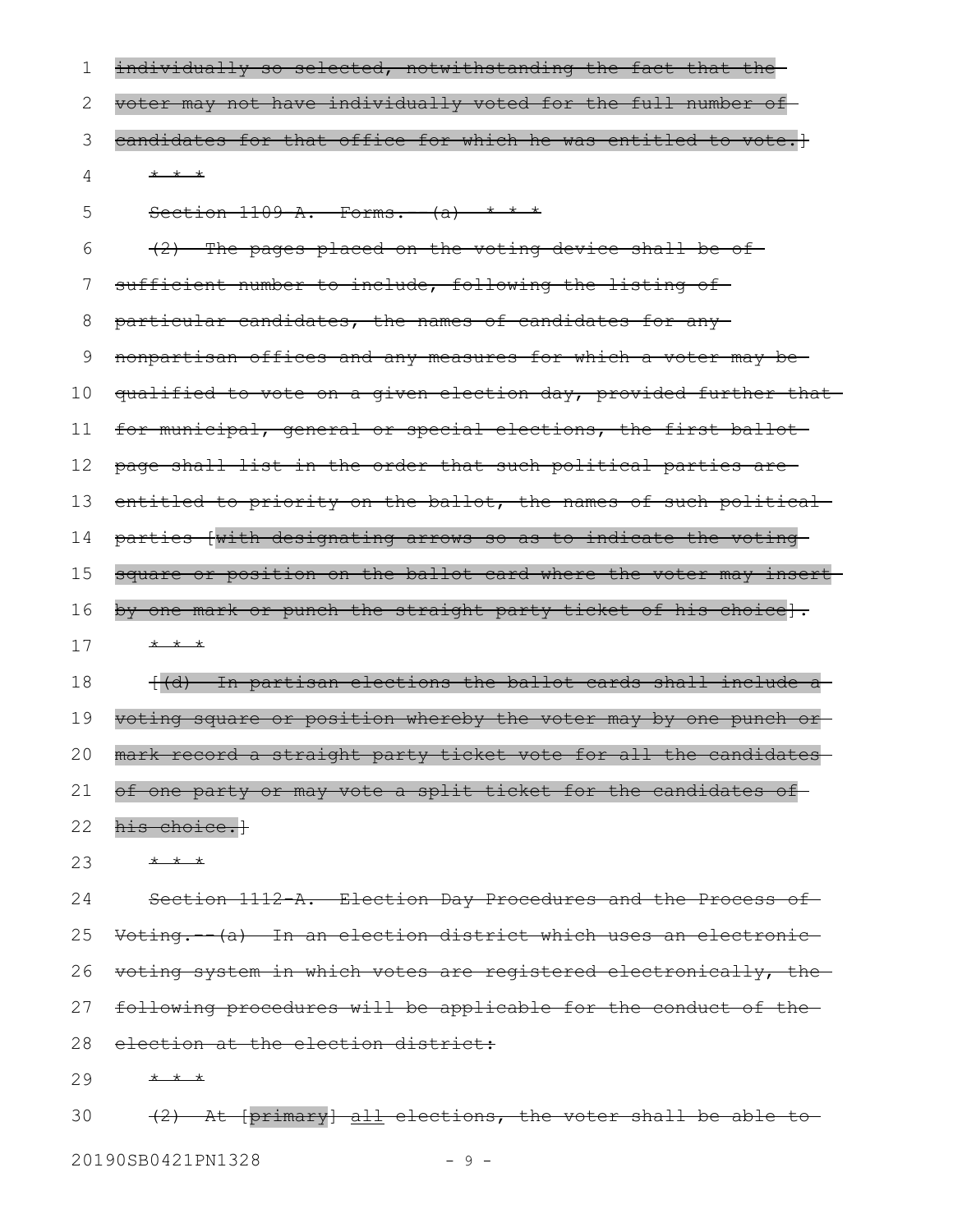| 1  | vote for each candidate individually by the means provided. [At-  |
|----|-------------------------------------------------------------------|
| 2  | all other elections, he may vote for each candidate-              |
| 3  | individually, or he may vote a straight political party ticket    |
| 4  | in one operation by operating the straight political party        |
| 5  | mechanism of the political party or political body of his         |
| 6  | choice. He may also, after having operated the straight party-    |
| 7  | mechanism and before recording his vote, cancel the vote for any  |
| 8  | candidate of such political party or political body and may-      |
| 9  | thereupon vote for a candidate of another party, or political     |
| 10 | body for the same office.] The voter may also vote individually   |
| 11 | for or against a question submitted to the vote of the electors.  |
| 12 | * * *                                                             |
| 13 | (4) At any general election at which presidential electors        |
| 14 | are to be chosen, each elector shall be permitted to vote by one  |
| 15 | operation for all the presidential electors of a political party  |
| 16 | or political body. For each party or body nominating              |
| 17 | presidential electors, a ballot label shall be provided-          |
| 18 | containing only the words "Presidential Electors," preceded by-   |
| 19 | the names of the party or body and followed by the names of the-  |
|    | 20 candidates thereof for the Office of President and Vice-       |
| 21 | President, and the corresponding counter or registering device-   |
| 22 | shall register votes cast for said electors when thus voted for-  |
| 23 | collectively. If any elector desires to vote a ticket for-        |
| 24 | presidential electors made up of the names of persons nominated   |
| 25 | by different parties or bodies, or partially of names of persons- |
| 26 | so in nomination and partially of names of persons not in-        |
| 27 | nomination by any party or body, he may write or deposit a paper- |
| 28 | ballot prepared by himself in the receptacle provided in or on-   |
| 29 | the voting device for that purpose, or he may list their names    |
| 30 | on the write in ballot or envelope provided for that purpose.     |
|    |                                                                   |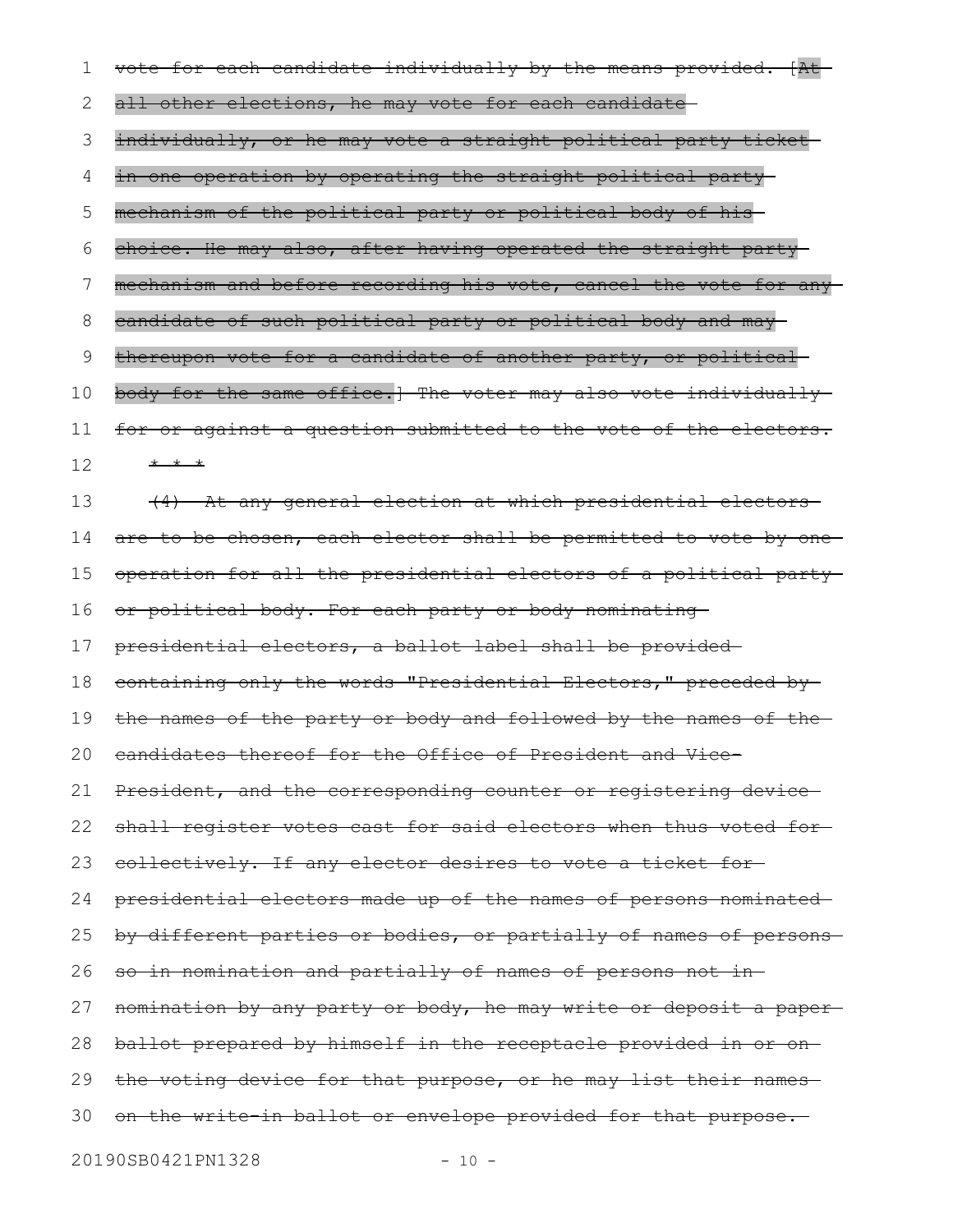The voting device shall be so constructed that it will not bepossible for any one voter to vote a straight party ticket for presidential electors and at the same time to deposit a ballot for presidential electors in a receptacle as [hereinabove]provided in this section. When the votes for presidential electors are counted, the votes appearing upon the counter or registering device corresponding to the ballot label containing the names of the candidates for President and Vice-President of any party or body shall be counted as votes for each of the candidates for presidential elector of such party or body, and thereupon all candidates for presidential elector shall be credited, in addition, with the votes cast for them upon the ballots deposited in the machine, as [hereinabove] provided inthis section. \* \* \* Section 1216. Instructions of Voters and Manner of Voting in Districts in Which Voting Machines are Used.-- \* \* \* (d) At [primaries] all elections, he shall vote for each candidate individually by operating the key, handle, pointer or knob, upon or adjacent to which the name of such candidate is placed. [At elections, he may vote for each candidate individually by operating the key, handle, pointer or knob, uponor adjacent to which the names of candidates of his choice are placed, or he may vote a straight political party ticket in one operation by operating the straight political party lever of the political party or political body of his choice, if such machine has thereon a separate lever for all the candidates of the political body. He may also, after having operated the straight party lever, and before recording his vote, cancel the vote for 1 2 3 4 5 6 7 8 9 10 11 12 13 14 15 16 17 18 19 20 21 22 23 24 25 26 27 28 29 30

20190SB0421PN1328 - 11 -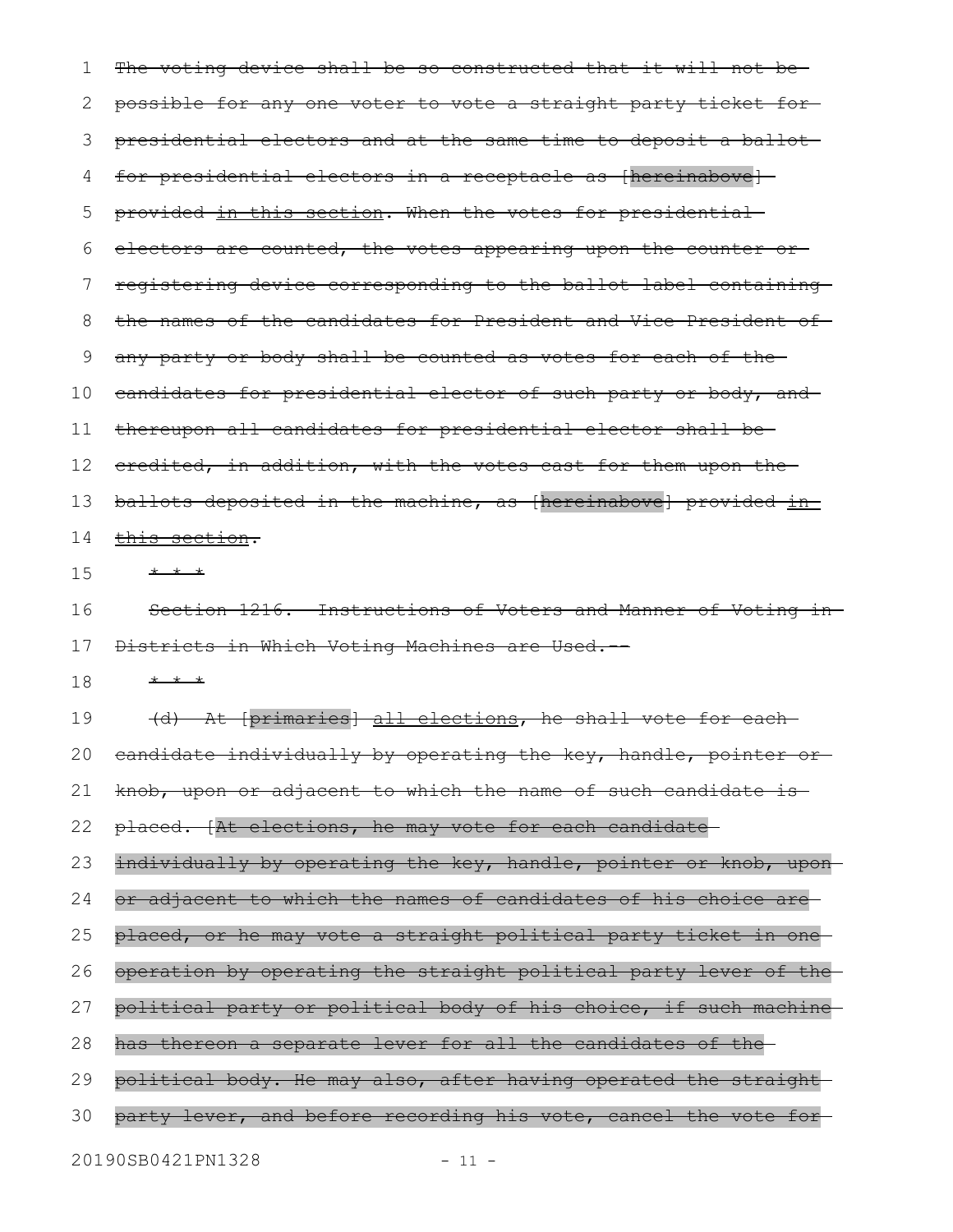any candidate of such political party or political body by replacing the individual key, handle, pointer or knob of such candidate, and may thereupon vote for a candidate of another party, or political body for the same office by operating the key, handle, pointer or knob, upon or adjacent to which the name of such candidate appears.] In the case of a question submitted to the vote of the electors, the elector shall operate the key,handle, pointer or knob corresponding to the answer which he desires to give. 1 2 3 4 5 6 7 8 9

\* \* \* 10

(f) At any general election at which presidential electors are to be chosen, each elector shall be permitted to vote by one operation for all the presidential electors of a political party or political body. For each party or body nominating presidential electors, a ballot label shall be provided containing only the words "Presidential Electors," preceded by the names of the party or body and followed by the names of the candidates thereof for the office of President and Vice-President, and the corresponding counter or registering device shall register votes cast for said electors when thus voted forcollectively. If an elector desires to vote a ticket for presidential electors made up of the names of persons nominated by different parties or bodies, or partially of names of persons so in nomination and partially of names of persons not in nomination by any party or body, or wholly of names of persons not in nomination by any party or body, he may write or deposit a paper ballot prepared by himself in the receptacle provided in or on the machine for the purpose. The machine shall be so constructed that it will not be possible for any one voter to 30 vote a straight party ticket for presidential electors and at 11 12 13 14 15 16 17 18 19 20 21 22 23 24 25 26 27 28 29

20190SB0421PN1328 - 12 -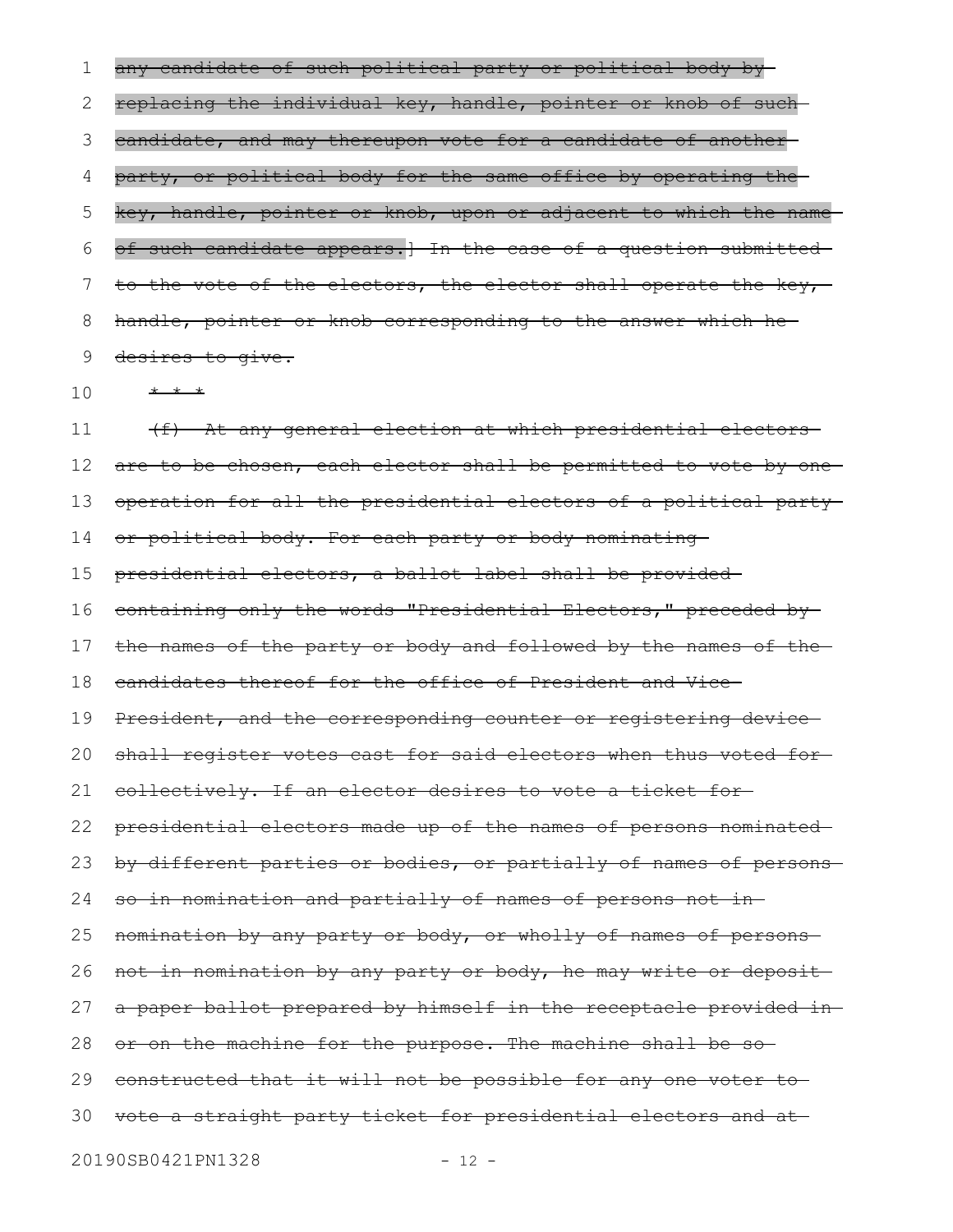the same time to deposit a ballot for presidential electors in a receptacle as [hereinabove] provided in this section. When the votes for presidential electors are counted, the votes appearing upon the counter or registering device corresponding to the ballot label containing the names of the candidates for President and Vice-President of any party or body shall be counted as votes for each of the candidates for presidential elector of such party or body, and thereupon all candidates for presidential elector shall be credited, in addition, with the votes cast for them upon the ballots deposited in the machine, as [hereinabove] provided in this section. \* \* \* Section 1222. Count and Return of Votes in Districts in Which Ballots are Used.-(a) As soon as all the ballots have been properly accounted for, and those outside the ballot box, as well as the "Voting Check List," numbered lists of voters and district register sealed, the election officers shall forthwith open the ballot box, and take therefrom all ballots therein, and at primaries, separate the same according to the party to which they belong. The ballots shall then be counted one by one, and a record madeof the total number, and at primaries of the total number cast for each party. Then the judge, under the scrutiny of the minority inspector, or the minority inspector, under the scrutiny of the judge, in the presence of the other officers, clerks, and of the overseers, if any, and within the hearing and sight of the watchers outside the enclosed space, shall readaloud the names of the candidates marked or inserted upon each ballot (at primaries the ballots of each party being read in sequence), together with the office for which the person named-20190SB0421PN1328 - 13 -1 2 3 4 5 6 7 8 9 10 11 12 13 14 15 16 17 18 19 20 21 22 23 24 25 26 27 28 29 30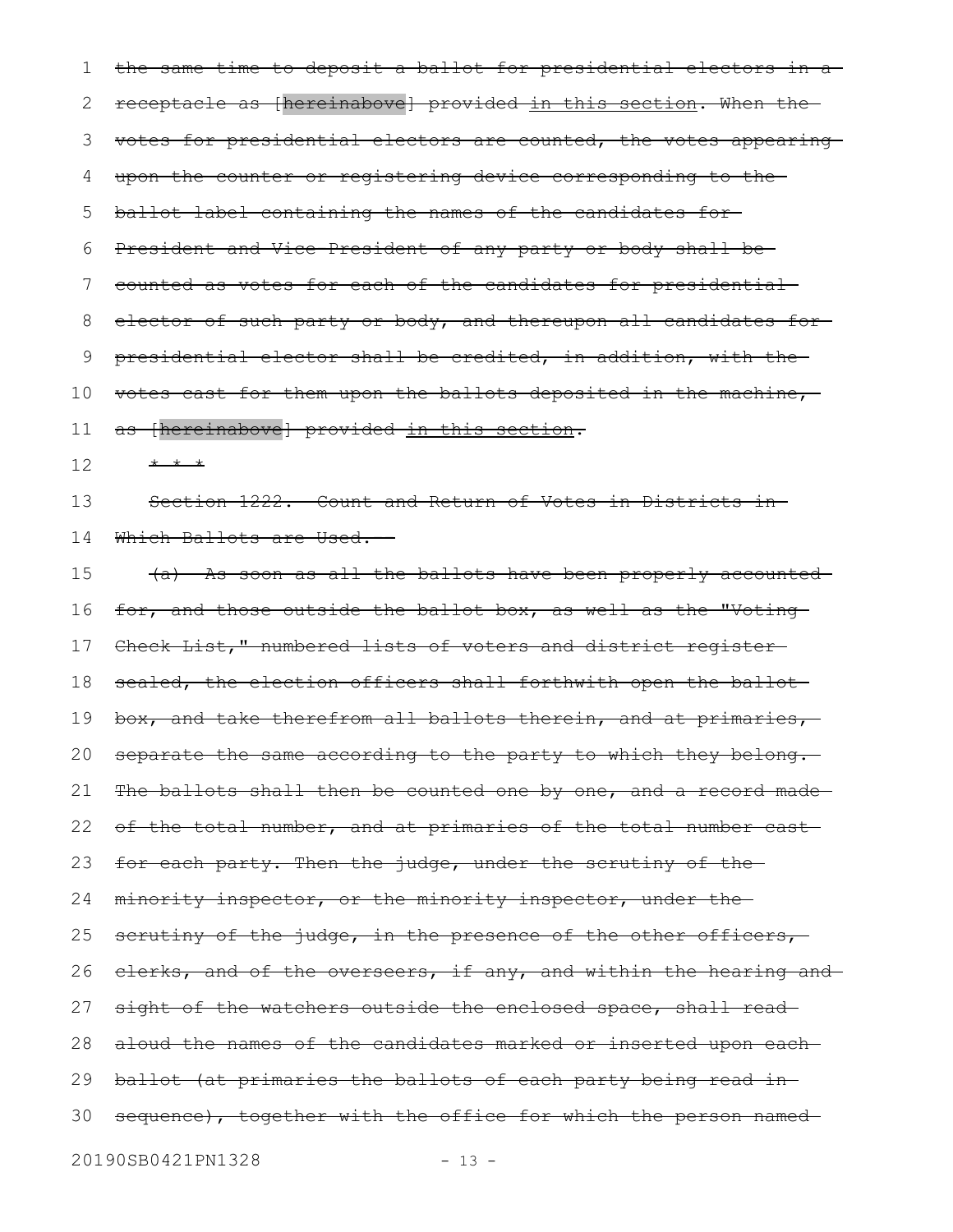is a candidate, and the answers contained on the ballots to the questions submitted, if any, and the majority inspector and clerks shall carefully enter each vote as read, and keep account of the same in ink in triplicate tally papers (triplicate tally papers for each party at primaries) to be provided by the county board of elections for that purpose, all three of which shall be made at the same time. [: Provided, That at all general, municipal and special elections, in entering each vote received by candidates at such election, it shall not be necessary to enter separate tally marks for each vote received by suchcandidates upon the ballots containing the same votes for the same names, commonly known, and in this act designated as "Straight Party Tickets" for such purpose straight party ticket votes shall be entered carefully as each straight party ticket vote is read on the triplicate tally sheets under the heading "Number of votes received upon the .................................. straight party tickets." Uponcompleting the number of votes received by each straight party ticket, the number so tallied for each party shall be entered numerically on the extreme right hand margin of each such tally paper.] All ballots, after being removed from the box, shall bekept within the unobstructed view of all persons in the voting room until replaced in the box. No person while handling the ballots shall have in his hand any pencil, pen, stamp or other means of marking or spoiling any ballot. The election officers shall forthwith proceed to canvass and compute the votes cast, and shall not adjourn or postpone the canvass or computation until it shall have been fully completed. (b) When the vote cast for the different persons named upon 1 2 3 4 5 6 7 8 9 10 11 12 13 14 15 16 17 18 19 20 21 22 23 24 25 26 27 28 29

the ballots and upon the questions, if any, appearing thereon, 30

20190SB0421PN1328 - 14 -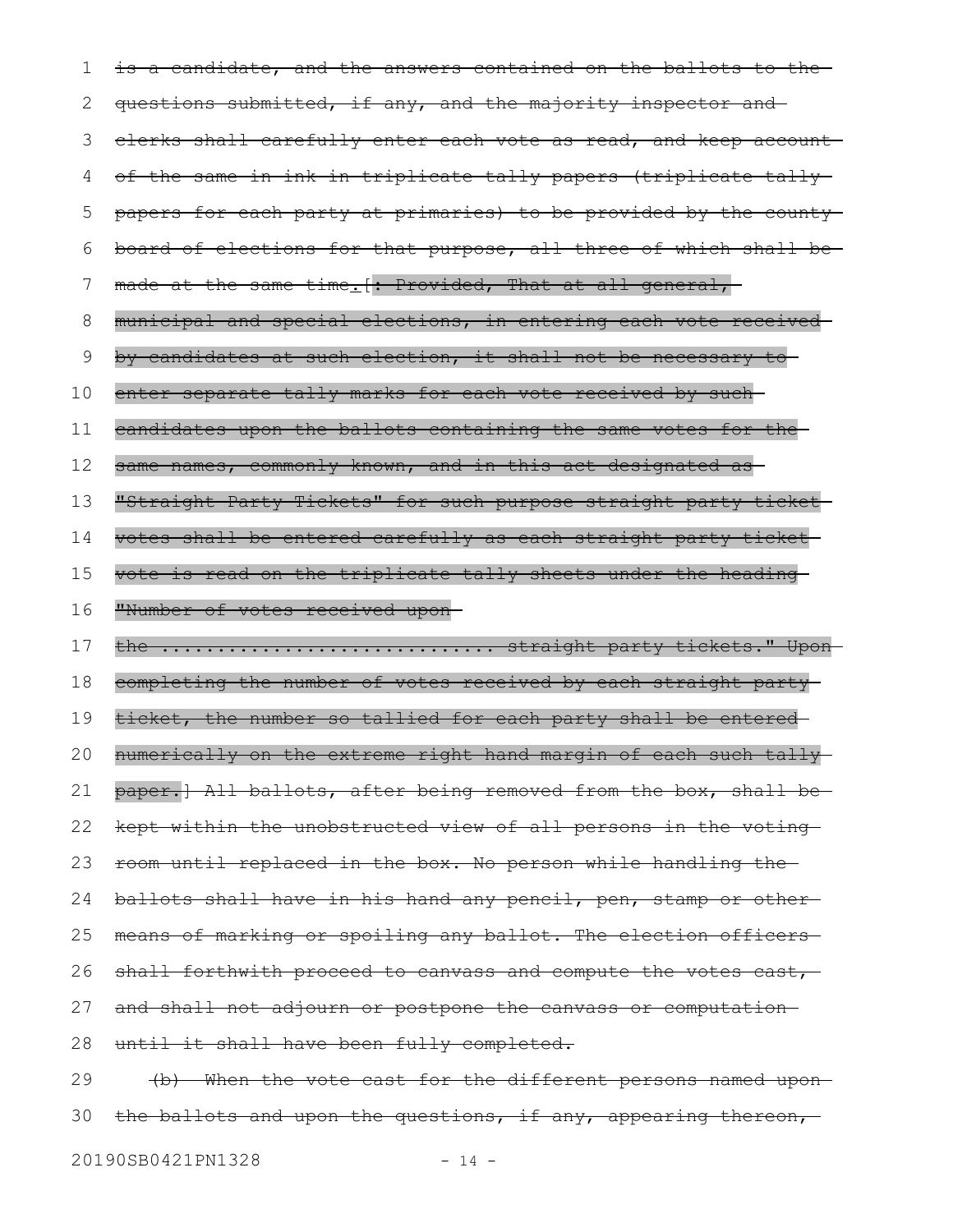shall have been fully recorded in the tally papers and counted, the election officers shall duly certify to the number of votescast for each person (upon the respective party tickets at primaries), and shall prepare in ink two (2) general returns, showing, in addition to the entries made thereon as aforesaid, the total number of ballots received from the county board (the total of each party at primaries), the number of ballots cast (the number of each party at primaries), the number of ballots (of each party at primaries) declared void, and the number of ballots spoiled and cancelled, and any blank ballots cast, as well as the votes cast for each candidate. At elections, the number of votes cast for each candidate by each political party or political body of which such candidate is a nominee shall be separately stated. [: Provided, That the number of votes receivedby each set of candidates upon "straight party tickets" shall be entered opposite the names of the respective candidates in a column immediately adjoining upon the left which column shall be of convenient width and shall be headed "number of votes received upon straight party tickets."] In an immediate column to the left thereto, the number of votes received by each candidate upon all ballots [other than "straight party tickets" including all ballots known as "split tickets" shall beentered, such column to be of convenient width and shall be headed "number of votes [received other than upon straight party tickets." The number of votes received by each candidate as shown in the column headed "number of votes received upon straight party tickets" shall then be added, together with the number of votes received by each candidate as shown in the column headed "number of votes received other than upon straight party tickets" and thereupon, the] received." The total number-1 2 3 4 5 6 7 8 9 10 11 12 13 14 15 16 17 18 19 20 21 22 23 24 25 26 27 28 29 30

20190SB0421PN1328 - 15 -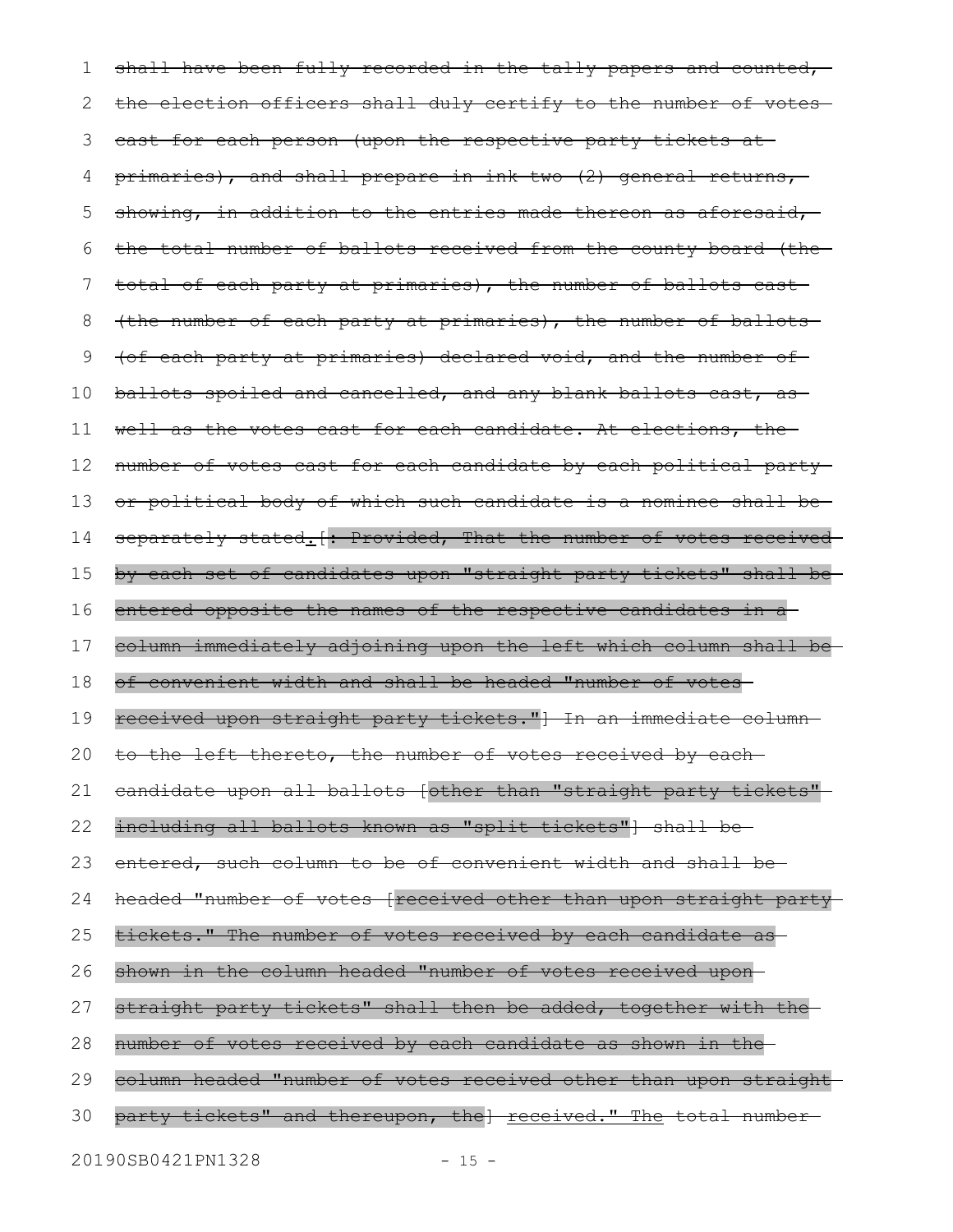of votes received by each candidate shall be entered in a column on the extreme right-hand side of the return sheets, which column shall be of convenient width and shall be headed "total number of votes." 1 2 3 4

Nothing in this section contained shall be construed to authorize or permit the canvassing, counting or tallying ballots with any less degree of strictness than otherwise required bylaw<sub>:</sub>[, the intention of this section being to dispense with the individual tally marks only so far as the so-called "straightparty tickets" are concerned, and all other operations of tallying, counting, canvassing and announcing the votes shall proceed as near as may be in accordance with the other provisions of this act.] \* \* \* Section 1223. What Ballots Shall Be Counted; Manner of Counting; Defective Ballots. (a) No ballot which is so marked as to be capable of identification shall be counted. Any ballot that is marked in blue, black or blue-black ink, in fountain pen or ball point pen, or black lead pencil or indelible pencil, shall be valid and counted: Provided, That all markings on theballot are made by the same pen or pencil. Any ballot marked by any other mark than an (X) or check ( ) in the spaces provided for that purpose shall be void and not counted: Provided, however, That no vote recorded thereon shall be declared void because a cross (X) or check ( ) mark thereon is irregular in form. [Any erasure, mutilation or defective marking of the straight party column at November elections shall render the entire ballot void, unless the voter has properly indicated hischoice for candidates in any office block, in which case the 5 6 7 8 9 10 11 12 13 14 15 16 17 18 19 20 21 22 23 24 25 26 27 28 29

vote or votes for such candidates only shall be counted.] Any 30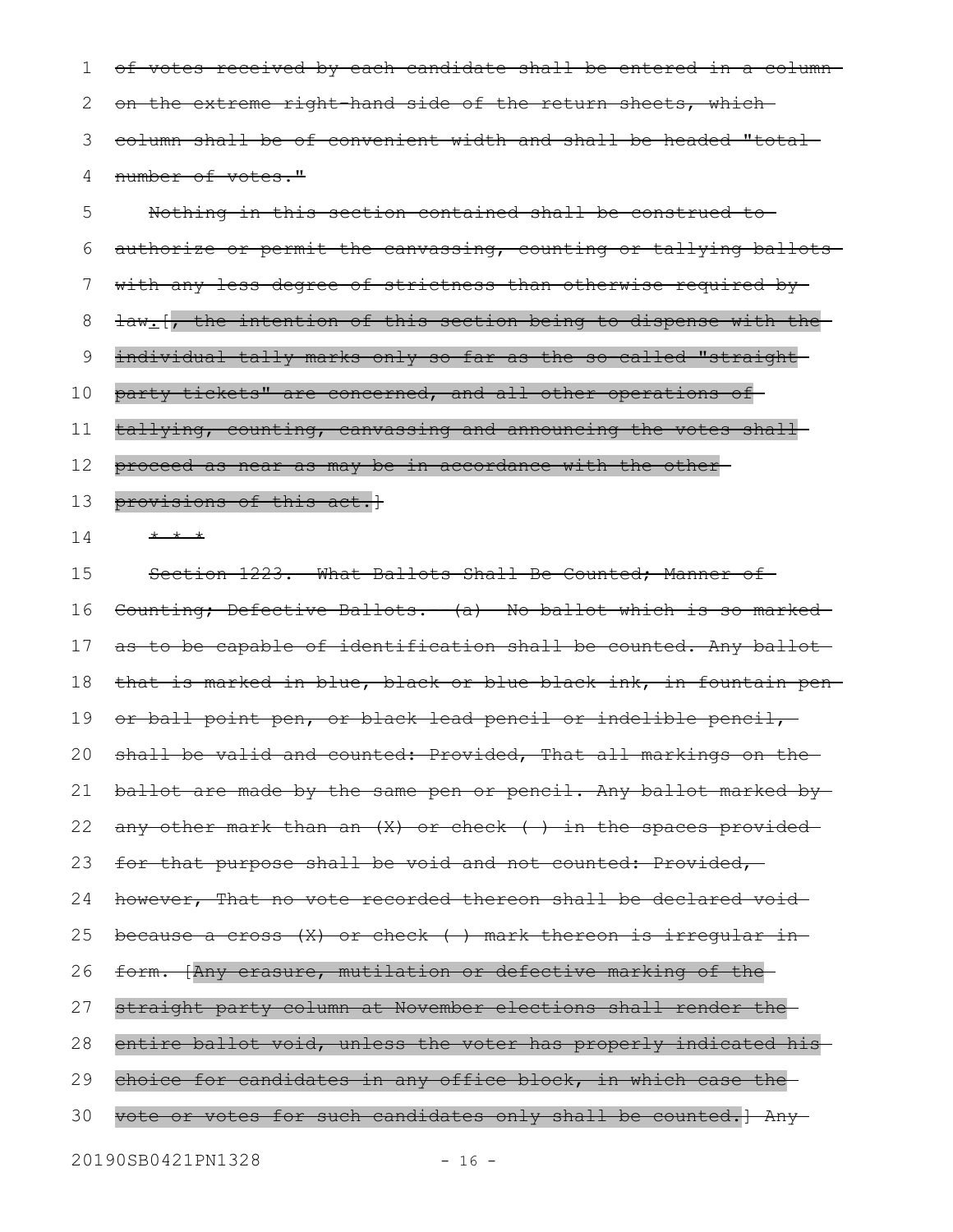erasure or mutilation in the vote in any office block shallrender void the vote for any candidates in said block, but shallnot invalidate the votes cast on the remainder of the ballot, if otherwise properly marked. Any ballot indicating a vote for any person whose name is not printed on the ballot, by writing, stamping or sticker, shall be counted as a vote for such person, if placed in the proper space or spaces provided for that purpose, whether or not an  $(X)$  or check () is placed after the name of such person: Provided, however, That if such writing, stamping or sticker is placed over the name of a candidate printed on the ballot, it shall render the entire vote in said office block void. If an elector shall mark his ballot for more persons for any office than there are candidates to be voted for for such office, or if, for any reason, it may be impossible to determine his choice for any office, his ballot shall not be counted for such office, but the ballot shall be counted for all 17 offices for which it is properly marked. Ballots not marked, or improperly or defectively marked, so that the whole ballot is void, shall be set aside and shall be preserved with the other ballots. \* \* \* Section 2. This act shall apply to elections held on orafter January 1, 2020. Section 3. This act shall take effect immediately. SECTION 1. SECTION 102(Z.5)(3) OF THE ACT OF JUNE 3, 1937 (P.L.1333, NO.320), KNOWN AS THE PENNSYLVANIA ELECTION CODE, IS AMENDED AND THE SECTION IS AMENDED BY ADDING A SUBSECTION TO **<--** 1 2 3 4 5 6 7 8 9 10 11 12 13 14 15 16 18 19 20 21 22 23 24 25 26 27

READ: 28

SECTION 102. DEFINITIONS.--THE FOLLOWING WORDS, WHEN USED IN THIS ACT, SHALL HAVE THE FOLLOWING MEANINGS, UNLESS OTHERWISE 29 30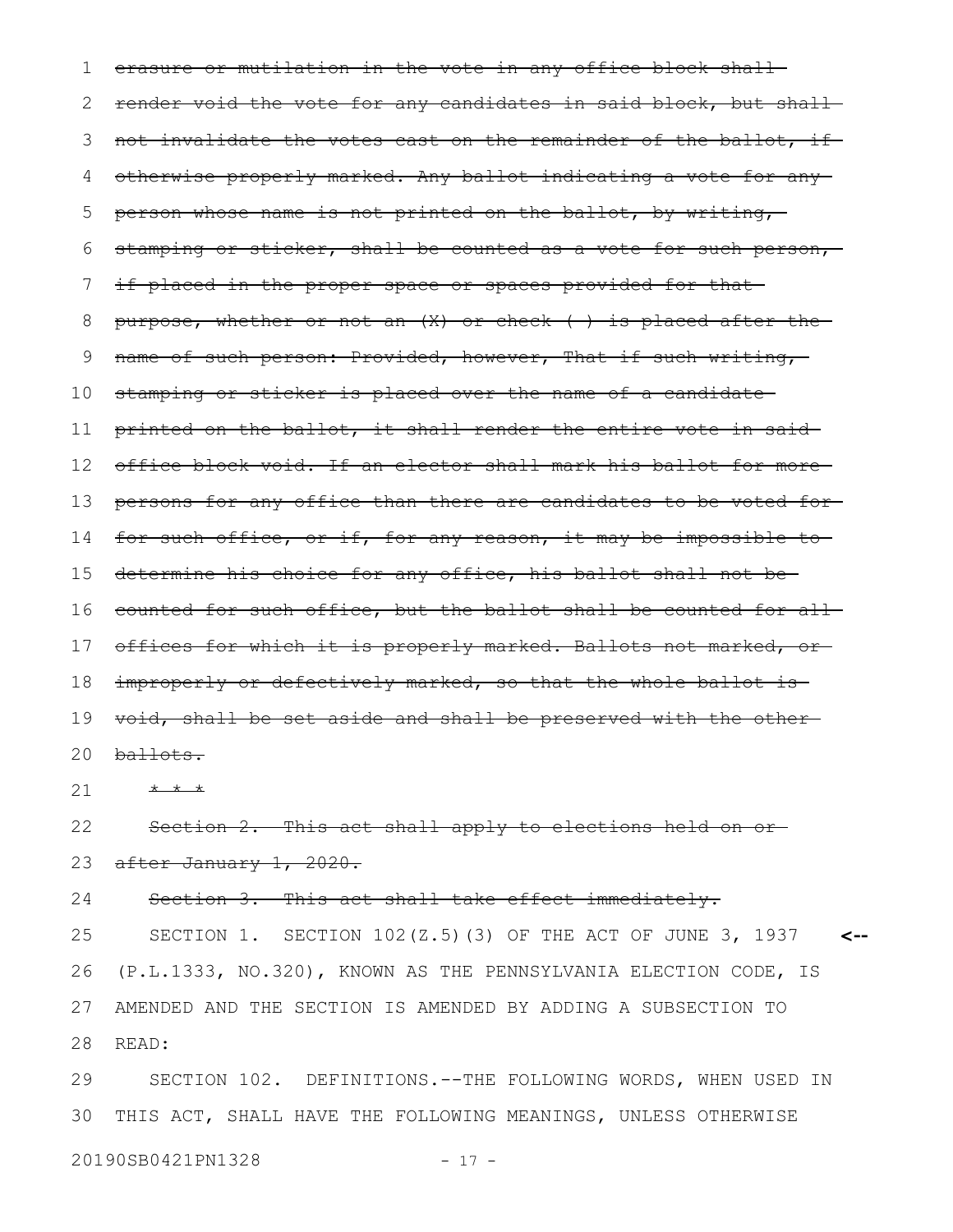CLEARLY APPARENT FROM THE CONTEXT: 1

\* \* \* 2

(Z.5) THE WORDS "PROOF OF IDENTIFICATION" SHALL MEAN: 3

\* \* \* 4

(3) FOR A QUALIFIED ABSENTEE ELECTOR UNDER SECTION 1301 OR A QUALIFIED MAIL-IN ELECTOR UNDER SECTION 1301-D: 5 6

(I) IN THE CASE OF AN ELECTOR WHO HAS BEEN ISSUED A CURRENT AND VALID DRIVER'S LICENSE, THE ELECTOR'S DRIVER'S LICENSE NUMBER; 7 8 9

(II) IN THE CASE OF AN ELECTOR WHO HAS NOT BEEN ISSUED A 11 CURRENT AND VALID DRIVER'S LICENSE, THE LAST FOUR DIGITS OF THE 12 ELECTOR'S SOCIAL SECURITY NUMBER; 10

(III) IN THE CASE OF AN ELECTOR WHO HAS A RELIGIOUS 13 14 OBJECTION TO BEING PHOTOGRAPHED, A COPY OF A DOCUMENT THAT 15 SATISFIES PARAGRAPH (1); OR

(IV) IN THE CASE OF AN ELECTOR WHO HAS NOT BEEN ISSUED A CURRENT AND VALID DRIVER'S LICENSE OR SOCIAL SECURITY NUMBER, A 17 COPY OF A DOCUMENT THAT SATISFIES PARAGRAPH (2). 18 16

(Z.6) THE WORDS "QUALIFIED MAIL-IN ELECTOR" SHALL MEAN A 19

20 QUALIFIED ELECTOR WHO IS NOT A QUALIFIED ABSENTEE ELECTOR.

SECTION 2. THE ACT IS AMENDED BY ADDING A SECTION TO READ: 21

SECTION 207. REQUIREMENTS FOR DISAPPROVAL OR DECERTIFICATION 22

OF VOTING APPARATUSES. -- (A) THE COMMONWEALTH MAY NOT DISAPPROVE 23

OR DECERTIFY A VOTING APPARATUS IN FIFTY PER CENTUM (50%) OR 24

 MORE COUNTIES UNTIL THE REQUIREMENTS OF THIS SECTION HAVE BEEN 25

MET. 26

(B) IF THE COMMONWEALTH INTENDS TO MAKE A DISAPPROVAL OR 27

28 DECERTIFICATION UNDER SUBSECTION (A), THE DEPARTMENT OF STATE

29 MUST SUBMIT A WRITTEN PLAN TO THE PRESIDENT PRO TEMPORE OF THE

30 SENATE, THE SPEAKER OF THE HOUSE OF REPRESENTATIVES, THE

20190SB0421PN1328 - 18 -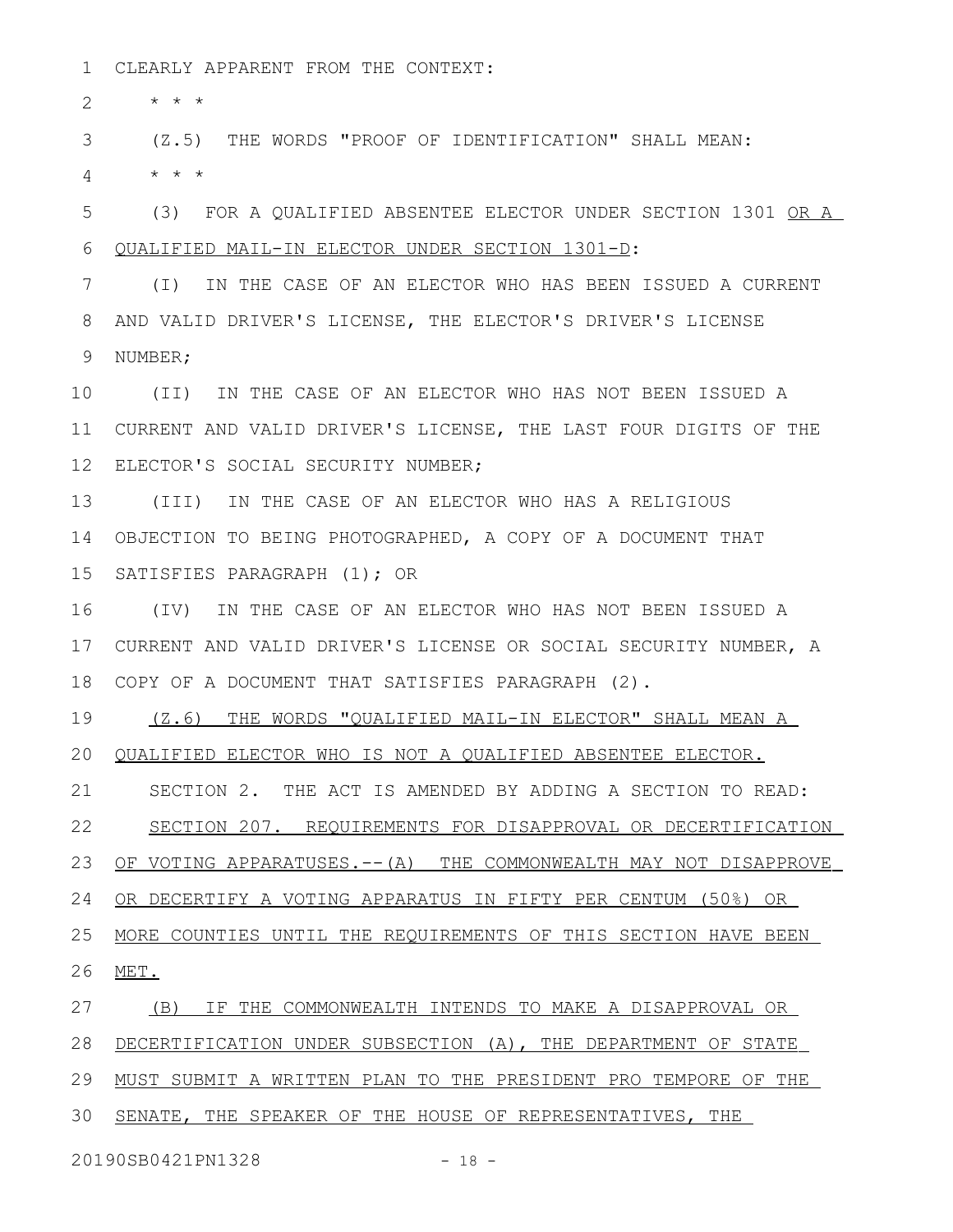| 1  | APPROPRIATIONS COMMITTEE OF THE SENATE, THE APPROPRIATIONS                      |  |  |
|----|---------------------------------------------------------------------------------|--|--|
| 2  | COMMITTEE OF THE HOUSE OF REPRESENTATIVES, THE STATE GOVERNMENT                 |  |  |
| 3  | COMMITTEE OF THE SENATE AND THE STATE GOVERNMENT COMMITTEE OF                   |  |  |
| 4  | THE HOUSE OF REPRESENTATIVES AT LEAST ONE HUNDRED EIGHTY (180)                  |  |  |
| 5  | DAYS PRIOR TO THE EFFECTIVE DATE OF THE REPLACEMENT VOTING                      |  |  |
| 6  | APPARATUSES, CONTAINING ALL OF THE FOLLOWING INFORMATION:                       |  |  |
| 7  | REASON FOR THE DISAPPROVAL OR DECERTIFICATION.<br>(1)<br>THE                    |  |  |
| 8  | (2)<br>THE<br>ESTIMATED COST TO REPLACE THE DISAPPROVED OR                      |  |  |
| 9  | DECERTIFIED VOTING APPARATUS AND THE PLAN FOR HOW FUNDING WILL                  |  |  |
| 10 | BE OBTAINED TO COVER THE ESTIMATED COST.                                        |  |  |
| 11 | A PLAN FOR REPLACING THE DISAPPROVED OR DECERTIFIED<br>(3)                      |  |  |
| 12 | VOTING APPARATUS.                                                               |  |  |
| 13 | (4)<br>THE EFFECTIVE DATE OF THE REPLACEMENT VOTING APPARATUS.                  |  |  |
| 14 | AS USED IN THIS SECTION, THE FOLLOWING WORDS AND PHRASES<br>(C)                 |  |  |
| 15 | SHALL HAVE THE MEANINGS GIVEN TO THEM IN THIS SUBSECTION UNLESS                 |  |  |
| 16 | THE CONTEXT CLEARLY INDICATES OTHERWISE:                                        |  |  |
| 17 | "ELECTRONIC VOTING SYSTEM" SHALL HAVE THE MEANING GIVEN TO                      |  |  |
| 18 | THE TERM IN SECTION 1101-A.                                                     |  |  |
| 19 | "VOTING APPARATUS" SHALL MEAN A KIND OR TYPE OF ELECTRONIC                      |  |  |
| 20 | VOTING SYSTEM THAT RECEIVED THE APPROVAL OF THE SECRETARY OF THE                |  |  |
| 21 | COMMONWEALTH UNDER SECTION 1105-A.                                              |  |  |
| 22 | SECTION 3. SECTIONS 412.2, 536(A) AND (B), 630.1, 908, 909,<br>$\leftarrow$     |  |  |
| 23 | 910, 951(D), 976, 981.1, 993(A), 998(A) AND (B), 1002(A) AND<br><--             |  |  |
| 24 | (B), 1003(A) AND (E), 1004, 1007, 1008, 1107(B), 1110(H), 1107-<br>$\leftarrow$ |  |  |
| 25 | A(3), 1109-A(A)(2) AND (D), 1112-A(A)(2) AND (4) AND (B)(4),                    |  |  |
| 26 | 1113-A(D), 1210(A.4)(1) AND (5)(II), 1215(B) AND (C), 1216(D)                   |  |  |
| 27 | AND $(F)$ , 1222, 1223(A) AND 1227(D) OF THE ACT ARE AMENDED TO                 |  |  |
| 28 | READ:                                                                           |  |  |
| 29 | SECTION 412.2. COMPENSATION OF DISTRICT ELECTION OFFICERS.-- <--                |  |  |
| 30 | IN ALL COUNTIES REGARDLESS OF CLASS, [THE COMPENSATION OF]<br>(A)               |  |  |

20190SB0421PN1328 - 19 -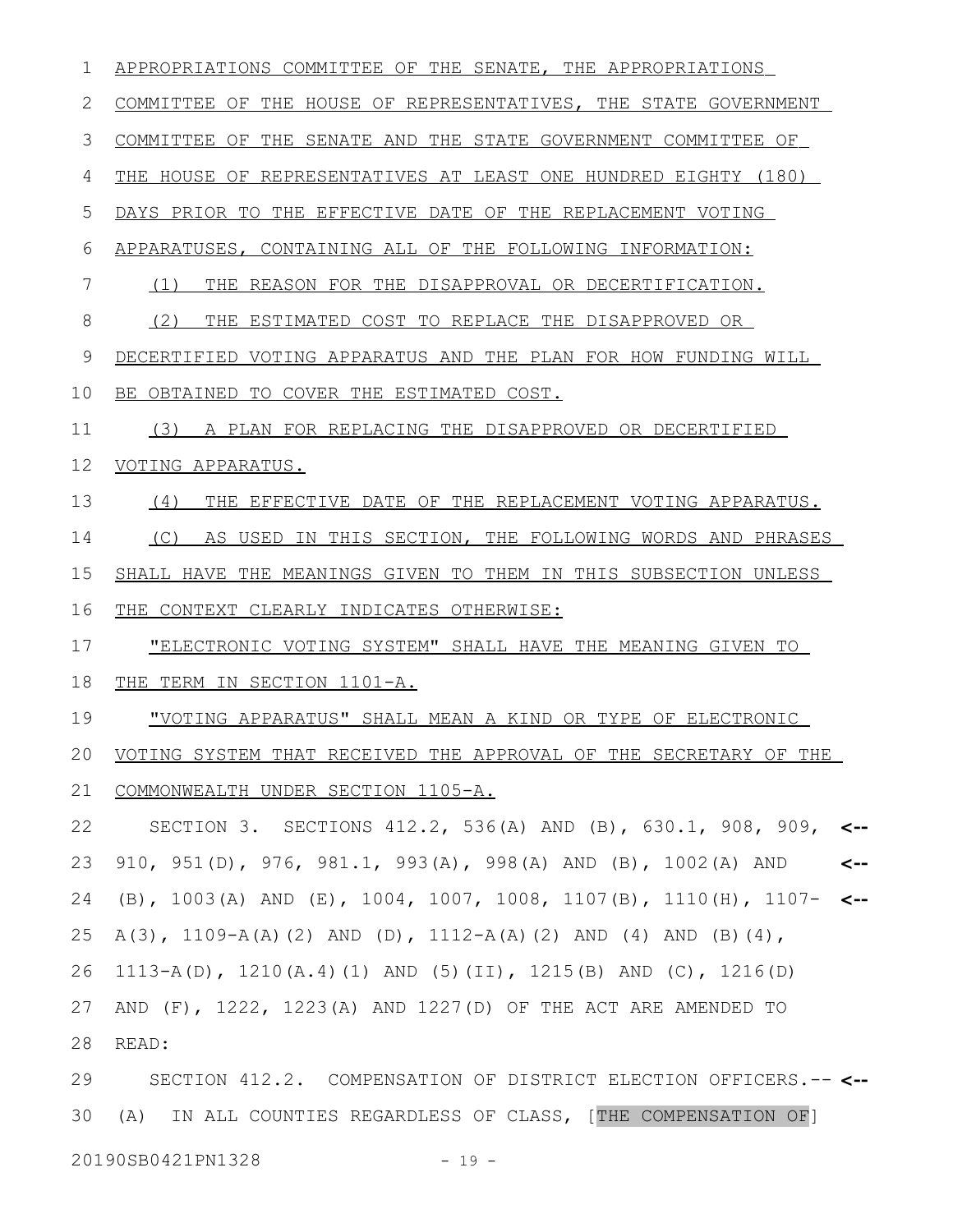JUDGES OF ELECTION, INSPECTORS OF ELECTION, CLERKS AND MACHINE 2 OPERATORS SHALL BE PAID COMPENSATION AS FIXED BY THE COUNTY BOARD OF ELECTIONS FOR EACH ELECTION [IN ACCORDANCE WITH THE 3 1

## FOLLOWING: 4

|   | ELECTION OFFICERS            | MINIMUM      | MAXIMUM      |
|---|------------------------------|--------------|--------------|
| 6 |                              | COMPENSATION | COMPENSATION |
|   | JUDGES OF ELECTION           | \$75         | \$200        |
|   | INSPECTORS OF ELECTION       | \$75         | \$195        |
|   | CLERKS AND MACHINE OPERATORS | \$70         | \$195]       |

10 , WHICH AMOUNT SHALL BE AT LEAST \$75 AND NOT MORE THAN \$200.

(A.1) AN ELECTION OFFICER SHALL RECEIVE ADDITIONAL 11

12 COMPENSATION, AS FIXED BY THE COUNTY BOARD OF ELECTIONS, FOR

PARTICIPATING IN ELECTION TRAINING. 13

(A.2) A JUDGE OF ELECTION SHALL RECEIVE ADDITIONAL 14

COMPENSATION, AS FIXED BY THE COUNTY BOARD OF ELECTIONS, FOR PICKING UP AND RETURNING ELECTION MATERIALS. 15 16

(B) IF A COUNTY BOARD OF ELECTIONS AUTHORIZES THAT THE 18 DUTIES OF A CLERK OF ELECTIONS OR MACHINE OPERATOR MAY BE 19 PERFORMED BY TWO INDIVIDUALS WHO EACH PERFORM [SUCH] THE DUTIES FOR ONE-HALF OF AN ELECTION DAY, [SUCH INDIVIDUALS SHALL EACH] 20 21 EACH INDIVIDUAL SHALL BE COMPENSATED AT ONE-HALF OF THE RATE AUTHORIZED FOR A SINGLE INDIVIDUAL WHO PERFORMS THE DUTIES FOR 22 23 THE ENTIRE ELECTION DAY. 17

(C) THE COUNTY BOARD OF ELECTIONS MAY[, IN ITS DISCRETION,] ESTABLISH DIFFERENT PER DIEM RATES WITHIN [THE MINIMA AND MAXIMA 25 PROVIDED FOR IN] MINIMUM AND MAXIMUM RATES PROVIDED FOR UNDER 27 SUBSECTION (A) BASED ON THE NUMBER OF VOTES CAST FOR THE FOLLOWING GROUPS: 28 24 26

(1) 150 VOTES OR FEWER. 29

(2) 151 TO 300 VOTES. 30

20190SB0421PN1328 - 20 -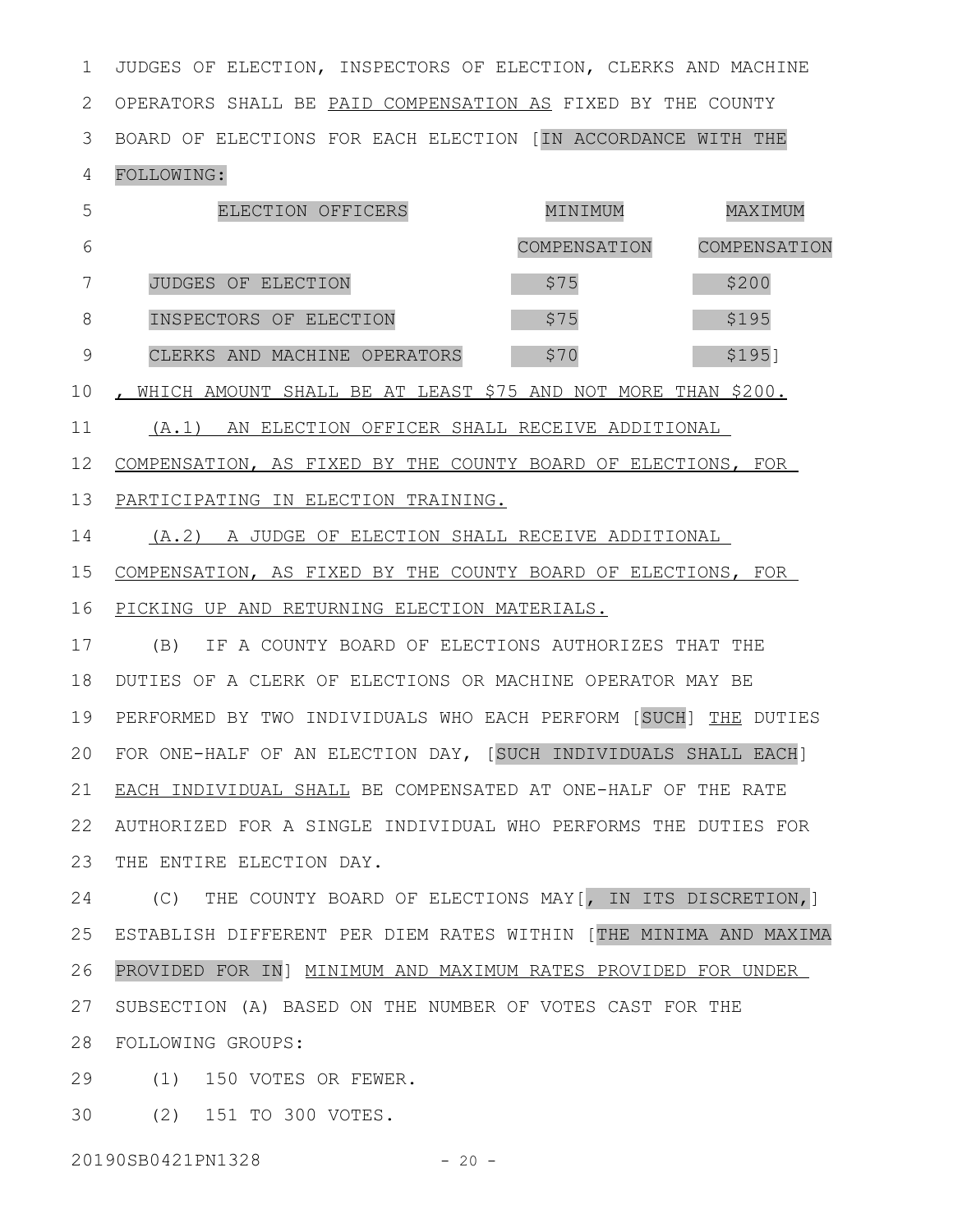(3) 301 TO 500 VOTES. 1

(4) 501 TO 750 VOTES. 2

(5) 751 VOTES AND OVER. 3

(D) FOR TRANSMITTING RETURNS OF ELECTIONS AND THE BALLOT BOX OR BOXES, ALL JUDGES OF ELECTION SHALL BE ENTITLED TO RECEIVE THE ADDITIONAL SUM OF [TWENTY DOLLARS (\$20)] \$20. 4 5 6

(E) THE COUNTY BOARD OF ELECTIONS MAY[, IN ITS DISCRETION,] REQUIRE THE MINORITY INSPECTOR OF ELECTION TO ACCOMPANY THE JUDGE OF ELECTION IN TRANSMITTING THE RETURNS OF ELECTIONS, IN WHICH CASE THE MINORITY INSPECTOR OF ELECTION SHALL BE ENTITLED 10 TO RECEIVE THE ADDITIONAL SUM OF [TWENTY DOLLARS (\$20)] \$20. (F) THE [PERSON] INDIVIDUAL FURNISHING TRANSPORTATION TO THE JUDGE OF ELECTION AND THE MINORITY INSPECTOR IN TRANSMITTING 14 RETURNS AND BALLOT BOXES SHALL BE ENTITLED TO A MINIMUM OF 15 [THIRTY-FIVE CENTS (35¢)] 35¢ PER CIRCULAR MILE FROM THE POLLING 16 PLACE TO THE COUNTY COURT HOUSE. THE NAME OF [SUCH PERSON] THE INDIVIDUAL SHALL APPEAR ON THE VOUCHER OF THE JUDGE OF ELECTION[, AND ONLY ONE PERSON SHALL] AND ONLY ONE INDIVIDUAL MAY RECEIVE MILEAGE COMPENSATION. 7 8 9 11 12 13 17 18 19

(H) WHEN A PRIMARY AND SPECIAL ELECTION OR A SPECIAL ELECTION AND A GENERAL OR MUNICIPAL ELECTION TAKE PLACE ON THE SAME DATE, [THEY] THE ELECTIONS SHALL BE CONSTRUED AS ONE ELECTION FOR THE PURPOSE OF RECEIVING COMPENSATION. 20 21 22 23

(I) COMPENSATION AND OTHER PAYMENTS RECEIVED BY ELECTION OFFICIALS [PURSUANT TO] UNDER THIS SECTION SHALL NOT BE DEEMED INCOME CLASSIFIED AND CATEGORIZED UNDER SECTION 303 OF THE ACT OF MARCH 4, 1971 (P.L.6, NO.2), KNOWN AS THE "TAX REFORM CODE OF 1971." 28 24 25 26 27

SECTION 536. RESTRICTIONS ON ALTERATION.--(A) EXCEPT AS PROVIDED IN SUBSECTION (B), THERE SHALL BE NO POWER TO 3029

20190SB0421PN1328 - 21 -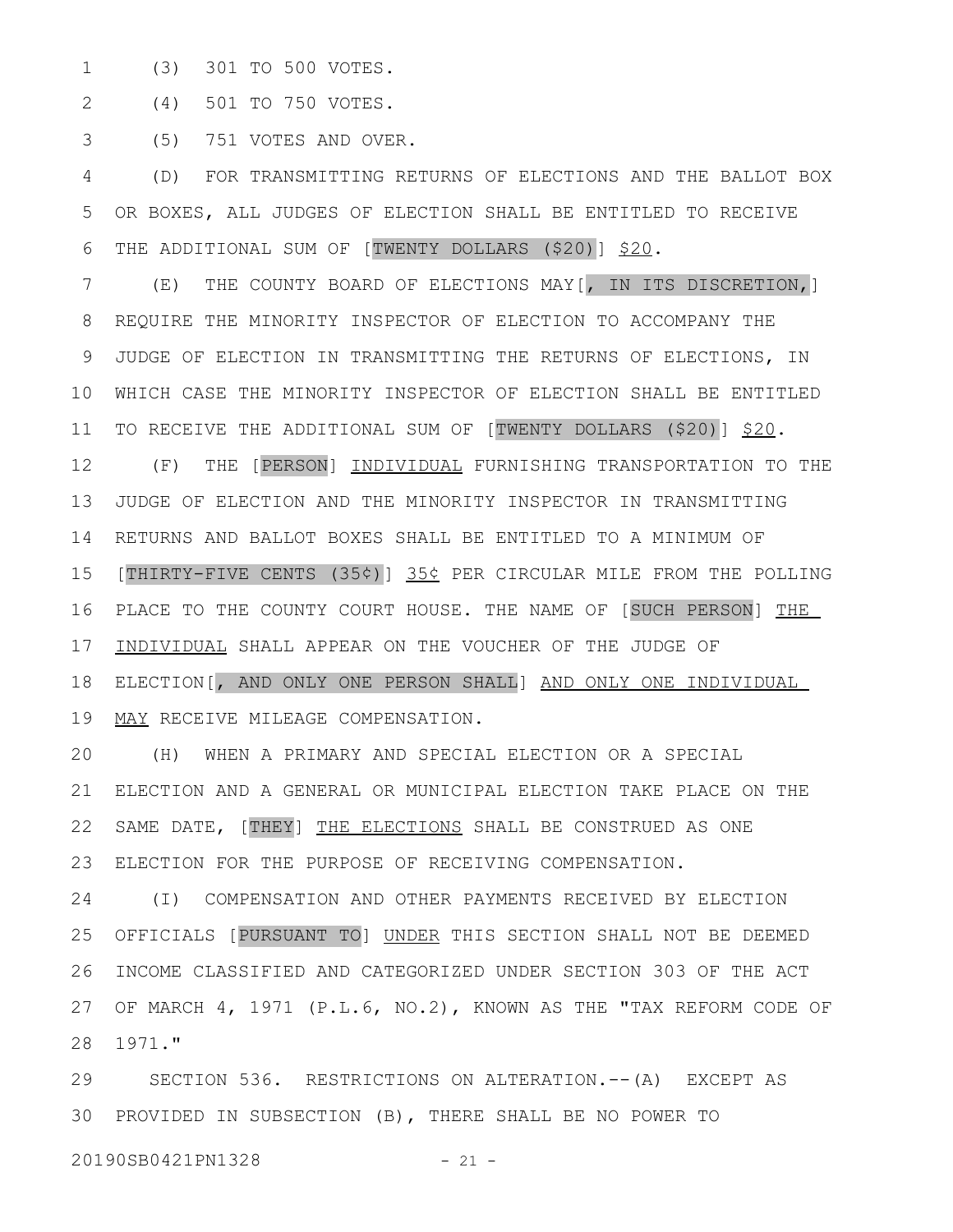ESTABLISH, ABOLISH, DIVIDE, CONSOLIDATE OR ALTER IN ANY MANNER 2 AN ELECTION DISTRICT DURING THE PERIOD [JULY 15, 2009] FROM DECEMBER 31, 2019, THROUGH NOVEMBER 30, [2012] 2022, OR THROUGH RESOLUTION OF ALL JUDICIAL APPEALS TO THE [2012] 2022 CONGRESSIONAL REDISTRICTING PLAN, WHICHEVER OCCURS LATER. 1 3 4 5

(B) DURING THE PERIOD FROM [JULY 15, 2009] DECEMBER 31, 2019, THROUGH DECEMBER 31, [2010] 2020, AN ELECTION DISTRICT MAY BE DIVIDED OR ELECTION DISTRICTS MAY BE COMBINED IF THE FOLLOWING ARE MET: 6 7 8 9

(1) IN THE CASE OF THE DIVISION OF AN ELECTION DISTRICT, THE 11 BOUNDARY OF EACH RESULTING DISTRICT IS COMPOSED ENTIRELY OF CLEARLY VISIBLE PHYSICAL FEATURES CONFORMING WITH THE CENSUS 12 BLOCK LINES OR PORTIONS OF THE ORIGINAL BOUNDARY OF THE ELECTION 13 DISTRICT WHICH WAS DIVIDED. 14 10

(2) IN THE CASE OF THE COMBINATION OF ELECTION DISTRICTS, THE BOUNDARY OF EACH RESULTING DISTRICT IS COMPOSED ENTIRELY OF 16 PORTIONS OF THE ORIGINAL BOUNDARIES OF THE ELECTION DISTRICTS 17 WHICH WERE COMBINED. 18 15

\* \* \* 19

SECTION 630.1. AFFIDAVITS OF CANDIDATES.--EACH CANDIDATE FOR **<--** ANY STATE, COUNTY, CITY, BOROUGH, INCORPORATED TOWN, TOWNSHIP, 22 SCHOOL DISTRICT OR POOR DISTRICT OFFICE, OR FOR THE OFFICE OF UNITED STATES SENATOR OR REPRESENTATIVE IN CONGRESS, SELECTED AS 23 PROVIDED IN SECTION 630 OF THIS ACT, SHALL FILE WITH THE NOMINATION CERTIFICATE AN AFFIDAVIT STATING--(A) HIS RESIDENCE, WITH STREET AND NUMBER, IF ANY, AND HIS POST-OFFICE ADDRESS; (B) HIS ELECTION DISTRICT, GIVING CITY, BOROUGH, TOWN OR TOWNSHIP; (C) THE NAME OF THE OFFICE FOR WHICH HE CONSENTS TO BE A 28 CANDIDATE; (D) THAT HE IS ELIGIBLE FOR SUCH OFFICE; (E) THAT HE 29 30 WILL NOT KNOWINGLY VIOLATE ANY PROVISION OF THIS ACT, OR OF ANY 20 21 24 25 26 27

20190SB0421PN1328 - 22 -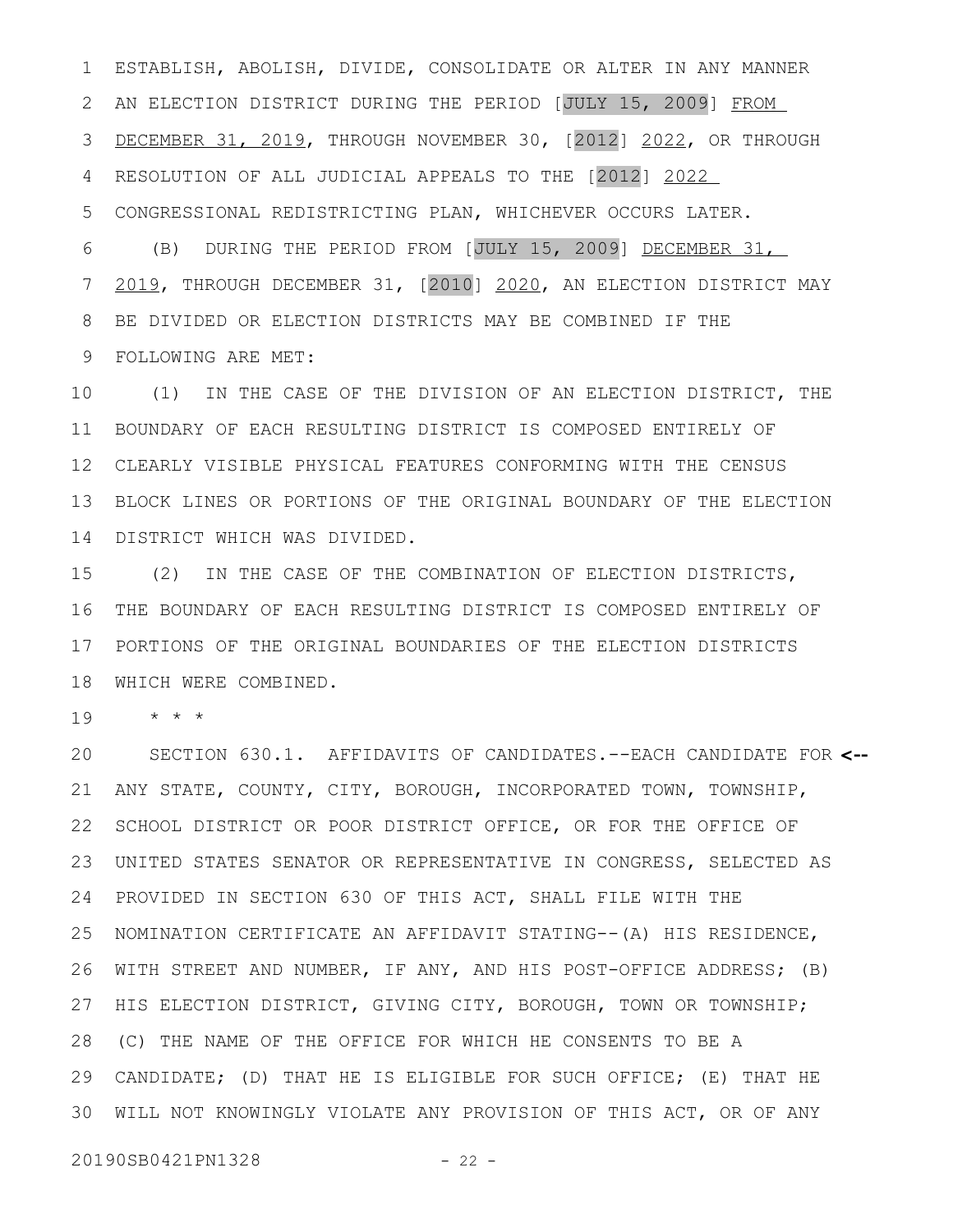LAW REGULATING AND LIMITING ELECTION EXPENSES AND PROHIBITING CORRUPT PRACTICES IN CONNECTION THEREWITH; (F) UNLESS HE IS A CANDIDATE FOR JUDGE OF A COURT OF COMMON PLEAS, THE PHILADELPHIA MUNICIPAL COURT [OR THE TRAFFIC COURT OF PHILADELPHIA,] OR FOR THE OFFICE OF SCHOOL BOARD IN A DISTRICT WHERE THAT OFFICE IS ELECTIVE OR FOR THE OFFICE OF JUSTICE OF THE PEACE, THAT HE IS NOT A CANDIDATE FOR THE SAME OFFICE OF ANY PARTY OR POLITICAL BODY OTHER THAN THE ONE DESIGNATED IN SUCH CERTIFICATE; (G) THAT HE IS AWARE OF THE PROVISIONS OF SECTION 1626 OF THIS ACT REQUIRING ELECTION AND POST-ELECTION REPORTING OF CAMPAIGN CONTRIBUTIONS AND EXPENDITURES; AND (H) THAT HE IS NOT A CANDIDATE FOR AN OFFICE WHICH HE ALREADY HOLDS, THE TERM OF WHICH IS NOT SET TO EXPIRE IN THE SAME YEAR AS THE OFFICE SUBJECT TO THE AFFIDAVIT. 1 2 3 4 5 6 7 8 9 10 11 12 13 14

SECTION 908. MANNER OF SIGNING NOMINATION PETITIONS; TIME OF CIRCULATING.--EACH SIGNER OF A NOMINATION PETITION SHALL SIGN BUT ONE SUCH PETITION FOR EACH OFFICE TO BE FILLED, AND SHALL DECLARE THEREIN THAT HE IS A REGISTERED AND ENROLLED MEMBER OF THE PARTY DESIGNATED IN SUCH PETITION: PROVIDED, HOWEVER, THAT WHERE THERE ARE TO BE ELECTED TWO OR MORE PERSONS TO THE SAME OFFICE, EACH SIGNER MAY SIGN PETITIONS FOR AS MANY CANDIDATES FOR SUCH OFFICE AS, AND NO MORE THAN, HE COULD VOTE FOR AT THE SUCCEEDING ELECTION. HE SHALL ALSO DECLARE THEREIN THAT HE IS A QUALIFIED ELECTOR OF THE COUNTY THEREIN NAMED, AND IN CASE THE NOMINATION IS NOT TO BE MADE OR CANDIDATES ARE NOT TO BE ELECTED BY THE ELECTORS OF THE STATE AT LARGE, OF THE POLITICAL DISTRICT THEREIN NAMED, IN WHICH THE NOMINATION IS TO BE MADE OR THE ELECTION IS TO BE HELD. HE SHALL ADD HIS [RESIDENCE] ADDRESS WHERE HE IS DULY REGISTERED AND ENROLLED, GIVING CITY, BOROUGH OR TOWNSHIP, WITH STREET AND NUMBER, IF ANY, AND SHALL LEGIBLY 15 16 17 18 19 20 21 22 23 24 25 26 27 28 29 30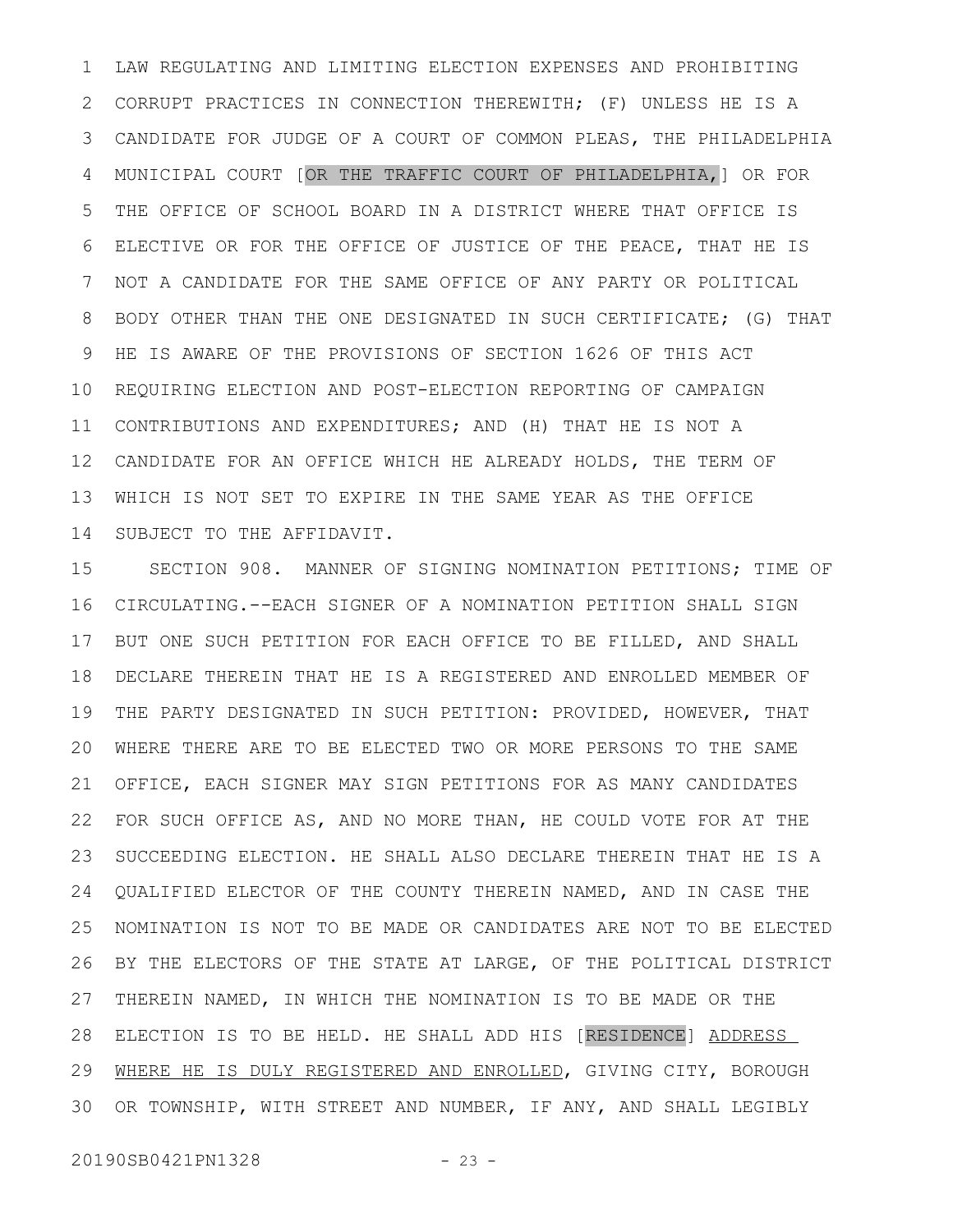PRINT HIS NAME AND ADD THE DATE OF SIGNING, EXPRESSED IN WORDS OR NUMBERS: PROVIDED, HOWEVER, THAT IF THE SAID POLITICAL DISTRICT NAMED IN THE PETITION LIES WHOLLY WITHIN ANY CITY, BOROUGH OR TOWNSHIP, OR IS COEXTENSIVE WITH SAME, IT SHALL NOT BE NECESSARY FOR ANY SIGNER OF A NOMINATION PETITION TO STATE THEREIN THE CITY, BOROUGH OR TOWNSHIP OF HIS RESIDENCE. NO NOMINATION PETITION SHALL BE CIRCULATED PRIOR TO THE THIRTEENTH TUESDAY BEFORE THE PRIMARY, AND NO SIGNATURE SHALL BE COUNTED UNLESS IT BEARS A DATE AFFIXED NOT EARLIER THAN THE THIRTEENTH TUESDAY NOR LATER THAN THE TENTH TUESDAY PRIOR TO THE PRIMARY. SECTION 909. PETITION MAY CONSIST OF SEVERAL SHEETS; [AFFIDAVIT] STATEMENT OF CIRCULATOR.--SAID NOMINATION PETITION MAY BE ON ONE OR MORE SHEETS, AND DIFFERENT SHEETS MUST BE USED FOR SIGNERS RESIDENT IN DIFFERENT COUNTIES. IF MORE THAN ONE SHEET IS USED, THEY SHALL BE BOUND TOGETHER WHEN OFFERED FOR FILING IF THEY ARE INTENDED TO CONSTITUTE ONE PETITION, AND EACH SHEET SHALL BE NUMBERED CONSECUTIVELY BEGINNING WITH NUMBER ONE, AT THE FOOT OF EACH PAGE. IN CASES OF PETITIONS FOR DELEGATE OR ALTERNATE DELEGATE TO NATIONAL CONVENTIONS, EACH SHEET SHALL CONTAIN A NOTATION INDICATING THE PRESIDENTIAL CANDIDATE TO WHOM HE IS COMMITTED OR THE TERM "UNCOMMITTED." EACH SHEET SHALL HAVE APPENDED THERETO THE [AFFIDAVIT] STATEMENT OF THE CIRCULATOR OF EACH SHEET, SETTING FORTH, SUBJECT TO THE PENALTIES OF 18 PA.C.S. § 4904 (RELATING TO UNSWORN FALSIFICATION TO AUTHORITIES)--(A) THAT HE OR SHE IS A QUALIFIED ELECTOR OF THE COMMONWEALTH, WHO IS DULY REGISTERED AND ENROLLED AS A MEMBER OF THE [DESIGNATED PARTY OF THE STATE, OR OF THE POLITICAL DISTRICT, AS THE CASE MAY BE, REFERRED TO] PARTY DESIGNATED IN SAID PETITION, UNLESS SAID PETITION RELATES TO THE NOMINATION OF A CANDIDATE FOR A COURT OF COMMON PLEAS, FOR THE PHILADELPHIA 301 2 3 4 5 6 7 8 9 10 11 12 13 14 15 16 17 18 19 20 21 22 23 24 25 26 27 28 29

20190SB0421PN1328 - 24 -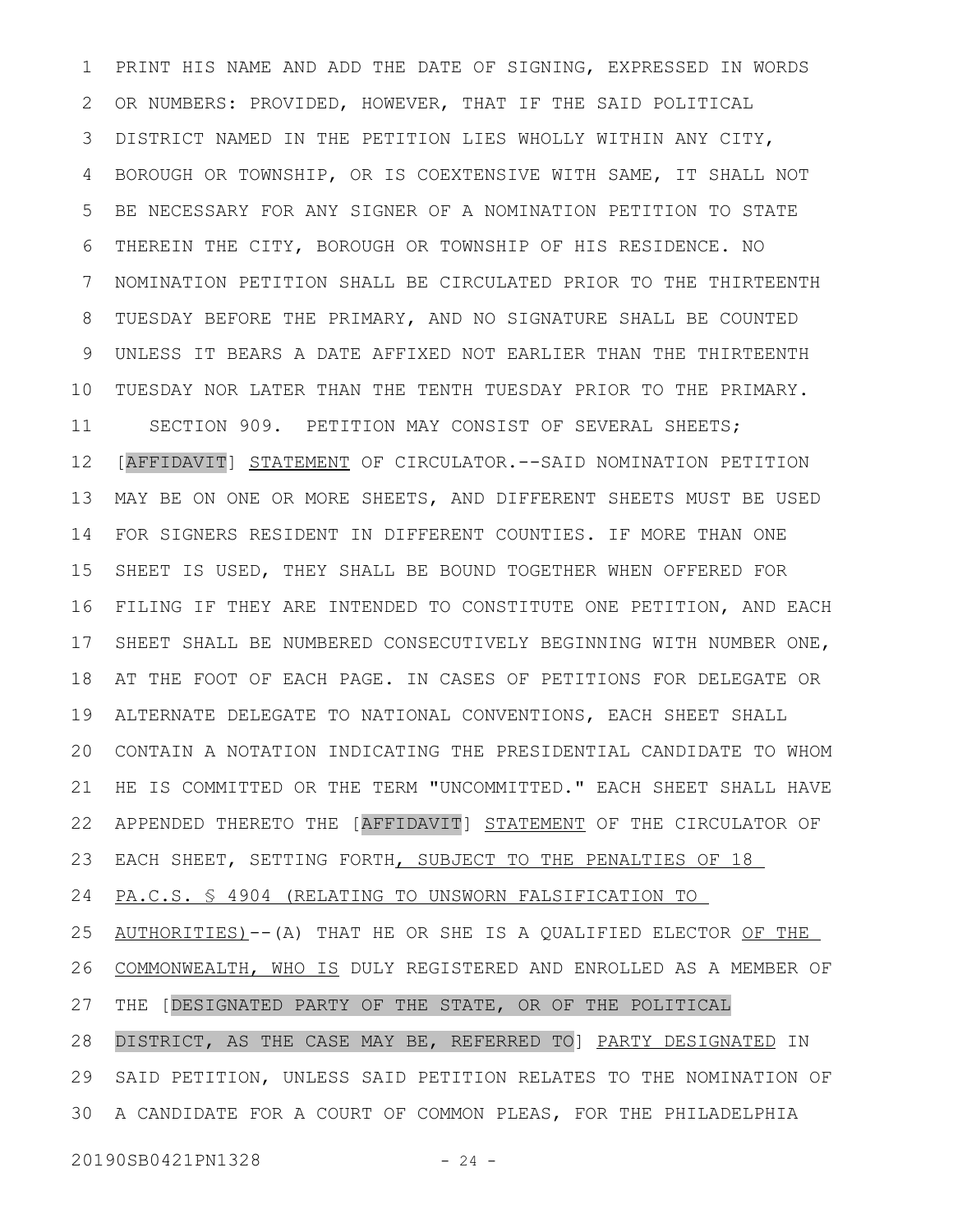MUNICIPAL COURT **[**OR FOR THE TRAFFIC COURT OF PHILADELPHIA**]** OR 1 **<--** FOR JUSTICE OF THE PEACE, IN WHICH EVENT THE CIRCULATOR NEED NOT BE A DULY REGISTERED AND ENROLLED MEMBER OF THE DESIGNATED PARTY; (B) HIS RESIDENCE, GIVING CITY, BOROUGH OR TOWNSHIP, WITH STREET AND NUMBER, IF ANY; (C) THAT THE SIGNERS THERETO SIGNED WITH FULL KNOWLEDGE OF THE CONTENTS OF THE PETITION; (D) THAT THEIR RESPECTIVE RESIDENCES ARE CORRECTLY STATED THEREIN; (E) THAT THEY ALL RESIDE IN THE COUNTY NAMED IN THE [AFFIDAVIT] STATEMENT; (F) THAT EACH SIGNED ON THE DATE SET OPPOSITE HIS NAME; AND (G) THAT, TO THE BEST OF [AFFIANT'S] THE CIRCULATOR'S KNOWLEDGE AND BELIEF, THE SIGNERS ARE QUALIFIED ELECTORS AND DULY REGISTERED AND ENROLLED MEMBERS OF THE DESIGNATED PARTY OF THE STATE, OR OF THE POLITICAL DISTRICT, AS THE CASE MAY BE. SECTION 910. AFFIDAVITS OF CANDIDATES.--EACH CANDIDATE FOR ANY STATE, COUNTY, CITY, BOROUGH, INCORPORATED TOWN, TOWNSHIP, WARD, SCHOOL DISTRICT, POOR DISTRICT, ELECTION DISTRICT, PARTY OFFICE, PARTY DELEGATE OR ALTERNATE, OR FOR THE OFFICE OF UNITED STATES SENATOR OR REPRESENTATIVE IN CONGRESS, SHALL FILE WITH HIS NOMINATION PETITION HIS AFFIDAVIT STATING--(A) HIS RESIDENCE, WITH STREET AND NUMBER, IF ANY, AND HIS POST-OFFICE ADDRESS; (B) HIS ELECTION DISTRICT, GIVING CITY, BOROUGH, TOWN OR TOWNSHIP; (C) THE NAME OF THE OFFICE FOR WHICH HE CONSENTS TO BE A CANDIDATE; (D) THAT HE IS ELIGIBLE FOR SUCH OFFICE; (E) THAT HE WILL NOT KNOWINGLY VIOLATE ANY PROVISION OF THIS ACT, OR OF ANY LAW REGULATING AND LIMITING NOMINATION AND ELECTION EXPENSES AND PROHIBITING CORRUPT PRACTICES IN CONNECTION THEREWITH; (F) UNLESS HE IS A CANDIDATE FOR JUDGE OF A COURT OF COMMON PLEAS, THE PHILADELPHIA MUNICIPAL COURT [OR THE TRAFFIC COURT OF PHILADELPHIA,] OR FOR THE OFFICE OF SCHOOL DIRECTOR IN A DISTRICT WHERE THAT OFFICE IS ELECTIVE OR FOR THE OFFICE OF 30**<--** 2 3 4 5 6 7 8 9 10 11 12 13 14 15 16 17 18 19 20 21 22 23 24 25 26 27 28 29

20190SB0421PN1328 - 25 -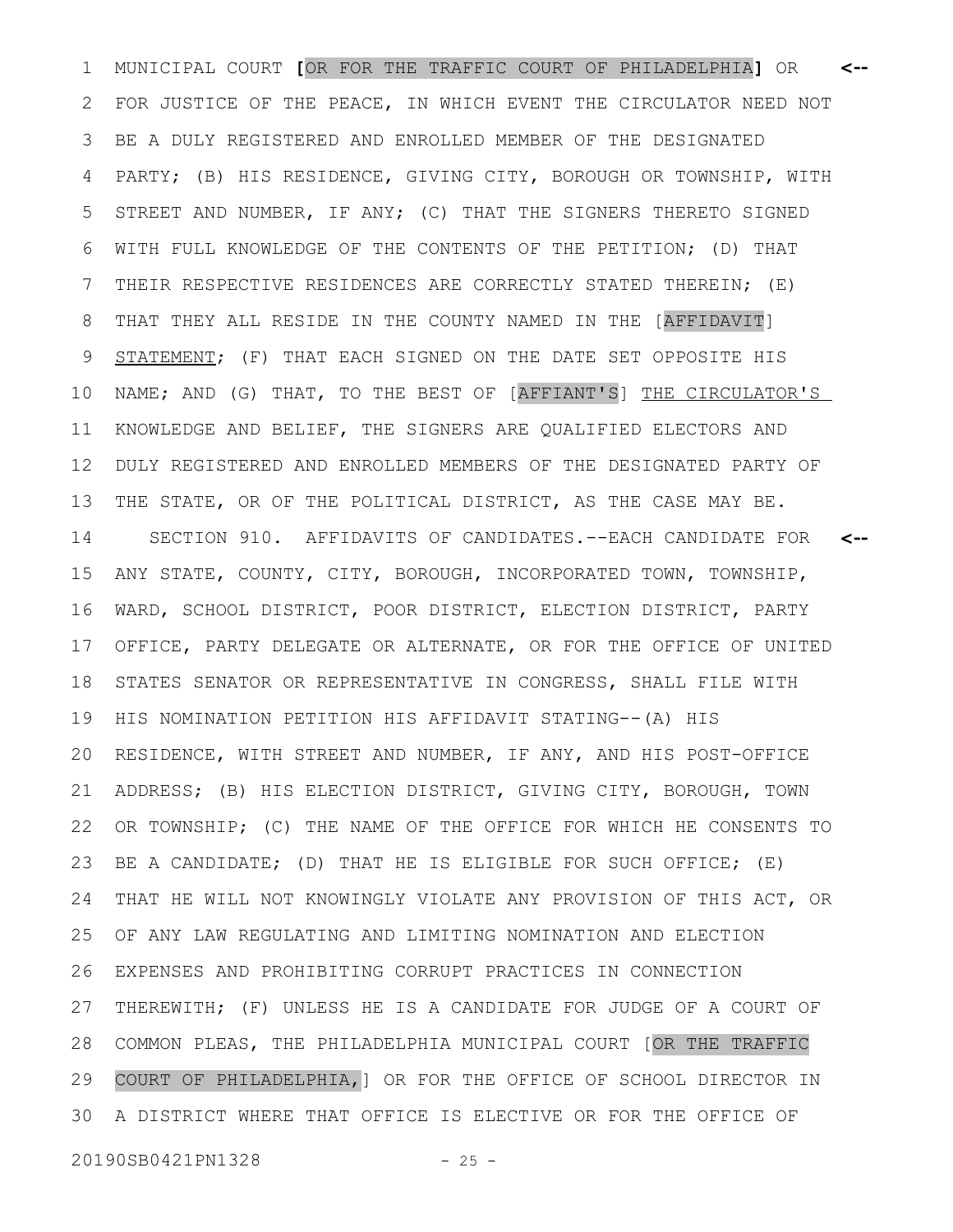JUSTICE OF THE PEACE THAT HE IS NOT A CANDIDATE FOR NOMINATION FOR THE SAME OFFICE OF ANY PARTY OTHER THAN THE ONE DESIGNATED IN SUCH PETITION; (G) IF HE IS A CANDIDATE FOR A DELEGATE, OR ALTERNATE DELEGATE, MEMBER OF STATE COMMITTEE, NATIONAL COMMITTEE OR PARTY OFFICER, THAT HE IS A REGISTERED AND ENROLLED MEMBER OF THE DESIGNATED PARTY; (H) IF HE IS A CANDIDATE FOR DELEGATE OR ALTERNATE DELEGATE THE PRESIDENTIAL CANDIDATE TO WHOM HE IS COMMITTED OR THE TERM "UNCOMMITTED"; (I) THAT HE IS AWARE OF THE PROVISIONS OF SECTION 1626 OF THIS ACT REQUIRING PRE-ELECTION AND POST-ELECTION REPORTING OF CAMPAIGN CONTRIBUTIONS AND EXPENDITURES; AND (J) THAT HE IS NOT A CANDIDATE FOR AN OFFICE WHICH HE ALREADY HOLDS, THE TERM OF WHICH IS NOT SET TO EXPIRE IN THE SAME YEAR AS THE OFFICE SUBJECT TO THE AFFIDAVIT. IN CASES OF PETITIONS FOR DELEGATE AND ALTERNATE DELEGATE TO NATIONAL CONVENTIONS, THE CANDIDATE'S AFFIDAVIT SHALL STATE THAT HIS SIGNATURE TO THE DELEGATE'S STATEMENT, AS HEREINAFTER SET FORTH, IF SUCH STATEMENT IS SIGNED BY SAID CANDIDATE, WAS AFFIXED TO THE SHEET OR SHEETS OF SAID PETITION PRIOR TO THE CIRCULATION OF SAME. IN THE CASE OF A CANDIDATE FOR NOMINATION AS PRESIDENT OF THE UNITED STATES, IT SHALL NOT BE NECESSARY FOR SUCH CANDIDATE TO FILE THE AFFIDAVIT REQUIRED IN THIS SECTION TO BE FILED BY CANDIDATES, BUT THE POST-OFFICE ADDRESS OF SUCH CANDIDATE SHALL BE STATED IN SUCH NOMINATION PETITION. 1 2 3 4 5 6 7 8 9 10 11 12 13 14 15 16 17 18 19 20 21 22 23 24

SECTION 951. NOMINATIONS BY POLITICAL BODIES.--\* \* \* (D) NOMINATION PAPERS MAY BE ON ONE OR MORE SHEETS AND DIFFERENT SHEETS MUST BE USED FOR SIGNERS RESIDENT IN DIFFERENT COUNTIES. IF MORE THAN ONE SHEET IS USED, THEY SHALL BE BOUND TOGETHER WHEN OFFERED FOR FILING IF THEY ARE INTENDED TO CONSTITUTE ONE NOMINATION PAPER, AND EACH SHEET SHALL BE 3025 26 27 28 29

20190SB0421PN1328 - 26 -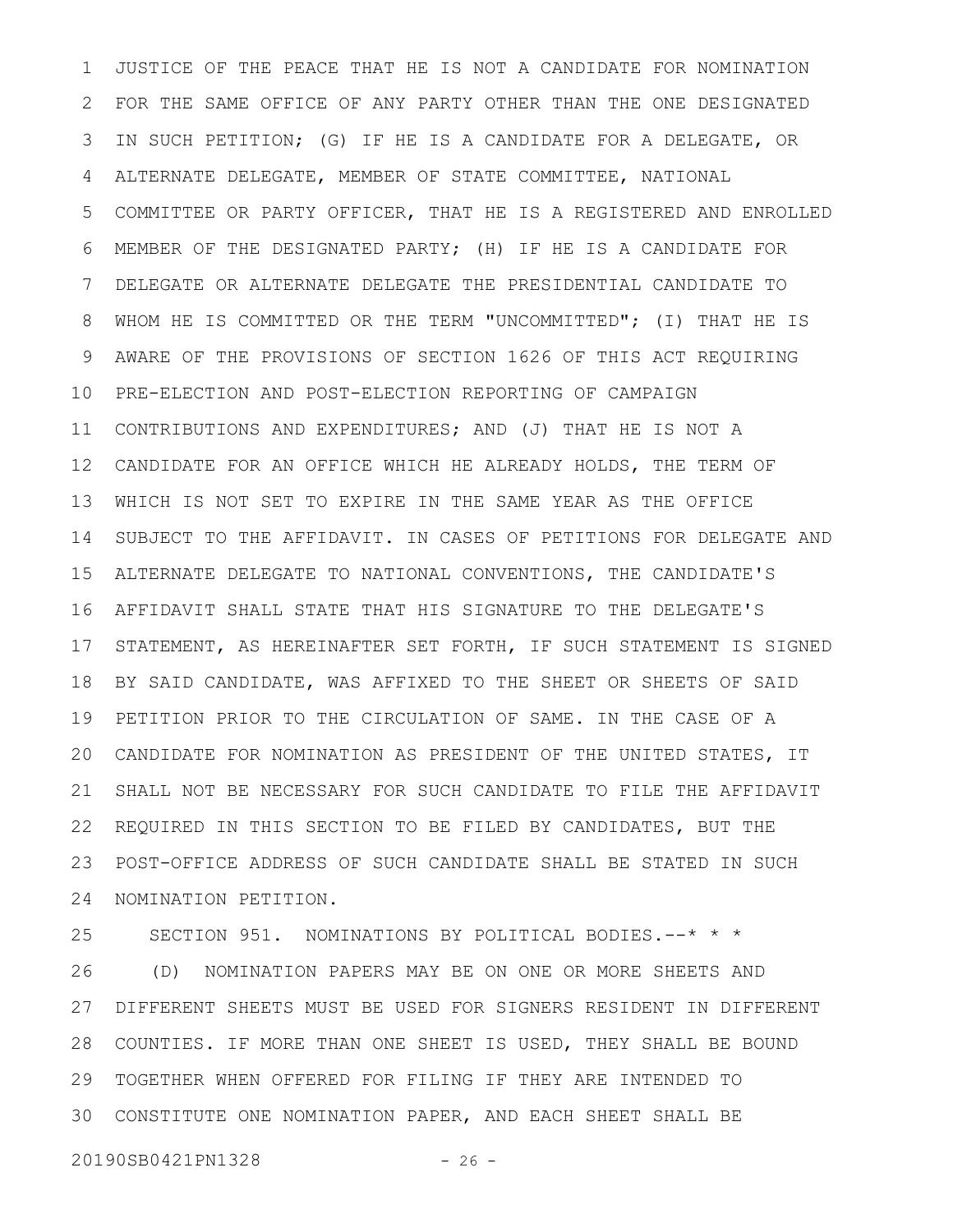NUMBERED CONSECUTIVELY, BEGINNING WITH NUMBER ONE (1) AT THE FOOT OF EACH PAGE. EACH SHEET SHALL HAVE APPENDED THERETO THE [AFFIDAVIT] STATEMENT OF SOME PERSON, NOT NECESSARILY A SIGNER, AND NOT NECESSARILY THE SAME PERSON ON EACH SHEET, SETTING FORTH, SUBJECT TO THE PENALTIES OF 18 PA.C.S. § 4904 (RELATING TO UNSWORN FALSIFICATION TO AUTHORITIES)--[(1) THAT THE AFFIANT IS A QUALIFIED ELECTOR OF THE STATE, OR OF THE ELECTORAL DISTRICT, AS THE CASE MAY BE, REFERRED TO IN THE NOMINATION PAPER;] (2) [HIS] THE PERSON'S RESIDENCE, GIVING CITY, BOROUGH OR TOWNSHIP WITH STREET AND NUMBER, IF ANY; (3) THAT THE SIGNERS SIGNED WITH FULL KNOWLEDGE OF THE CONTENTS OF THE NOMINATION PAPER; (4) THAT THEIR RESPECTIVE RESIDENCES ARE CORRECTLY STATED THEREIN; (5) THAT THEY ALL RESIDE IN THE COUNTY NAMED IN THE [AFFIDAVIT] STATEMENT; (6) THAT EACH SIGNED ON THE DATE SET OPPOSITE HIS NAME; AND (7) THAT, TO THE BEST OF [AFFIANT'S] THE PERSON'S KNOWLEDGE AND BELIEF, THE SIGNERS ARE QUALIFIED ELECTORS OF THE STATE, OR OF THE ELECTORAL DISTRICT, AS THE CASE MAY BE. 1 2 3 4 5 6 7 8 9 10 11 12 13 14 15 16 17 18

\* \* \* 19

SECTION 976. EXAMINATION OF NOMINATION PETITIONS, CERTIFICATES AND PAPERS; RETURN OF REJECTED NOMINATION PETITIONS, CERTIFICATES AND PAPERS.--WHEN ANY NOMINATION PETITION, NOMINATION CERTIFICATE OR NOMINATION PAPER IS PRESENTED IN THE OFFICE OF THE SECRETARY OF THE COMMONWEALTH OR OF ANY COUNTY BOARD OF ELECTIONS FOR FILING WITHIN THE PERIOD LIMITED BY THIS ACT, IT SHALL BE THE DUTY OF THE SAID OFFICER OR BOARD TO EXAMINE THE SAME. NO NOMINATION PETITION, NOMINATION PAPER OR NOMINATION CERTIFICATE SHALL BE PERMITTED TO BE FILED 28 IF--(A) IT CONTAINS MATERIAL ERRORS OR DEFECTS APPARENT ON THE FACE THEREOF, OR ON THE FACE OF THE APPENDED OR ACCOMPANYING **<--** 20 21 22 23 24 25 26 27 29 30

20190SB0421PN1328 - 27 -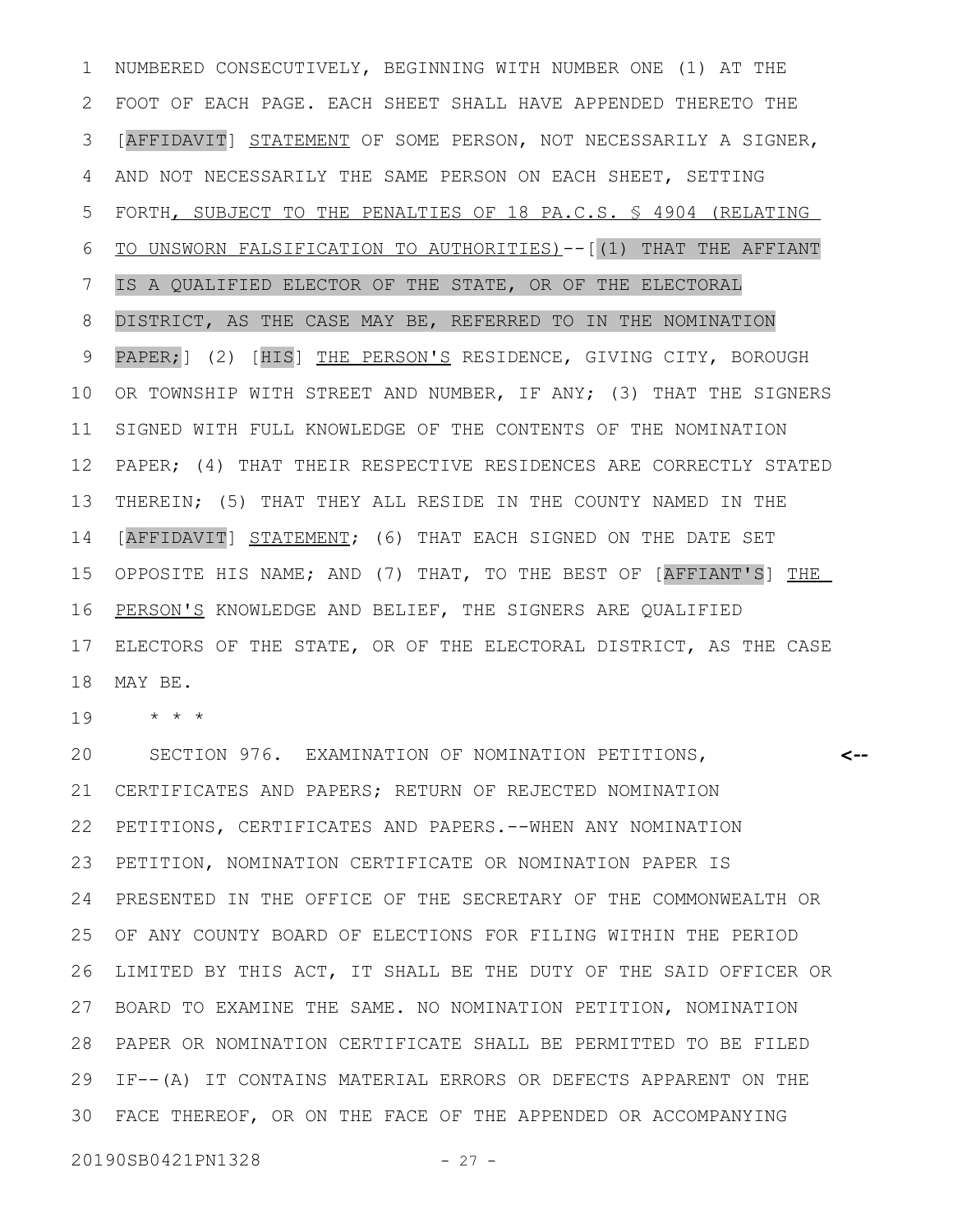AFFIDAVITS; OR (B) IT CONTAINS MATERIAL ALTERATIONS MADE AFTER SIGNING WITHOUT THE CONSENT OF THE SIGNERS; OR (C) IT DOES NOT CONTAIN A SUFFICIENT NUMBER OF SIGNATURES AS REQUIRED BY LAW; PROVIDED, HOWEVER, THAT THE SECRETARY OF THE COMMONWEALTH OR THE COUNTY BOARD OF ELECTIONS, ALTHOUGH NOT HEREBY REQUIRED SO TO DO, MAY QUESTION THE GENUINENESS OF ANY SIGNATURE OR SIGNATURES APPEARING THEREON, AND IF HE OR IT SHALL THEREUPON FIND THAT ANY SUCH SIGNATURE OR SIGNATURES ARE NOT GENUINE, SUCH SIGNATURE OR SIGNATURES SHALL BE DISREGARDED IN DETERMINING WHETHER THE NOMINATION PETITION, NOMINATION PAPER OR NOMINATION CERTIFICATE CONTAINS A SUFFICIENT NUMBER OF SIGNATURES AS REQUIRED BY LAW; OR (D) IN THE CASE OF NOMINATION PETITIONS, IF NOMINATION PETITIONS HAVE BEEN FILED FOR PRINTING THE NAME OF THE SAME PERSON FOR THE SAME OFFICE, EXCEPT THE OFFICE OF JUDGE OF A COURT OF COMMON PLEAS, THE PHILADELPHIA MUNICIPAL COURT [OR THE TRAFFIC COURT OF PHILADELPHIA,] OR THE OFFICE OF SCHOOL DIRECTOR IN DISTRICTS WHERE THAT OFFICE IS ELECTIVE OR THE OFFICE OF JUSTICE OF THE PEACE UPON THE OFFICIAL BALLOT OF MORE THAN ONE POLITICAL PARTY; OR (E) IN THE CASE OF NOMINATION PAPERS, IF THE CANDIDATE NAMED THEREIN HAS FILED A NOMINATION PETITION FOR ANY PUBLIC OFFICE FOR THE ENSUING PRIMARY, OR HAS BEEN NOMINATED FOR ANY SUCH OFFICE BY NOMINATION PAPERS PREVIOUSLY FILED; OR (F) IF THE NOMINATION PETITIONS OR PAPERS ARE NOT ACCOMPANIED BY THE FILING FEE OR CERTIFIED CHECK REQUIRED FOR SAID OFFICE; OR (G) IN THE CASE OF NOMINATION PAPERS, THE APPELLATION SET FORTH THEREIN IS IDENTICAL WITH OR DECEPTIVELY SIMILAR TO THE WORDS USED BY ANY EXISTING PARTY OR BY ANY POLITICAL BODY WHICH HAS ALREADY FILED NOMINATION PAPERS FOR THE SAME OFFICE, OR IF THE APPELLATION SET FORTH THEREIN CONTAINS PART OF THE NAME, OR AN 29 ABBREVIATION OF THE NAME OR PART OF THE NAME OF AN EXISTING 301 2 3 4 5 6 7 8 9 10 11 12 13 14 15 16 17 18 19 20 21 22 23 24 25 26 27 28

20190SB0421PN1328 - 28 -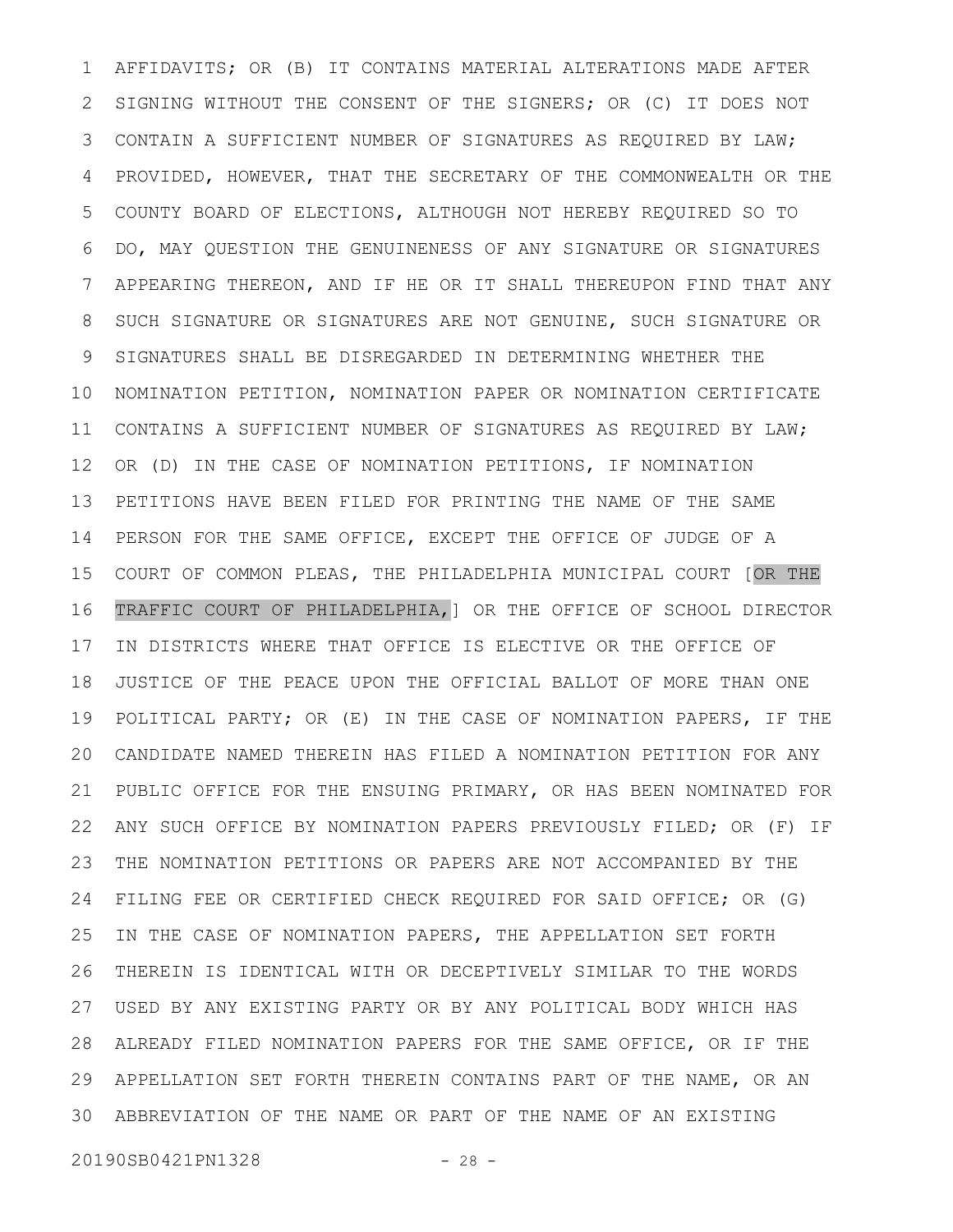POLITICAL PARTY, OR OF A POLITICAL BODY WHICH HAS ALREADY FILED NOMINATION PAPERS FOR THE SAME OFFICE. THE INVALIDITY OF ANY SHEET OF A NOMINATION PETITION OR NOMINATION PAPER SHALL NOT AFFECT THE VALIDITY OF SUCH PETITION OR PAPER IF A SUFFICIENT PETITION OR PAPER REMAINS AFTER ELIMINATING SUCH INVALID SHEET. THE ACTION OF SAID OFFICER OR BOARD IN REFUSING TO RECEIVE AND FILE ANY SUCH NOMINATION PETITION, CERTIFICATE OR PAPER, MAY BE REVIEWED BY THE COURT UPON AN APPLICATION TO COMPEL ITS RECEPTION AS OF THE DATE WHEN IT WAS PRESENTED TO THE OFFICE OF SUCH OFFICER OR BOARD: PROVIDED, HOWEVER, THAT SAID OFFICER OR BOARD SHALL BE ENTITLED TO A REASONABLE TIME IN WHICH TO EXAMINE ANY PETITIONS, CERTIFICATES OR PAPERS, AND TO SUMMON AND INTERROGATE THE CANDIDATES NAMED THEREIN, OR THE PERSONS PRESENTING SAID PETITIONS, CERTIFICATES OR PAPERS, AND HIS OR 14 THEIR RETENTION OF SAME FOR THE PURPOSE OF MAKING SUCH EXAMINATION OR INTERROGATION SHALL NOT BE CONSTRUED AS AN 17 ACCEPTANCE OR FILING. 1 2 3 4 5 6 7 8 9 10 11 12 13 15 16

UPON COMPLETION OF ANY EXAMINATION, IF ANY NOMINATION PETITION, CERTIFICATE OR PAPER IS FOUND TO BE DEFECTIVE, IT SHALL FORTHWITH BE REJECTED AND RETURNED TO THE CANDIDATE OR ONE OF THE CANDIDATES NAMED THEREIN, TOGETHER WITH A STATEMENT OF THE REASONS FOR SUCH REJECTION: 18 19 20 21 22

PROVIDED FURTHER, THAT NO NOMINATION PETITION, NOMINATION PAPER OR NOMINATION CERTIFICATE SHALL BE PERMITTED TO BE FILED, IF THE POLITICAL PARTY OR POLITICAL BODY REFERRED TO THEREIN SHALL BE COMPOSED OF A GROUP OF ELECTORS WHOSE PURPOSES OR AIMS, 27 OR ONE OF WHOSE PURPOSES OR AIMS, IS THE ESTABLISHMENT, CONTROL, 28 CONDUCT, SEIZURE OR OVERTHROW OF THE GOVERNMENT OF THE COMMONWEALTH OF PENNSYLVANIA OR THE UNITED STATES OF AMERICA BY 29 THE USE OF FORCE, VIOLENCE, MILITARY MEASURE OR THREATS OF ONE 3023 24 25 26

20190SB0421PN1328 - 29 -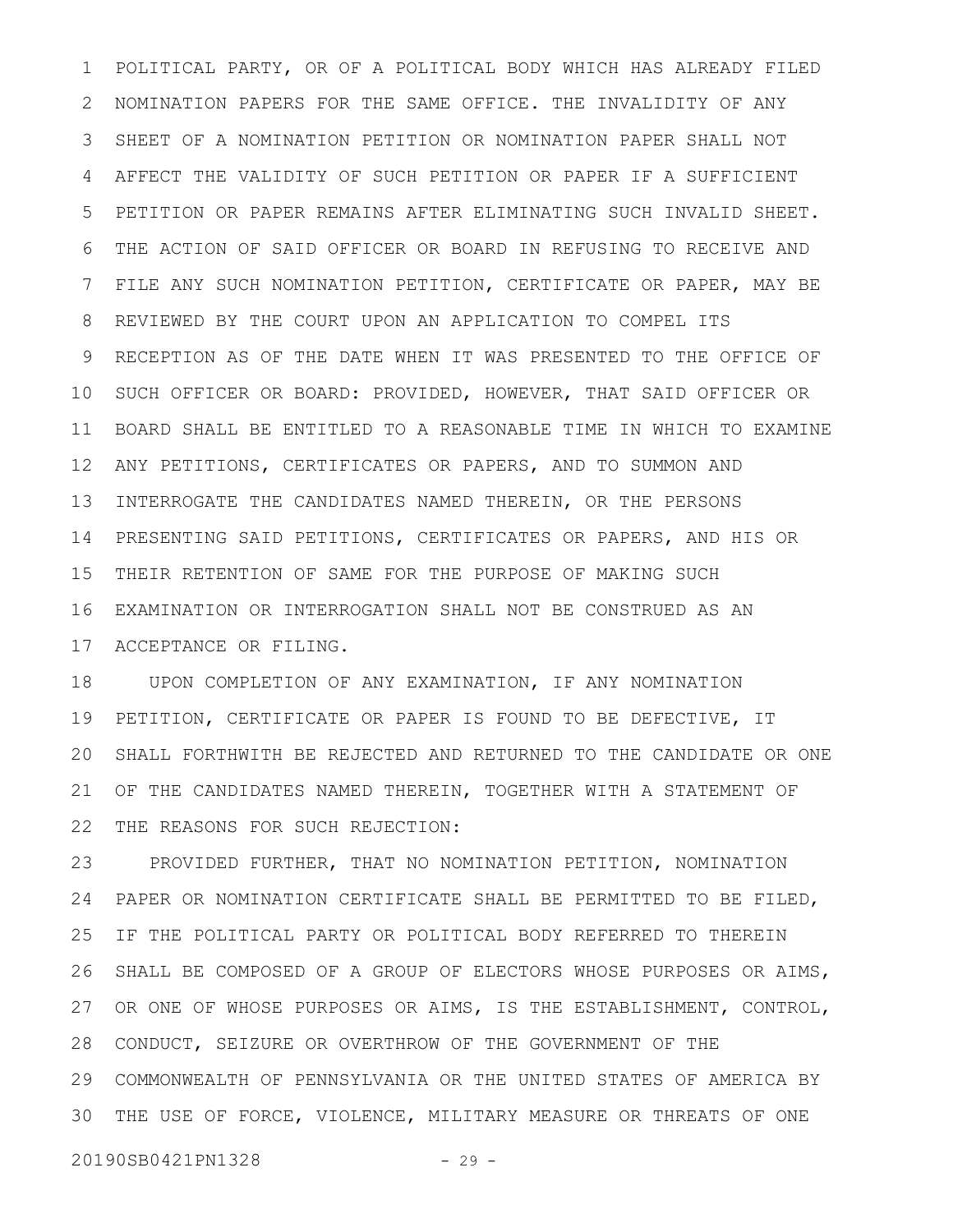OR MORE OF THE FOREGOING. THE AUTHORITY TO REJECT SUCH NOMINATION PETITION, PAPER OR CERTIFICATE FOR THIS REASON SHALL, WHEN FILED WITH THE SECRETARY OF THE COMMONWEALTH, BE VESTED IN A COMMITTEE COMPOSED OF THE GOVERNOR, THE ATTORNEY GENERAL AND THE SECRETARY OF THE COMMONWEALTH, AND WHEN FILED WITH ANY COUNTY BOARD OF ELECTIONS SHALL BE VESTED IN SUCH BOARD. IF IN SUCH CASE THE COMMITTEE OR BOARD, AS THE CASE MAY BE, SHALL CONCLUDE THAT THE ACCEPTANCE OF SUCH NOMINATION PETITION, PAPER OR CERTIFICATE SHOULD BE REFUSED, IT SHALL WITHIN TWO DAYS OF THE FILING OF SUCH NOMINATION PETITION, PAPER OR CERTIFICATE FIX A PLACE AND A TIME FIVE DAYS IN ADVANCE FOR HEARING THE MATTER, AND NOTICE THEREOF SHALL BE GIVEN TO ALL PARTIES AFFECTED THEREBY. AT THE TIME AND PLACE SO FIXED THE COMMITTEE OR BOARD, AS THE CASE MAY BE, SHALL HEAR TESTIMONY, BUT SHALL NOT BE BOUND BY TECHNICAL RULES OF EVIDENCE. THE TESTIMONY PRESENTED SHALL BE STENOGRAPHICALLY RECORDED AND MADE A PART OF THE RECORD OF THE 17 COMMITTEE OR BOARD. WITHIN TWO DAYS AFTER SUCH HEARING THE COMMITTEE OR BOARD, IF SATISFIED UPON COMPETENT EVIDENCE THAT THE SAID NOMINATION PETITION, PAPER OR CERTIFICATE IS NOT ENTITLED TO BE ACCEPTED AND FILED, IT SHALL ANNOUNCE ITS DECISION AND IMMEDIATELY NOTIFY THE PARTIES AFFECTED THEREBY. FAILURE TO ANNOUNCE DECISION WITHIN TWO DAYS AFTER SUCH HEARING SHALL BE CONCLUSIVE THAT SUCH NOMINATION PETITION, PAPER OR CERTIFICATE HAS BEEN ACCEPTED AND FILED. THE DECISION OF SAID COMMITTEE OR BOARD IN REFUSING TO ACCEPT AND FILE SUCH NOMINATION PETITION, PAPER OR CERTIFICATE MAY BE REVIEWED BY THE COURT UPON AN APPLICATION TO COMPEL ITS RECEPTION AS OF THE DATE WHEN PRESENTED TO THE SECRETARY OF THE COMMONWEALTH OR SUCH 28 BOARD. THE APPLICATION SHALL BE MADE WITHIN TWO DAYS OF THE TIME WHEN SUCH DECISION IS ANNOUNCED. IF THE APPLICATION IS PROPERLY 301 2 3 4 5 6 7 8 9 10 11 12 13 14 15 16 18 19 20 21 22 23 24 25 26 27 29

20190SB0421PN1328 - 30 -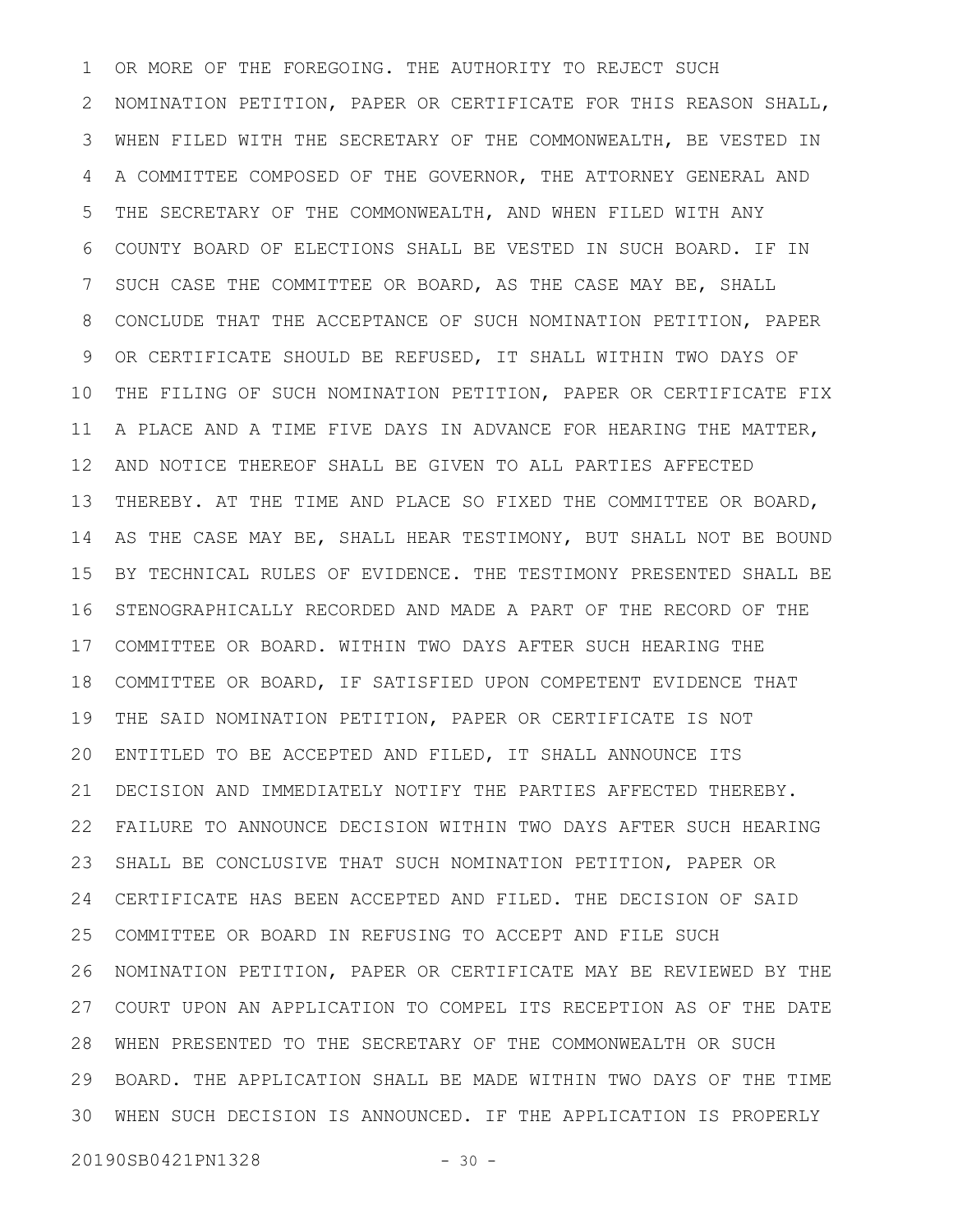MADE, ANY JUDGE OF SAID COURT MAY FIX A TIME AND PLACE FOR HEARING THE MATTER IN DISPUTE, OF WHICH NOTICE SHALL BE SERVED WITH A COPY OF SAID APPLICATION UPON THE SECRETARY OF THE COMMONWEALTH OR THE COUNTY BOARD OF ELECTIONS, AS THE CASE MAY BE. AT THE TIME SO FIXED, THE COURT, OR ANY JUDGE THEREOF ASSIGNED FOR THE PURPOSE, SHALL HEAR THE CASE DE NOVO. IF AFTER SUCH HEARING THE SAID COURT SHALL FIND THAT THE DECISION OF THE COMMITTEE OR THE BOARD WAS ERRONEOUS, IT SHALL ISSUE ITS MANDATE TO THE COMMITTEE OR BOARD TO CORRECT ITS DECISION AND TO ACCEPT AND FILE THE NOMINATION PAPER, PETITION OR CERTIFICATE. FROM ANY DECISION OF THE COURT AN APPEAL MAY BE TAKEN WITHIN TWO DAYS AFTER THE ENTRY THEREOF. IT SHALL BE THE DUTY OF THE SAID COURT TO FIX THE HEARING AND TO ANNOUNCE ITS DECISION WITHIN SUCH PERIOD OF TIME AS WILL PERMIT THE SECRETARY OF THE COMMONWEALTH OR THE COUNTY BOARD OF ELECTIONS TO PERMIT THE NAMES OF THE CANDIDATES AFFECTED BY THE COURT'S DECISION TO BE PRINTED ON THE BALLOT, IF THE COURT SHOULD SO DETERMINE. 1 2 3 4 5 6 7 8 9 10 11 12 13 14 15 16 17

SECTION 981.1. AFFIDAVITS OF CANDIDATES.--EACH CANDIDATE FOR ANY STATE, COUNTY, CITY, BOROUGH, INCORPORATED TOWN, TOWNSHIP, WARD, SCHOOL DISTRICT, POOR DISTRICT OR ELECTION DISTRICT OFFICE, OR FOR THE OFFICE OF UNITED STATES SENATOR OR REPRESENTATIVE IN CONGRESS, SELECTED AS PROVIDED IN SECTIONS 979 AND 980 OF THIS ACT, SHALL FILE WITH THE SUBSTITUTED NOMINATION CERTIFICATE AN AFFIDAVIT STATING--(A) HIS RESIDENCE, WITH STREET AND NUMBER, IF ANY, AND HIS POST-OFFICE ADDRESS; (B) HIS ELECTION DISTRICT, GIVING CITY, BOROUGH, TOWN OR TOWNSHIP; (C) THE NAME OF THE OFFICE FOR WHICH HE CONSENTS TO BE A CANDIDATE; (D) THAT HE IS ELIGIBLE FOR SUCH OFFICE; (E) THAT HE WILL NOT KNOWINGLY VIOLATE ANY PROVISION OF THIS ACT, OR OF ANY LAW REGULATING AND LIMITING ELECTION EXPENSES AND PROHIBITING 18 19 20 21 22 23 24 25 26 27 28 29 30

20190SB0421PN1328 - 31 -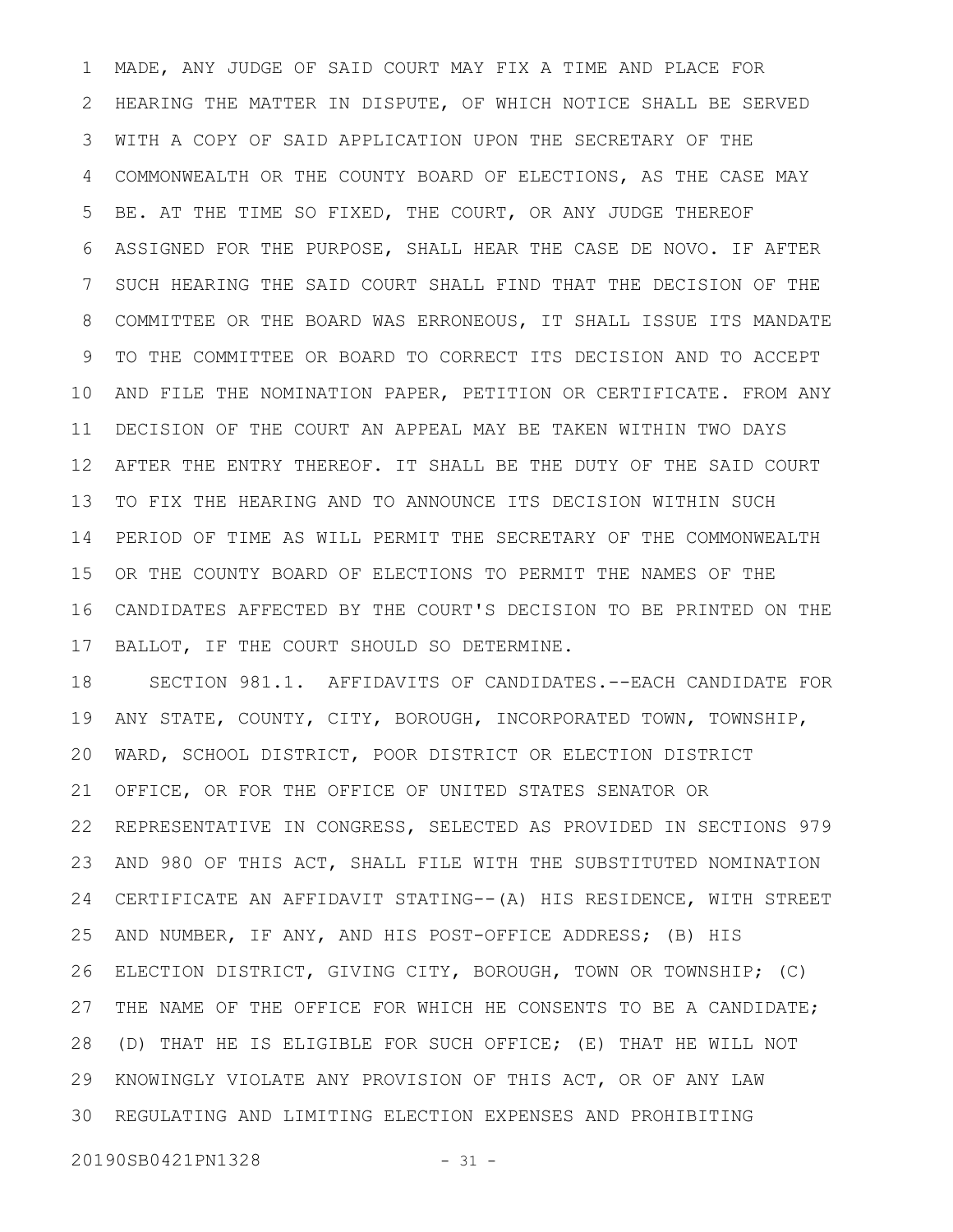CORRUPT PRACTICES IN CONNECTION THEREWITH; (F) UNLESS HE IS A CANDIDATE FOR JUDGE OF A COURT OF COMMON PLEAS, THE PHILADELPHIA MUNICIPAL COURT [OR THE TRAFFIC COURT OF PHILADELPHIA,] OR FOR THE OFFICE OF SCHOOL BOARD IN A DISTRICT WHERE THAT OFFICE IS ELECTIVE OR FOR THE OFFICE OF JUSTICE OF THE PEACE, THAT HE IS NOT A CANDIDATE FOR THE SAME OFFICE OF ANY PARTY OR POLITICAL BODY OTHER THAN THE ONE DESIGNATED IN SUCH CERTIFICATE; (G) THAT HE IS AWARE OF THE PROVISIONS OF SECTION 1626 OF THIS ACT REQUIRING ELECTION AND POST-ELECTION REPORTING OF CAMPAIGN 10 CONTRIBUTIONS AND EXPENDITURES; AND (H) THAT HE IS NOT A 11 CANDIDATE FOR AN OFFICE WHICH HE ALREADY HOLDS, THE TERM OF WHICH IS NOT SET TO EXPIRE IN THE SAME YEAR AS THE OFFICE SUBJECT TO THE AFFIDAVIT. 1 2 3 4 5 6 7 8 9 12 13

SECTION 993. FILLING OF CERTAIN VACANCIES IN PUBLIC OFFICE BY MEANS OF NOMINATION CERTIFICATES AND NOMINATION PAPERS.--(A) IN ALL CASES WHERE A VACANCY SHALL OCCUR FOR ANY CAUSE IN AN 17 ELECTIVE PUBLIC OFFICE, INCLUDING THAT OF JUDGE OF A COURT OF RECORD, AT A TIME WHEN SUCH VACANCY IS REQUIRED BY THE PROVISIONS OF THE CONSTITUTION OR THE LAWS OF THIS COMMONWEALTH 20 TO BE FILLED AT THE ENSUING ELECTION BUT AT A TIME WHEN NOMINATIONS FOR SUCH OFFICE CANNOT BE MADE UNDER ANY OTHER PROVISION OF THIS ACT, NOMINATIONS TO FILL SUCH VACANCIES SHALL BE MADE BY POLITICAL PARTIES IN ACCORDANCE WITH PARTY RULES RELATING TO THE FILLING OF VACANCIES BY MEANS OF NOMINATION CERTIFICATES IN THE FORM PRESCRIBED IN SECTION NINE HUNDRED 26 NINETY-FOUR OF THIS ACT, AND BY POLITICAL BODIES BY MEANS OF NOMINATION PAPERS IN ACCORDANCE WITH THE PROVISIONS OF SECTIONS 28 NINE HUNDRED FIFTY-ONE, NINE HUNDRED FIFTY-TWO AND NINE HUNDRED FIFTY-FOUR OF THIS ACT. NO SUCH NOMINATION CERTIFICATE SHALL 29 NOMINATE ANY PERSON WHO HAS ALREADY BEEN NOMINATED BY ANY OTHER 3014 15 16 18 19 21 22 23 24 25 27

20190SB0421PN1328 - 32 -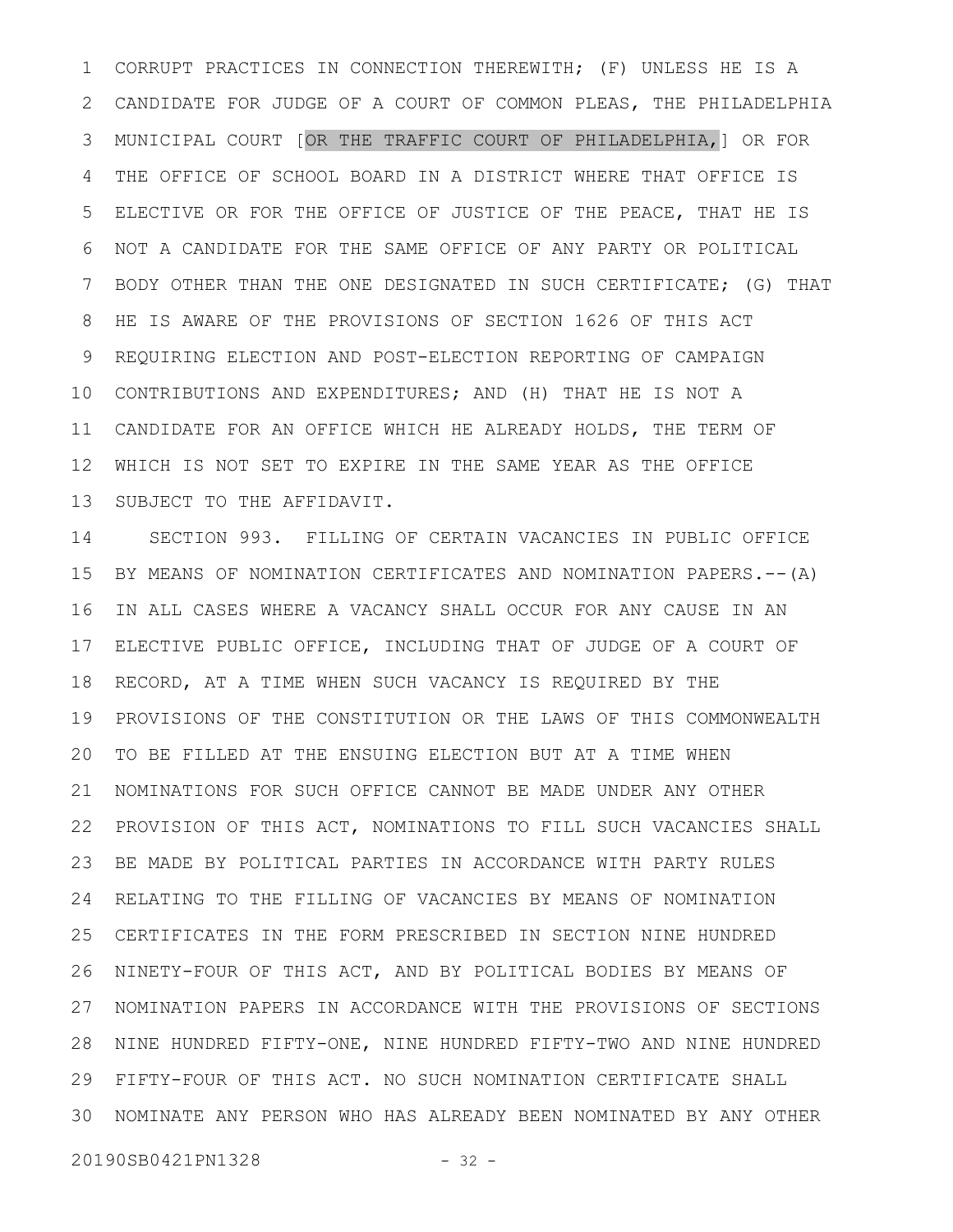POLITICAL PARTY OR BY ANY POLITICAL BODY FOR THE SAME OFFICE UNLESS SUCH PERSON IS A CANDIDATE FOR THE OFFICE OF JUDGE OF A COURT OF COMMON PLEAS, THE PHILADELPHIA MUNICIPAL COURT [OR THE 3 TRAFFIC COURT OF PHILADELPHIA,] OR FOR THE OFFICE OF SCHOOL DIRECTOR IN DISTRICTS WHERE THAT OFFICE IS ELECTIVE OR FOR THE OFFICE OF JUSTICE OF THE PEACE. NO SUCH NOMINATION PAPERS SHALL NOMINATE ANY PERSON WHO HAS ALREADY BEEN NOMINATED BY ANY POLITICAL PARTY OR BY ANY OTHER POLITICAL BODY FOR ANY OFFICE TO BE FILLED AT THE ENSUING NOVEMBER ELECTION, UNLESS SUCH PERSON IS A CANDIDATE FOR THE OFFICE OF JUDGE OF A COURT OF COMMON PLEAS, THE PHILADELPHIA MUNICIPAL COURT [OR THE TRAFFIC COURT OF PHILADELPHIA,] OR FOR THE OFFICE OF SCHOOL DIRECTOR IN DISTRICTS WHERE THAT OFFICE IS ELECTIVE OR FOR THE OFFICE OF JUSTICE OF THE PEACE. 1 2 4 5 6 7 8 9 10 11 12 13 14

\* \* \* 15

SECTION 998. SUBSTITUTED NOMINATIONS TO FILL CERTAIN VACANCIES FOR A NOVEMBER ELECTION.--(A) ANY VACANCY HAPPENING 17 OR EXISTING IN ANY PARTY NOMINATION MADE IN ACCORDANCE WITH THE PROVISIONS OF SECTION NINE HUNDRED NINETY-THREE OF THIS ACT FOR A NOVEMBER ELECTION BY REASON OF THE DEATH OR WITHDRAWAL OF ANY 20 CANDIDATE MAY BE FILLED BY A SUBSTITUTED NOMINATION MADE BY SUCH 21 COMMITTEE AS IS AUTHORIZED BY THE RULES OF THE PARTY TO MAKE 22 NOMINATIONS IN THE EVENT OF VACANCIES ON THE PARTY TICKET, IN THE FORM PRESCRIBED BY SECTION NINE HUNDRED NINETY-FOUR OF THIS ACT. BUT NO SUBSTITUTED NOMINATION CERTIFICATE SHALL NOMINATE ANY PERSON WHO HAS ALREADY BEEN NOMINATED BY ANY OTHER POLITICAL 27 PARTY OR BY ANY POLITICAL BODY FOR THE SAME OFFICE, UNLESS SUCH PERSON IS A CANDIDATE FOR THE OFFICE OF JUDGE OF A COURT OF 28 COMMON PLEAS, THE PHILADELPHIA MUNICIPAL COURT [OR THE TRAFFIC 29 COURT OF PHILADELPHIA,] OR FOR THE OFFICE OF SCHOOL DIRECTOR IN 16 18 19 23 24 25 26 30

20190SB0421PN1328 - 33 -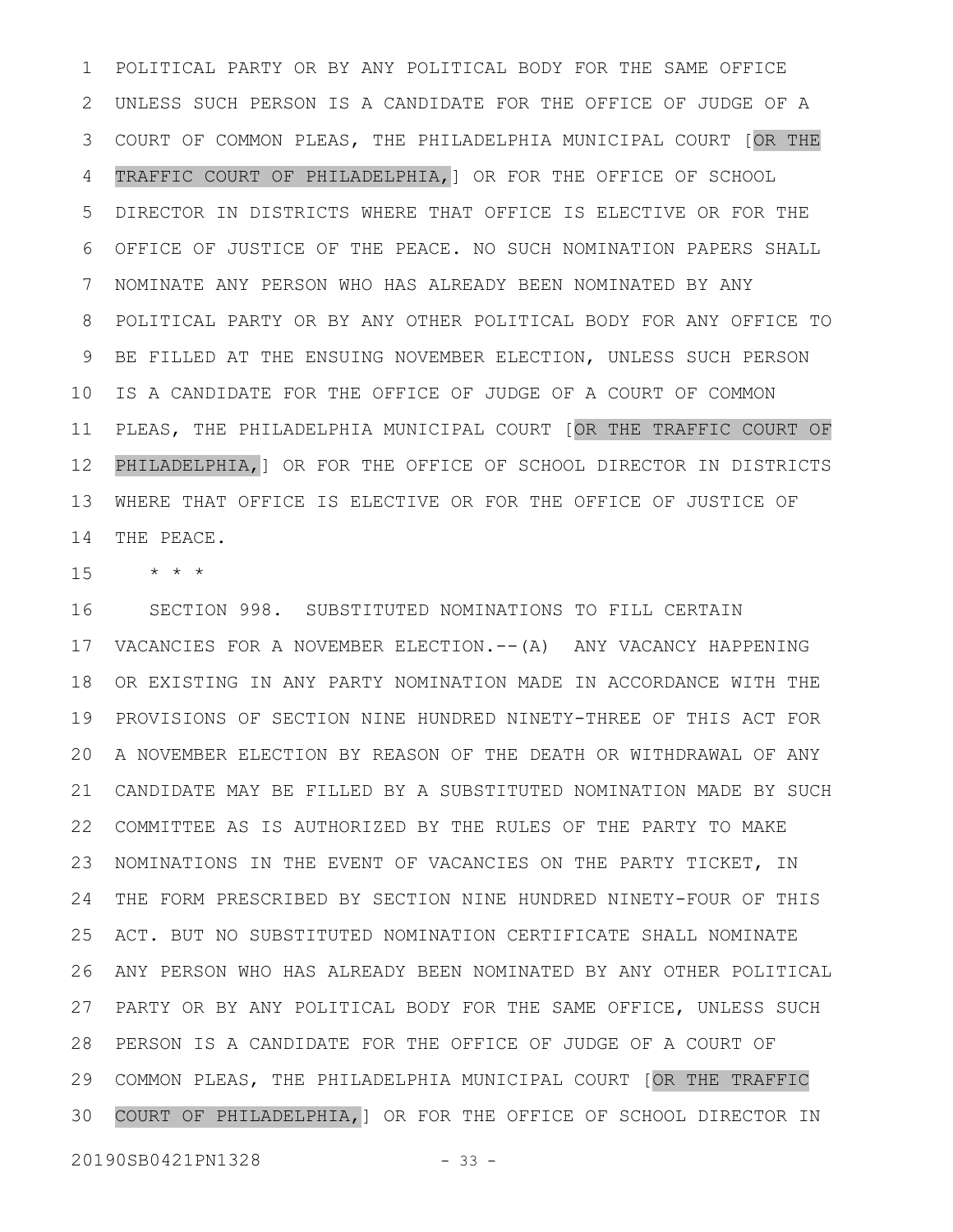DISTRICTS WHERE THAT OFFICE IS ELECTIVE OR FOR THE OFFICE OF JUSTICE OF THE PEACE. 1 2

(B) IN CASE OF THE DEATH OR WITHDRAWAL OF ANY CANDIDATE NOMINATED BY A POLITICAL BODY FOR AN ELECTION, THE COMMITTEE NAMED IN THE ORIGINAL NOMINATION PAPERS MAY NOMINATE A SUBSTITUTE IN HIS PLACE BY FILING A SUBSTITUTED NOMINATION CERTIFICATE IN THE FORM AND MANNER PRESCRIBED BY SECTION NINE HUNDRED EIGHTY OF THIS ACT. IN THE CASE OF A VACANCY CAUSED BY THE DEATH OF ANY CANDIDATE, SAID NOMINATION CERTIFICATE SHALL BE ACCOMPANIED BY A DEATH CERTIFICATE PROPERLY CERTIFIED. NO 10 SUBSTITUTED NOMINATION CERTIFICATE SHALL NOMINATE ANY PERSON WHO 12 HAS ALREADY BEEN NOMINATED BY ANY POLITICAL PARTY OR BY ANY OTHER POLITICAL BODY FOR ANY OFFICE TO BE FILLED AT THE ENSUING 13 14 NOVEMBER ELECTION, UNLESS SUCH PERSON IS A CANDIDATE FOR THE OFFICE OF JUDGE OF A COURT OF COMMON PLEAS, THE PHILADELPHIA 15 MUNICIPAL COURT [OR THE TRAFFIC COURT OF PHILADELPHIA,] OR FOR 16 THE OFFICE OF SCHOOL DIRECTOR IN DISTRICTS WHERE THAT OFFICE IS ELECTIVE OR FOR THE OFFICE OF JUSTICE OF THE PEACE. 3 4 5 6 7 8 9 11 17 18

\* \* \* 19

SECTION 1002. FORM OF OFFICIAL PRIMARY BALLOT.--(A) AT PRIMARIES SEPARATE OFFICIAL BALLOTS SHALL BE PREPARED FOR EACH PARTY WHICH SHALL BE IN SUBSTANTIALLY THE FOLLOWING FORM: OFFICIAL................................ PRIMARY BALLOT. (NAME OF PARTY)  $\dots\dots\dots\dots\text{DISTRICT},\dots\dots\dots\text{WARD},$  CITY OF... $\dots\dots\dots\dots\dots\dots\dots\dots\dots$ 26 COUNTY OF............................, STATE OF PENNSYLVANIA 27 .......PRIMARY ELECTION HELD ON THE.....DAY OF........, 19... MAKE A CROSS (X) OR CHECK ( ) IN THE SQUARE TO THE RIGHT OF 28 EACH CANDIDATE FOR WHOM YOU WISH TO VOTE. IF YOU DESIRE TO VOTE 29 FOR A PERSON WHOSE NAME IS NOT ON THE BALLOT, WRITE[, PRINT OR 3020 21 22 23 24 25

20190SB0421PN1328 - 34 -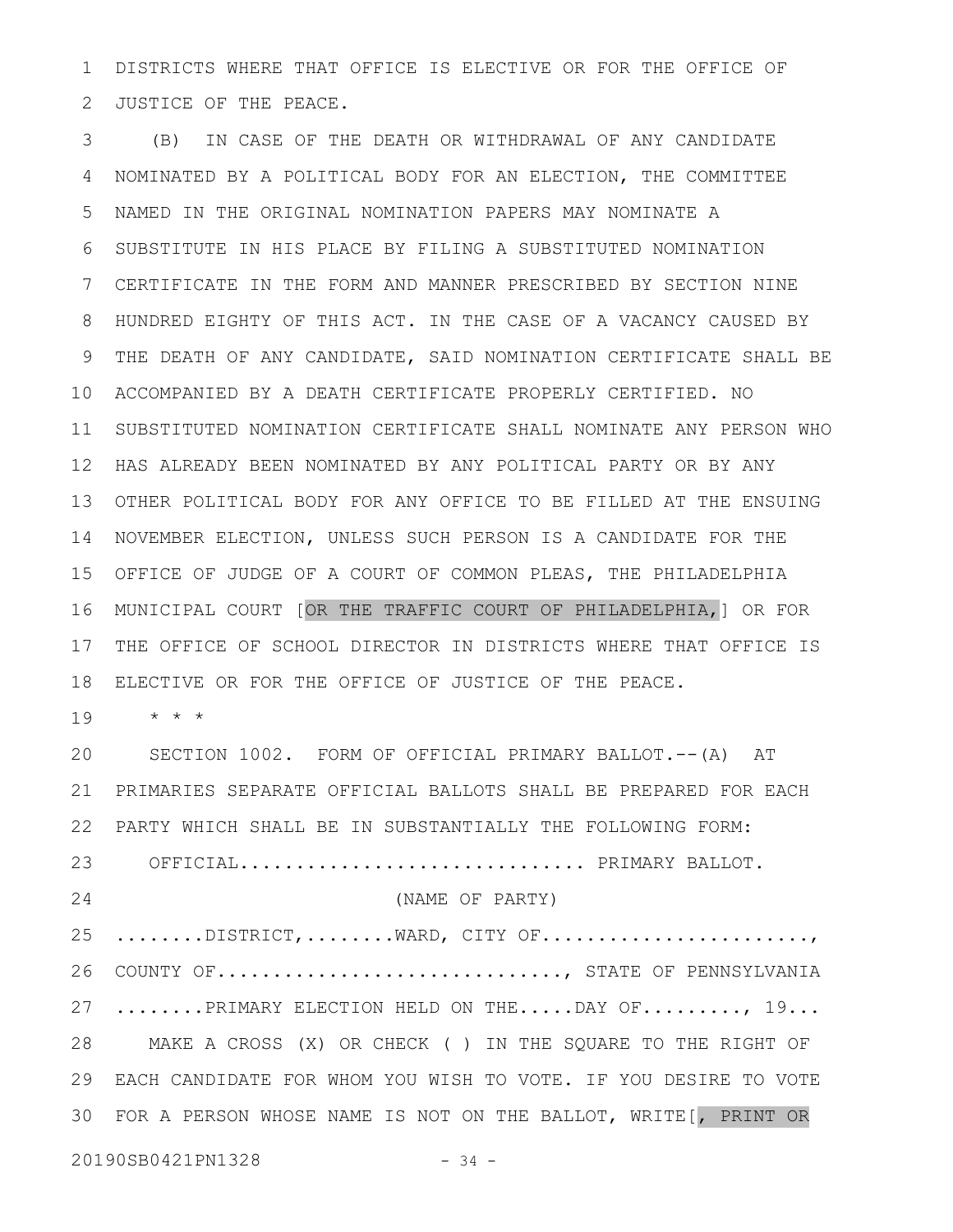PASTE] OR STAMP HIS NAME IN THE BLANK SPACE PROVIDED FOR THAT PURPOSE. MARK BALLOT ONLY IN BLACK LEAD PENCIL, INDELIBLE PENCIL 2 OR BLUE, BLACK OR BLUE-BLACK INK IN FOUNTAIN PEN OR BALL POINT 3 PEN. USE THE SAME PENCIL OR PEN FOR ALL MARKINGS YOU PLACE ON 4 5 THE BALLOT. PRESIDENT OF THE UNITED STATES. (VOTE FOR ONE) JOHN DOE 8 RICHARD ROE 9 JOHN STILES 10 UNITED STATES SENATOR. (VOTE FOR ONE) 13 JOHN DOE 14 RICHARD ROE 15 JOHN STILES GOVERNOR. (VOTE FOR ONE) JOHN DOE 18 19 RICHARD ROE JOHN STILES 20 REPRESENTATIVE IN CONGRESS.....DISTRICT. (VOTE FOR ONE) JOHN DOE 23 24 RICHARD ROE JOHN STILES 25 DELEGATES AT LARGE TO NATIONAL CONVENTION. (VOTE FOR.....) JOHN DOE 28 (COMMITTED TO JEREMIAH SMITH) 29 JOHN STILES 3020190SB0421PN1328 - 35 -1 6 7 11 12 16 17 21 22 26 27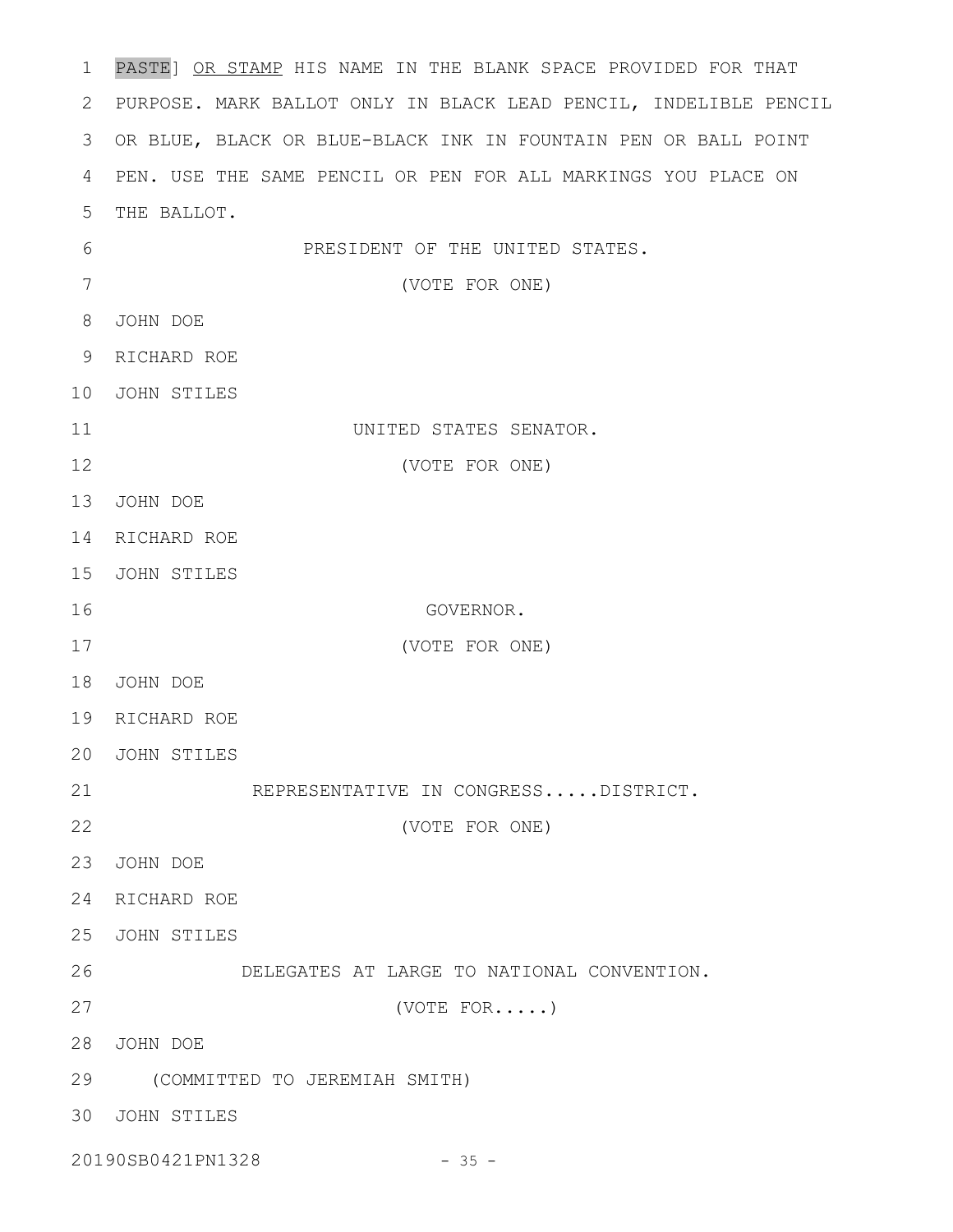(UNCOMMITTED) 1 DELEGATE TO NATIONAL CONVENTION.....DISTRICT. (VOTE FOR.....) JOHN DOE 4 (COMMITTED TO JEREMIAH SMITH) JOHN STILES (UNCOMMITTED) 7 SENATOR IN THE GENERAL ASSEMBLY.....DISTRICT. (VOTE FOR ONE) JOHN DOE 10 11 RICHARD ROE 12 JOHN STILES MEMBER OF STATE COMMITTEE. (VOTE FOR ONE) JOHN DOE 15 16 RICHARD ROE 17 JOHN STILES PARTY COMMITTEEMEN. (VOTE FOR.....) JOHN DOE 20 21 RICHARD ROE JOHN STILES 22 (B) ON THE BACK OF EACH BALLOT SHALL BE PRINTED IN PROMINENT 23 24 TYPE THE WORDS "OFFICIAL PRIMARY BALLOT OF .......PARTY FOR" FOLLOWED BY THE DESIGNATION OF THE ELECTION DISTRICT FOR WHICH 25 26 IT IS PREPARED, THE DATE OF THE PRIMARY AND THE FACSIMILE 27 SIGNATURES OF THE MEMBERS OF THE COUNTY BOARD OF ELECTIONS. THE NAMES OF CANDIDATES SHALL IN ALL CASES BE ARRANGED UNDER THE 28 29 TITLE OF THE OFFICE FOR WHICH THEY ARE CANDIDATES, AND BE PRINTED THEREUNDER IN THE ORDER DETERMINED BY THE CASTING OF 3020190SB0421PN1328 - 36 -2 3 5 6 8 9 13 14 18 19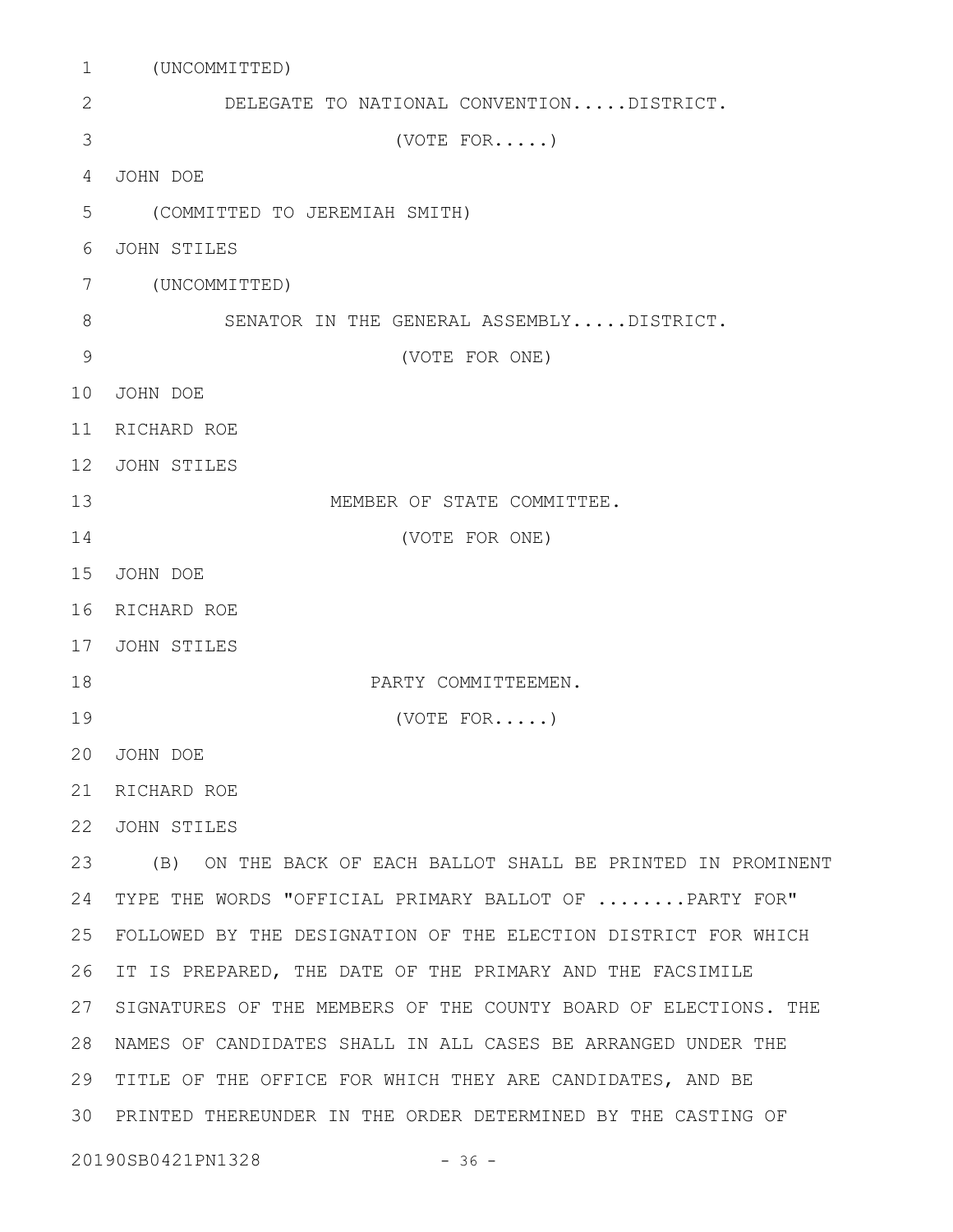LOTS AS PROVIDED BY THIS ACT. UNDER THE TITLE OF SUCH OFFICES WHERE MORE THAN ONE CANDIDATE IS TO BE VOTED FOR, SHALL BE PRINTED "VOTE FOR NOT MORE THAN ........" (THE BLANK SPACE TO INDICATE THE NUMBER OF CANDIDATES TO BE VOTED FOR THE PARTICULAR OFFICE.) AT THE RIGHT OF THE NAME OF EACH CANDIDATE THERE SHALL BE A SQUARE OF SUFFICIENT SIZE FOR THE CONVENIENT INSERTION OF A CROSS (X) OR CHECK ( ) MARK. THERE SHALL BE LEFT AT THE END OF THE LIST OF CANDIDATES FOR EACH OFFICE (OR UNDER THE TITLE OF THE OFFICE ITSELF IN CASE THERE BE NO CANDIDATES WHO HAVE FILED NOMINATION PETITIONS THEREFOR) AS MANY BLANK SPACES AS THERE ARE PERSONS TO BE VOTED FOR, FOR SUCH OFFICE, IN WHICH SPACE THE ELECTOR MAY INSERT, BY WRITING OR STAMPING, THE NAME OF ANY PERSON WHOSE NAME IS NOT PRINTED ON THE BALLOT AS A CANDIDATE FOR SUCH OFFICE. OPPOSITE OR UNDER THE NAME OF EACH CANDIDATE, EXCEPT CANDIDATES FOR THE OFFICE OF PRESIDENT OF THE UNITED STATES AND CANDIDATES FOR DELEGATE OR ALTERNATE DELEGATE TO A NATIONAL PARTY CONVENTION, WHO IS TO BE VOTED FOR BY THE ELECTORS OF MORE THAN ONE COUNTY, SHALL BE PRINTED THE NAME OF THE COUNTY IN WHICH SUCH CANDIDATE RESIDES; AND OPPOSITE OR UNDER THE NAME OF EACH CANDIDATE EXCEPT CANDIDATES FOR DELEGATE OR ALTERNATE DELEGATE TO A NATIONAL PARTY CONVENTION WHO IS TO BE VOTED FOR BY THE ELECTORS OF AN ENTIRE COUNTY OR ANY CONGRESSIONAL, SENATORIAL OR REPRESENTATIVE DISTRICT WITHIN THE COUNTY, SHALL BE PRINTED THE NAME OF THE CITY, BOROUGH, TOWNSHIP OR WARD, AS THE CASE MAY BE, IN WHICH SUCH CANDIDATE RESIDES. \* \* \* 1 2 3 4 5 6 7 8 9 10 11 12 13 14 15 16 17 18 19 20 21 22 23 24 25 26

SECTION 1003. FORM OF OFFICIAL ELECTION BALLOT.-- 27

(A) THE OFFICIAL BALLOTS FOR GENERAL, MUNICIPAL AND SPECIAL ELECTIONS SHALL BE IN SUBSTANTIALLY THE FOLLOWING FORM: 28 29

30

## OFFICIAL BALLOT

20190SB0421PN1328 - 37 -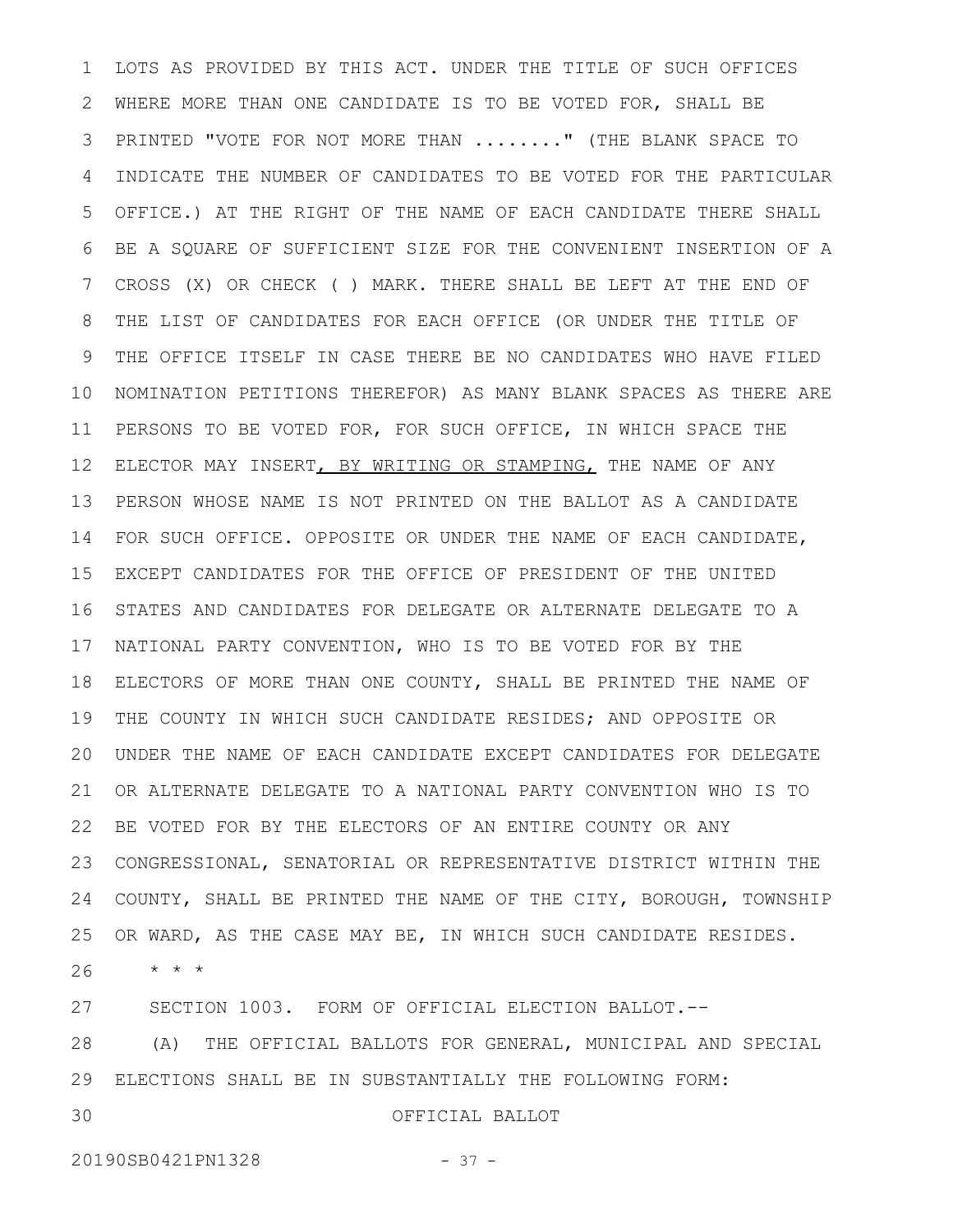....................... DISTRICT, ........................ WARD, CITY OF ........................, COUNTY OF ...................., STATE OF PENNSYLVANIA .......................................... ELECTION HELD ON THE  $\ldots \ldots \ldots$  DAY OF  $\ldots \ldots \ldots \ldots \ldots$ , [19]  $20 \ldots$ 1 2 3 4 5

A CROSS (X) OR CHECK ( ) MARK IN THE SQUARE OPPOSITE THE NAME OF ANY CANDIDATE INDICATES A VOTE FOR THAT CANDIDATE. 6 7

[TO VOTE A STRAIGHT PARTY TICKET, MARK A CROSS (X) OR CHECK ( ) IN THE SQUARE, IN THE PARTY COLUMN, OPPOSITE THE NAME OF THE PARTY OF YOUR CHOICE. TO VOTE FOR AN INDIVIDUAL CANDIDATE OF ANOTHER PARTY AFTER MAKING A MARK IN THE PARTY SQUARE, MARK A CROSS (X) OR CHECK ( ) OPPOSITE HIS NAME. FOR AN OFFICE WHERE MORE THAN ONE CANDIDATE IS TO BE VOTED FOR, THE VOTER, AFTER MARKING IN THE PARTY SQUARE, MAY DIVIDE HIS VOTE BY MARKING A CROSS (X) OR CHECK ( ) TO THE RIGHT OF EACH CANDIDATE FOR WHOM HE OR SHE DESIRES TO VOTE. FOR SUCH OFFICE VOTES SHALL NOT BE COUNTED FOR CANDIDATES NOT INDIVIDUALLY MARKED.] 8 9 10 11 12 13 14 15 16 17

TO VOTE FOR A PERSON WHOSE NAME IS NOT ON THE BALLOT, WRITE[, PRINT OR PASTE] OR STAMP HIS NAME IN THE BLANK SPACE PROVIDED FOR THAT PURPOSE. A CROSS (X) OR CHECK ( ) MARK IN THE SQUARE OPPOSITE THE NAMES OF THE CANDIDATES OF ANY PARTY FOR PRESIDENT AND VICE-PRESIDENT OF THE UNITED STATES INDICATES A VOTE FOR ALL THE CANDIDATES OF THAT PARTY FOR PRESIDENTIAL ELECTOR. TO VOTE FOR INDIVIDUAL CANDIDATES FOR PRESIDENTIAL ELECTOR, WRITE[, PRINT OR PASTE] OR STAMP THEIR NAMES IN THE BLANK SPACES PROVIDED FOR THAT PURPOSE UNDER THE TITLE "PRESIDENTIAL ELECTORS." MARK BALLOT ONLY IN BLACK LEAD PENCIL, INDELIBLE PENCIL OR BLUE, BLACK OR BLUE-BLACK INK, IN FOUNTAIN PEN OR BALL POINT PEN; USE THE SAME PENCIL OR PEN FOR ALL MARKINGS YOU PLACE 30 ON THE BALLOT. 18 19 20 21 22 23 24 25 26 27 28 29

20190SB0421PN1328 - 38 -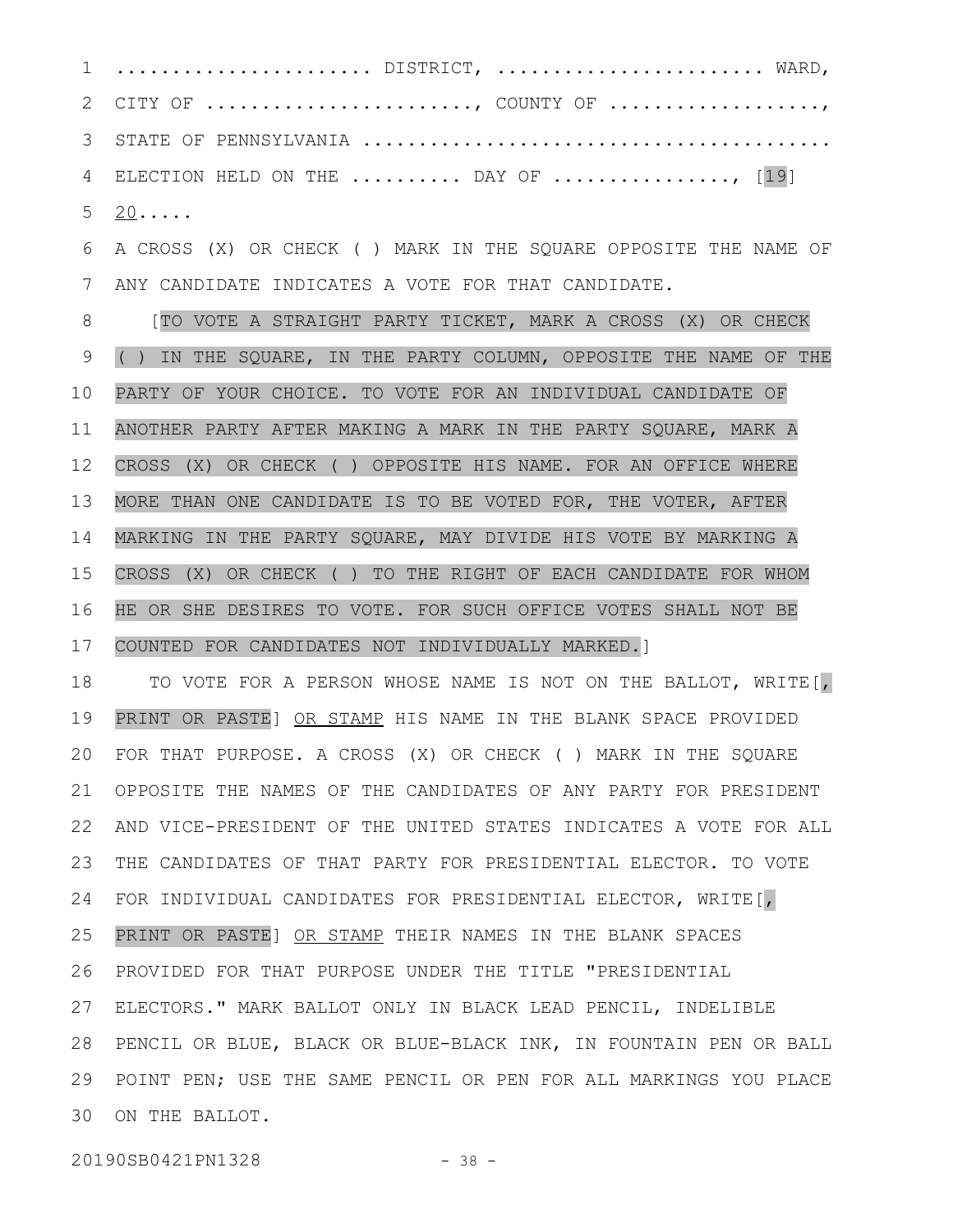BEFORE LEAVING THE VOTING COMPARTMENT, FOLD THIS BALLOT, 1 2 WITHOUT DISPLAYING THE MARKINGS THEREON, IN THE SAME WAY IT WAS FOLDED WHEN RECEIVED, THEN LEAVE THE COMPARTMENT AND EXHIBIT THE 3 BALLOT TO ONE OF THE ELECTION OFFICERS WHO SHALL ASCERTAIN BY AN 4 INSPECTION OF THE NUMBER APPEARING UPON THE RIGHT HAND CORNER OF 5 THE BACK OF THE BALLOT WHETHER THE BALLOT SO EXHIBITED TO HIM IS 6 7 THE SAME BALLOT WHICH THE ELECTOR RECEIVED BEFORE ENTERING THE VOTING COMPARTMENT. IF IT IS THE SAME, THE ELECTION OFFICER 8 9 SHALL DIRECT THE ELECTOR, WITHOUT UNFOLDING THE BALLOT, TO 10 REMOVE THE PERFORATED CORNER CONTAINING THE NUMBER, AND THE ELECTOR SHALL IMMEDIATELY DEPOSIT THE BALLOT IN THE BALLOT BOX. 11 ANY BALLOT DEPOSITED IN A BALLOT BOX AT ANY PRIMARY OR ELECTION 12 WITHOUT HAVING THE SAID NUMBER TORN OFF SHALL BE VOID AND SHALL 13 14 NOT BE COUNTED.

| 15 | [PARTY COLUMN                       | PRESIDENTIAL ELECTORS         |
|----|-------------------------------------|-------------------------------|
| 16 | TO VOTE A STRAIGHT PARTY TICKET     | (VOTE FOR THE CANDIDATES OF   |
| 17 | MARK A CROSS (X) OR CHECK ( )<br>IN | ONE PARTY FOR PRESIDENT AND   |
| 18 | THIS COLUMN.                        | VICE-PRESIDENT, OR INSERT THE |
| 19 |                                     | NAMES OF CANDIDATES.)         |
| 20 |                                     | FOR                           |
| 21 |                                     | JOHN STILES                   |
| 22 | DEMOCRATIC                          | <b>AND</b>                    |
| 23 |                                     | RICHARD DOE,                  |
| 24 |                                     | DEMOCRATIC                    |
| 25 |                                     | FOR                           |
| 26 |                                     | JOHN DOE                      |
| 27 | REPUBLICAN                          | <b>AND</b>                    |
| 28 |                                     | RICHARD ROE,                  |
| 29 |                                     | REPUBLICAN                    |
| 30 |                                     | FOR                           |
|    |                                     |                               |

20190SB0421PN1328 - 39 -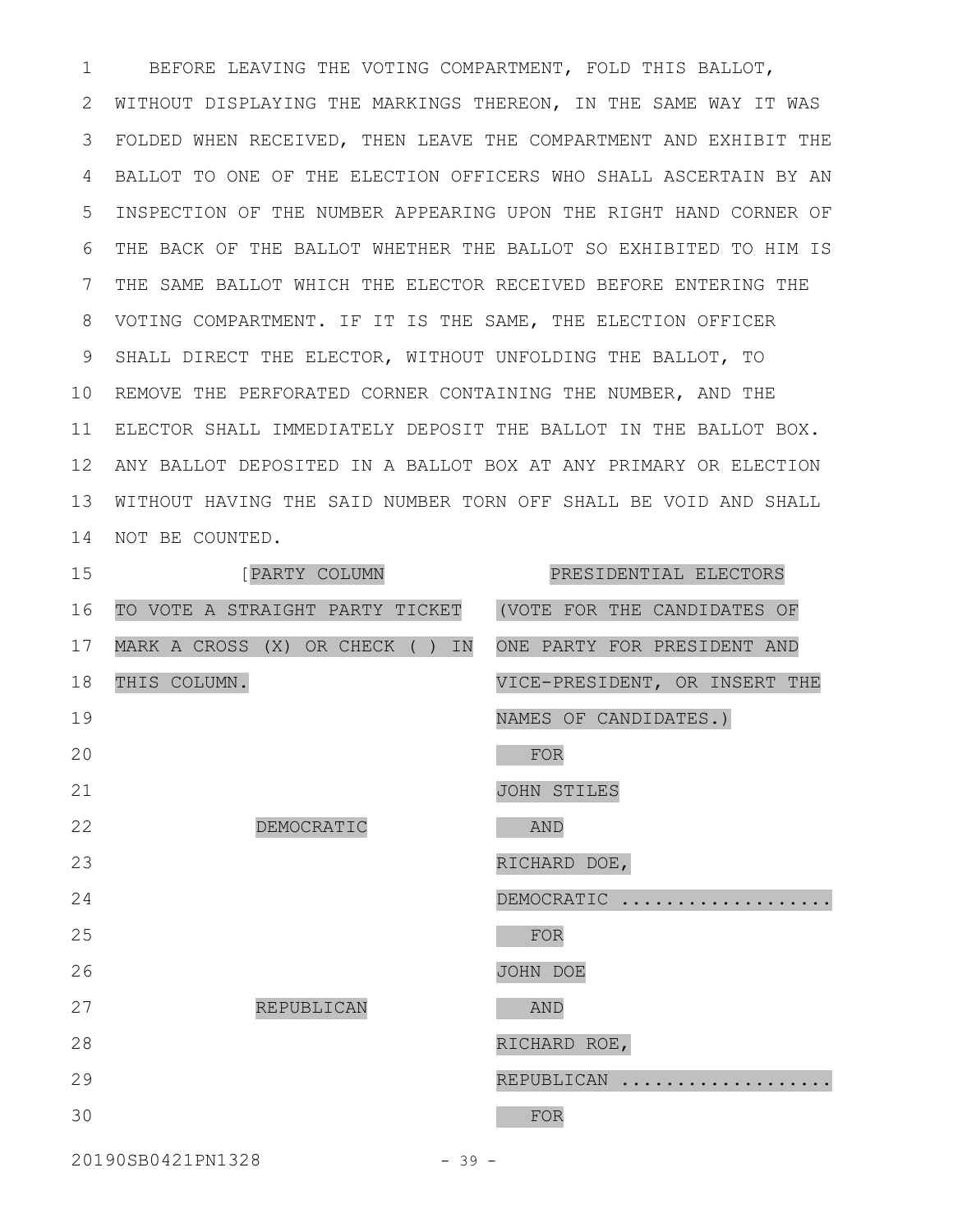| $\mathbf 1$    |                                                              | JOHN SMITH     |
|----------------|--------------------------------------------------------------|----------------|
| $\overline{2}$ | SOCIALIST                                                    | AND            |
| 3              |                                                              | WILLIAM JONES, |
| 4              |                                                              | SOCIALIST      |
| 5              | CITIZENS]                                                    |                |
| 6              | PRESIDENTIAL ELECTORS.                                       |                |
| 7              | (VOTE FOR THE CANDIDATES OF ONE PARTY FOR PRESIDENT AND VICE |                |
| 8              | PRESIDENT, OR INSERT THE NAMES OF CANDIDATES)                |                |
| $\mathcal{G}$  | FOR                                                          |                |
| 10             | JOHN STILES AND RICHARD DOE DEMOCRATIC                       |                |
| 11             | FOR                                                          |                |
| 12             | JOHN DOE AND RICHARD ROE REPUBLICAN                          |                |
| 13             | FOR                                                          |                |
| 14             | JOHN SMITH AND WILLIAM JONES SOCIALIST                       |                |
| 15             | FOR                                                          |                |
| 16             |                                                              |                |
| 17             | UNITED STATES SENATOR.                                       |                |
| 18             | (VOTE FOR ONE)                                               |                |
| 19             |                                                              |                |
|                | 20 JOHN DOE                                                  | REPUBLICAN     |
| 21             |                                                              |                |
| 22             | GOVERNOR.                                                    |                |
| 23             | (VOTE FOR ONE)                                               |                |
| 24             |                                                              |                |
| 25             |                                                              |                |
| 26             |                                                              |                |
| 27             | REPRESENTATIVES IN CONGRESS,                                 |                |
| 28             | DISTRICT.                                                    |                |
| 29             | (VOTE FOR ONE)                                               |                |
| 30             |                                                              |                |
|                | 20190SB0421PN1328<br>$-40 -$                                 |                |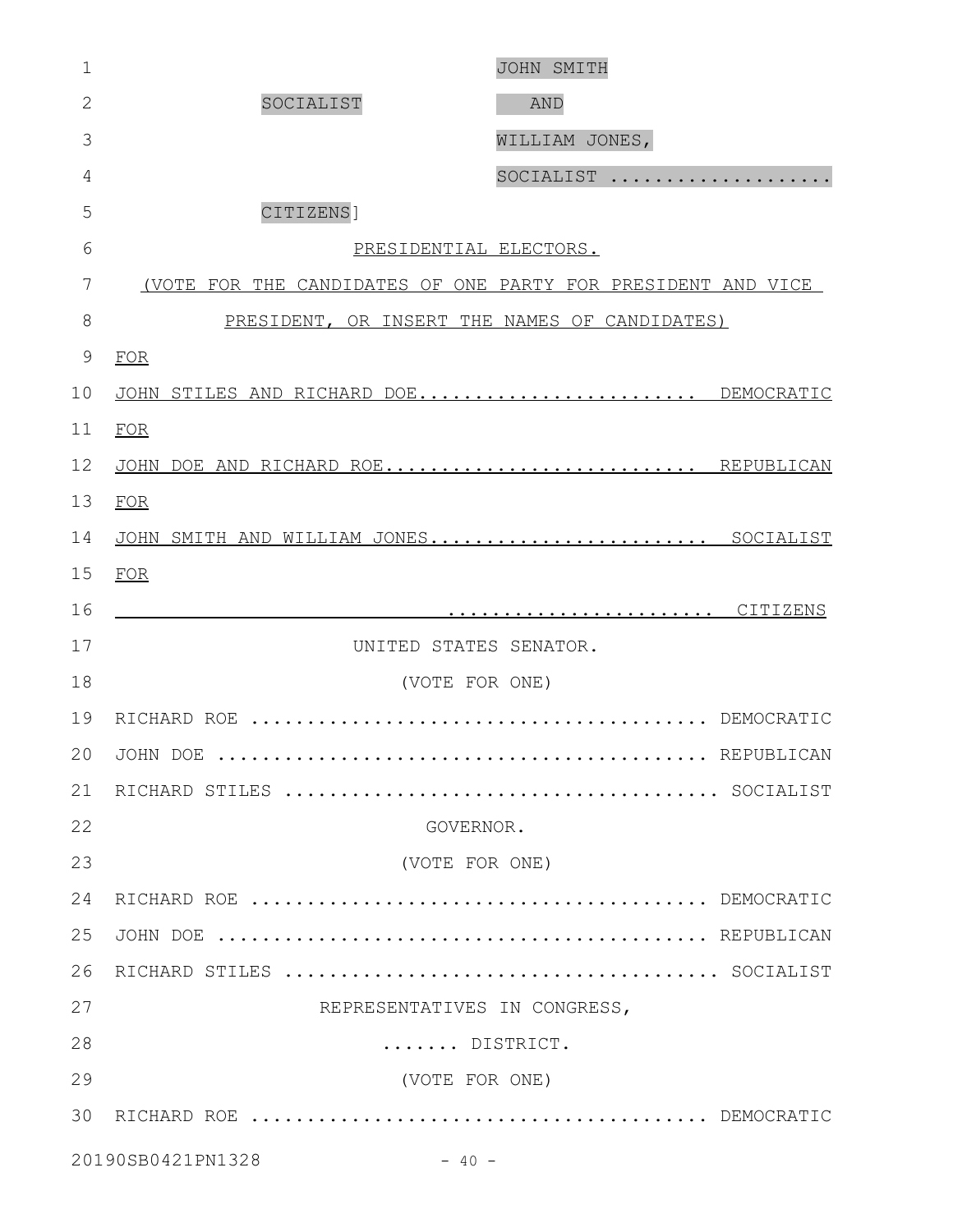|   | SENATOR IN THE GENERAL ASSEMBLY, |  |
|---|----------------------------------|--|
|   | $\dots\dots$ DISTRICT.           |  |
|   | (VOTE FOR ONE)                   |  |
| 6 |                                  |  |
|   |                                  |  |
| 8 | * * *                            |  |

(E) THERE SHALL BE LEFT AT THE END OF THE GROUP OF CANDIDATES FOR PRESIDENT AND VICE-PRESIDENT OF THE UNITED STATES 10 UNDER THE TITLE "PRESIDENTIAL ELECTORS," AS MANY BLANK SPACES AS THERE ARE PRESIDENTIAL ELECTORS TO BE ELECTED, IN WHICH SPACES 12 THE ELECTOR MAY INSERT, BY WRITING OR STAMPING, THE NAMES OF ANY INDIVIDUAL CANDIDATES FOR PRESIDENTIAL ELECTORS FOR WHOM HE DESIRES TO VOTE. THERE SHALL ALSO BE LEFT AT THE END OF EACH GROUP OF CANDIDATES FOR EACH OTHER OFFICE (OR UNDER THE TITLE OF THE OFFICE ITSELF IN CASE NO CANDIDATES HAVE BEEN NOMINATED THEREFOR), AS MANY BLANK SPACES AS THERE ARE PERSONS TO BE VOTED 18 FOR FOR SUCH OFFICE, IN WHICH SPACE THE ELECTOR MAY INSERT THE NAME OF ANY PERSON OR PERSONS WHOSE NAME IS NOT PRINTED ON THE 20 BALLOT AS A CANDIDATE FOR SUCH OFFICE. 9 11 13 14 15 16 17 19 21

\* \* \* 22

SECTION 1004. FORM OF BALLOTS; PRINTING BALLOTS; STUBS; NUMBERS.--FROM THE LISTS FURNISHED BY THE SECRETARY OF THE 24 COMMONWEALTH UNDER THE PROVISIONS OF SECTIONS 915 AND 984, AND 26 FROM PETITIONS AND PAPERS FILED IN THEIR OFFICE, THE COUNTY ELECTION BOARD SHALL PRINT THE OFFICIAL PRIMARY AND ELECTION 27 BALLOTS IN ACCORDANCE WITH THE PROVISIONS OF THIS ACT: PROVIDED, 28 HOWEVER, THAT IN NO EVENT, SHALL THE NAME OF ANY PERSON CONSENTING TO BE A CANDIDATE FOR NOMINATION FOR ANY ONE OFFICE, 30**<--** 23 25 29

20190SB0421PN1328 - 41 -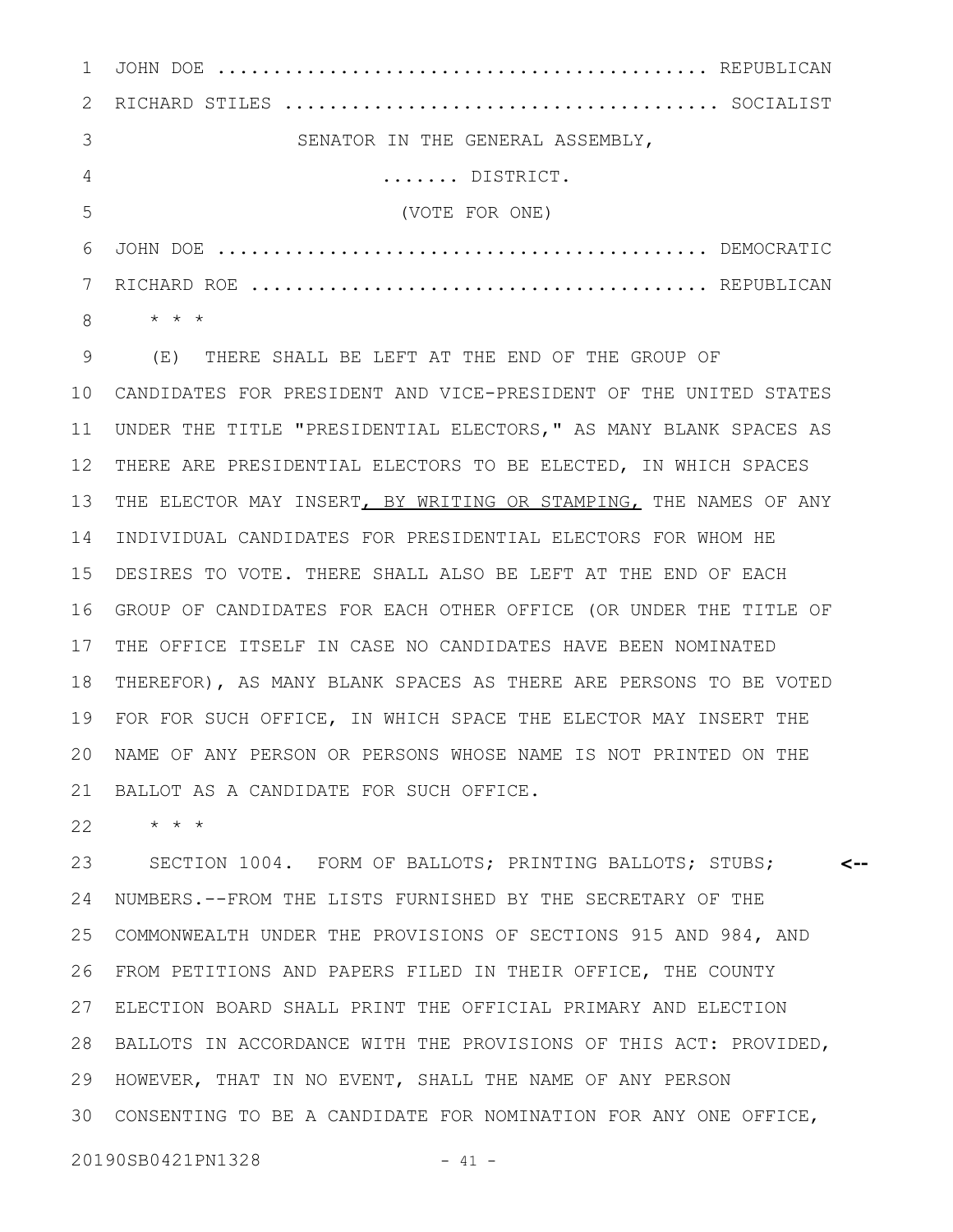EXCEPT THE OFFICE OF JUDGE OF A COURT OF COMMON PLEAS, THE PHILADELPHIA MUNICIPAL COURT OR [THE TRAFFIC COURT OF PHILADELPHIA,] OR THE OFFICE OF SCHOOL DIRECTOR IN DISTRICTS WHERE THAT OFFICE IS ELECTIVE OR THE OFFICE OF JUSTICE OF THE PEACE BE PRINTED AS A CANDIDATE FOR SUCH OFFICE UPON THE OFFICIAL PRIMARY BALLOT OF MORE THAN ONE PARTY. ALL BALLOTS FOR USE IN THE SAME ELECTION DISTRICT AT ANY PRIMARY OR ELECTION SHALL BE ALIKE. THEY SHALL BE AT LEAST SIX INCHES LONG AND FOUR INCHES WIDE, AND SHALL HAVE A MARGIN EXTENDING BEYOND ANY PRINTING THEREON. THEY SHALL BE PRINTED WITH THE SAME KIND OF TYPE (WHICH SHALL NOT BE SMALLER THAN THE SIZE KNOWN AS "BREVIER" OR "EIGHT POINT BODY") UPON WHITE PAPER OF UNIFORM QUALITY, WITHOUT ANY IMPRESSION OR MARK TO DISTINGUISH ONE FROM ANOTHER, AND WITH SUFFICIENT THICKNESS TO PREVENT THE PRINTED MATTER FROM SHOWING THROUGH. EACH BALLOT SHALL BE ATTACHED TO A STUB, AND ALL THE BALLOTS FOR THE SAME ELECTION DISTRICT SHALL BE BOUND TOGETHER IN BOOKS OF FIFTY, IN SUCH MANNER THAT EACH BALLOT MAY BE DETACHED FROM ITS STUB AND REMOVED SEPARATELY. THE BALLOTS FOR EACH PARTY TO BE USED AT A PRIMARY SHALL BE BOUND SEPARATELY. THE STUBS OF THE BALLOTS SHALL BE CONSECUTIVELY NUMBERED, AND IN THE CASE OF PRIMARY BALLOTS, THE NUMBER SHALL BE PRECEDED BY AN INITIAL OR ABBREVIATION DESIGNATING THE PARTY NAME. THE NUMBER AND INITIAL OR ABBREVIATION WHICH APPEARS UPON THE STUB SHALL ALSO BE PRINTED IN THE UPPER RIGHT HAND CORNER OF THE BACK OF THE BALLOT, SEPARATED FROM THE REMAINDER OF THE BALLOT BY A DIAGONAL PERFORATED LINE SO PREPARED THAT THE UPPER RIGHT HAND CORNER OF THE BACK OF THE BALLOT CONTAINING THE NUMBER MAY BE DETACHED FROM THE BALLOT BEFORE IT IS DEPOSITED IN THE BALLOT BOX AND BESIDE THAT CORNER SHALL ALSO BE PRINTED, "REMOVE NUMBERED STUB IMMEDIATELY BEFORE DEPOSITING YOUR BALLOT 301 2 3 4 5 6 7 8 9 10 11 12 13 14 15 16 17 18 19 20 21 22 23 24 25 26 27 28 29

20190SB0421PN1328 - 42 -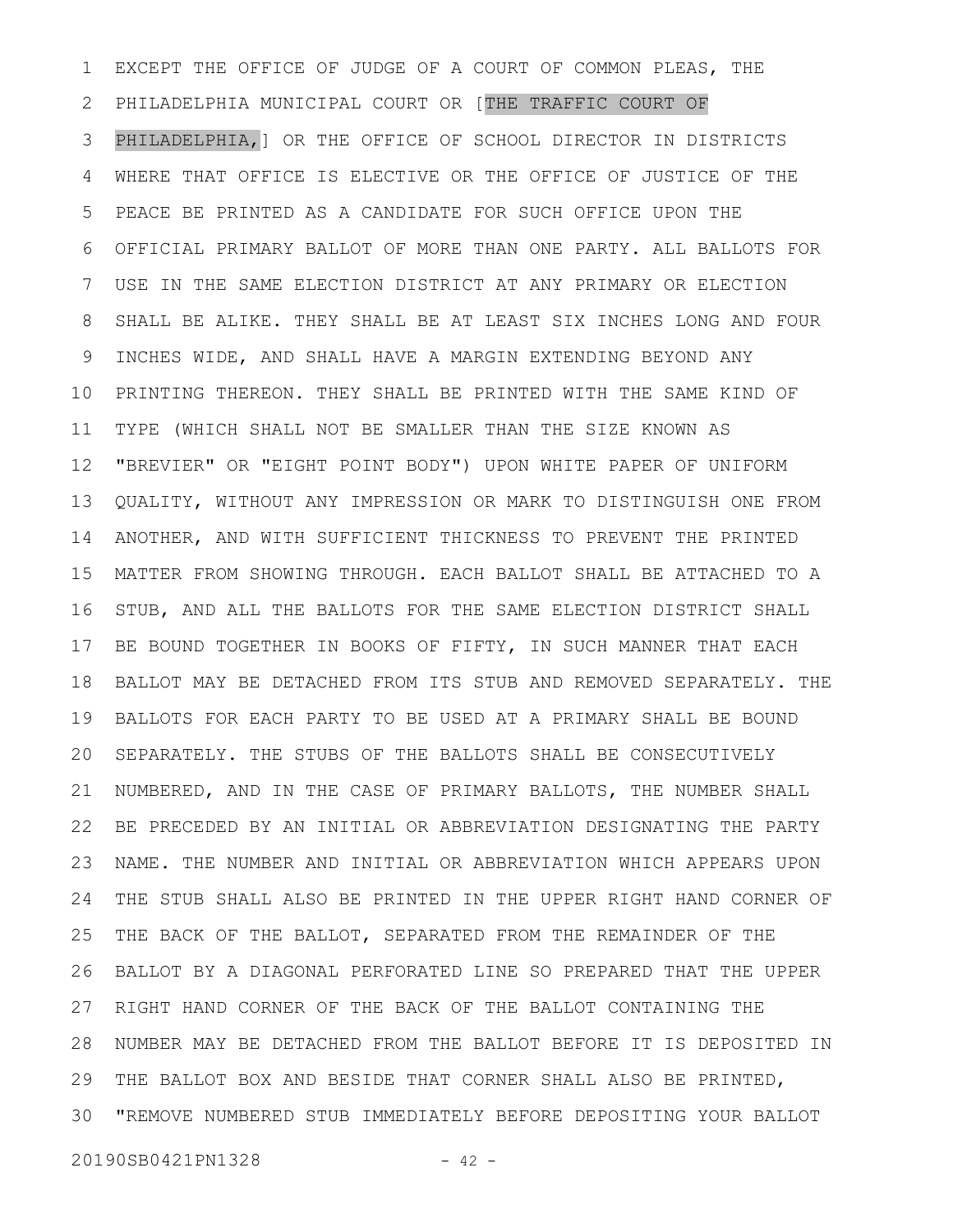IN BALLOT BOX." 1

SECTION 1007. NUMBER OF BALLOTS TO BE PRINTED; SPECIMEN BALLOTS.--(A) THE COUNTY BOARD OF EACH COUNTY SHALL PROVIDE FOR EACH ELECTION DISTRICT [IN WHICH A PRIMARY IS TO BE HELD, ONE BOOK OF FIFTY OFFICIAL BALLOTS OF EACH PARTY FOR EVERY FORTY-FIVE REGISTERED AND ENROLLED ELECTORS OF SUCH PARTY AND FRACTION THEREOF, APPEARING UPON THE DISTRICT REGISTER, AND SHALL PROVIDE FOR EACH ELECTION DISTRICT IN WHICH AN ELECTION IS TO BE HELD ONE BOOK OF FIFTY OFFICIAL BALLOTS FOR EVERY FORTY-FIVE REGISTERED ELECTORS AND FRACTION THEREOF APPEARING UPON THE DISTRICT REGISTER. THEY] A SUPPLY OF OFFICIAL ELECTION BALLOTS FOR: (1) THE GENERAL PRIMARY ELECTION HELD IN EVEN-NUMBERED YEARS IN WHICH CANDIDATES FOR THE OFFICE OF PRESIDENT OF THE UNITED STATES ARE NOT NOMINATED IN AN AMOUNT OF AT LEAST TEN PER CENTUM GREATER THAN THE HIGHEST NUMBER OF BALLOTS CAST IN THE ELECTION DISTRICT IN ANY OF THE PREVIOUS THREE GENERAL PRIMARY ELECTIONS AT WHICH CANDIDATES FOR THE OFFICE OF PRESIDENT OF THE UNITED STATES WERE NOT NOMINATED; (2) THE GENERAL PRIMARY ELECTION HELD IN EVEN-NUMBERED YEARS IN WHICH CANDIDATES FOR THE OFFICE OF PRESIDENT OF THE UNITED STATES ARE NOMINATED IN AN AMOUNT OF AT LEAST FIFTEEN PER CENTUM GREATER THAN THE HIGHEST NUMBER OF BALLOTS CAST IN THE ELECTION DISTRICT IN ANY OF THE PREVIOUS THREE GENERAL PRIMARY ELECTIONS AT WHICH CANDIDATES FOR THE OFFICE OF PRESIDENT OF THE UNITED STATES WERE NOMINATED; (3) THE MUNICIPAL PRIMARY ELECTION HELD IN ODD-NUMBERED YEARS IN AN AMOUNT OF AT LEAST TEN PER CENTUM GREATER THAN THE HIGHEST NUMBER OF BALLOTS CAST IN ANY OF THE PREVIOUS THREE 30 MUNICIPAL PRIMARY ELECTIONS IN THE ELECTION DISTRICT; 2 3 4 5 6 7 8 9 10 11 12 13 14 15 16 17 18 19 20 21 22 23 24 25 26 27 28 29

20190SB0421PN1328 - 43 -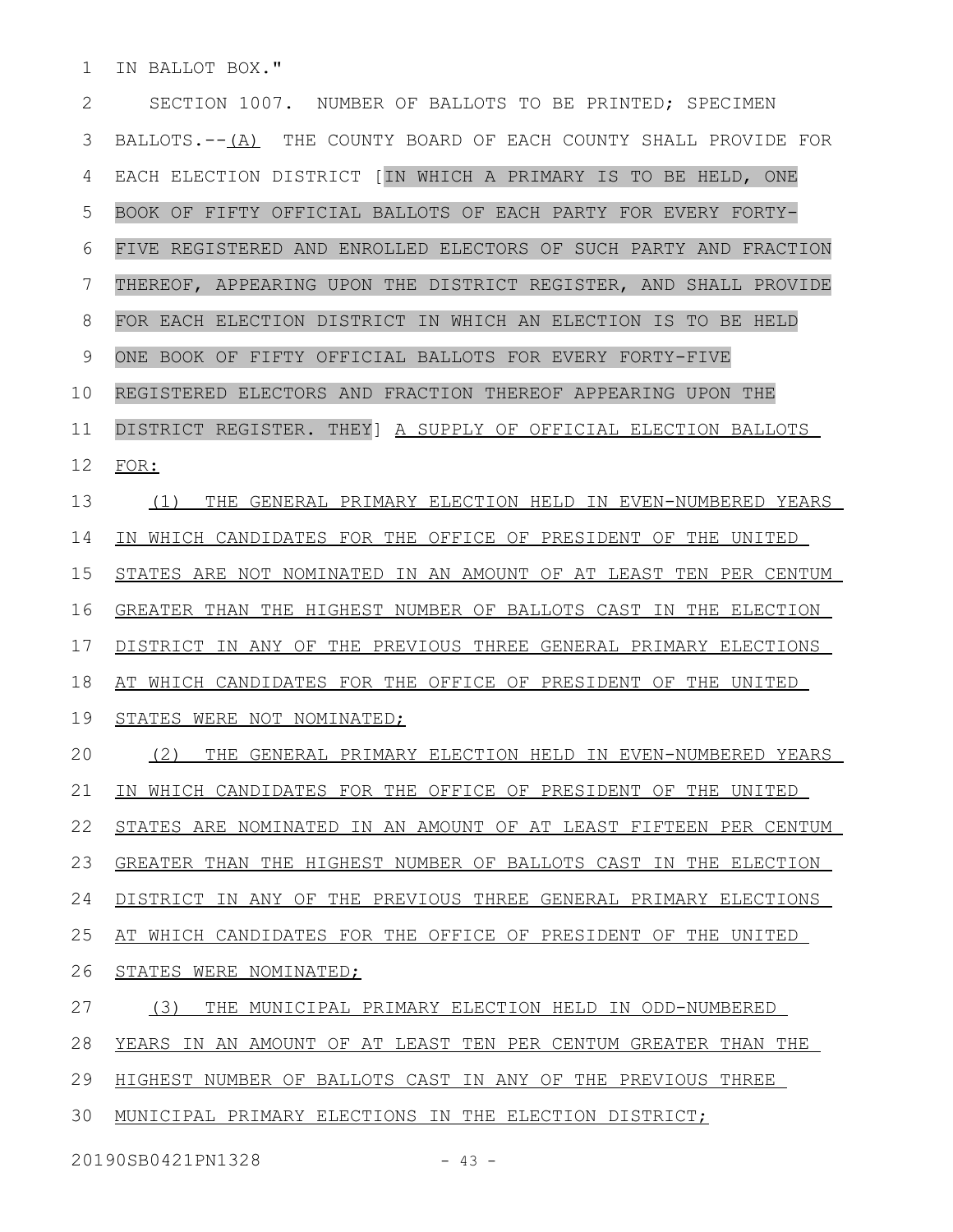(4) THE GENERAL ELECTION HELD IN EVEN-NUMBERED YEARS IN WHICH CANDIDATES FOR THE OFFICE OF PRESIDENT OF THE UNITED STATES ARE NOT ELECTED IN AN AMOUNT OF AT LEAST TEN PER CENTUM GREATER THAN THE HIGHEST NUMBER OF BALLOTS CAST IN THE ELECTION DISTRICT IN ANY OF THE PREVIOUS THREE GENERAL ELECTIONS AT WHICH CANDIDATES FOR THE OFFICE OF PRESIDENT OF THE UNITED STATES WERE NOT ELECTED; (5) THE GENERAL ELECTION HELD IN EVEN-NUMBERED YEARS IN WHICH CANDIDATES FOR THE OFFICE OF PRESIDENT OF THE UNITED STATES ARE ELECTED IN AN AMOUNT OF AT LEAST FIFTEEN PER CENTUM GREATER THAN THE HIGHEST NUMBER OF BALLOTS CAST IN THE ELECTION DISTRICTS IN ANY OF THE PREVIOUS THREE GENERAL ELECTIONS AT WHICH CANDIDATES FOR THE OFFICE OF PRESIDENT OF THE UNITED STATES WERE ELECTED; AND (6) THE MUNICIPAL ELECTION HELD IN ODD-NUMBERED YEARS IN AN AMOUNT OF AT LEAST TEN PER CENTUM GREATER THAN THE HIGHEST 1 2 3 4 5 6 7 8 9 10 11 12 13 14 15 16

NUMBER OF BALLOTS CAST IN ANY OF THE PREVIOUS THREE MUNICIPAL ELECTIONS IN THE ELECTION DISTRICT. 17 18

(B) THE COUNTY BOARD OF EACH COUNTY SHALL ALSO, IN ADDITION TO THE NUMBER OF BALLOTS REQUIRED TO BE PRINTED FOR GENERAL DISTRIBUTION, MAINTAIN A SUFFICIENT SUPPLY OF SUCH BALLOTS AT THE OFFICE OF THE COUNTY BOARD FOR THE USE OF ABSENTEE ELECTORS OR MAIL-IN ELECTORS AND FOR THE USE OF ANY DISTRICT, THE BALLOTS FOR WHICH MAY BE LOST, DESTROYED OR STOLEN. THEY SHALL ALSO CAUSE TO BE PRINTED ON TINTED PAPER, AND WITHOUT THE FACSIMILE ENDORSEMENTS, PERMANENT BINDING OR STUBS, COPIES OF THE FORM OF BALLOTS PROVIDED FOR EACH POLLING PLACE AT EACH PRIMARY OR ELECTION THEREIN, WHICH SHALL BE CALLED SPECIMEN BALLOTS, AND WHICH SHALL BE OF THE SAME SIZE AND FORM AS THE OFFICIAL BALLOTS, AND AT EACH ELECTION THEY SHALL DELIVER TO THE ELECTION 3019 20 21 22 23 24 25 26 27 28 29

20190SB0421PN1328 - 44 -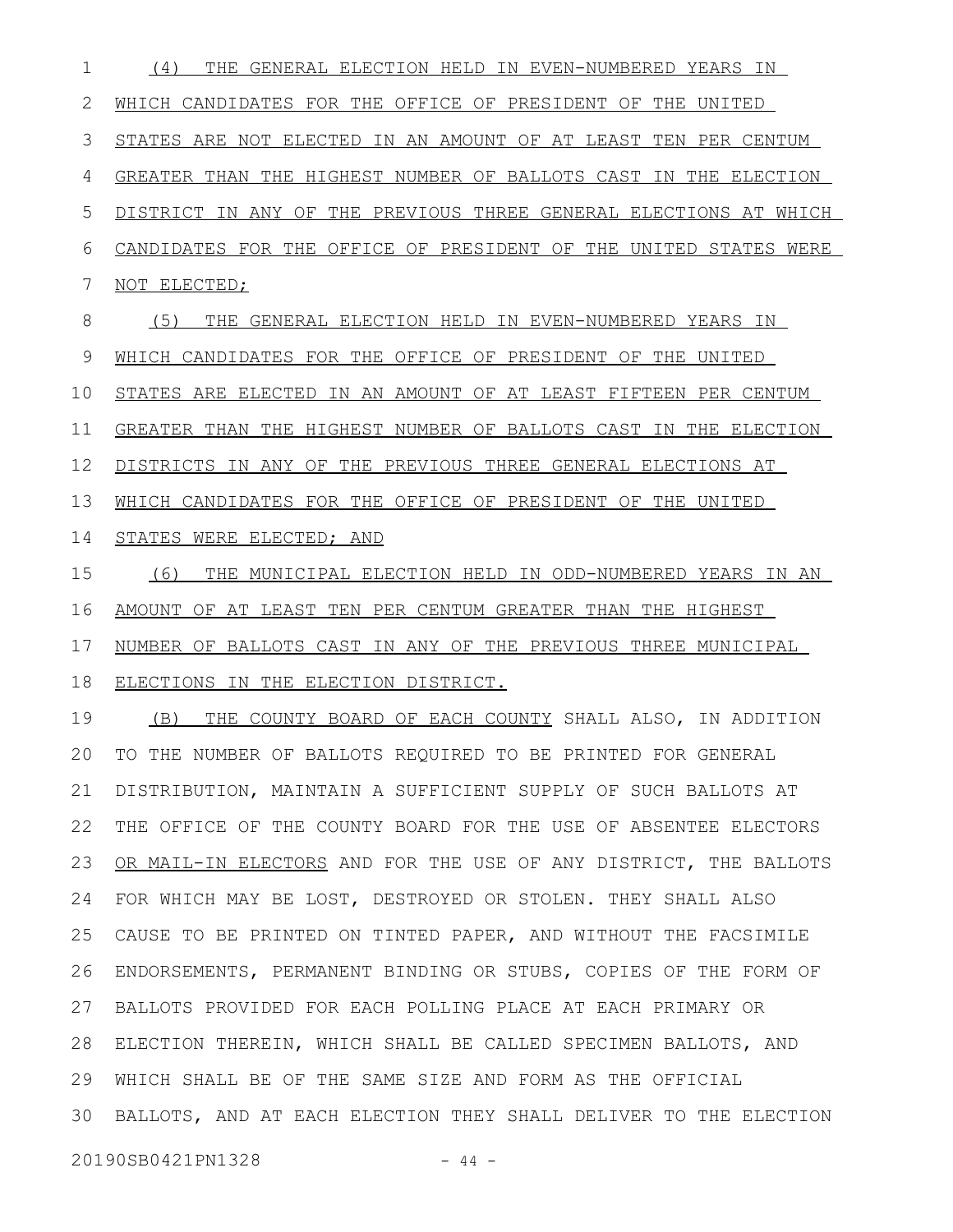OFFICERS, IN ADDITION TO THE OFFICIAL BALLOTS TO BE USED AT SUCH ELECTION, A SUITABLE SUPPLY OF SPECIMEN BALLOTS FOR THE USE OF THE ELECTORS. AT EACH PRIMARY, A SUITABLE SUPPLY OF SPECIMEN BALLOTS OF EACH PARTY SHALL BE FURNISHED. 1 2 3 4

SECTION 1008. FORMS OF BALLOTS ON FILE AND OPEN TO PUBLIC INSPECTION; BALLOTS AND DIAGRAMS TO BE FURNISHED TO CANDIDATES AND PARTIES.-- **<--** 5 6 7

(A) THE COUNTY BOARD OF ELECTIONS SHALL HAVE ON FILE IN ITS OFFICE[, ON AND] AFTER THE THURSDAY [PRECEDING] BEFORE EACH PRIMARY AND ELECTION, OPEN TO PUBLIC INSPECTION, FORMS OF THE BALLOTS AND BALLOT LABELS[, WITH THE NAMES AND SUCH STATEMENTS AND NOTATIONS AS MAY BE REQUIRED BY THE PROVISIONS OF THIS ACT, PRINTED THEREON, WHICH SHALL BE USED IN EACH ELECTION DISTRICT WITHIN THE COUNTY]. THE FORMS OF THE BALLOTS AND BALLOT LABELS SHALL BE PUBLISHED ON THE COUNTY BOARD'S PUBLICLY ACCESSIBLE INTERNET WEBSITE. 8 9 10 11 12 13 14 15 16

(B) ON THE THURSDAY [PRECEDING] BEFORE EACH PRIMARY, THE COUNTY BOARD SHALL, UPON REQUEST MADE AT THEIR OFFICE, [THERE] DELIVER TO EACH CANDIDATE WHOSE NAME IS PRINTED ON THE BALLOT OF ANY PARTY, OR TO HIS AUTHORIZED REPRESENTATIVE, WITHOUT CHARGE, THREE [SPECIMEN] SAMPLE BALLOTS OF SUCH PARTY FOR THE ENTIRE DISTRICT [IN WHICH SUCH CANDIDATE IS TO BE VOTED FOR, AND THE CANDIDATE MAY, AT HIS OWN EXPENSE, HAVE PRINTED ON DIFFERENT COLORED PAPER AS MANY COPIES AS HE REQUIRES FOR CONDUCTING HIS CAMPAIGN]. 17 18 19 20 21 22 23 24 25

(C) ON THE THURSDAY [PRECEDING] BEFORE EACH NOVEMBER ELECTION, THE COUNTY BOARD SHALL, UPON REQUEST MADE AT THEIR OFFICE, [THERE] DELIVER TO THE COUNTY CHAIRMAN OR OTHER AUTHORIZED REPRESENTATIVE OF EACH POLITICAL PARTY AND POLITICAL 30 BODY IN THE COUNTY, WITHOUT CHARGE, TWO [SPECIMEN] SAMPLE 26 27 28 29

20190SB0421PN1328 - 45 -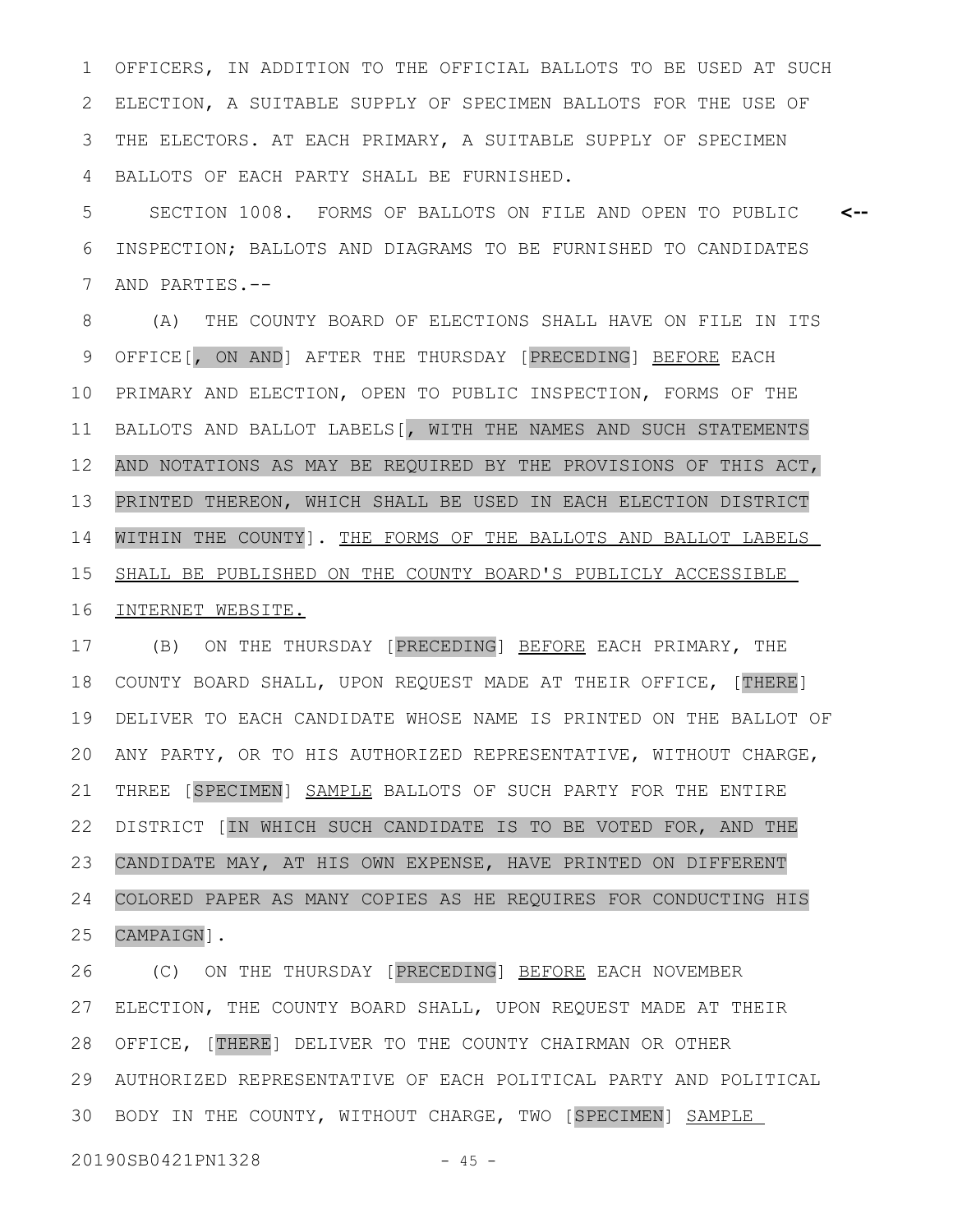BALLOTS [OR DIAGRAMS] FOR EACH ELECTION DISTRICT WITHIN THE COUNTY IN WHICH CANDIDATES OF SUCH PARTY OR POLITICAL BODY ARE [TO BE VOTED FOR, AND SUCH POLITICAL PARTY OR POLITICAL BODY MAY, AT ITS OWN EXPENSE, HAVE PRINTED ON DIFFERENT COLORED PAPER AS MANY COPIES AS IT REQUIRES FOR CONDUCTING ITS CAMPAIGN.] RUNNING FOR OFFICE. SECTION 1107. REQUIREMENTS OF VOTING MACHINES.--NO VOTING MACHINE SHALL, UPON ANY EXAMINATION OR REEXAMINATION, BE APPROVED BY THE SECRETARY OF THE COMMONWEALTH, OR BY ANY EXAMINER APPOINTED BY HIM, UNLESS IT SHALL, AT THE TIME, SATISFY 10 THE FOLLOWING REQUIREMENTS: \* \* \* [(B) IT SHALL PERMIT EACH VOTER, AT OTHER THAN PRIMARY ELECTIONS, TO VOTE A STRAIGHT POLITICAL PARTY TICKET IN ONE OPERATION, AND, IN ONE OPERATION, TO VOTE FOR ALL THE CANDIDATES OF ONE POLITICAL PARTY FOR PRESIDENTIAL ELECTORS, AND, IN ONE OPERATION, TO VOTE FOR ALL THE CANDIDATES OF ONE POLITICAL PARTY FOR EVERY OFFICE TO BE VOTED FOR, EXCEPT THOSE OFFICES AS TO WHICH HE VOTES FOR INDIVIDUAL CANDIDATES.] \* \* \* SECTION 1110. FORM OF BALLOT LABELS ON VOTING MACHINES.-- \* \* \* (H) THE NAMES OF ALL CANDIDATES OF A POLITICAL PARTY SHALL APPEAR IN THE SAME ROW OR COLUMN, AND EXCEPT IN CASES OF NAMES OF PRESIDENTIAL COMMITMENTS OF NOMINEES FOR DELEGATE OR ALTERNATE DELEGATE TO POLITICAL PARTY NATIONAL CONVENTIONS NO 27 OTHER NAMES SHALL APPEAR IN THE SAME ROW OR COLUMN [, TO THE LEFT OR TOP OF WHICH SHALL BE A STRAIGHT PARTY LEVER, BY MEANS OF WHICH AN ELECTOR MAY, IN ONE OPERATION, VOTE FOR ALL THE CANDIDATES OF THAT POLITICAL PARTY FOR EVERY OFFICE TO BE VOTED 20190SB0421PN1328 - 46 -1 2 3 4 5 6 7 8 9 11 12 13 14 15 16 17 18 19 20 21 22 23 24 25 26 28 29 30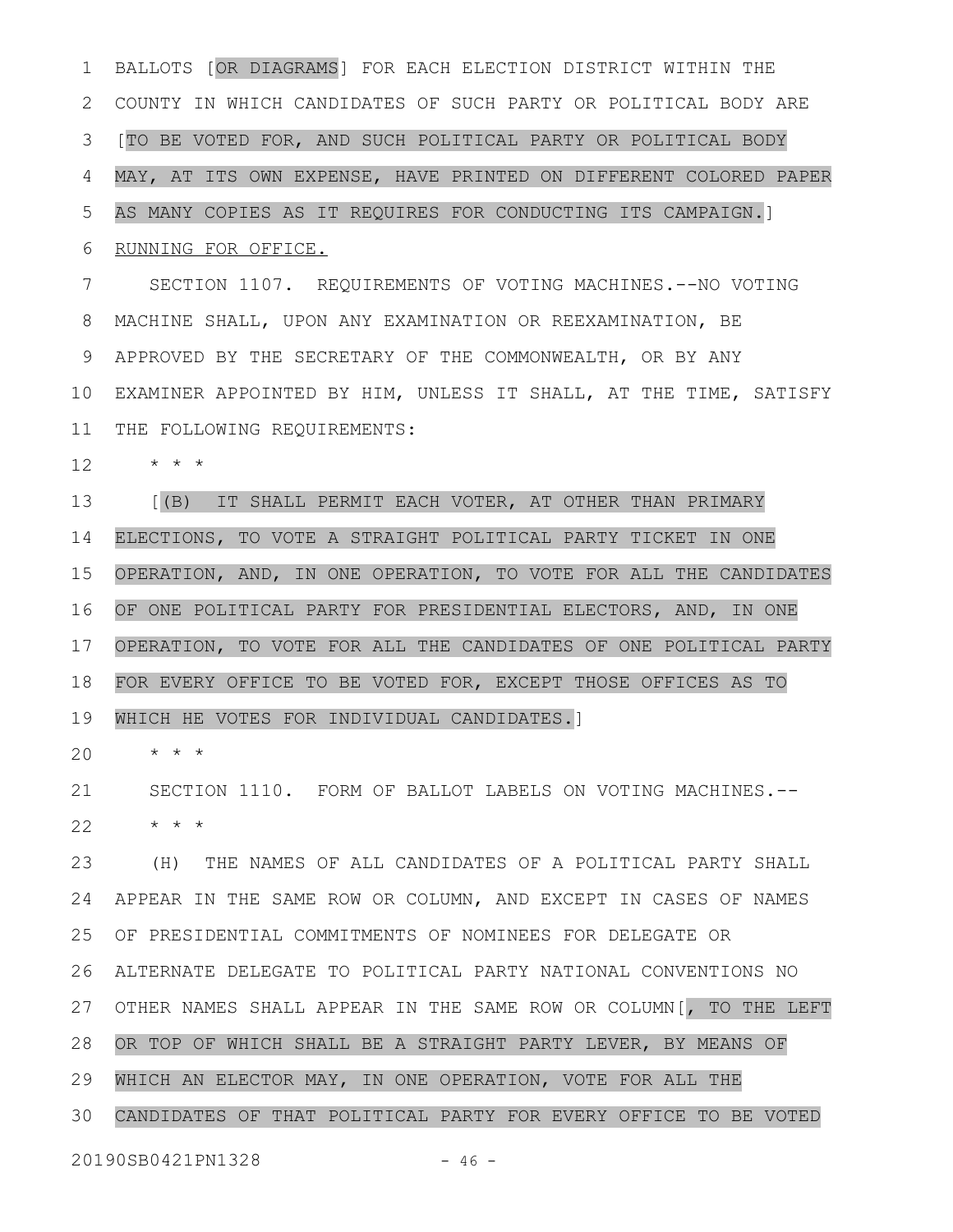FOR]. WHERE THE NAMES OF THE DELEGATE OR ALTERNATE DELEGATE AND THE PRESIDENTIAL CANDIDATE HE IS SUPPORTING SHALL BOTH APPEAR, THE PRINT SIZE OF THE NAME OF THE DELEGATE OR ALTERNATE DELEGATE SHALL BE EQUAL TO THE SIZE OF THE NAME OF THE PARTICULAR PRESIDENTIAL CANDIDATE TO WHOM HE IS COMMITTED, OR IN THE CASE WHERE HE IS UNCOMMITTED, THE WORD "UNCOMMITTED" SHALL APPEAR IN THE SAME SIZE PRINT. THE NAMES OF SUCH CANDIDATES SHALL BE ARRANGED UNDER OR OPPOSITE THE TITLE OF THE OFFICE FOR WHICH THEY ARE CANDIDATES, AND SHALL APPEAR IN THE ORDER OF THE VOTES OBTAINED BY THE CANDIDATE FOR GOVERNOR OF THE PARTY NOMINATED AT THE LAST GUBERNATORIAL ELECTION, BEGINNING WITH THE PARTY OBTAINING THE HIGHEST NUMBER OF VOTES: PROVIDED, HOWEVER, THAT IN THE CASE OF PARTIES OR BODIES NOT REPRESENTED ON THE BALLOT AT THE LAST GUBERNATORIAL ELECTION, THE NAMES OF THE CANDIDATES OF SUCH PARTIES SHALL BE ARRANGED ALPHABETICALLY, ACCORDING TO THE PARTY OR BODY NAME. THE NAMES OF ALL CANDIDATES OF A POLITICAL BODY SHALL APPEAR IN THE SAME ROW OR COLUMN, AND, IF THE NUMBER OF PARTIES AND BODIES PERMITS, EACH POLITICAL BODY SHALL BE ENTITLED EXCLUSIVELY TO A SEPARATE ROW OR COLUMN[, WITH A STRAIGHT PARTY LEVER]. IF, HOWEVER, THE NUMBER OF POLITICAL PARTIES AND POLITICAL BODIES RENDERS IT IMPOSSIBLE OR IMPRACTICABLE TO SO ARRANGE THE POLITICAL BODIES, IN SUCH CASE SAID BODIES SHALL NOT BE ENTITLED TO A SEPARATE ROW OR COLUMN [AND A STRAIGHT PARTY LEVER], BUT SHALL BE LISTED BY POLITICAL APPELLATIONS ON THE FIRST LEFT HAND OR TOP ROW, WITH THE DESIGNATING LETTER AND NUMBER OF THE BALLOT LABEL WHERE THEIR CANDIDATES MAY BE FOUND, TOGETHER WITH THE POLITICAL APPELLATIONS OF OTHER POLITICAL BODIES, WHOSE CANDIDATES MAY BE 28 INTERSPERSED ON THE SAME ROW OR COLUMN. SUBJECT TO THE AFORESAID LIMITATIONS, THE FORM AND ARRANGEMENT OF BALLOT LABELS, AS TO 1 2 3 4 5 6 7 8 9 10 11 12 13 14 15 16 17 18 19 20 21 22 23 24 25 26 27 29 30

20190SB0421PN1328 - 47 -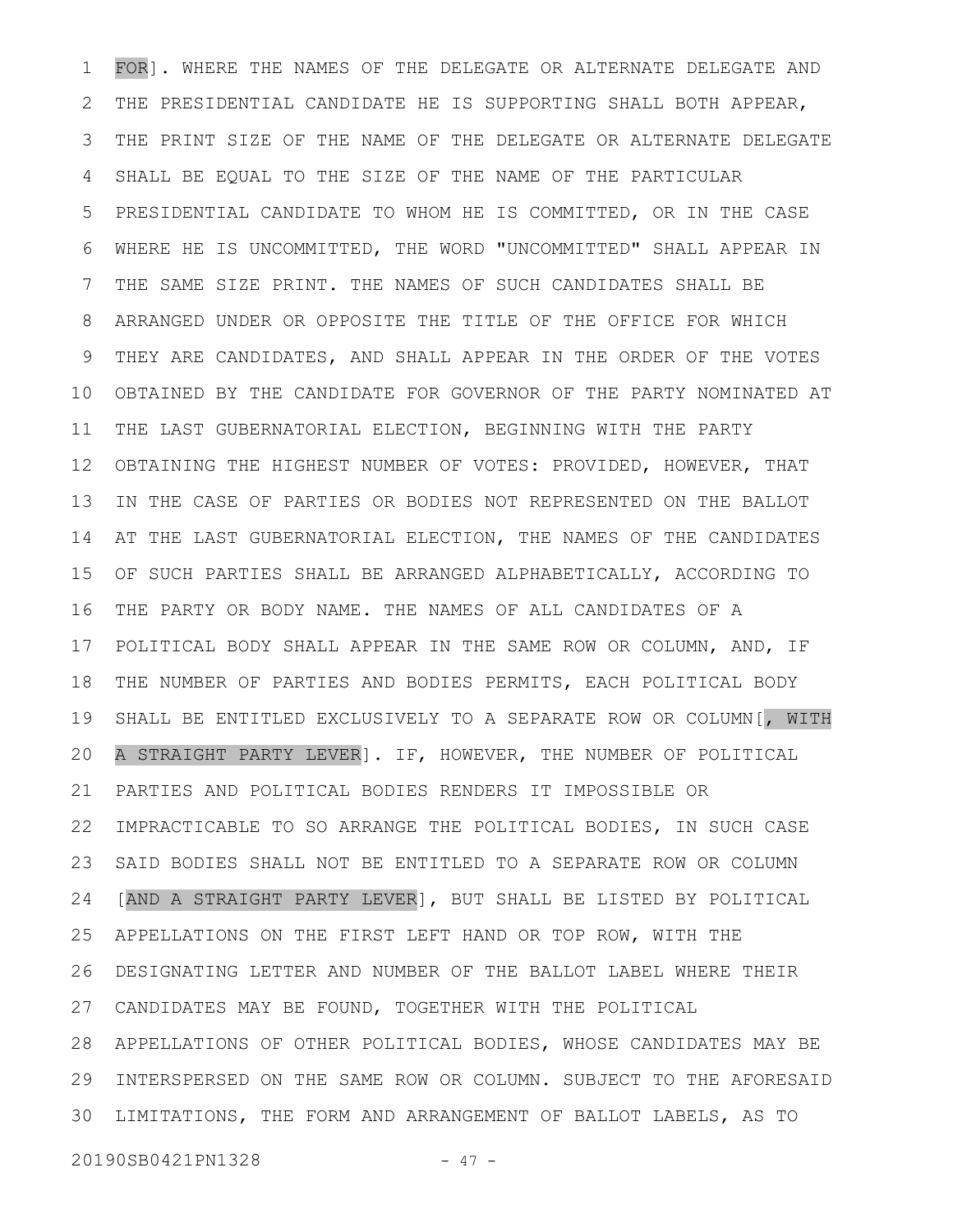THE PLACING THEREON OF POLITICAL BODIES, SHALL BE WITHIN THE DISCRETION OF THE COUNTY BOARD. 1 2

\* \* \* 3

SECTION 1107-A. REQUIREMENTS OF ELECTRONIC VOTING SYSTEMS.-- NO ELECTRONIC VOTING SYSTEM SHALL, UPON ANY EXAMINATION OR REEXAMINATION, BE APPROVED BY THE SECRETARY OF THE COMMONWEALTH, OR BY ANY EXAMINER APPOINTED BY HIM, UNLESS IT SHALL BE ESTABLISHED THAT SUCH SYSTEM, AT THE TIME OF SUCH EXAMINATION OR REEXAMINATION: 4 5 6 7 8 9

\* \* \* 10

[(3) PERMITS EACH VOTER, AT OTHER THAN PRIMARY ELECTIONS, TO VOTE A STRAIGHT POLITICAL PARTY TICKET BY ONE MARK OR ACT AND, BY ONE MARK OR ACT, TO VOTE FOR ALL THE CANDIDATES OF ONE POLITICAL PARTY FOR PRESIDENTIAL ELECTORS AND, BY ONE MARK OR ACT, TO VOTE FOR ALL THE CANDIDATES OF ONE POLITICAL PARTY FOR EVERY OFFICE TO BE VOTED FOR, AND EVERY SUCH MARK OR ACT SHALL BE EQUIVALENT TO AND SHALL BE COUNTED AS A VOTE FOR EVERY CANDIDATE OF THE POLITICAL PARTY SO MARKED INCLUDING ITS CANDIDATES FOR PRESIDENTIAL ELECTORS, EXCEPT WITH RESPECT TO THOSE OFFICES AS TO WHICH THE VOTER HAS REGISTERED A VOTE FOR INDIVIDUAL CANDIDATES OF THE SAME OR ANOTHER POLITICAL PARTY OR POLITICAL BODY, IN WHICH CASE THE AUTOMATIC TABULATING EQUIPMENT SHALL CREDIT THE VOTE FOR THAT OFFICE ONLY FOR THE CANDIDATE INDIVIDUALLY SO SELECTED, NOTWITHSTANDING THE FACT THAT THE VOTER MAY NOT HAVE INDIVIDUALLY VOTED FOR THE FULL NUMBER OF CANDIDATES FOR THAT OFFICE FOR WHICH HE WAS ENTITLED TO VOTE.] \* \* \* 11 12 13 14 15 16 17 18 19 20 21 22 23 24 25 26 27

SECTION  $1109-A.$  FORMS.--(A) \* \* \* 28

(2) THE PAGES PLACED ON THE VOTING DEVICE SHALL BE OF SUFFICIENT NUMBER TO INCLUDE, FOLLOWING THE LISTING OF 3029

20190SB0421PN1328 - 48 -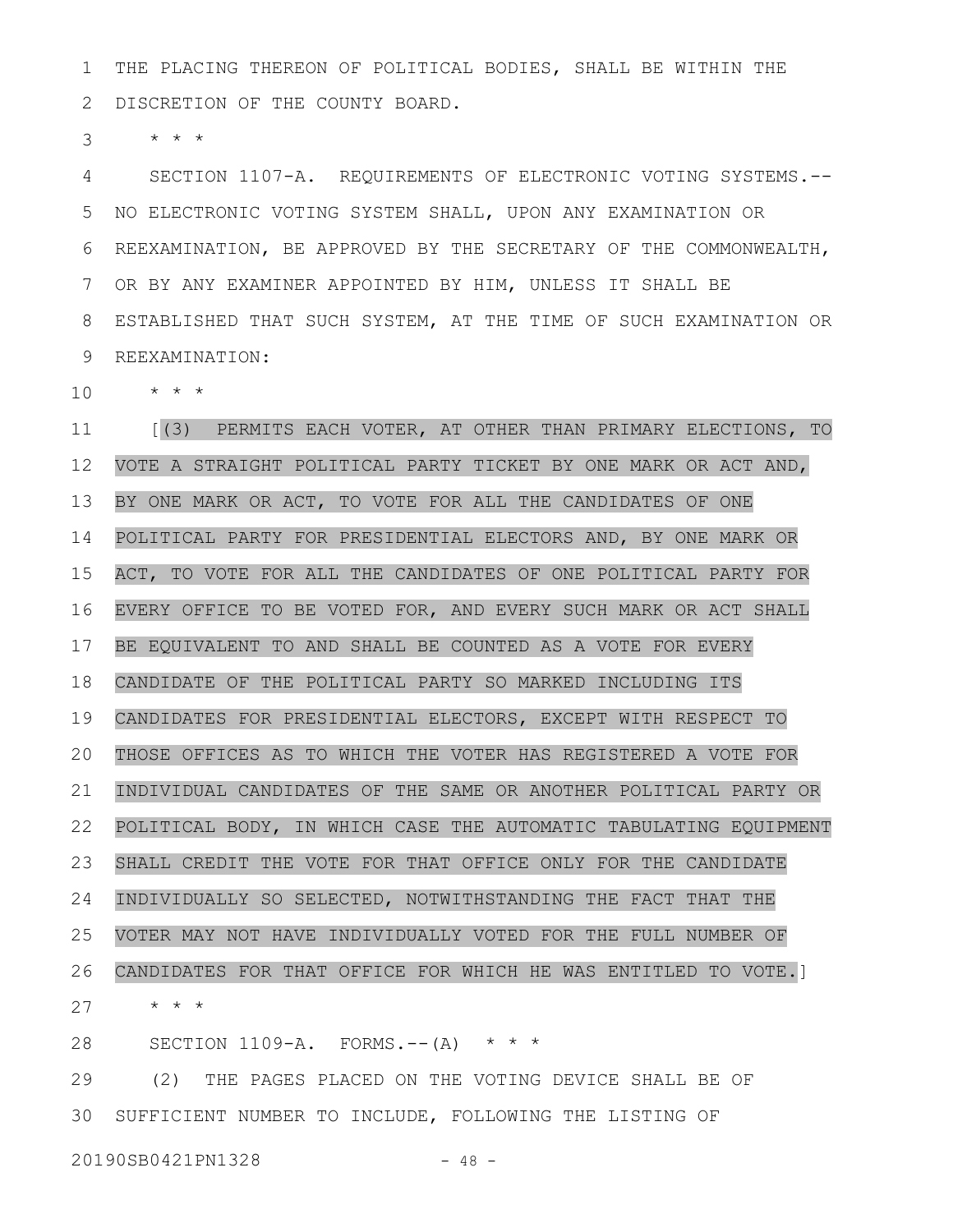PARTICULAR CANDIDATES, THE NAMES OF CANDIDATES FOR ANY NONPARTISAN OFFICES AND ANY MEASURES FOR WHICH A VOTER MAY BE QUALIFIED TO VOTE ON A GIVEN ELECTION DAY, PROVIDED FURTHER THAT 3 FOR MUNICIPAL, GENERAL OR SPECIAL ELECTIONS, THE FIRST BALLOT PAGE SHALL LIST IN THE ORDER THAT SUCH POLITICAL PARTIES ARE ENTITLED TO PRIORITY ON THE BALLOT, THE NAMES OF SUCH POLITICAL PARTIES [WITH DESIGNATING ARROWS SO AS TO INDICATE THE VOTING SQUARE OR POSITION ON THE BALLOT CARD WHERE THE VOTER MAY INSERT BY ONE MARK OR PUNCH THE STRAIGHT PARTY TICKET OF HIS CHOICE]. \* \* \* 1 2 4 5 6 7 8 9 10

[(D) IN PARTISAN ELECTIONS THE BALLOT CARDS SHALL INCLUDE A VOTING SQUARE OR POSITION WHEREBY THE VOTER MAY BY ONE PUNCH OR MARK RECORD A STRAIGHT PARTY TICKET VOTE FOR ALL THE CANDIDATES OF ONE PARTY OR MAY VOTE A SPLIT TICKET FOR THE CANDIDATES OF HIS CHOICE.] 11 12 13 14 15

\* \* \* 16

SECTION 1112-A. ELECTION DAY PROCEDURES AND THE PROCESS OF VOTING.--(A) IN AN ELECTION DISTRICT WHICH USES AN ELECTRONIC VOTING SYSTEM IN WHICH VOTES ARE REGISTERED ELECTRONICALLY, THE 19 FOLLOWING PROCEDURES WILL BE APPLICABLE FOR THE CONDUCT OF THE 20 21 ELECTION AT THE ELECTION DISTRICT: 17 18

\* \* \* 22

(2) AT [PRIMARY] ALL ELECTIONS, THE VOTER SHALL BE ABLE TO VOTE FOR EACH CANDIDATE INDIVIDUALLY BY THE MEANS PROVIDED. [AT ALL OTHER ELECTIONS, HE MAY VOTE FOR EACH CANDIDATE INDIVIDUALLY, OR HE MAY VOTE A STRAIGHT POLITICAL PARTY TICKET IN ONE OPERATION BY OPERATING THE STRAIGHT POLITICAL PARTY MECHANISM OF THE POLITICAL PARTY OR POLITICAL BODY OF HIS CHOICE. HE MAY ALSO, AFTER HAVING OPERATED THE STRAIGHT PARTY MECHANISM AND BEFORE RECORDING HIS VOTE, CANCEL THE VOTE FOR ANY 20190SB0421PN1328 - 49 -23 24 25 26 27 28 29 30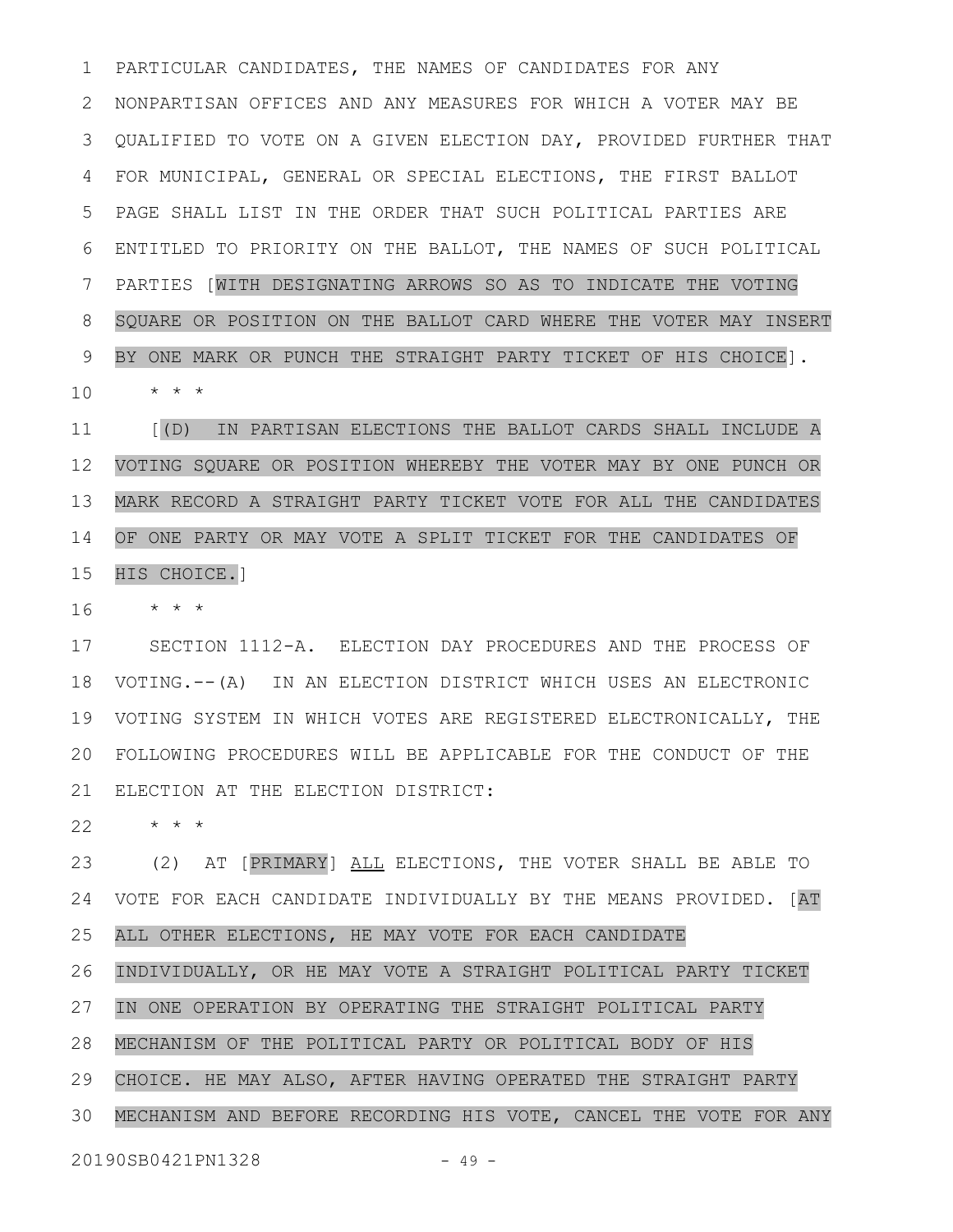CANDIDATE OF SUCH POLITICAL PARTY OR POLITICAL BODY AND MAY THEREUPON VOTE FOR A CANDIDATE OF ANOTHER PARTY, OR POLITICAL BODY FOR THE SAME OFFICE.] THE VOTER MAY ALSO VOTE INDIVIDUALLY FOR OR AGAINST A QUESTION SUBMITTED TO THE VOTE OF THE ELECTORS. \* \* \* 1 2 3 4 5

(4) AT ANY GENERAL ELECTION AT WHICH PRESIDENTIAL ELECTORS ARE TO BE CHOSEN, EACH ELECTOR SHALL BE PERMITTED TO VOTE BY ONE OPERATION FOR ALL THE PRESIDENTIAL ELECTORS OF A POLITICAL PARTY OR POLITICAL BODY. FOR EACH PARTY OR BODY NOMINATING PRESIDENTIAL ELECTORS, A BALLOT LABEL SHALL BE PROVIDED CONTAINING ONLY THE WORDS "PRESIDENTIAL ELECTORS," PRECEDED BY THE NAMES OF THE PARTY OR BODY AND FOLLOWED BY THE NAMES OF THE CANDIDATES THEREOF FOR THE OFFICE OF PRESIDENT AND VICE-PRESIDENT, AND THE CORRESPONDING COUNTER OR REGISTERING DEVICE SHALL REGISTER VOTES CAST FOR SAID ELECTORS WHEN THUS VOTED FOR COLLECTIVELY. IF ANY ELECTOR DESIRES TO VOTE A TICKET FOR PRESIDENTIAL ELECTORS MADE UP OF THE NAMES OF PERSONS NOMINATED BY DIFFERENT PARTIES OR BODIES, OR PARTIALLY OF NAMES OF PERSONS SO IN NOMINATION AND PARTIALLY OF NAMES OF PERSONS NOT IN 20 NOMINATION BY ANY PARTY OR BODY, HE MAY WRITE OR DEPOSIT A PAPER BALLOT PREPARED BY HIMSELF IN THE RECEPTACLE PROVIDED IN OR ON THE VOTING DEVICE FOR THAT PURPOSE, OR HE MAY LIST THEIR NAMES ON THE WRITE-IN BALLOT OR ENVELOPE PROVIDED FOR THAT PURPOSE. THE VOTING DEVICE SHALL BE SO CONSTRUCTED THAT IT WILL NOT BE POSSIBLE FOR ANY ONE VOTER TO VOTE A STRAIGHT PARTY TICKET FOR PRESIDENTIAL ELECTORS AND AT THE SAME TIME TO DEPOSIT A BALLOT FOR PRESIDENTIAL ELECTORS IN A RECEPTACLE AS [HEREINABOVE] 27 28 PROVIDED IN THIS SECTION. WHEN THE VOTES FOR PRESIDENTIAL ELECTORS ARE COUNTED, THE VOTES APPEARING UPON THE COUNTER OR REGISTERING DEVICE CORRESPONDING TO THE BALLOT LABEL CONTAINING 306 7 8 9 10 11 12 13 14 15 16 17 18 19 21 22 23 24 25 26 29

20190SB0421PN1328 - 50 -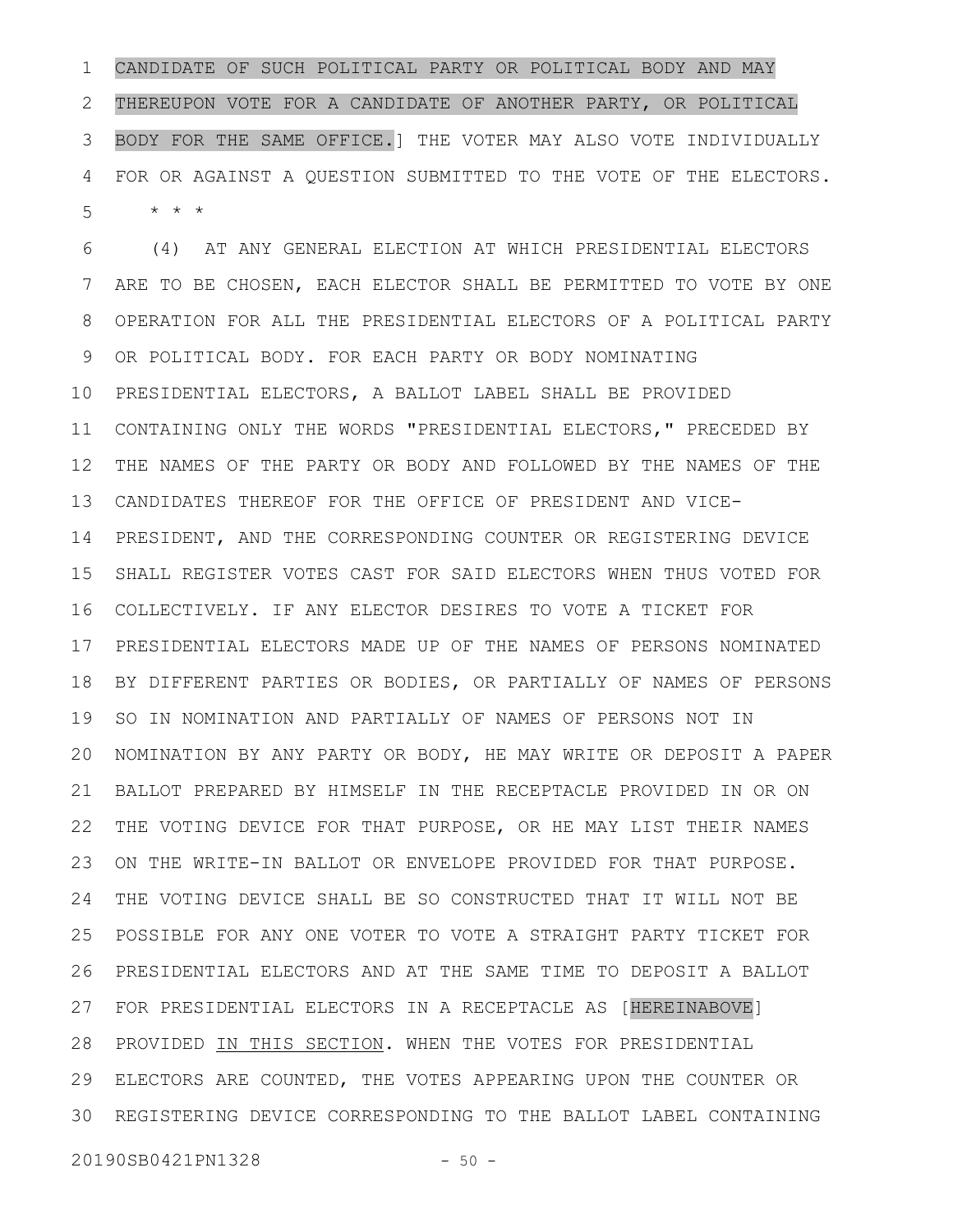THE NAMES OF THE CANDIDATES FOR PRESIDENT AND VICE-PRESIDENT OF ANY PARTY OR BODY SHALL BE COUNTED AS VOTES FOR EACH OF THE CANDIDATES FOR PRESIDENTIAL ELECTOR OF SUCH PARTY OR BODY, AND 3 THEREUPON ALL CANDIDATES FOR PRESIDENTIAL ELECTOR SHALL BE CREDITED, IN ADDITION, WITH THE VOTES CAST FOR THEM UPON THE BALLOTS DEPOSITED IN THE MACHINE, AS [HEREINABOVE] PROVIDED IN THIS SECTION. 1 2 4 5 6 7

\* \* \* 8

(B) IN AN ELECTION DISTRICT WHICH USES AN ELECTRONIC VOTING SYSTEM WHICH UTILIZES PAPER BALLOTS OR BALLOT CARDS TO REGISTER THE VOTES, THE FOLLOWING PROCEDURES WILL BE APPLICABLE FOR THE CONDUCT OF THE ELECTION AT THE ELECTION DISTRICT: 9 10 11 12

\* \* \* 13

(4) IF THE VOTER DESIRES TO VOTE FOR EVERY CANDIDATE OF A POLITICAL PARTY OR POLITICAL BODY, EXCEPT ITS CANDIDATES FOR 15 OFFICES AS TO WHICH HE VOTES FOR INDIVIDUAL CANDIDATES IN THE 16 MANNER HEREINAFTER PROVIDED, HE MAY MAKE A CROSS (X) OR CHECK 17 ( ) OR PUNCH OR MARK SENSE MARK IN THE SQUARE OPPOSITE THE NAME OF THE PARTY OR POLITICAL BODY SO MARKED, INCLUDING ITS 19 CANDIDATES FOR PRESIDENTIAL ELECTORS, EXCEPT FOR THOSE OFFICES AS TO WHICH HE HAS INDICATED A CHOICE FOR INDIVIDUAL CANDIDATES OF THE SAME OR ANOTHER PARTY OR POLITICAL BODY, BY MAKING A CROSS (X) OR CHECK ( ) OR PUNCH OR MARK SENSE MARK OPPOSITE THEIR NAMES IN THE MANNER HEREINABOVE PROVIDED, AS TO WHICH OFFICES HIS BALLOT SHALL BE COUNTED ONLY FOR THE CANDIDATES WHICH HE HAS THUS INDIVIDUALLY MARKED, NOTWITHSTANDING THE FACT 26 27 THAT HE MADE A MARK IN THE PARTY COLUMN, AND EVEN THOUGH IN THE CASE OF AN OFFICE FOR WHICH MORE THAN ONE CANDIDATE IS TO BE 28 VOTED FOR, HE HAS NOT INDIVIDUALLY MARKED FOR SUCH OFFICE THE FULL NUMBER OF CANDIDATES FOR WHICH HE IS ENTITLED TO VOTE. IF 3014 18 20 21 22 23 24 25 29

20190SB0421PN1328 - 51 -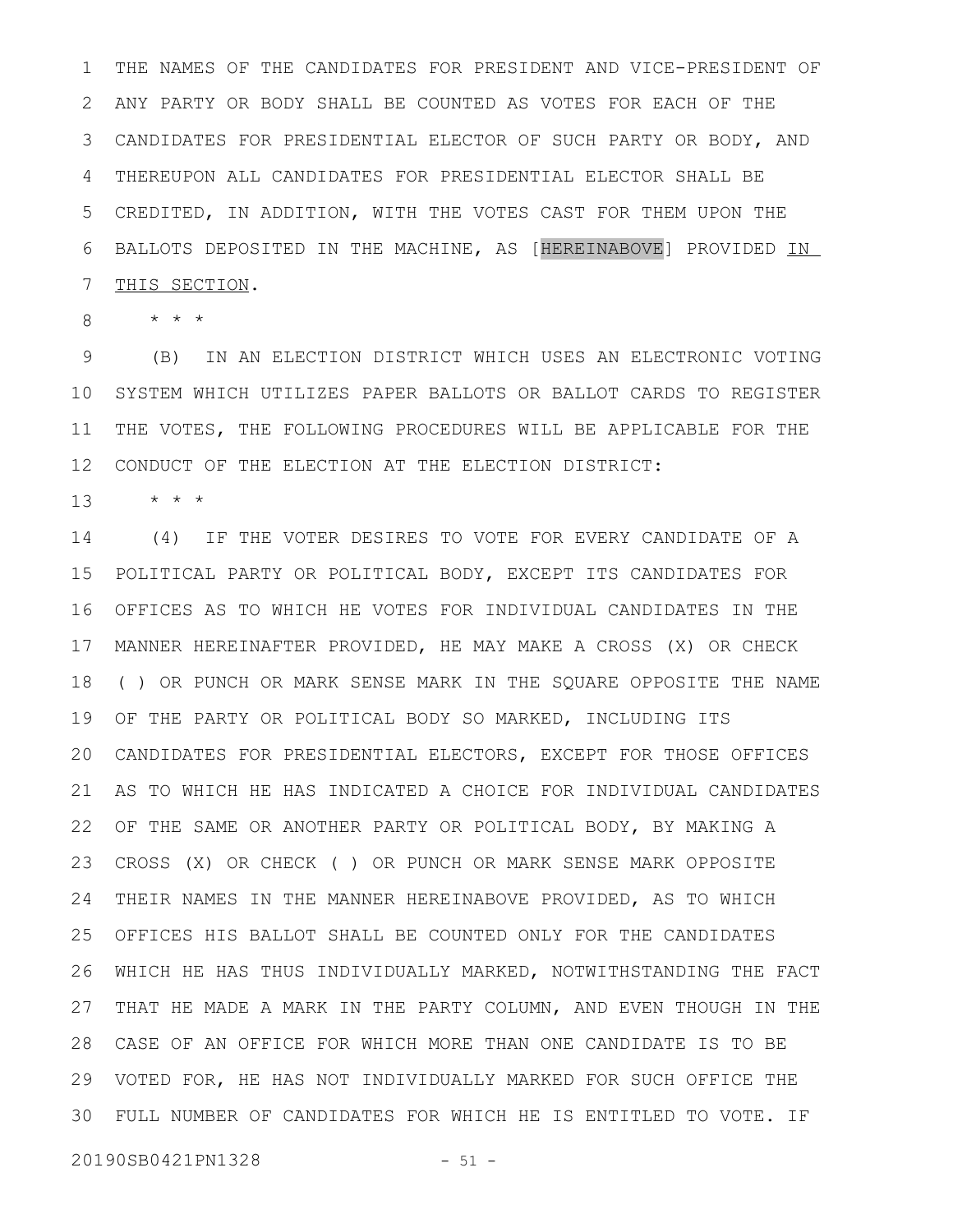HE DESIRES TO VOTE FOR THE ENTIRE GROUP OF PRESIDENTIAL ELECTORS NOMINATED BY ANY PARTY OR POLITICAL BODY, HE MAY MAKE A CROSS (X) OR CHECK ( ) OR PUNCH OR MARK SENSE MARK IN THE APPROPRIATE SPACE OPPOSITE THE NAMES OF THE CANDIDATES FOR PRESIDENT AND VICE-PRESIDENT OF SUCH PARTY OR BODY. IF HE DESIRES TO VOTE A TICKET FOR PRESIDENTIAL ELECTORS MADE UP OF THE NAMES OF PERSONS NOMINATED BY DIFFERENT PARTIES OR POLITICAL BODIES, OR PARTIALLY OF NAMES OF PERSONS SO IN NOMINATION AND PARTIALLY OF NAMES OF PERSONS NOT IN NOMINATION BY ANY PARTY OR POLITICAL BODY, OR WHOLLY OF NAMES OF PERSONS NOT IN NOMINATION BY ANY PARTY OR POLITICAL BODY, HE SHALL INSERT, BY WRITING OR STAMPING, THE NAMES OF THE CANDIDATES FOR PRESIDENTIAL ELECTORS FOR WHOM HE DESIRES TO VOTE IN THE BLANK SPACES PROVIDED THEREFOR ON THE WRITE-IN BALLOT UNDER THE TITLE OF THE OFFICE "PRESIDENTIAL 14 ELECTORS". IN CASE OF A QUESTION SUBMITTED TO THE VOTE OF THE ELECTORS, HE MAY MAKE A CROSS (X) OR CHECK ( ) OR PUNCH OR MARK SENSE MARK IN THE APPROPRIATE SQUARE OPPOSITE THE ANSWER WHICH HE DESIRES TO GIVE. 1 2 3 4 5 6 7 8 9 10 11 12 13 15 16 17 18

\* \* \* 19

SECTION 1113-A. POST ELECTION PROCEDURES.--\* \* \* 20

(D) IN RETURNING ANY VOTES CAST FOR ANY PERSON WHOSE NAME IS NOT PRINTED ON THE OFFICIAL BALLOT, THE ELECTION OFFICERS SHALL RECORD ANY SUCH NAMES EXACTLY AS THEY WERE WRITTEN[, STAMPED OR APPLIED TO THE BALLOT BY STICKER] OR STAMPED. 21 22 23 24

\* \* \* 25

SECTION 1210. MANNER OF APPLYING TO VOTE; PERSONS ENTITLED TO VOTE; VOTER'S CERTIFICATES; ENTRIES TO BE MADE IN DISTRICT REGISTER; NUMBERED LISTS OF VOTERS; CHALLENGES.--\* \* \* (A.4) (1) AT ALL ELECTIONS AN INDIVIDUAL WHO CLAIMS TO BE PROPERLY REGISTERED AND ELIGIBLE TO VOTE AT THE ELECTION 3026 27 28 29

20190SB0421PN1328 - 52 -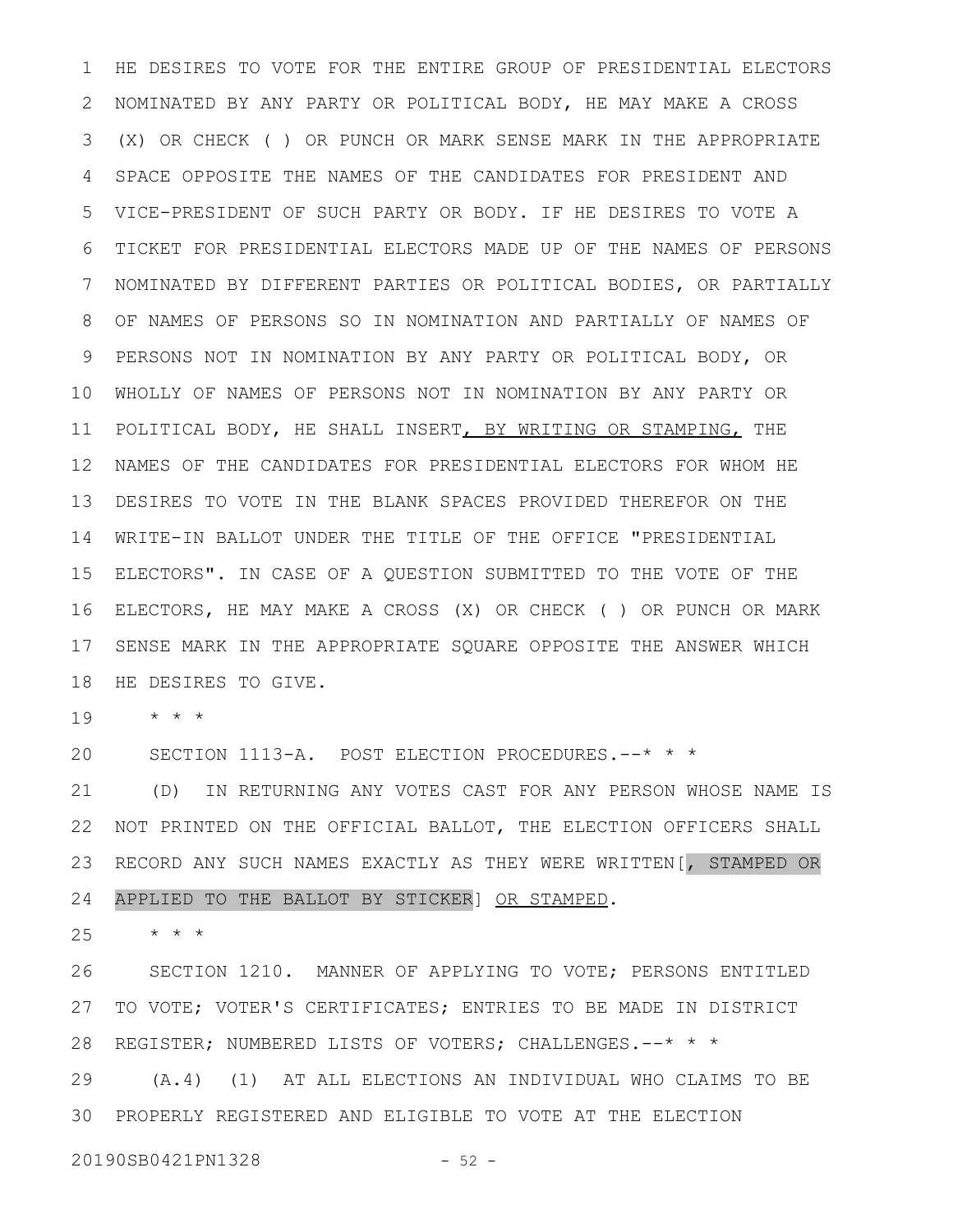DISTRICT BUT WHOSE NAME DOES NOT APPEAR ON THE DISTRICT REGISTER AND WHOSE REGISTRATION CANNOT BE DETERMINED BY THE INSPECTORS OF ELECTION OR THE COUNTY ELECTION BOARD SHALL BE PERMITTED TO CAST A PROVISIONAL BALLOT. INDIVIDUALS WHO APPEAR TO VOTE SHALL BE REQUIRED TO PRODUCE PROOF OF IDENTIFICATION PURSUANT TO SUBSECTION (A) AND IF UNABLE TO DO SO SHALL BE PERMITTED TO CAST A PROVISIONAL BALLOT. AN INDIVIDUAL PRESENTING A JUDICIAL ORDER TO VOTE SHALL BE PERMITTED TO CAST A PROVISIONAL BALLOT. AN ELECTOR WHO APPEARS TO VOTE ON ELECTION DAY HAVING REQUESTED AN ABSENTEE BALLOT OR MAIL-IN BALLOT AND WHO IS NOT SHOWN ON THE DISTRICT REGISTER AS HAVING VOTED AN ABSENTEE BALLOT OR MAIL-IN BALLOT SHALL BE PERMITTED TO CAST A PROVISIONAL BALLOT. \* \* \* 1 2 3 4 5 6 7 8 9 10 11 12 13

 $(5)$  \* \* \* 14

(II) A PROVISIONAL BALLOT SHALL NOT BE COUNTED IF: (A) EITHER THE PROVISIONAL BALLOT ENVELOPE UNDER CLAUSE (3) OR THE AFFIDAVIT UNDER CLAUSE (2) IS NOT SIGNED BY THE INDIVIDUAL; 15 16 17 18

(B) THE SIGNATURE REQUIRED UNDER CLAUSE (3) AND THE SIGNATURE REQUIRED UNDER CLAUSE (2) ARE EITHER NOT GENUINE OR ARE NOT EXECUTED BY THE SAME INDIVIDUAL; 19 20 21

(C) A PROVISIONAL BALLOT ENVELOPE DOES NOT CONTAIN A SECRECY ENVELOPE; 22 23

(D) IN THE CASE OF A PROVISIONAL BALLOT THAT WAS CAST UNDER SUBSECTION (A.2)(1)(I), WITHIN SIX CALENDAR DAYS FOLLOWING THE ELECTION THE ELECTOR FAILS TO APPEAR BEFORE THE COUNTY BOARD OF ELECTIONS TO EXECUTE AN AFFIRMATION OR THE COUNTY BOARD OF 27 ELECTIONS DOES NOT RECEIVE AN ELECTRONIC, FACSIMILE OR PAPER 28 29 COPY OF AN AFFIRMATION AFFIRMING, UNDER PENALTY OF PERJURY, THAT THE ELECTOR IS THE SAME INDIVIDUAL WHO PERSONALLY APPEARED 3024 25 26

20190SB0421PN1328 - 53 -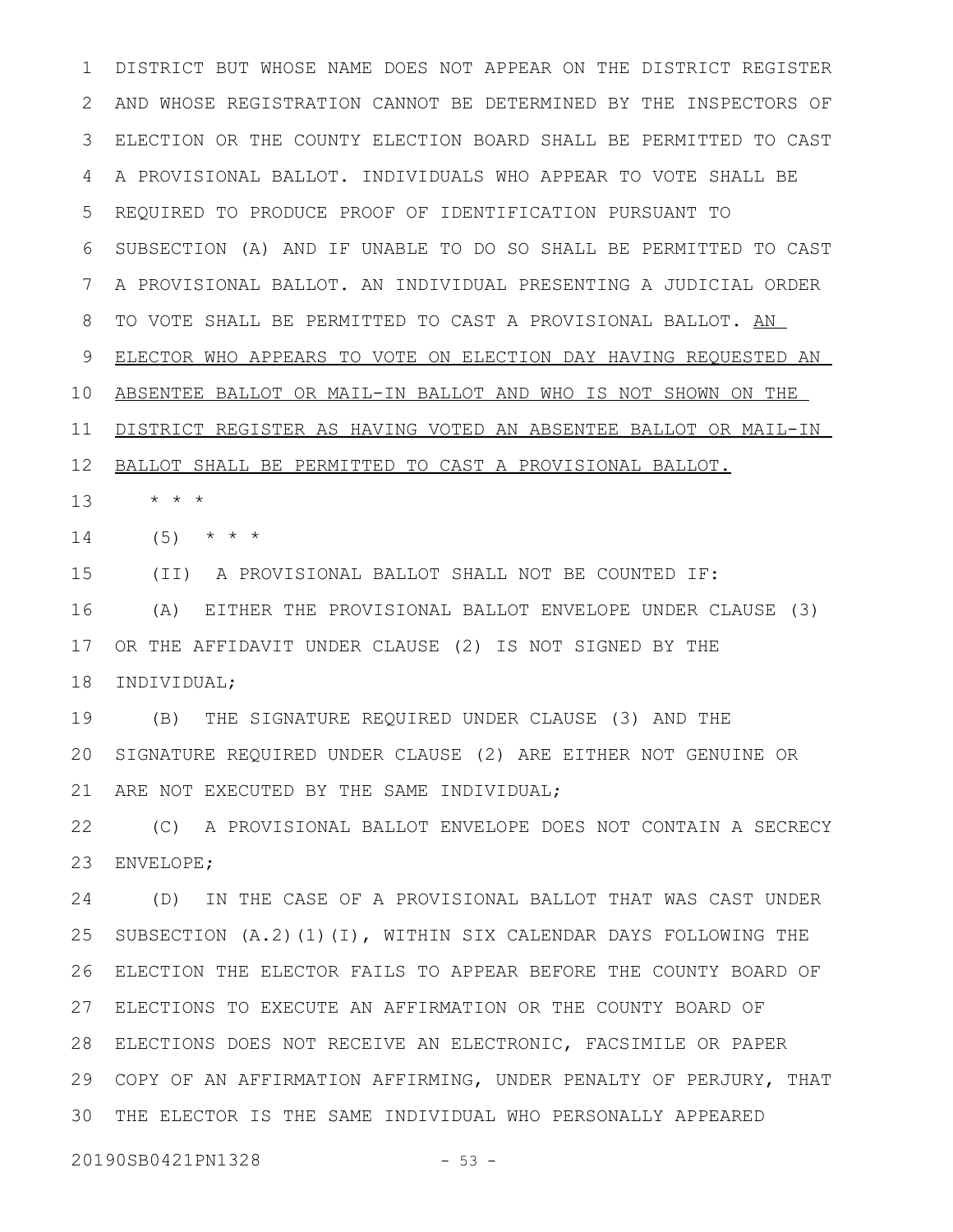BEFORE THE DISTRICT ELECTION BOARD ON THE DAY OF THE ELECTION AND CAST A PROVISIONAL BALLOT AND THAT THE ELECTOR IS INDIGENT AND UNABLE TO OBTAIN PROOF OF IDENTIFICATION WITHOUT THE PAYMENT OF A FEE; OR 1 2 3 4

(E) IN THE CASE OF A PROVISIONAL BALLOT THAT WAS CAST UNDER SUBSECTION (A.2)(1)(II), WITHIN SIX CALENDAR DAYS FOLLOWING THE ELECTION, THE ELECTOR FAILS TO APPEAR BEFORE THE COUNTY BOARD OF ELECTIONS TO PRESENT PROOF OF IDENTIFICATION AND EXECUTE AN AFFIRMATION OR THE COUNTY BOARD OF ELECTIONS DOES NOT RECEIVE AN ELECTRONIC, FACSIMILE OR PAPER COPY OF THE PROOF OF IDENTIFICATION AND AN AFFIRMATION AFFIRMING, UNDER PENALTY OF PERJURY, THAT THE ELECTOR IS THE SAME INDIVIDUAL WHO PERSONALLY APPEARED BEFORE THE DISTRICT ELECTION BOARD ON THE DAY OF THE ELECTION AND CAST A PROVISIONAL BALLOT. 5 6 7 8 9 10 11 12 13 14

(F) THE ELECTOR'S ABSENTEE BALLOT OR MAIL-IN BALLOT IS TIMELY RECEIVED BY A COUNTY BOARD OF ELECTIONS 15 16

\* \* \* 17

SECTION 1215. METHOD OF MARKING BALLOTS AND DEPOSITING SAME IN DISTRICTS IN WHICH BALLOTS ARE USED.--\* \* \* 18 19

(B) AT PRIMARIES, THE ELECTOR SHALL PREPARE HIS BALLOT IN THE FOLLOWING MANNER: HE SHALL VOTE FOR THE CANDIDATES OF HIS CHOICE FOR NOMINATION OR ELECTION, ACCORDING TO THE NUMBER OF PERSONS TO BE VOTED FOR BY HIM, FOR EACH OFFICE, BY MAKING A CROSS (X) OR CHECK ( ) MARK IN THE SQUARE OPPOSITE THE NAME OF THE CANDIDATE, OR HE MAY INSERT BY WRITING [, ] OR STAMPING [OR STICKER,] IN THE BLANK SPACE PROVIDED THEREFOR, ANY NAME NOT ALREADY PRINTED ON THE BALLOT, AND SUCH INSERTION SHALL COUNT AS A VOTE WITHOUT THE MAKING OF A CROSS (X) OR CHECK ( ) MARK. IN 29 DISTRICTS IN WHICH PAPER BALLOTS OR BALLOT CARDS ARE 20 21 22 23 24 25 26 27 28

ELECTRONICALLY TABULATED, STICKERS OR LABELS MAY NOT BE USED TO 30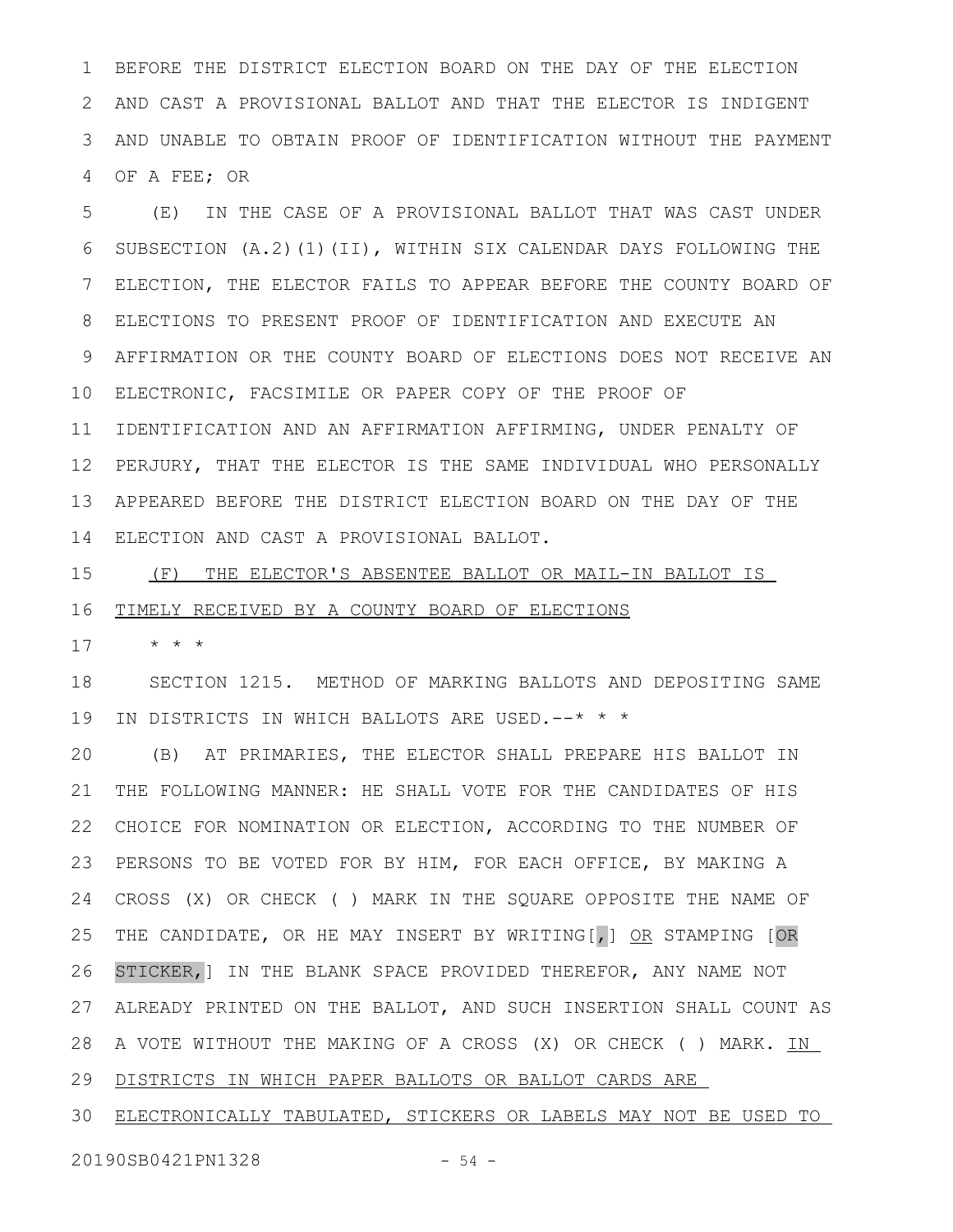MARK BALLOTS. 1

(C) AT ELECTIONS, THE ELECTOR SHALL PREPARE HIS BALLOT IN THE FOLLOWING MANNER: HE MAY VOTE FOR THE CANDIDATES OF HIS CHOICE FOR EACH OFFICE TO BE FILLED ACCORDING TO THE NUMBER OF PERSONS TO BE VOTED FOR BY HIM FOR EACH OFFICE, BY MAKING A CROSS (X) OR CHECK ( ) MARK IN THE SQUARE OPPOSITE THE NAME OF THE CANDIDATE, OR HE MAY INSERT BY WRITING[,] OR STAMPING [OR STICKER,] IN THE BLANK SPACES PROVIDED THEREFOR, ANY NAME NOT ALREADY PRINTED ON THE BALLOT, AND SUCH INSERTION SHALL COUNT AS A VOTE WITHOUT THE MAKING OF A CROSS (X) OR CHECK ( ) MARK. IN DISTRICTS IN WHICH PAPER BALLOTS OR BALLOT CARDS ARE 2 3 4 5 6 7 8 9 10 11

ELECTRONICALLY TABULATED, STICKERS OR LABELS MAY NOT BE USED TO MARK BALLOTS. IF HE DESIRES TO VOTE FOR EVERY CANDIDATE OF A POLITICAL PARTY OR POLITICAL BODY, EXCEPT ITS CANDIDATES FOR OFFICES AS TO WHICH HE VOTES FOR INDIVIDUAL CANDIDATES IN THE MANNER HEREINAFTER PROVIDED, HE MAY MAKE A CROSS (X) OR CHECK ( ) MARK IN THE SQUARE OPPOSITE THE NAME OF THE PARTY OR POLITICAL BODY OF HIS CHOICE IN THE PARTY COLUMN ON THE LEFT OF THE BALLOT, AND EVERY SUCH CROSS (X) OR CHECK ( ) MARK SHALL BE EQUIVALENT TO AND BE COUNTED AS A VOTE FOR EVERY CANDIDATE OF A PARTY OR POLITICAL BODY SO MARKED, INCLUDING ITS CANDIDATES FOR PRESIDENTIAL ELECTORS, EXCEPT FOR THOSE OFFICES AS TO WHICH HE HAS INDICATED A CHOICE FOR INDIVIDUAL CANDIDATES OF THE SAME OR ANOTHER PARTY OR POLITICAL BODY, BY MAKING A CROSS (X) OR CHECK ( ) MARK OPPOSITE THEIR NAMES IN THE MANNER HEREINABOVE PROVIDED, AS TO WHICH OFFICES HIS BALLOT SHALL BE COUNTED ONLY FOR THE CANDIDATES WHICH HE HAS THUS INDIVIDUALLY MARKED, NOTWITHSTANDING THE FACT THAT HE MADE A MARK IN THE PARTY COLUMN, AND EVEN THOUGH IN THE CASE OF AN OFFICE FOR WHICH MORE THAN ONE CANDIDATE IS TO BE VOTED FOR, HE HAS NOT INDIVIDUALLY 3012 13 14 15 16 17 18 19 20 21 22 23 24 25 26 27 28 29

20190SB0421PN1328 - 55 -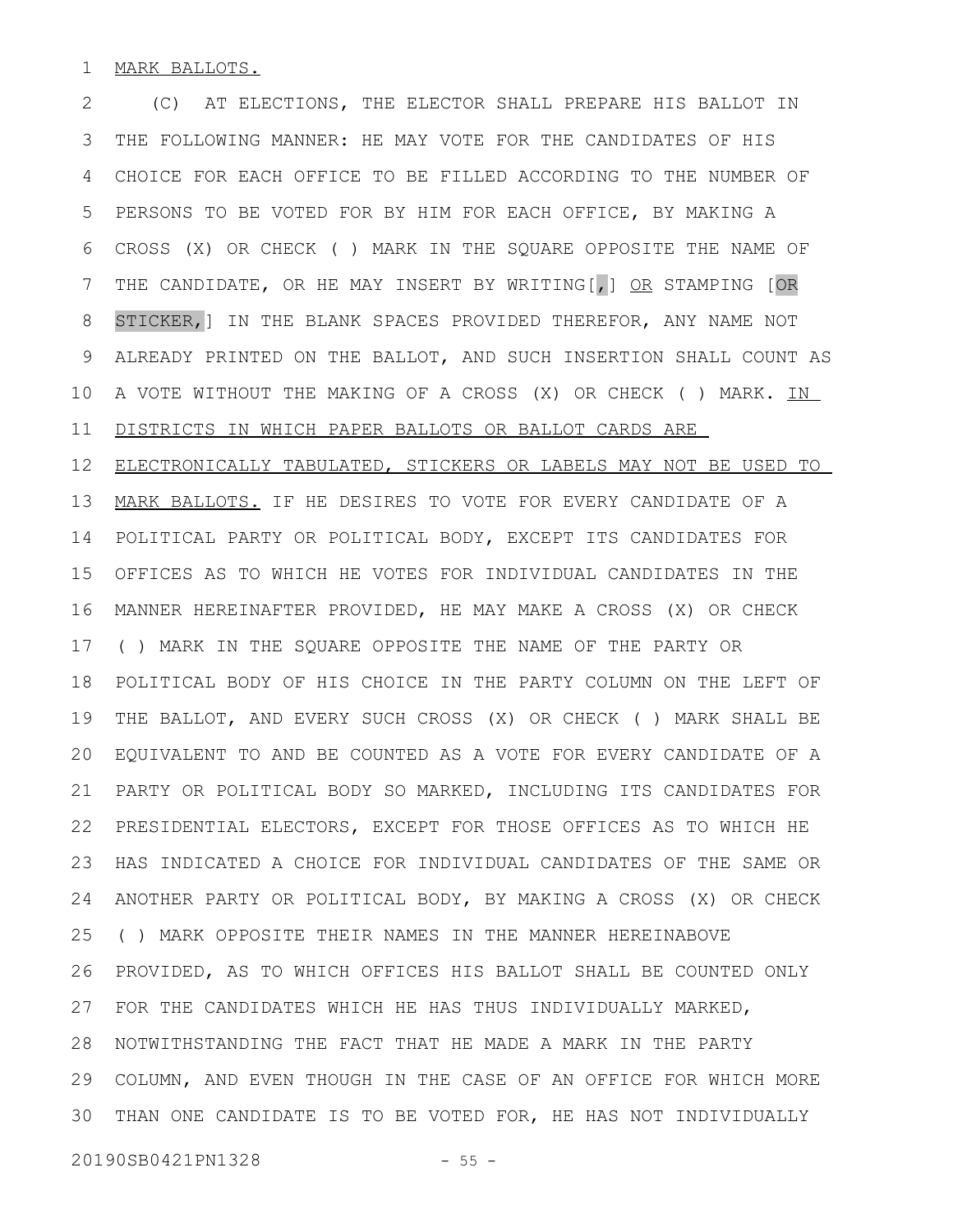MARKED FOR SUCH OFFICE THE FULL NUMBER OF CANDIDATES FOR WHICH HE IS ENTITLED TO VOTE. IF HE DESIRES TO VOTE FOR THE ENTIRE GROUP OF PRESIDENTIAL ELECTORS NOMINATED BY ANY PARTY OR POLITICAL BODY, HE MAY MAKE A CROSS (X) OR CHECK ( ) MARK IN THE APPROPRIATE SQUARE AT THE RIGHT OF THE NAMES OF THE CANDIDATES FOR PRESIDENT AND VICE-PRESIDENT OF SUCH PARTY OR BODY. IF HE DESIRES TO VOTE A TICKET FOR PRESIDENTIAL ELECTORS MADE UP OF THE NAMES OF PERSONS NOMINATED BY DIFFERENT PARTIES OR POLITICAL BODIES, OR PARTIALLY OF NAMES OF PERSONS SO IN NOMINATION AND PARTIALLY OF NAMES OF PERSONS NOT IN NOMINATION BY ANY PARTY OR POLITICAL BODY, OR WHOLLY OF NAMES OF PERSONS NOT IN NOMINATION BY ANY PARTY OR POLITICAL BODY, HE SHALL INSERT, BY WRITING OR STAMPING, THE NAMES OF THE CANDIDATES FOR PRESIDENTIAL ELECTORS FOR WHOM HE DESIRES TO VOTE IN THE BLANK SPACES PROVIDED THEREFOR UNDER THE TITLE OF THE OFFICE "PRESIDENTIAL ELECTORS." IN CASE OF A QUESTION SUBMITTED TO THE VOTE OF THE ELECTORS, HE MAY MAKE A CROSS (X) OR CHECK ( ) MARK IN THE APPROPRIATE SQUARE OPPOSITE THE ANSWER WHICH HE DESIRES TO GIVE. 1 2 3 4 5 6 7 8 9 10 11 12 13 14 15 16 17 18

\* \* \* 19

SECTION 1216. INSTRUCTIONS OF VOTERS AND MANNER OF VOTING IN DISTRICTS IN WHICH VOTING MACHINES ARE USED.-- 20 21

\* \* \* 22

(D) AT [PRIMARIES, HE] ALL ELECTIONS, THE ELECTOR SHALL VOTE FOR EACH CANDIDATE INDIVIDUALLY BY OPERATING THE KEY, HANDLE, POINTER OR KNOB, UPON OR ADJACENT TO WHICH THE NAME OF SUCH CANDIDATE IS PLACED. [AT ELECTIONS, HE MAY VOTE FOR EACH CANDIDATE INDIVIDUALLY BY OPERATING THE KEY, HANDLE, POINTER OR KNOB, UPON OR ADJACENT TO WHICH THE NAMES OF CANDIDATES OF HIS CHOICE ARE PLACED, OR HE MAY VOTE A STRAIGHT POLITICAL PARTY TICKET IN ONE OPERATION BY OPERATING THE STRAIGHT POLITICAL 23 24 25 26 27 28 29 30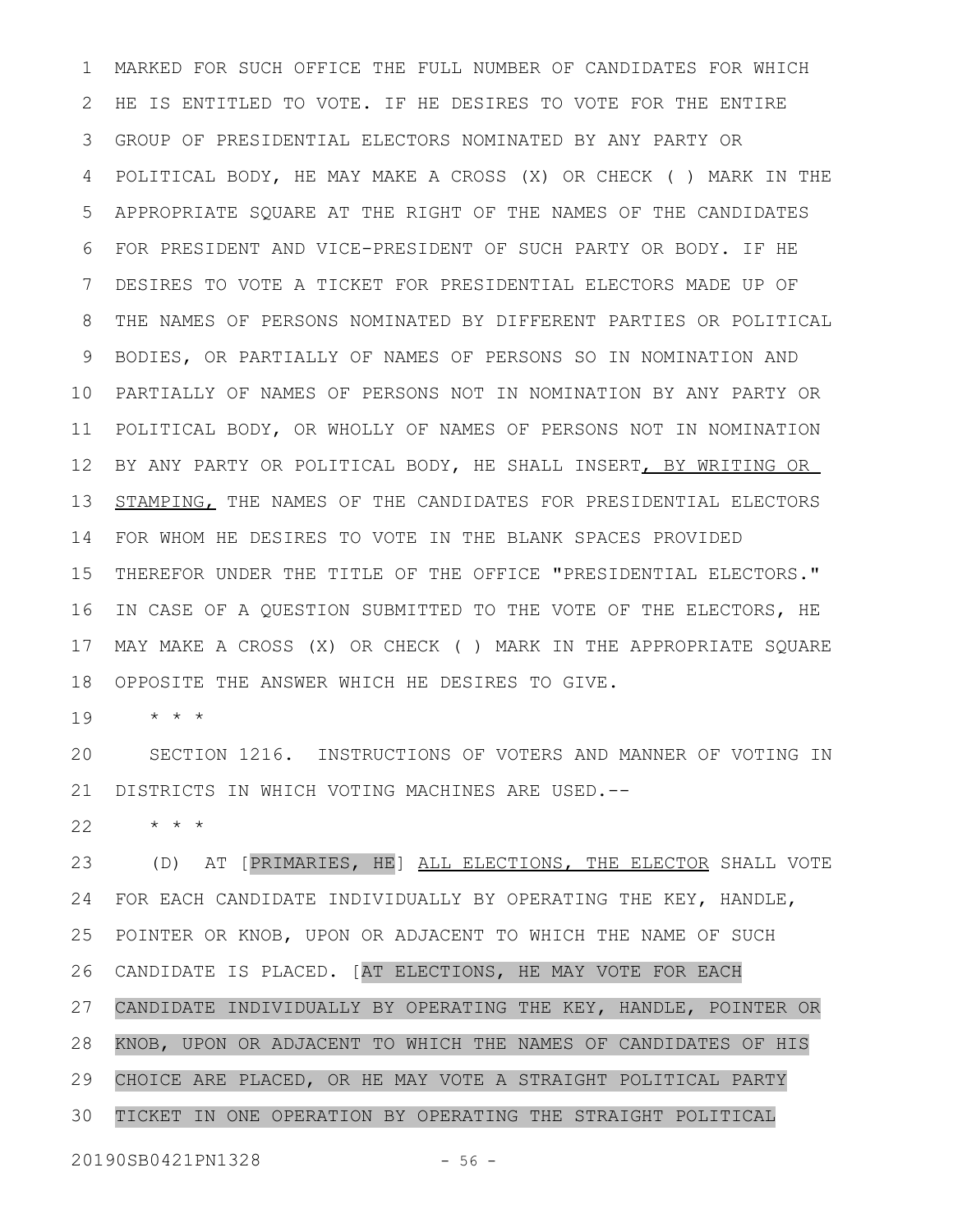PARTY LEVER OF THE POLITICAL PARTY OR POLITICAL BODY OF HIS CHOICE, IF SUCH MACHINE HAS THEREON A SEPARATE LEVER FOR ALL THE CANDIDATES OF THE POLITICAL BODY. HE MAY ALSO, AFTER HAVING OPERATED THE STRAIGHT PARTY LEVER, AND BEFORE RECORDING HIS VOTE, CANCEL THE VOTE FOR ANY CANDIDATE OF SUCH POLITICAL PARTY OR POLITICAL BODY BY REPLACING THE INDIVIDUAL KEY, HANDLE, POINTER OR KNOB OF SUCH CANDIDATE, AND MAY THEREUPON VOTE FOR A CANDIDATE OF ANOTHER PARTY, OR POLITICAL BODY FOR THE SAME OFFICE BY OPERATING THE KEY, HANDLE, POINTER OR KNOB, UPON OR ADJACENT TO WHICH THE NAME OF SUCH CANDIDATE APPEARS.] IN THE CASE OF A QUESTION SUBMITTED TO THE VOTE OF THE ELECTORS, THE ELECTOR SHALL OPERATE THE KEY, HANDLE, POINTER OR KNOB CORRESPONDING TO THE ANSWER WHICH HE DESIRES TO GIVE. 1 2 3 4 5 6 7 8 9 10 11 12 13

\* \* \* 14

(F) AT ANY GENERAL ELECTION AT WHICH PRESIDENTIAL ELECTORS ARE TO BE CHOSEN, EACH ELECTOR SHALL BE PERMITTED TO VOTE BY ONE OPERATION FOR ALL THE PRESIDENTIAL ELECTORS OF A POLITICAL PARTY OR POLITICAL BODY. FOR EACH PARTY OR BODY NOMINATING PRESIDENTIAL ELECTORS, A BALLOT LABEL SHALL BE PROVIDED CONTAINING ONLY THE WORDS "PRESIDENTIAL ELECTORS," PRECEDED BY THE NAMES OF THE PARTY OR BODY AND FOLLOWED BY THE NAMES OF THE CANDIDATES THEREOF FOR THE OFFICE OF PRESIDENT AND VICE-PRESIDENT, AND THE CORRESPONDING COUNTER OR REGISTERING DEVICE SHALL REGISTER VOTES CAST FOR SAID ELECTORS WHEN THUS VOTED FOR COLLECTIVELY. IF AN ELECTOR DESIRES TO VOTE A TICKET FOR PRESIDENTIAL ELECTORS MADE UP OF THE NAMES OF PERSONS NOMINATED BY DIFFERENT PARTIES OR BODIES, OR PARTIALLY OF NAMES OF PERSONS 28 SO IN NOMINATION AND PARTIALLY OF NAMES OF PERSONS NOT IN NOMINATION BY ANY PARTY OR BODY, OR WHOLLY OF NAMES OF PERSONS 29 30 NOT IN NOMINATION BY ANY PARTY OR BODY, HE MAY WRITE OR DEPOSIT 15 16 17 18 19 20 21 22 23 24 25 26 27

20190SB0421PN1328 - 57 -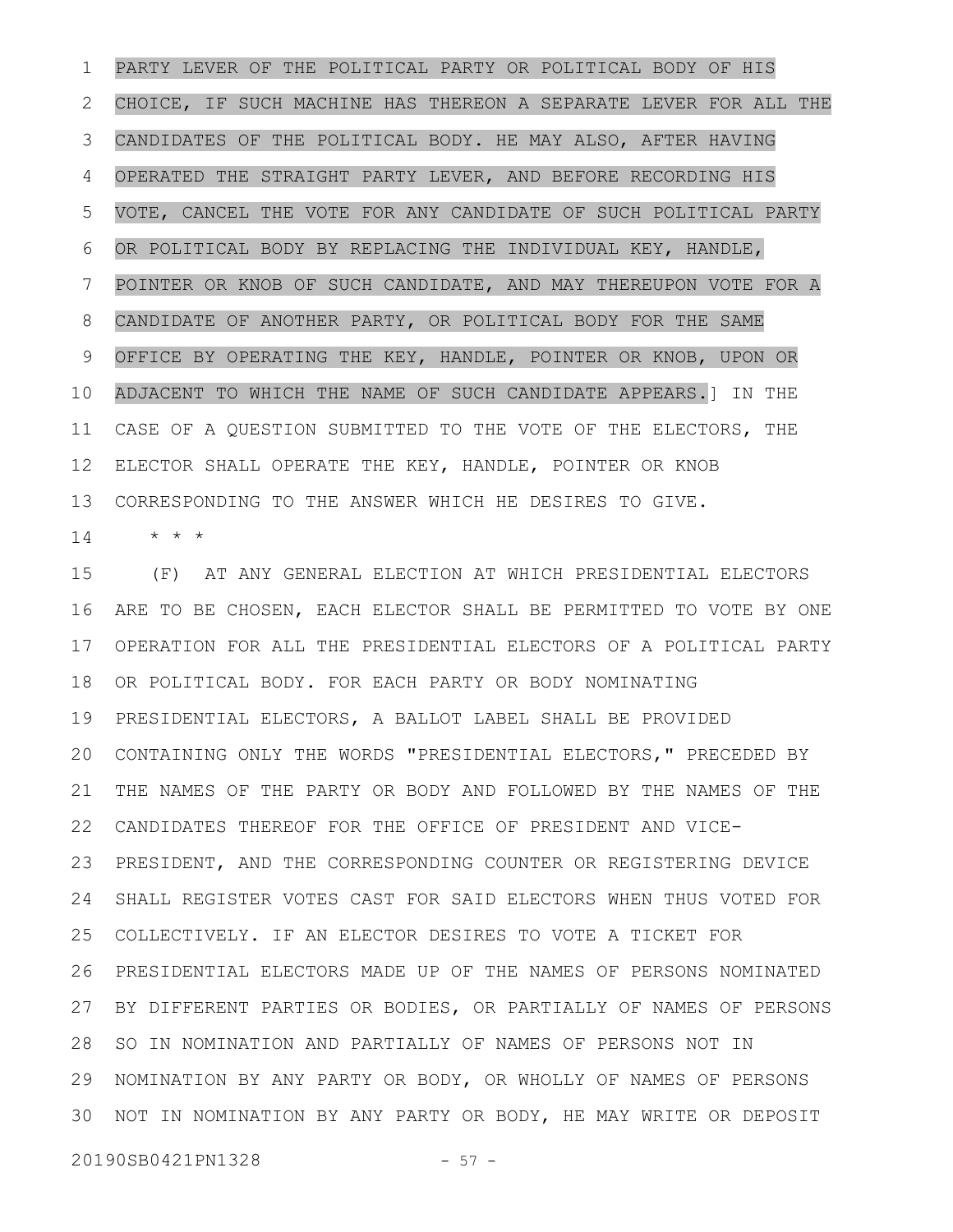A PAPER BALLOT PREPARED BY HIMSELF IN THE RECEPTACLE PROVIDED IN OR ON THE MACHINE FOR THE PURPOSE. THE MACHINE SHALL BE SO CONSTRUCTED THAT IT WILL NOT BE POSSIBLE FOR ANY ONE VOTER TO VOTE A STRAIGHT PARTY TICKET FOR PRESIDENTIAL ELECTORS AND AT THE SAME TIME TO DEPOSIT A BALLOT FOR PRESIDENTIAL ELECTORS IN A RECEPTACLE AS [HEREINABOVE] PROVIDED IN THIS SECTION. WHEN THE VOTES FOR PRESIDENTIAL ELECTORS ARE COUNTED, THE VOTES APPEARING UPON THE COUNTER OR REGISTERING DEVICE CORRESPONDING TO THE BALLOT LABEL CONTAINING THE NAMES OF THE CANDIDATES FOR PRESIDENT AND VICE-PRESIDENT OF ANY PARTY OR BODY SHALL BE COUNTED AS VOTES FOR EACH OF THE CANDIDATES FOR PRESIDENTIAL ELECTOR OF SUCH PARTY OR BODY, AND THEREUPON ALL CANDIDATES FOR 12 PRESIDENTIAL ELECTOR SHALL BE CREDITED, IN ADDITION, WITH THE VOTES CAST FOR THEM UPON THE BALLOTS DEPOSITED IN THE MACHINE, AS [HEREINABOVE] PROVIDED IN THIS SECTION. 1 2 3 4 5 6 7 8 9 10 11 13 14 15

\* \* \* 16

SECTION 1222. COUNT AND RETURN OF VOTES IN DISTRICTS IN WHICH BALLOTS ARE USED.-- 17 18

(A) AS SOON AS ALL THE BALLOTS HAVE BEEN PROPERLY ACCOUNTED FOR, AND THOSE OUTSIDE THE BALLOT BOX, AS WELL AS THE "VOTING CHECK LIST," NUMBERED LISTS OF VOTERS AND DISTRICT REGISTER SEALED, THE ELECTION OFFICERS SHALL FORTHWITH OPEN THE BALLOT BOX, AND TAKE THEREFROM ALL BALLOTS THEREIN, AND AT PRIMARIES, SEPARATE THE SAME ACCORDING TO THE PARTY TO WHICH THEY BELONG. THE BALLOTS SHALL THEN BE COUNTED ONE BY ONE, AND A RECORD MADE OF THE TOTAL NUMBER, AND AT PRIMARIES OF THE TOTAL NUMBER CAST FOR EACH PARTY. THEN THE JUDGE, UNDER THE SCRUTINY OF THE 28 MINORITY INSPECTOR, OR THE MINORITY INSPECTOR, UNDER THE SCRUTINY OF THE JUDGE, IN THE PRESENCE OF THE OTHER OFFICERS, CLERKS, AND OF THE OVERSEERS, IF ANY, AND WITHIN THE HEARING AND 3019 20 21 22 23 24 25 26 27 29

20190SB0421PN1328 - 58 -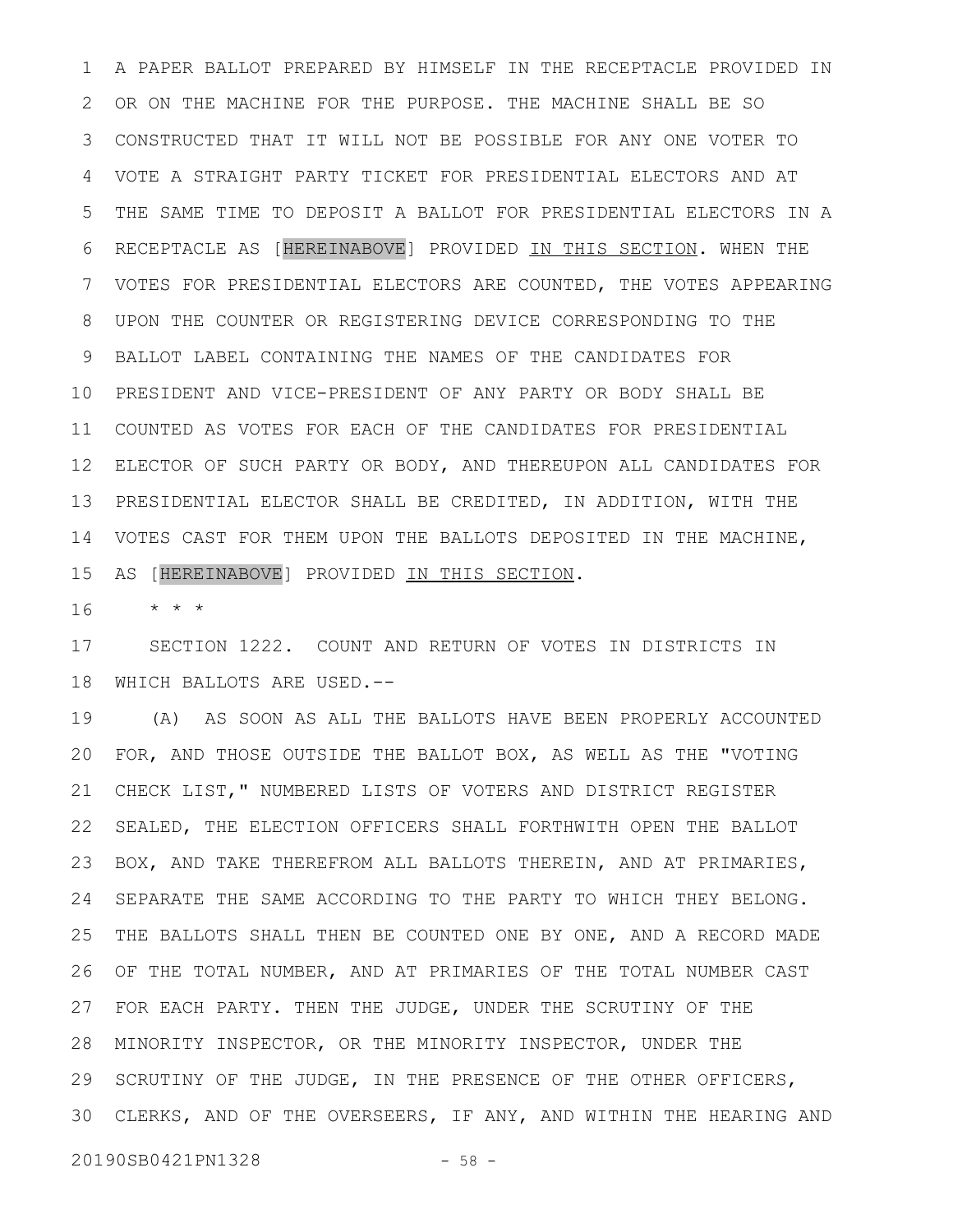SIGHT OF THE WATCHERS OUTSIDE THE ENCLOSED SPACE, SHALL READ ALOUD THE NAMES OF THE CANDIDATES MARKED OR INSERTED UPON EACH BALLOT (AT PRIMARIES THE BALLOTS OF EACH PARTY BEING READ IN SEQUENCE), TOGETHER WITH THE OFFICE FOR WHICH THE PERSON NAMED IS A CANDIDATE, AND THE ANSWERS CONTAINED ON THE BALLOTS TO THE QUESTIONS SUBMITTED, IF ANY, AND THE MAJORITY INSPECTOR AND CLERKS SHALL CAREFULLY ENTER EACH VOTE AS READ, AND KEEP ACCOUNT OF THE SAME IN INK IN TRIPLICATE TALLY PAPERS (TRIPLICATE TALLY PAPERS FOR EACH PARTY AT PRIMARIES) TO BE PROVIDED BY THE COUNTY BOARD OF ELECTIONS FOR THAT PURPOSE, ALL THREE OF WHICH SHALL BE MADE AT THE SAME TIME.[: PROVIDED, THAT AT ALL GENERAL, MUNICIPAL AND SPECIAL ELECTIONS, IN ENTERING EACH VOTE RECEIVED BY CANDIDATES AT SUCH ELECTION, IT SHALL NOT BE NECESSARY TO ENTER SEPARATE TALLY MARKS FOR EACH VOTE RECEIVED BY SUCH CANDIDATES UPON THE BALLOTS CONTAINING THE SAME VOTES FOR THE SAME NAMES, COMMONLY KNOWN, AND IN THIS ACT DESIGNATED AS "STRAIGHT PARTY TICKETS" FOR SUCH PURPOSE STRAIGHT PARTY TICKET VOTES SHALL BE ENTERED CAREFULLY AS EACH STRAIGHT PARTY TICKET VOTE IS READ ON THE TRIPLICATE TALLY SHEETS UNDER THE HEADING "NUMBER OF VOTES RECEIVED UPON THE .............................. STRAIGHT PARTY TICKETS." UPON COMPLETING THE NUMBER OF VOTES RECEIVED BY EACH STRAIGHT PARTY 1 2 3 4 5 6 7 8 9 10 11 12 13 14 15 16 17 18 19 20 21 22

TICKET, THE NUMBER SO TALLIED FOR EACH PARTY SHALL BE ENTERED NUMERICALLY ON THE EXTREME RIGHT HAND MARGIN OF EACH SUCH TALLY PAPER.] ALL BALLOTS, AFTER BEING REMOVED FROM THE BOX, SHALL BE KEPT WITHIN THE UNOBSTRUCTED VIEW OF ALL PERSONS IN THE VOTING ROOM UNTIL REPLACED IN THE BOX. NO PERSON WHILE HANDLING THE BALLOTS SHALL HAVE IN HIS HAND ANY PENCIL, PEN, STAMP OR OTHER MEANS OF MARKING OR SPOILING ANY BALLOT. THE ELECTION OFFICERS SHALL FORTHWITH PROCEED TO CANVASS AND COMPUTE THE VOTES CAST, 3023 24 25 26 27 28 29

20190SB0421PN1328 - 59 -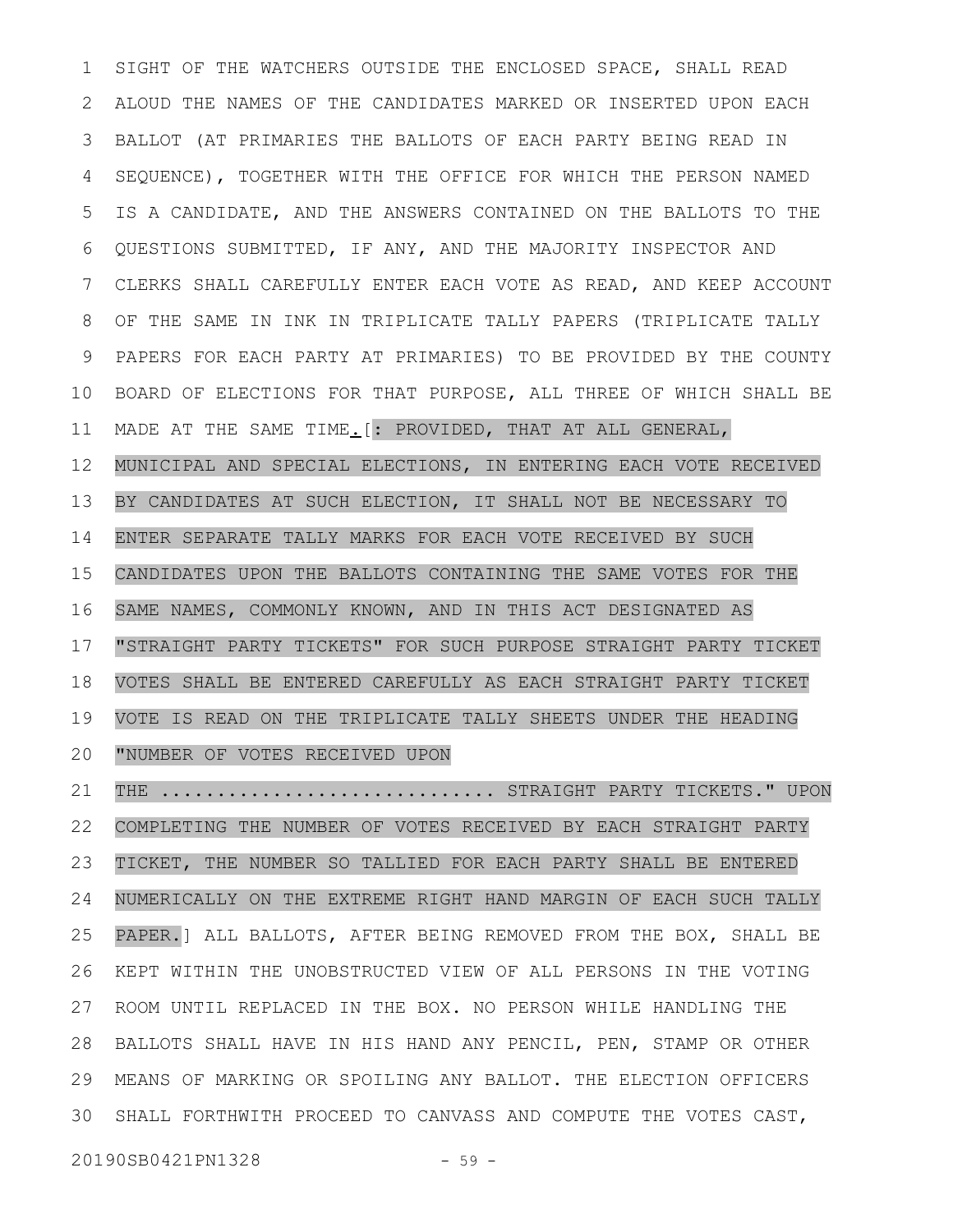AND SHALL NOT ADJOURN OR POSTPONE THE CANVASS OR COMPUTATION UNTIL IT SHALL HAVE BEEN FULLY COMPLETED. 1 2

(B) WHEN THE VOTE CAST FOR THE DIFFERENT PERSONS NAMED UPON THE BALLOTS AND UPON THE QUESTIONS, IF ANY, APPEARING THEREON, SHALL HAVE BEEN FULLY RECORDED IN THE TALLY PAPERS AND COUNTED, THE ELECTION OFFICERS SHALL DULY CERTIFY TO THE NUMBER OF VOTES CAST FOR EACH PERSON (UPON THE RESPECTIVE PARTY TICKETS AT PRIMARIES), AND SHALL PREPARE IN INK TWO (2) GENERAL RETURNS, SHOWING, IN ADDITION TO THE ENTRIES MADE THEREON AS AFORESAID, THE TOTAL NUMBER OF BALLOTS RECEIVED FROM THE COUNTY BOARD (THE TOTAL OF EACH PARTY AT PRIMARIES), THE NUMBER OF BALLOTS CAST (THE NUMBER OF EACH PARTY AT PRIMARIES), THE NUMBER OF BALLOTS (OF EACH PARTY AT PRIMARIES) DECLARED VOID, AND THE NUMBER OF BALLOTS SPOILED AND CANCELLED, AND ANY BLANK BALLOTS CAST, AS WELL AS THE VOTES CAST FOR EACH CANDIDATE. AT ELECTIONS, THE NUMBER OF VOTES CAST FOR EACH CANDIDATE BY EACH POLITICAL PARTY OR POLITICAL BODY OF WHICH SUCH CANDIDATE IS A NOMINEE SHALL BE SEPARATELY STATED. [: PROVIDED, THAT THE NUMBER OF VOTES RECEIVED BY EACH SET OF CANDIDATES UPON "STRAIGHT PARTY TICKETS" SHALL BE ENTERED OPPOSITE THE NAMES OF THE RESPECTIVE CANDIDATES IN A COLUMN IMMEDIATELY ADJOINING UPON THE LEFT WHICH COLUMN SHALL BE OF CONVENIENT WIDTH AND SHALL BE HEADED "NUMBER OF VOTES RECEIVED UPON STRAIGHT PARTY TICKETS."] IN AN IMMEDIATE COLUMN TO THE LEFT THERETO, THE NUMBER OF VOTES RECEIVED BY EACH CANDIDATE UPON ALL BALLOTS [OTHER THAN "STRAIGHT PARTY TICKETS" INCLUDING ALL BALLOTS KNOWN AS "SPLIT TICKETS"] SHALL BE ENTERED, SUCH COLUMN TO BE OF CONVENIENT WIDTH AND SHALL BE HEADED "NUMBER OF VOTES [RECEIVED OTHER THAN UPON STRAIGHT PARTY TICKETS." THE NUMBER OF VOTES RECEIVED BY EACH CANDIDATE AS SHOWN IN THE COLUMN HEADED "NUMBER OF VOTES RECEIVED UPON 3 4 5 6 7 8 9 10 11 12 13 14 15 16 17 18 19 20 21 22 23 24 25 26 27 28 29 30

20190SB0421PN1328 - 60 -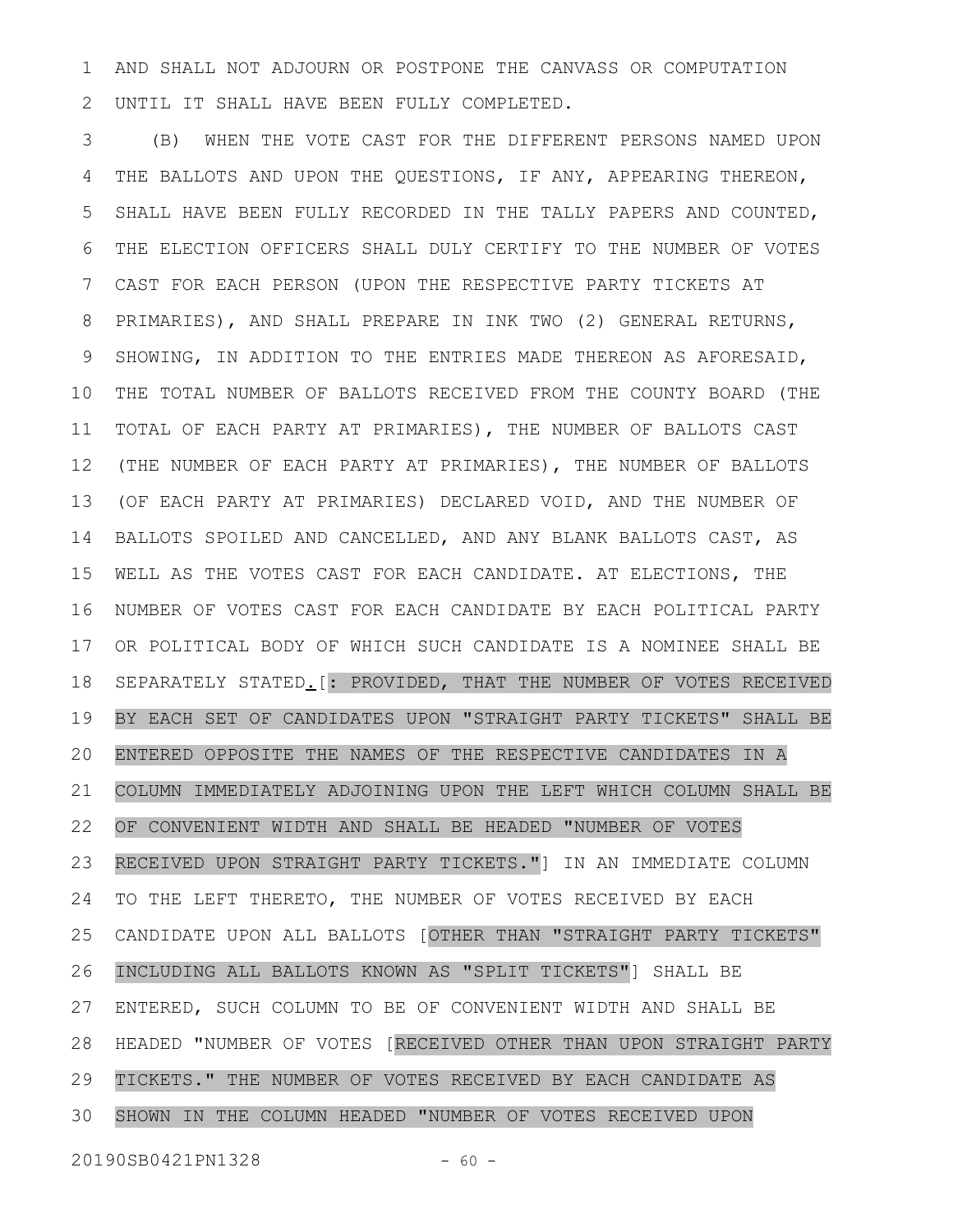STRAIGHT PARTY TICKETS" SHALL THEN BE ADDED, TOGETHER WITH THE NUMBER OF VOTES RECEIVED BY EACH CANDIDATE AS SHOWN IN THE COLUMN HEADED "NUMBER OF VOTES RECEIVED OTHER THAN UPON STRAIGHT PARTY TICKETS" AND THEREUPON, THE] RECEIVED." THE TOTAL NUMBER OF VOTES RECEIVED BY EACH CANDIDATE SHALL BE ENTERED IN A COLUMN ON THE EXTREME RIGHT-HAND SIDE OF THE RETURN SHEETS, WHICH COLUMN SHALL BE OF CONVENIENT WIDTH AND SHALL BE HEADED "TOTAL NUMBER OF VOTES." 1 2 3 4 5 6 7 8

NOTHING IN THIS SECTION CONTAINED SHALL BE CONSTRUED TO AUTHORIZE OR PERMIT THE CANVASSING, COUNTING OR TALLYING BALLOTS WITH ANY LESS DEGREE OF STRICTNESS THAN OTHERWISE REQUIRED BY LAW.[, THE INTENTION OF THIS SECTION BEING TO DISPENSE WITH THE INDIVIDUAL TALLY MARKS ONLY SO FAR AS THE SO-CALLED "STRAIGHT PARTY TICKETS" ARE CONCERNED, AND ALL OTHER OPERATIONS OF TALLYING, COUNTING, CANVASSING AND ANNOUNCING THE VOTES SHALL PROCEED AS NEAR AS MAY BE IN ACCORDANCE WITH THE OTHER 9 10 11 12 13 14 15 16

## PROVISIONS OF THIS ACT.] 17

(C) IN RETURNING ANY VOTES CAST FOR ANY PERSON WHOSE NAME IS NOT PRINTED ON THE BALLOT, THE ELECTION OFFICERS SHALL RECORD ANY SUCH NAMES EXACTLY AS THEY WERE WRITTEN[, ] OR STAMPED [OR APPLIED TO] UPON THE BALLOT [BY STICKER]. IN DISTRICTS IN WHICH PAPER BALLOTS OR BALLOT CARDS ARE ELECTRONICALLY TABULATED, STICKERS OR LABELS MAY NOT BE USED TO MARK BALLOTS. A VOTE CAST BY MEANS OF A STICKER OR LABEL AFFIXED TO A BALLOT OR BALLOT 18 19 20 21 22 23 24

CARD SHALL BE VOID AND MAY NOT BE COUNTED. 25

SECTION 1223. WHAT BALLOTS SHALL BE COUNTED; MANNER OF COUNTING; DEFECTIVE BALLOTS.--(A) NO BALLOT WHICH IS SO MARKED AS TO BE CAPABLE OF IDENTIFICATION SHALL BE COUNTED. ANY BALLOT THAT IS MARKED IN BLUE, BLACK OR BLUE-BLACK INK, IN FOUNTAIN PEN 30 OR BALL POINT PEN, OR BLACK LEAD PENCIL OR INDELIBLE PENCIL, 26 27 28 29

20190SB0421PN1328 - 61 -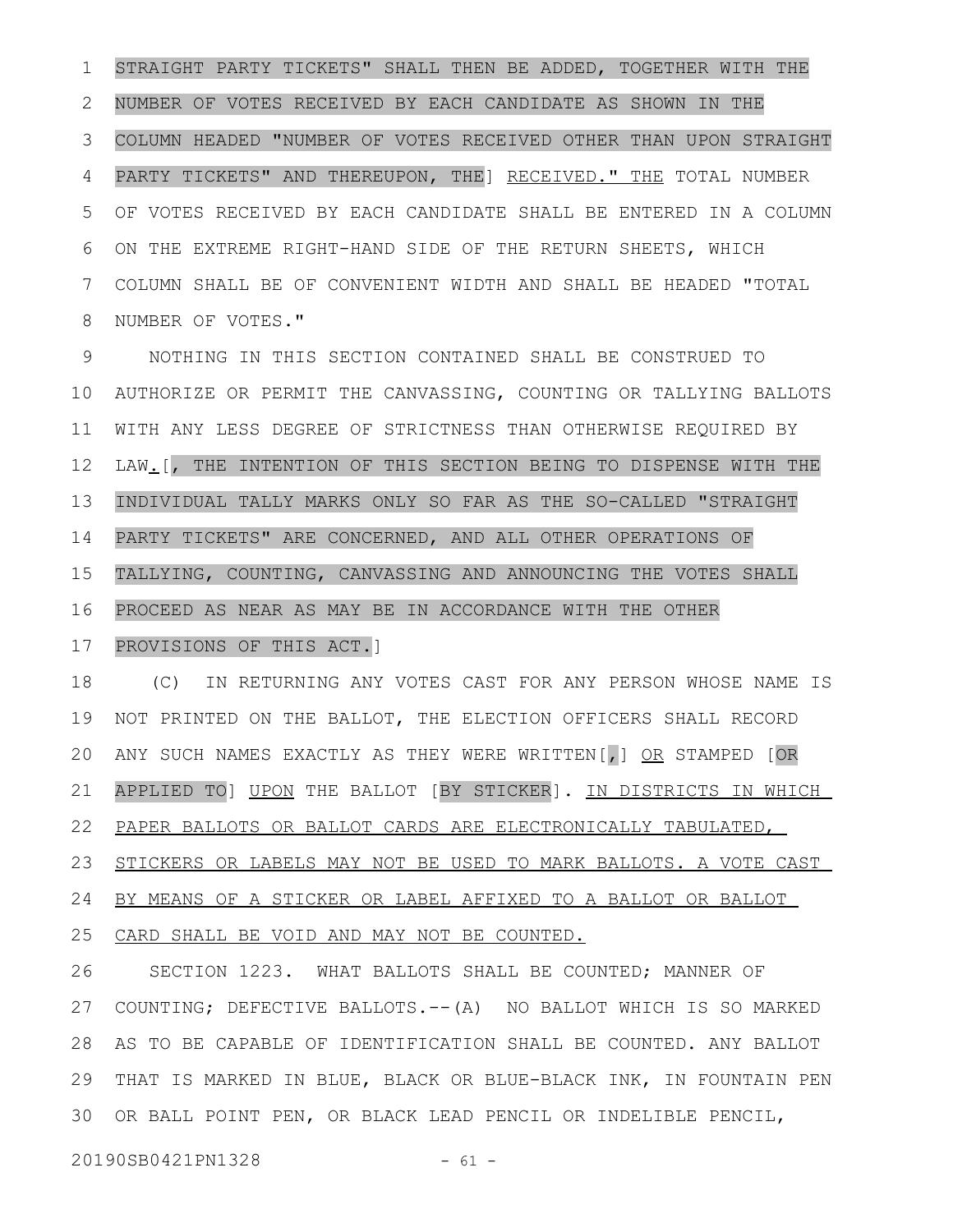SHALL BE VALID AND COUNTED: PROVIDED, THAT ALL MARKINGS ON THE BALLOT ARE MADE BY THE SAME PEN OR PENCIL. ANY BALLOT MARKED BY ANY OTHER MARK THAN AN (X) OR CHECK ( ) IN THE SPACES PROVIDED FOR THAT PURPOSE SHALL BE VOID AND NOT COUNTED: PROVIDED, HOWEVER, THAT NO VOTE RECORDED THEREON SHALL BE DECLARED VOID BECAUSE A CROSS (X) OR CHECK ( ) MARK THEREON IS IRREGULAR IN FORM. [ANY ERASURE, MUTILATION OR DEFECTIVE MARKING OF THE STRAIGHT PARTY COLUMN AT NOVEMBER ELECTIONS SHALL RENDER THE ENTIRE BALLOT VOID, UNLESS THE VOTER HAS PROPERLY INDICATED HIS CHOICE FOR CANDIDATES IN ANY OFFICE BLOCK, IN WHICH CASE THE VOTE OR VOTES FOR SUCH CANDIDATES ONLY SHALL BE COUNTED.] ANY ERASURE OR MUTILATION IN THE VOTE IN ANY OFFICE BLOCK SHALL RENDER VOID THE VOTE FOR ANY CANDIDATES IN SAID BLOCK, BUT SHALL NOT INVALIDATE THE VOTES CAST ON THE REMAINDER OF THE BALLOT, IF OTHERWISE PROPERLY MARKED. ANY BALLOT INDICATING A VOTE FOR ANY PERSON WHOSE NAME IS NOT PRINTED ON THE BALLOT, BY WRITING[, STAMPING OR STICKER] OR STAMPING, SHALL BE COUNTED AS A VOTE FOR SUCH PERSON, IF PLACED IN THE PROPER SPACE OR SPACES PROVIDED FOR THAT PURPOSE, WHETHER OR NOT AN (X) OR CHECK ( ) IS PLACED AFTER THE NAME OF SUCH PERSON: PROVIDED, HOWEVER, THAT IF SUCH WRITING[, STAMPING OR STICKER] OR STAMPING IS PLACED OVER THE NAME OF A CANDIDATE PRINTED ON THE BALLOT, IT SHALL RENDER THE ENTIRE VOTE IN SAID OFFICE BLOCK VOID. IN DISTRICTS IN WHICH PAPER BALLOTS OR BALLOT CARDS ARE ELECTRONICALLY TABULATED, STICKERS OR LABELS MAY NOT BE USED TO MARK BALLOTS. A VOTE CAST BY MEANS OF A STICKER OR LABEL AFFIXED TO A BALLOT OR BALLOT CARD SHALL BE VOID AND MAY NOT BE COUNTED. IF AN ELECTOR SHALL MARK HIS BALLOT FOR MORE PERSONS FOR ANY OFFICE THAN THERE ARE 28 CANDIDATES TO BE VOTED FOR FOR SUCH OFFICE, OR IF, FOR ANY 30 REASON, IT MAY BE IMPOSSIBLE TO DETERMINE HIS CHOICE FOR ANY 20190SB0421PN1328 - 62 -1 2 3 4 5 6 7 8 9 10 11 12 13 14 15 16 17 18 19 20 21 22 23 24 25 26 27 29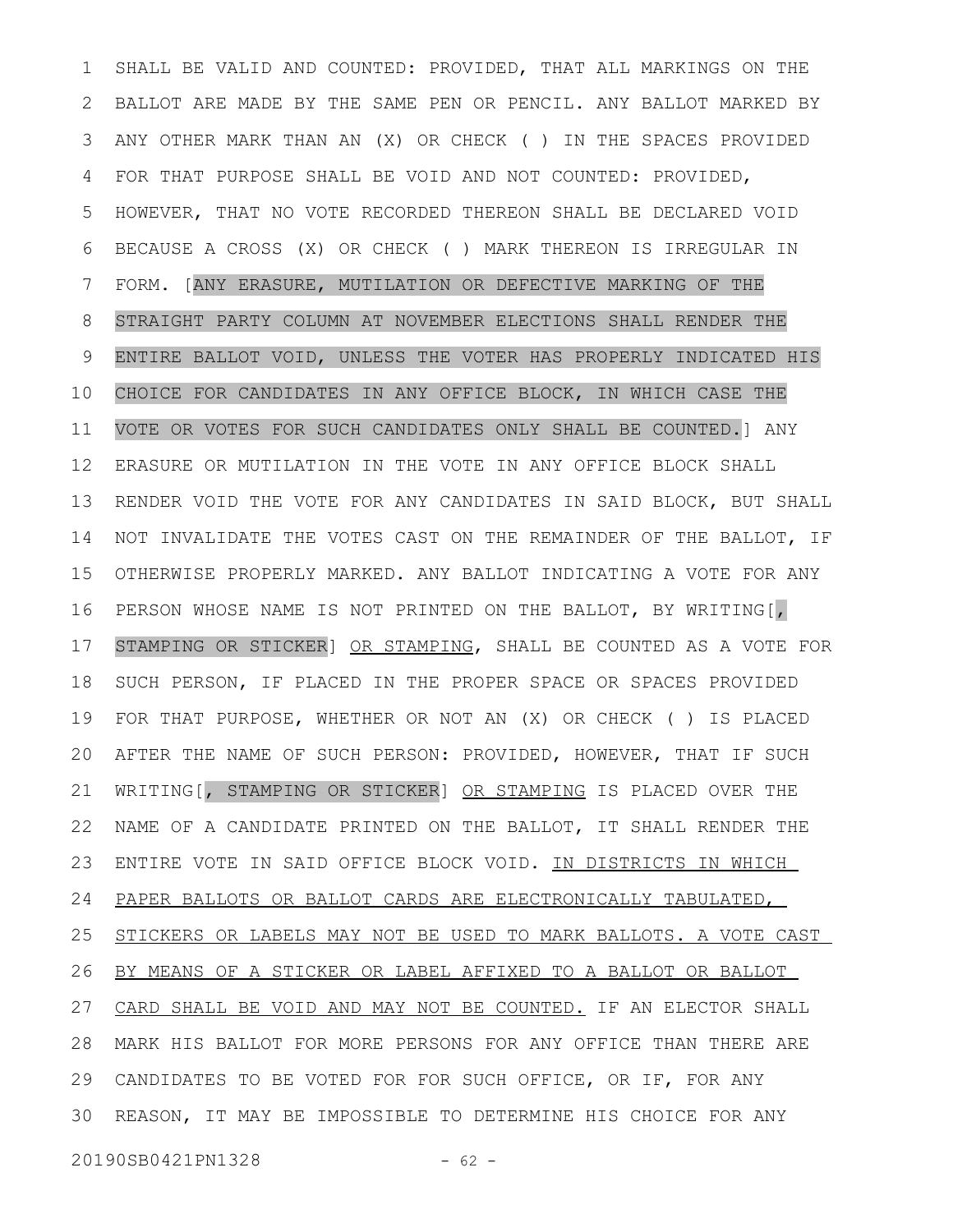OFFICE, HIS BALLOT SHALL NOT BE COUNTED FOR SUCH OFFICE, BUT THE BALLOT SHALL BE COUNTED FOR ALL OFFICES FOR WHICH IT IS PROPERLY MARKED. BALLOTS NOT MARKED, OR IMPROPERLY OR DEFECTIVELY MARKED, SO THAT THE WHOLE BALLOT IS VOID, SHALL BE SET ASIDE AND SHALL BE PRESERVED WITH THE OTHER BALLOTS. 1 2 3 4 5

\* \* \* 6

SECTION 1227. CANVASS AND RETURN OF VOTES IN DISTRICTS IN WHICH VOTING MACHINES ARE USED.--\* \* \* 7 8

(D) THE ELECTION OFFICERS, ON THE FOREGOING RETURNS, SHALL 10 RECORD ANY VOTES WHICH HAVE BEEN CAST FOR A PERSON WHOSE NAME IS NOT PRINTED ON THE BALLOT LABELS, BY MEANS OF AN IRREGULAR BALLOT, AS DEFINED HEREIN. IN RETURNING ANY SUCH VOTES WHICH HAVE BEEN WRITTEN[,] OR DEPOSITED [OR AFFIXED] UPON RECEPTACLES OR DEVICES PROVIDED FOR THE PURPOSE, THE ELECTION OFFICERS SHALL RECORD ANY SUCH NAMES EXACTLY AS THEY WERE WRITTEN[,] OR DEPOSITED [OR AFFIXED]. 9 11 12 13 14 15 16

SECTION 4. THE ACT IS AMENDED BY ADDING SECTIONS TO READ: SECTION 1231. DEADLINE FOR RECEIPT OF VALID VOTER 17 18

REGISTRATION APPLICATION.--(A) EXCEPT AS PROVIDED UNDER 19

SUBSECTION (B), EACH COMMISSION, COMMISSIONER AND REGISTRAR OR 20

CLERK APPOINTED BY THE COMMISSION SHALL RECEIVE, DURING ORDINARY 21

BUSINESS HOURS AND DURING ADDITIONAL HOURS AS THE COMMISSION 22

PRESCRIBES, AT THE OFFICE OF THE COMMISSION AND AT ADDITIONAL 23

PLACES AS THE COMMISSION DESIGNATES, APPLICATIONS FROM 24

INDIVIDUALS WHO APPLY TO BE REGISTERED TO VOTE AS PROVIDED UNDER 25

25 PA.C.S. PART IV (RELATING TO VOTER REGISTRATION) WHO APPEAR 26

AND CLAIM THAT THEY ARE ENTITLED TO BE REGISTERED AS ELECTORS OF 27

A MUNICIPALITY. 28

(B) IN THE ADMINISTRATION OF VOTER REGISTRATION, EACH 29

30 COMMISSION SHALL ENSURE THAT AN APPLICANT WHO IS A QUALIFIED

20190SB0421PN1328 - 63 -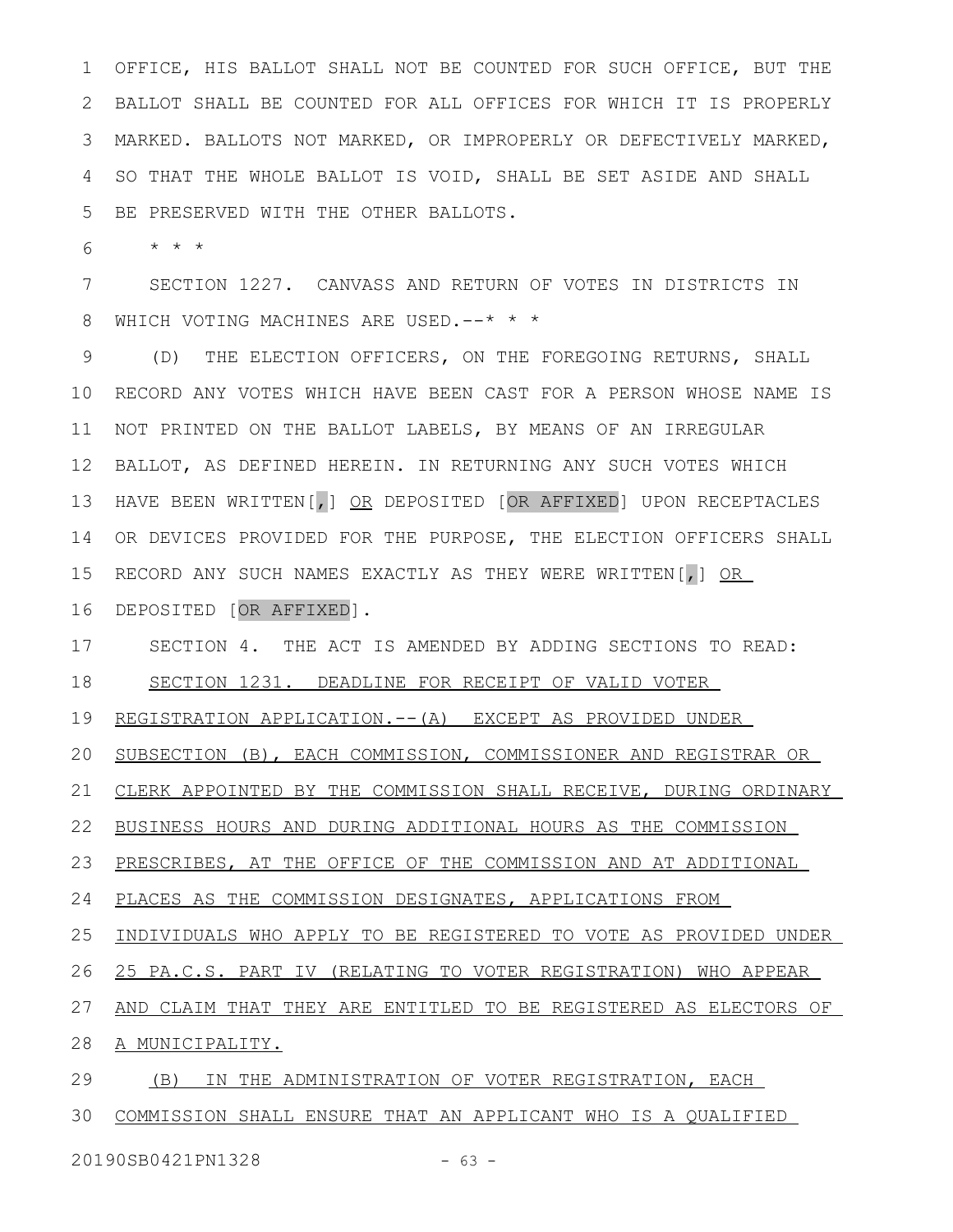| 1  | ELECTOR IS REGISTERED TO VOTE IN AN ELECTION WHEN THE APPLICANT       |
|----|-----------------------------------------------------------------------|
| 2  | HAS MET ANY OF THE FOLLOWING CONDITIONS:                              |
| 3  | IN THE CASE OF VOTER REGISTRATION WITH A MOTOR VEHICLE<br>(1)         |
| 4  | DRIVER'S LICENSE APPLICATION UNDER 25 PA.C.S. \$ 1323 (RELATING       |
| 5  | TO APPLICATION WITH DRIVER'S LICENSE APPLICATION), IF THE VALID       |
| 6  | VOTER REGISTRATION APPLICATION IS RECEIVED BY THE APPROPRIATE         |
| 7  | COMMISSION NOT LATER THAN FIFTEEN DAYS BEFORE THE ELECTION.           |
| 8  | (2)<br>(RESERVED).                                                    |
| 9  | (3)<br>IN THE CASE OF VOTER REGISTRATION AT A VOTER                   |
| 10 | REGISTRATION AGENCY UNDER 25 PA.C.S. § 1325 (RELATING TO              |
| 11 | GOVERNMENT AGENCIES), IF THE VALID VOTER REGISTRATION                 |
| 12 | APPLICATION IS RECEIVED BY THE APPROPRIATE COMMISSION NOT LATER       |
| 13 | THAN FIFTEEN DAYS BEFORE THE ELECTION.                                |
| 14 | (4)<br>IN ANY OTHER CASE, IF THE VALID VOTER REGISTRATION             |
| 15 | APPLICATION OF THE APPLICANT IS RECEIVED BY THE APPROPRIATE           |
| 16 | COMMISSION NOT LATER THAN FIFTEEN DAYS BEFORE THE ELECTION.           |
| 17 | $(C)$ $(1)$<br>IN THE CASE OF A SPECIAL ELECTION WITHIN A             |
| 18 | CONGRESSIONAL, SENATORIAL OR REPRESENTATIVE DISTRICT HELD ON A        |
| 19 | DAY OTHER THAN THE DAY OF A PRIMARY, GENERAL OR MUNICIPAL             |
| 20 | ELECTION, THE REGISTRATION APPLICATION FORMS SHALL NOT BE             |
| 21 | PROCESSED IN THE WARDS AND ELECTION DISTRICTS COMPRISING THE          |
| 22 | DISTRICT FOR THE FIFTEEN DAYS PRIOR TO THE SPECIAL ELECTION FOR       |
| 23 | SUCH ELECTION.                                                        |
| 24 | (2)<br>NO APPLICATIONS SHALL BE RECEIVED AS FOLLOWS:                  |
| 25 | (I)<br>ON SUNDAYS.                                                    |
| 26 | (II) ON HOLIDAYS.                                                     |
| 27 | $(\I{III})$<br>ON THE DAY OF THE ELECTION.                            |
| 28 | $(\text{IV})$<br>DURING THE FIFTEEN DAYS NEXT PRECEDING EACH GENERAL, |
| 29 | MUNICIPAL AND PRIMARY ELECTION EXCEPT AS PROVIDED UNDER               |
| 30 | SUBSECTION (B).                                                       |

20190SB0421PN1328 - 64 -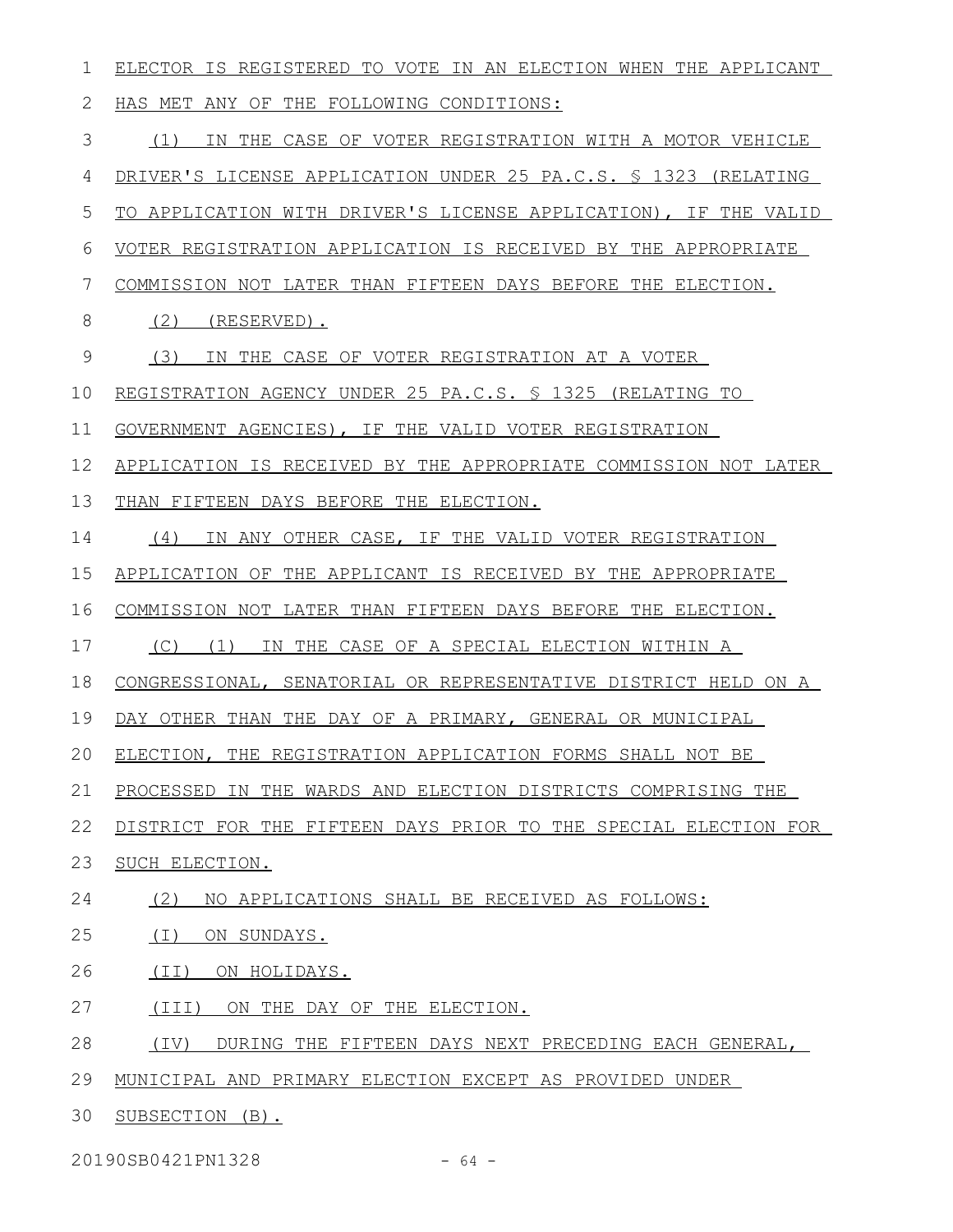| 1  | (D) AS USED IN THIS SECTION, THE FOLLOWING WORDS AND PHRASES     |
|----|------------------------------------------------------------------|
| 2  | SHALL HAVE THE MEANINGS GIVEN TO THEM IN THIS SUBSECTION UNLESS  |
| 3  | THE CONTEXT CLEARLY INDICATES OTHERWISE:                         |
| 4  | "COMMISSION" SHALL MEAN A REGISTRATION COMMISSION ESTABLISHED    |
| 5  | UNDER 25 PA.C.S. § 1203 (RELATING TO COMMISSIONS).               |
| 6  | "COMMISSIONER" SHALL MEAN A MEMBER OF A COMMISSION.              |
| 7  | SECTION 1232. APPEALS. -- (A) AN INDIVIDUAL WHOSE APPLICATION    |
| 8  | TO BE REGISTERED HAS BEEN DENIED UNDER SECTION 1231 OR 25<br><-- |
| 9  | PA.C.S. PT. IV (RELATING TO VOTER REGISTRATION) MAY FILE WITH    |
| 10 | THE COMMISSION A PETITION TO BE REGISTERED, SETTING FORTH THE    |
| 11 | GROUNDS OF THE PETITION UNDER OATH OR AFFIRMATION. THE PETITION  |
| 12 | MUST BE FILED BY THE EIGHTH DAY PRIOR TO AN ELECTION.            |
| 13 | (B)<br>(1)<br>THE COMMISSION SHALL FIX A TIME FOR A PUBLIC       |
| 14 | HEARING AT ITS OFFICE NOT LATER THAN THE FIFTH DAY PRIOR TO THE  |
| 15 | ELECTION.                                                        |
| 16 | THE COMMISSION SHALL GIVE THE PERSON RESPONSIBLE FOR THE<br>(2)  |
| 17 | REJECTION FORTY-EIGHT HOURS' NOTICE OF THE HEARING.              |
| 18 | (3)<br>AT THE HEARING, A CLERK, INSPECTOR OF REGISTRATION OR     |
| 19 | OUALIFIED ELECTOR OF THE COUNTY MAY OFFER EVIDENCE AS TO WHY THE |
|    | 20 PETITIONER SHOULD NOT BE REGISTERED.                          |
| 21 | (4)<br>THE COMMISSION, IF SATISFIED THAT THE PETITIONER IS       |
| 22 | ENTITLED TO BE REGISTERED, SHALL DIRECT REGISTRATION.            |
| 23 | (C)<br>AS USED IN THIS SECTION, THE FOLLOWING WORDS AND PHRASES  |
| 24 | SHALL HAVE THE MEANINGS GIVEN TO THEM IN THIS SUBSECTION UNLESS  |
| 25 | THE CONTEXT CLEARLY INDICATES OTHERWISE:                         |
| 26 | "COMMISSION" SHALL MEAN A REGISTRATION COMMISSION ESTABLISHED    |
| 27 | UNDER 25 PA.C.S. § 1203 (RELATING TO COMMISSIONS).               |
| 28 | SECTION 1233. APPEALS TO COURT OF COMMON PLEAS.-- (A) AN         |
| 29 | APPLICANT WHOSE CLAIM FOR REGISTRATION UNDER SECTION 1231 AND 25 |
| 30 | PA.C.S. PART IV (RELATING TO VOTER REGISTRATION) HAS BEEN DENIED |
|    | 20190SB0421PN1328<br>$-65 -$                                     |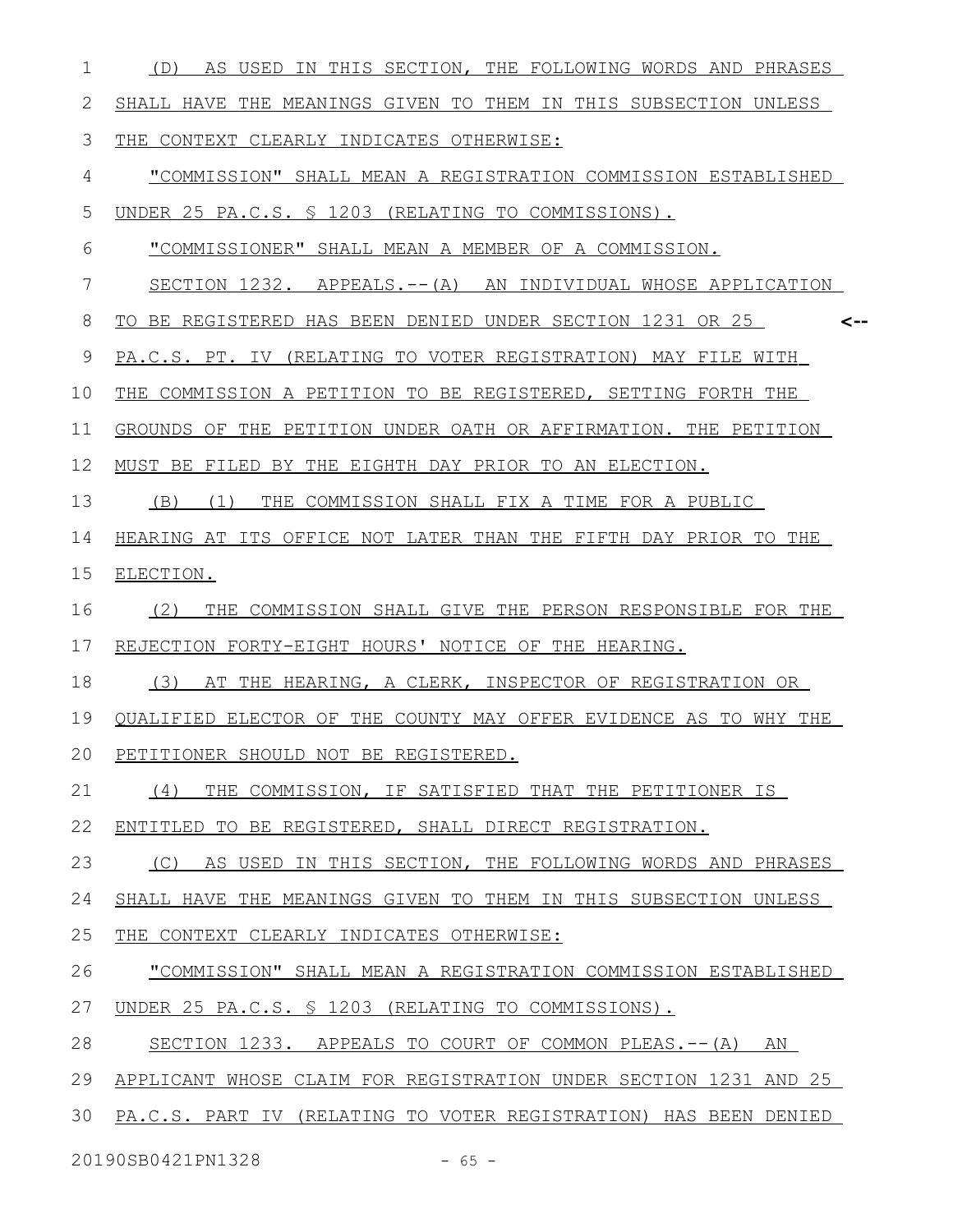SHALL HAVE STANDING TO APPEAL AN ACTION OF A COMMISSION TO THE APPROPRIATE COURT OF COMMON PLEAS. (B) AN APPEAL UNDER SUBSECTION (A) MUST BE MADE BY THE THIRD DAY PRECEDING AN ELECTION. (C) THE APPEAL MUST REQUEST RELIEF AND SPECIFY THE GROUNDS FOR RELIEF. (D) UPON TIMELY RECEIPT OF AN APPEAL UNDER THIS SECTION, THE COURT SHALL CONDUCT A HEARING. (E) IF THE COURT FINDS THAT AN INJUSTICE HAS BEEN DONE, THE COURT SHALL REVERSE OR MODIFY THE RULING OF THE COMMISSION AND ISSUE APPROPRIATE INJUNCTIVE RELIEF. (F) THE FOLLOWING SHALL APPLY: (1) EXCEPT AS PROVIDED IN PARAGRAPH (2), THE COURT MAY AWARD COSTS FOR THE APPEAL TO THE PREVAILING PARTY. (2) COSTS MAY NOT BE ASSESSED AGAINST A COMMISSION OR A COUNTY. (G) AS USED IN THIS SECTION, "COMMISSION" SHALL MEAN A REGISTRATION COMMISSION ESTABLISHED UNDER 25 PA.C.S. § 1203 19 (RELATING TO COMMISSIONS). SECTION 5. SECTION 1302(C) 1302(B), (C), (D), (E.1) AND (I) **<--** OF THE ACT ARE AMENDED AND THE SECTION IS AMENDED BY ADDING A **<--** SUBSECTION SUBSECTIONS TO READ: SECTION 1302. APPLICATIONS FOR OFFICIAL ABSENTEE BALLOTS.--\* \* \* 24 (B) [THE APPLICATION] AN APPLICATION FOR A QUALIFIED ELECTOR **<--** UNDER SUBSECTION (A) SHALL CONTAIN THE FOLLOWING INFORMATION: 27 HOME RESIDENCE AT THE TIME OF ENTRANCE INTO ACTUAL MILITARY 28 SERVICE OR FEDERAL EMPLOYMENT, LENGTH OF TIME A CITIZEN, LENGTH OF RESIDENCE IN PENNSYLVANIA, DATE OF BIRTH, LENGTH OF TIME A 29 30 RESIDENT OF VOTING DISTRICT, VOTING DISTRICT IF KNOWN, PARTY **<--** 1 2 3 4 5 6 7 8 9 10 11 12 13 14 15 16 17 18 20 21 22 23 25 26

20190SB0421PN1328 - 66 -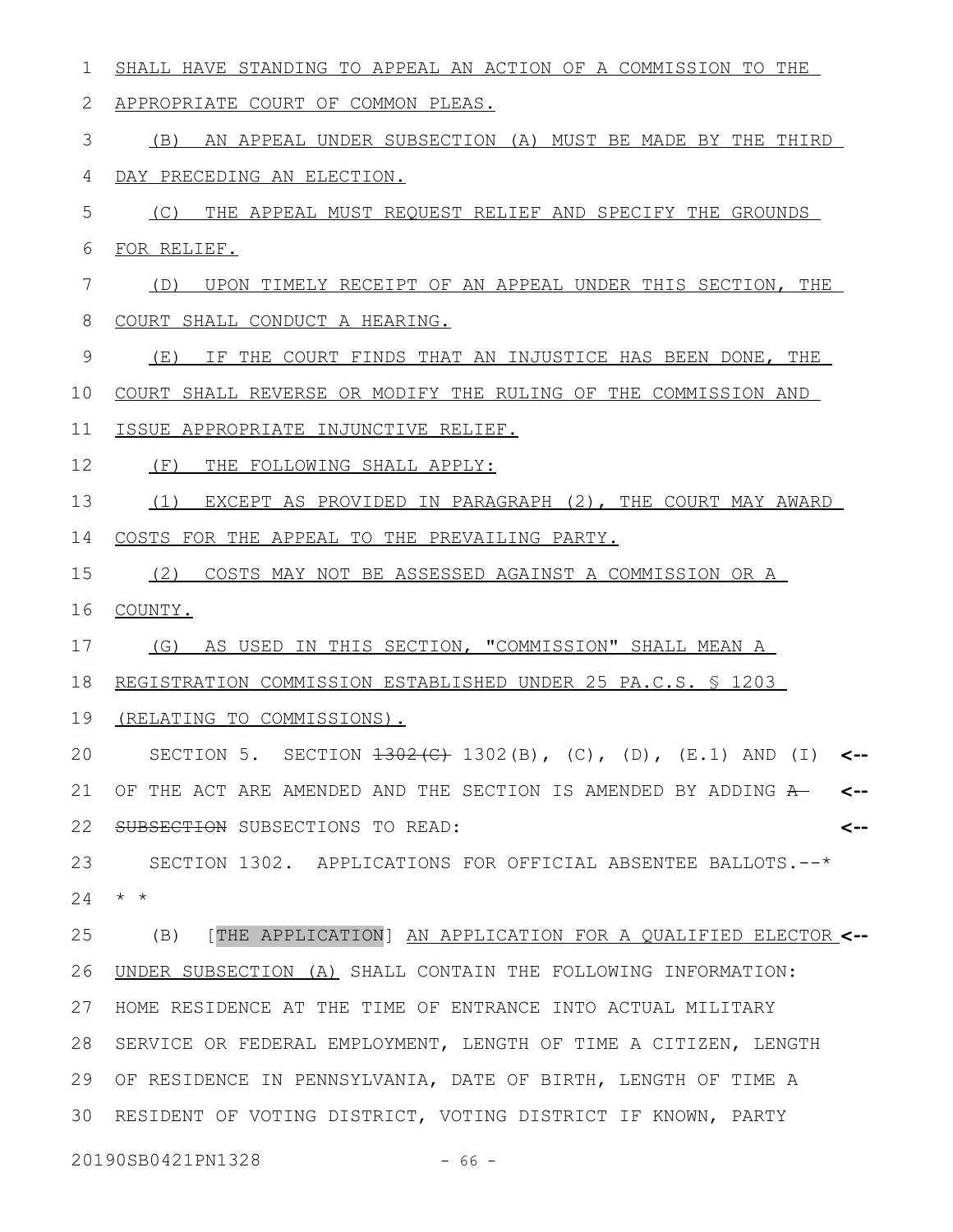CHOICE IN CASE OF PRIMARY, NAME AND, FOR A MILITARY ELECTOR, HIS STATESIDE MILITARY ADDRESS, FPO OR APO NUMBER AND SERIAL NUMBER. ANY ELECTOR OTHER THAN A MILITARY ELECTOR SHALL IN ADDITION SPECIFY THE NATURE OF HIS EMPLOYMENT, THE ADDRESS TO WHICH BALLOT IS TO BE SENT, RELATIONSHIP WHERE NECESSARY, AND SUCH OTHER INFORMATION AS MAY BE DETERMINED AND PRESCRIBED BY THE SECRETARY OF THE COMMONWEALTH. WHEN SUCH APPLICATION IS RECEIVED BY THE SECRETARY OF THE COMMONWEALTH IT SHALL BE FORWARDED TO THE PROPER COUNTY BOARD OF ELECTION. 1 2 3 4 5 6 7 8 9

(B.1) AN APPLICATION FOR A QUALIFIED ELECTOR OTHER THAN UNDER SUBSECTION (A) SHALL CONTAIN THE FOLLOWING INFORMATION: DATE OF BIRTH, LENGTH OF TIME A RESIDENT OF VOTING DISTRICT, VOTING DISTRICT IF KNOWN, PARTY CHOICE IN CASE OF PRIMARY AND NAME. THE ELECTOR SHALL IN ADDITION SPECIFY THE NATURE OF HIS OR HER EMPLOYMENT, THE ADDRESS TO WHICH BALLOT IS TO BE SENT, RELATIONSHIP WHERE NECESSARY, AND OTHER INFORMATION AS MAY BE DETERMINED AND PRESCRIBED BY THE SECRETARY OF THE COMMONWEALTH. WHEN THE APPLICATION IS RECEIVED BY THE SECRETARY OF THE COMMONWEALTH IT SHALL BE FORWARDED TO THE PROPER COUNTY BOARD OF ELECTION. (C) [THE APPLICATION OF ANY QUALIFIED ELECTOR, AS DEFINED IN SECTION  $1301(A)$ , (B), (C), (D), (E), (F), (G) AND (H), FOR AN 10 11 12 13 14 15 16 17 18 19 20 21 22

OFFICIAL ABSENTEE BALLOT IN ANY PRIMARY OR ELECTION MAY NOT BE MADE OVER THE SIGNATURE OF ANY PERSON, OTHER THAN THE QUALIFIED ELECTOR OR AN ADULT MEMBER OF HIS IMMEDIATE FAMILY, AS REQUIRED IN THE PRECEDING SUBSECTION.] A QUALIFIED ABSENTEE MILITARY OR OVERSEAS ELECTOR, AS DEFINED BY THE UNIFORMED AND OVERSEAS CITIZENS ABSENTEE VOTING ACT (PUBLIC LAW 99-410, 100 STAT. 924), MAY SUBMIT HIS APPLICATION FOR AN OFFICIAL ABSENTEE BALLOT BY 29 30 [FACSIMILE METHOD IF THE ORIGINAL APPLICATION IS RECEIVED PRIOR 23 24 25 26 27 28

20190SB0421PN1328 - 67 -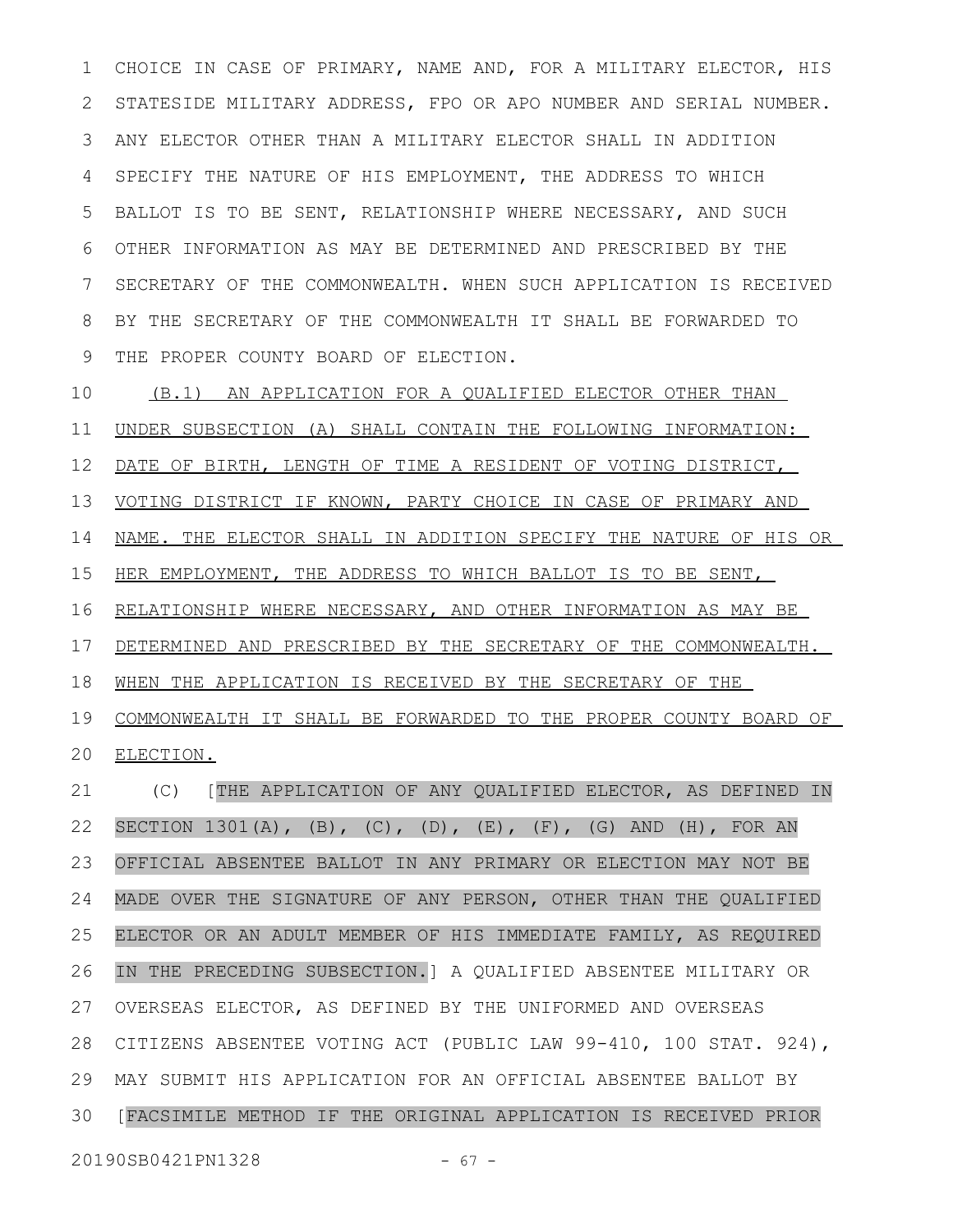TO THE ELECTION BY THE COUNTY ELECTION OFFICE. THE ABSENTEE BALLOT OF THE QUALIFIED MILITARY OR OVERSEAS ELECTOR SHALL NOT BE COUNTED UNLESS THE ELECTOR'S ORIGINAL APPLICATION IS RECEIVED PRIOR TO THE ELECTION BY THE COUNTY ELECTION OFFICE. THE FACSIMILE] ELECTRONIC TRANSMISSION METHOD. THE ELECTRONIC TRANSMISSION METHOD SHALL NOT BE ACCEPTABLE FOR THE OFFICIAL ABSENTEE BALLOT. AS USED IN THIS SUBSECTION, "ELECTRONIC TRANSMISSION METHOD" MEANS ANY TECHNOLOGY THAT CAN TRANSMIT A DOCUMENT OR AN IMAGE OF A DOCUMENT VIA ELECTRONIC OR ELECTROMECHANICAL MEANS, INCLUDING, BUT NOT LIMITED TO, FACSIMILE METHOD. AN ELECTOR ENTITLED TO SUBMIT AN APPLICATION FOR AN OFFICIAL ABSENTEE BALLOT UNDER A METHOD AUTHORIZED UNDER 25 PA.C.S. CH. 35 (RELATING TO UNIFORM MILITARY AND OVERSEAS VOTERS) MAY SUBMIT AN APPLICATION USING A METHOD AUTHORIZED UNDER 25 PA.C.S. CH. 35, IN ADDITION TO THE METHODS AUTHORIZED IN THIS ARTICLE. (D) THE APPLICATION OF ANY QUALIFIED ELECTOR, AS DEFINED IN PRECEDING SECTION 1301, SUBSECTIONS [(B)] (A) TO (H), INCLUSIVE, FOR AN OFFICIAL ABSENTEE BALLOT IN ANY PRIMARY OR ELECTION SHALL BE SIGNED BY THE APPLICANT[.], EXCEPT THAT FOR ELECTORS UNDER SECTION 1301(A), AN ADULT MEMBER OF THE APPLICANT'S IMMEDIATE FAMILY MAY SIGN THE APPLICATION ON THE ELECTOR'S BEHALF. \* \* \* (E.1) ANY QUALIFIED REGISTERED ELECTOR[, INCLUDING ANY QUALIFIED BEDRIDDEN OR HOSPITALIZED VETERAN,] WHO IS UNABLE BECAUSE OF ILLNESS OR PHYSICAL DISABILITY TO ATTEND HIS POLLING PLACE ON THE DAY OF ANY PRIMARY OR ELECTION OR OPERATE A VOTING MACHINE AND STATE DISTINCTLY AND AUDIBLY THAT HE IS UNABLE TO DO SO AS REQUIRED BY SECTION 1218 OF THIS ACT MAY, WITH THE CERTIFICATION BY HIS ATTENDING PHYSICIAN THAT HE IS PERMANENTLY 3020190SB0421PN1328 - 68 -1 2 3 4 5 6 7 8 9 10 11 12 13 14 15 16 17 18 19 20 21 22 23 24 25 26 27 28 29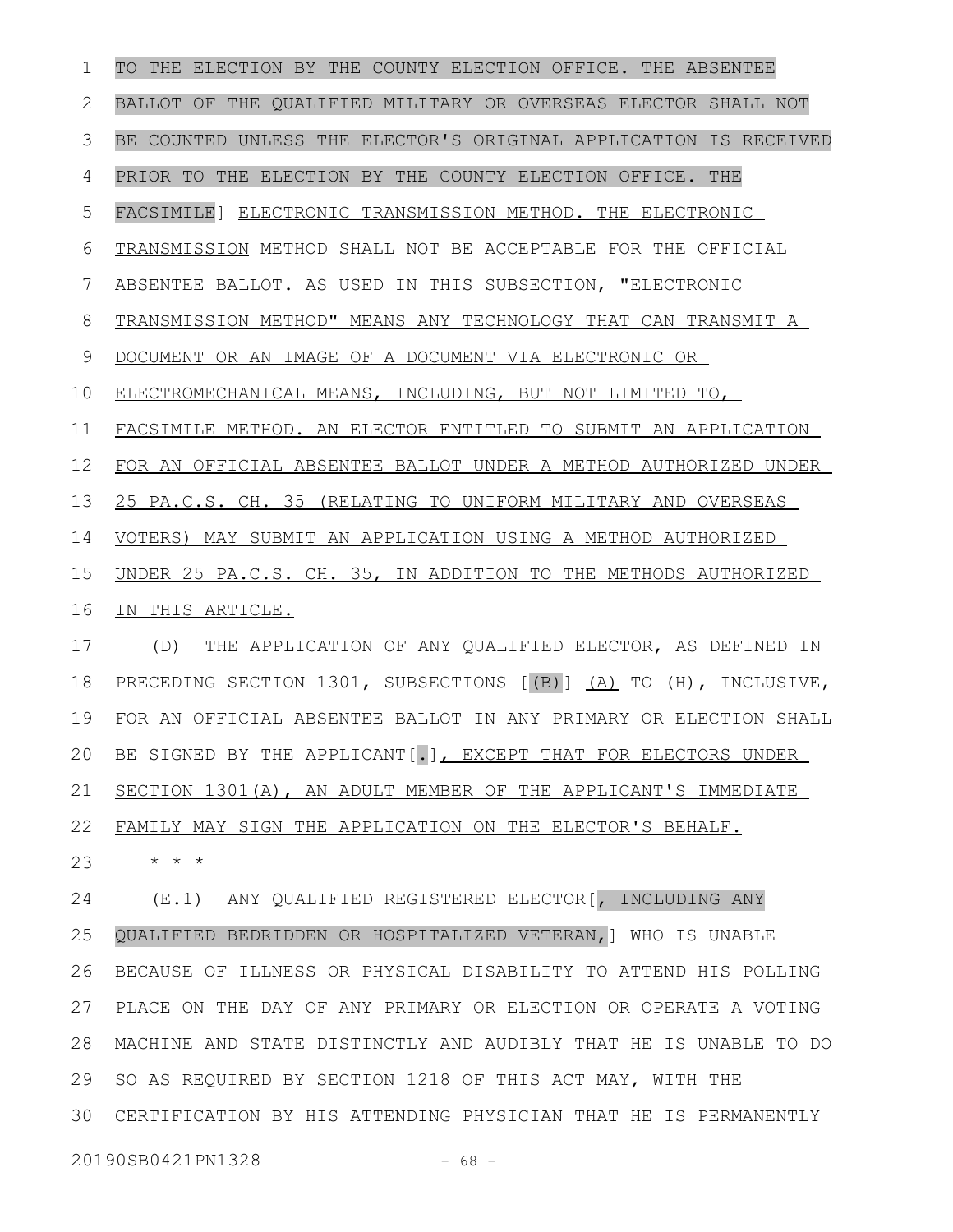DISABLED, AND PHYSICALLY UNABLE TO ATTEND THE POLLS OR OPERATE A VOTING MACHINE AND MAKE THE DISTINCT AND AUDIBLE STATEMENT REQUIRED BY SECTION 1218 APPENDED TO THE APPLICATION HEREINBEFORE REQUIRED, BE PLACED ON A PERMANENTLY DISABLED ABSENTEE BALLOT LIST FILE. AN ABSENTEE BALLOT APPLICATION SHALL BE MAILED TO EVERY SUCH PERSON [FOR EACH PRIMARY OR ELECTION] OTHERWISE ELIGIBLE TO RECEIVE ONE, BY THE FIRST MONDAY IN FEBRUARY EACH YEAR, SO LONG AS HE DOES NOT LOSE HIS VOTING RIGHTS BY FAILURE TO VOTE AS OTHERWISE REQUIRED BY THIS ACT. SUCH PERSON SHALL NOT BE REQUIRED TO FILE A PHYSICIAN'S CERTIFICATE OF DISABILITY WITH EACH APPLICATION AS REQUIRED IN SUBSECTION (E) OF THIS SECTION [BUT SUCH PERSON MUST SUBMIT A WRITTEN STATEMENT ASSERTING CONTINUING DISABILITY EVERY FOUR YEARS IN ORDER TO MAINTAIN HIS ELIGIBILITY TO VOTE UNDER THE PROVISIONS OF THIS SUBSECTION]. SHOULD ANY SUCH PERSON LOSE HIS DISABILITY HE SHALL INFORM THE COUNTY BOARD OF ELECTIONS OF THE COUNTY OF HIS RESIDENCE. AN ABSENTEE BALLOT APPLICATION MAILED TO A VOTER UNDER THIS SECTION, WHICH IS COMPLETED AND TIMELY RETURNED BY THE VOTER, SHALL SERVE AS AN APPLICATION FOR ANY AND ALL PRIMARY, GENERAL OR SPECIAL ELECTIONS TO BE HELD IN THE REMAINDER OF THAT CALENDAR YEAR AND FOR ALL SPECIAL ELECTIONS TO BE HELD BEFORE THE THIRD MONDAY IN FEBRUARY OF THE SUCCEEDING YEAR. 1 2 3 4 5 6 7 8 9 10 11 12 13 14 15 16 17 18 19 20 21 22 23

\* \* \* 24

(I) (1) APPLICATION FOR OFFICIAL ABSENTEE BALLOTS SHALL BE ON PHYSICAL AND ELECTRONIC FORMS PRESCRIBED BY THE SECRETARY OF THE COMMONWEALTH. THE APPLICATION SHALL STATE THAT [A VOTER] AN ELECTOR WHO RECEIVES AND VOTES AN ABSENTEE BALLOT PURSUANT TO SECTION 1301 [AND WHO, ON ELECTION DAY, IS CAPABLE OF VOTING AT THE APPROPRIATE POLLING PLACE MUST VOID THE ABSENTEE BALLOT AND 25 26 27 28 29 30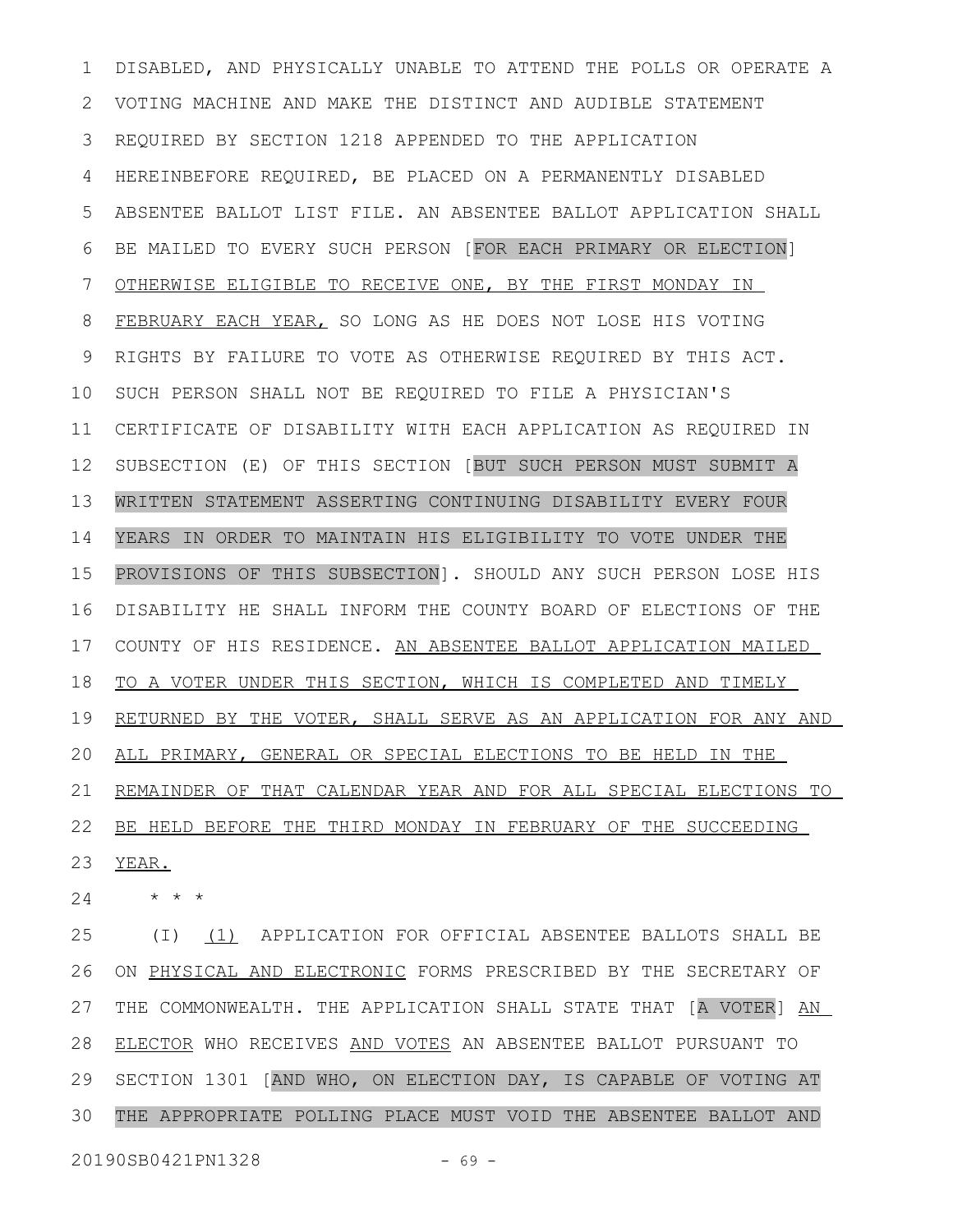VOTE IN THE NORMAL MANNER AT THE APPROPRIATE VOTING PLACE] SHALL NOT BE ELIGIBLE TO VOTE AT A POLLING PLACE ON ELECTION DAY. SUCH PHYSICAL APPLICATION FORMS SHALL BE MADE FREELY AVAILABLE TO THE PUBLIC AT COUNTY BOARD OF ELECTIONS, MUNICIPAL BUILDINGS AND AT SUCH OTHER LOCATIONS DESIGNATED BY THE SECRETARY. SUCH ELECTRONIC APPLICATION FORMS SHALL BE MADE FREELY AVAILABLE TO THE PUBLIC THROUGH PUBLICLY ACCESSIBLE MEANS. NO WRITTEN APPLICATION OR PERSONAL REQUEST SHALL BE NECESSARY TO RECEIVE OR ACCESS THE APPLICATION FORMS. COPIES AND RECORDS OF ALL COMPLETED PHYSICAL AND ELECTRONIC APPLICATIONS FOR OFFICIAL ABSENTEE BALLOTS SHALL BE RETAINED BY THE COUNTY BOARD OF ELECTIONS. (2) NOTHING IN THIS ACT SHALL PROHIBIT A PRIVATE ORGANIZATION OR INDIVIDUAL FROM PRINTING BLANK VOTER APPLICATIONS FOR ABSENTEE BALLOTS OR SHALL PROHIBIT THE USE OF SUCH APPLICATIONS BY ANOTHER INDIVIDUAL, PROVIDED THE FORM, CONTENT AND PAPER QUALITY HAVE BEEN APPROVED BY THE SECRETARY OF THE COMMONWEALTH. \* \* \* (K) THE SECRETARY OF THE COMMONWEALTH MAY DEVELOP AN ELECTRONIC SYSTEM THROUGH WHICH ALL QUALIFIED ELECTORS MAY APPLY FOR AN ABSENTEE BALLOT AND REQUEST PERMANENT ABSENTEE VOTER STATUS UNDER SUBSECTION (E.1), PROVIDED THE SYSTEM IS ABLE TO CAPTURE A DIGITIZED OR ELECTRONIC SIGNATURE OF THE APPLICANT. A COUNTY BOARD OF ELECTIONS SHALL TREAT ANY APPLICATION OR REQUEST RECEIVED THROUGH THE ELECTRONIC SYSTEM AS IF THE APPLICATION OR REQUEST HAD BEEN SUBMITTED ON A PAPER FORM OR ANY OTHER FORMAT 28 USED BY THE COUNTY. SECTION 5.1. SECTIONS 1302.1, 1302.2, 1302.3 HEADING, (A) AND (C), 1303(D) AND (E) AND 1305(B) OF THE ACT ARE AMENDED TO 301 2 3 4 5 6 7 8 9 10 11 12 13 14 15 16 17 18 19 20 21 22 23 24 25 26 27 29

20190SB0421PN1328 - 70 -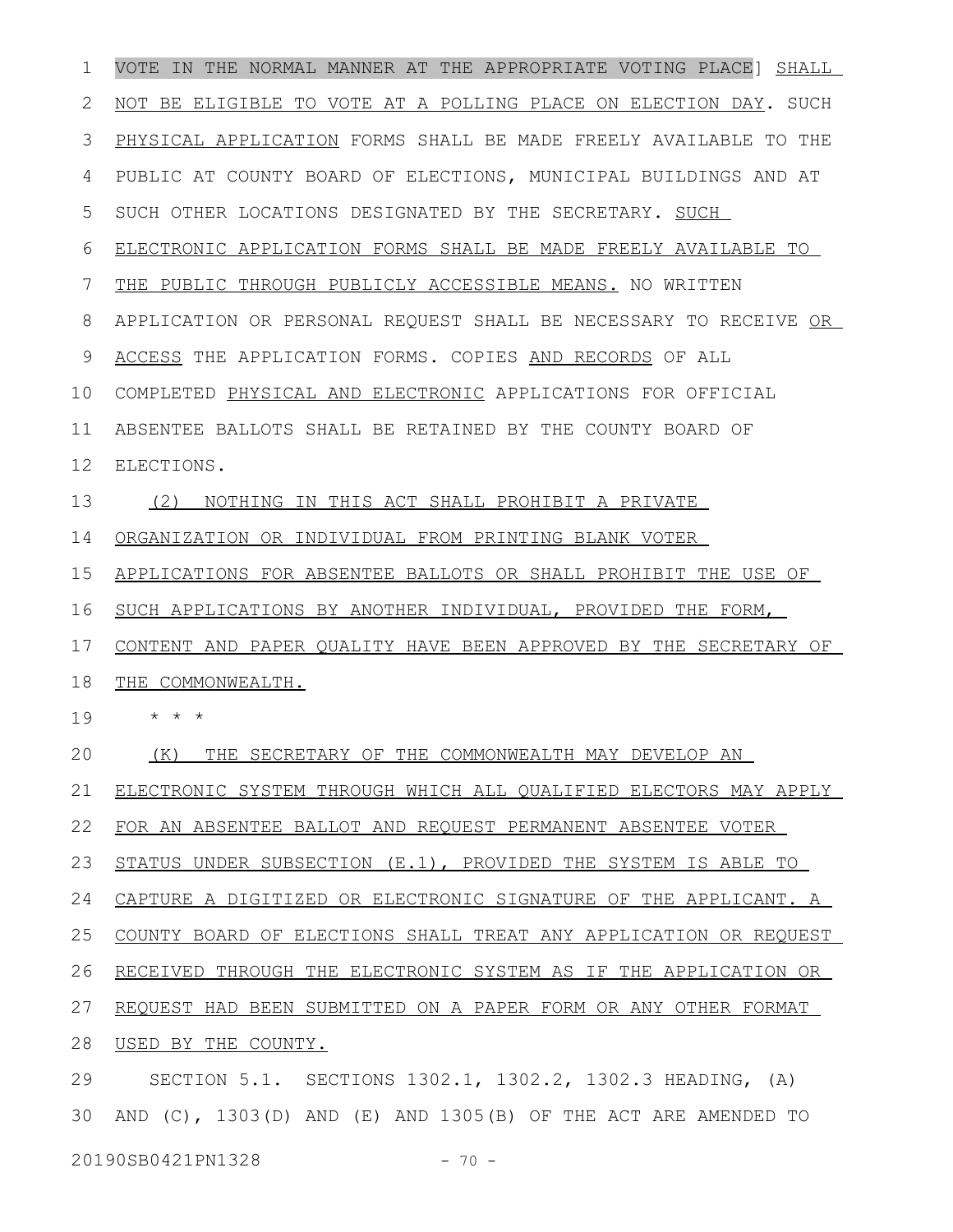READ: 1

SECTION 1302.1. DATE OF APPLICATION FOR ABSENTEE BALLOT.-- (A) EXCEPT AS PROVIDED IN [SUBSECTIONS (A.1) AND (A.2)] SUBSECTION (A.3), APPLICATIONS FOR ABSENTEE BALLOTS SHALL BE RECEIVED IN THE OFFICE OF THE COUNTY BOARD OF ELECTIONS NOT EARLIER THAN FIFTY (50) DAYS BEFORE THE PRIMARY OR ELECTION [AND], EXCEPT THAT IF A COUNTY BOARD OF ELECTIONS DETERMINES THAT IT WOULD BE APPROPRIATE TO ITS OPERATIONAL NEEDS, ANY APPLICATIONS FOR ABSENTEE BALLOTS RECEIVED MORE THAN FIFTY (50) DAYS BEFORE THE PRIMARY OR ELECTION MAY BE PROCESSED BEFORE THAT TIME. APPLICATIONS FOR ABSENTEE BALLOTS SHALL BE PROCESSED IF RECEIVED NOT LATER THAN FIVE O'CLOCK P.M. OF THE FIRST TUESDAY PRIOR TO THE DAY OF ANY PRIMARY OR ELECTION. [(A.1) EXCEPT AS PROVIDED IN SUBSECTION (A.2), IN THE EVENT ANY ELECTOR OTHERWISE QUALIFIED WHO IS SO PHYSICALLY DISABLED OR ILL ON OR BEFORE THE FIRST TUESDAY PRIOR TO ANY PRIMARY OR ELECTION THAT HE IS UNABLE TO FILE HIS APPLICATION OR WHO BECOMES PHYSICALLY DISABLED OR ILL AFTER THE FIRST TUESDAY PRIOR TO ANY PRIMARY OR ELECTION AND IS UNABLE TO APPEAR AT HIS POLLING PLACE OR ANY ELECTOR OTHERWISE QUALIFIED WHO BECAUSE OF THE CONDUCT OF HIS BUSINESS, DUTIES OR OCCUPATION WILL NECESSARILY BE ABSENT FROM THE MUNICIPALITY OF HIS RESIDENCE ON THE DAY OF THE PRIMARY OR ELECTION, WHICH FACT WAS NOT AND COULD NOT REASONABLY BE KNOWN TO SAID ELECTOR ON OR BEFORE THE FIRST TUESDAY PRIOR TO ANY PRIMARY OR ELECTION, THE ELECTOR SHALL BE ENTITLED TO AN ABSENTEE BALLOT AT ANY TIME PRIOR TO FIVE O'CLOCK P.M. ON THE FIRST FRIDAY PRECEDING ANY PRIMARY OR ELECTION UPON EXECUTION OF AN EMERGENCY APPLICATION IN SUCH FORM PRESCRIBED BY THE SECRETARY OF THE COMMONWEALTH. 2 3 4 5 6 7 8 9 10 11 12 13 14 15 16 17 18 19 20 21 22 23 24 25 26 27 28 29

(A.2) IN THE EVENT ANY ELECTOR OTHERWISE QUALIFIED WHO 30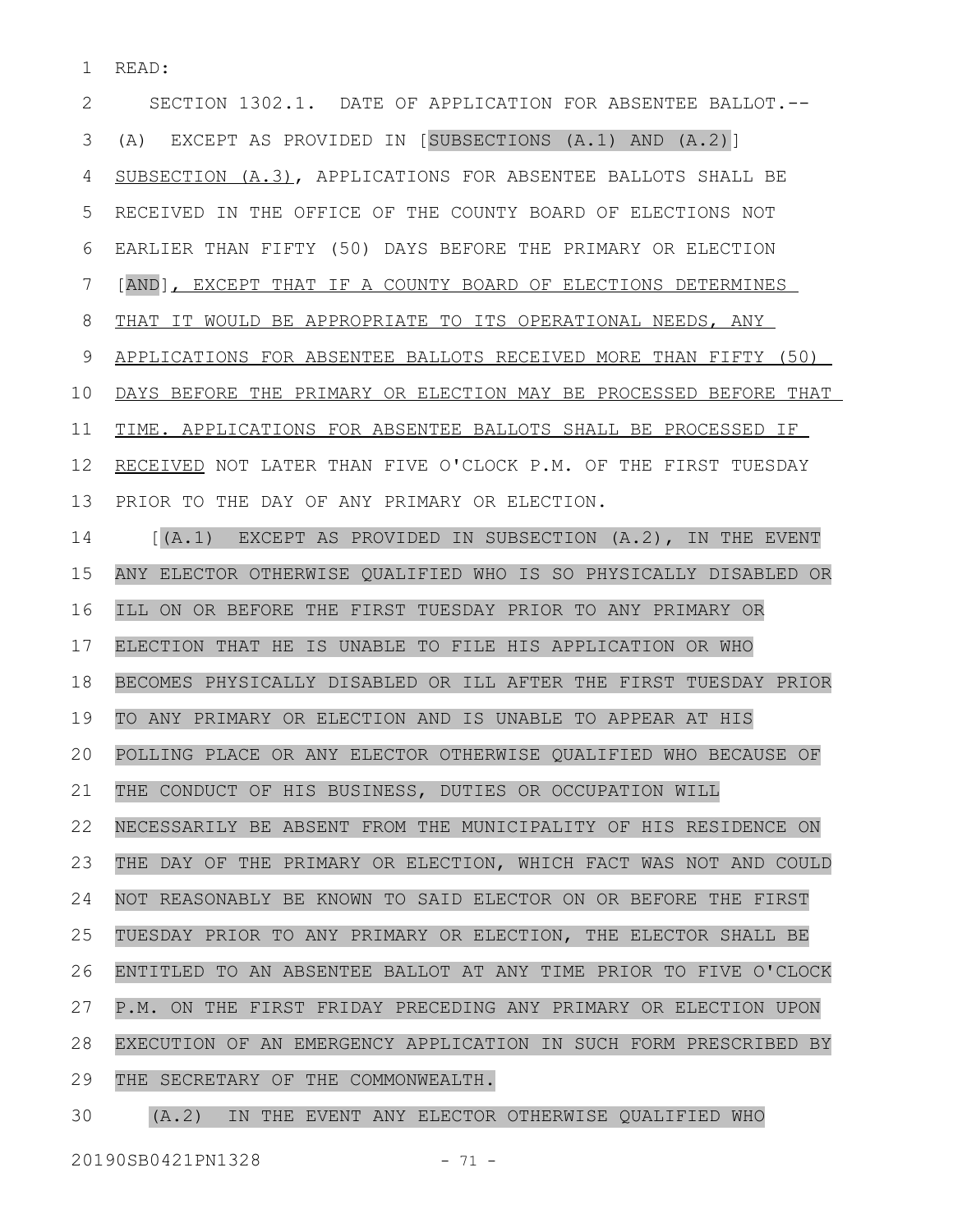BECOMES SO PHYSICALLY DISABLED OR ILL BETWEEN FIVE O'CLOCK P.M. ON THE FIRST FRIDAY PRECEDING ANY PRIMARY OR ELECTION AND EIGHT O'CLOCK P.M. ON THE DAY OF ANY PRIMARY OR ELECTION THAT HE IS UNABLE TO APPEAR AT HIS POLLING PLACE OR ANY ELECTOR OTHERWISE QUALIFIED WHO BECAUSE OF THE CONDUCT OF HIS BUSINESS, DUTIES OR OCCUPATION WILL NECESSARILY BE ABSENT FROM THE MUNICIPALITY OF HIS RESIDENCE ON THE DAY OF THE PRIMARY OR ELECTION, WHICH FACT WAS NOT AND COULD NOT REASONABLY BE KNOWN TO SAID ELECTOR PRIOR TO FIVE O'CLOCK P.M. ON THE FIRST FRIDAY PRECEDING ANY PRIMARY OR ELECTION, THE ELECTOR SHALL BE ENTITLED TO AN ABSENTEE BALLOT IF THE ELECTOR COMPLETES AND FILES WITH THE COURT OF COMMON PLEAS IN THE COUNTY IN WHICH THE ELECTOR IS QUALIFIED TO VOTE AN EMERGENCY APPLICATION OR A LETTER OR OTHER SIGNED DOCUMENT, WHICH INCLUDES THE SAME INFORMATION AS IS PROVIDED ON THE EMERGENCY APPLICATION. UPON A DETERMINATION THAT THE ELECTOR IS A QUALIFIED ABSENTEE ELECTOR UNDER SECTION 1301, THE JUDGE SHALL ISSUE AN ABSENTEE BALLOT TO THE ELECTOR.] (A.3) (1) THE FOLLOWING CATEGORIES OF ELECTORS MAY APPLY FOR AN ABSENTEE BALLOT UNDER THIS SUBSECTION, IF OTHERWISE QUALIFIED: (I) AN ELECTOR WHOSE PHYSICAL DISABILITY OR ILLNESS PREVENTED THE ELECTOR FROM APPLYING FOR AN ABSENTEE BALLOT BEFORE FIVE O'CLOCK P.M. ON THE FIRST TUESDAY PRIOR TO THE DAY OF THE PRIMARY OR ELECTION. (II) AN ELECTOR WHO, BECAUSE OF THE ELECTOR'S BUSINESS, DUTIES OR OCCUPATION, WAS UNABLE TO APPLY FOR AN ABSENTEE BALLOT BEFORE FIVE O'CLOCK P.M. ON THE FIRST TUESDAY PRIOR TO THE DAY OF THE PRIMARY OR ELECTION. (III) AN ELECTOR WHO BECOMES SO PHYSICALLY DISABLED OR ILL AFTER FIVE O'CLOCK P.M. ON THE FIRST TUESDAY PRIOR TO THE DAY OF 1 2 3 4 5 6 7 8 9 10 11 12 13 14 15 16 17 18 19 20 21 22 23 24 25 26 27 28 29 30

20190SB0421PN1328 - 72 -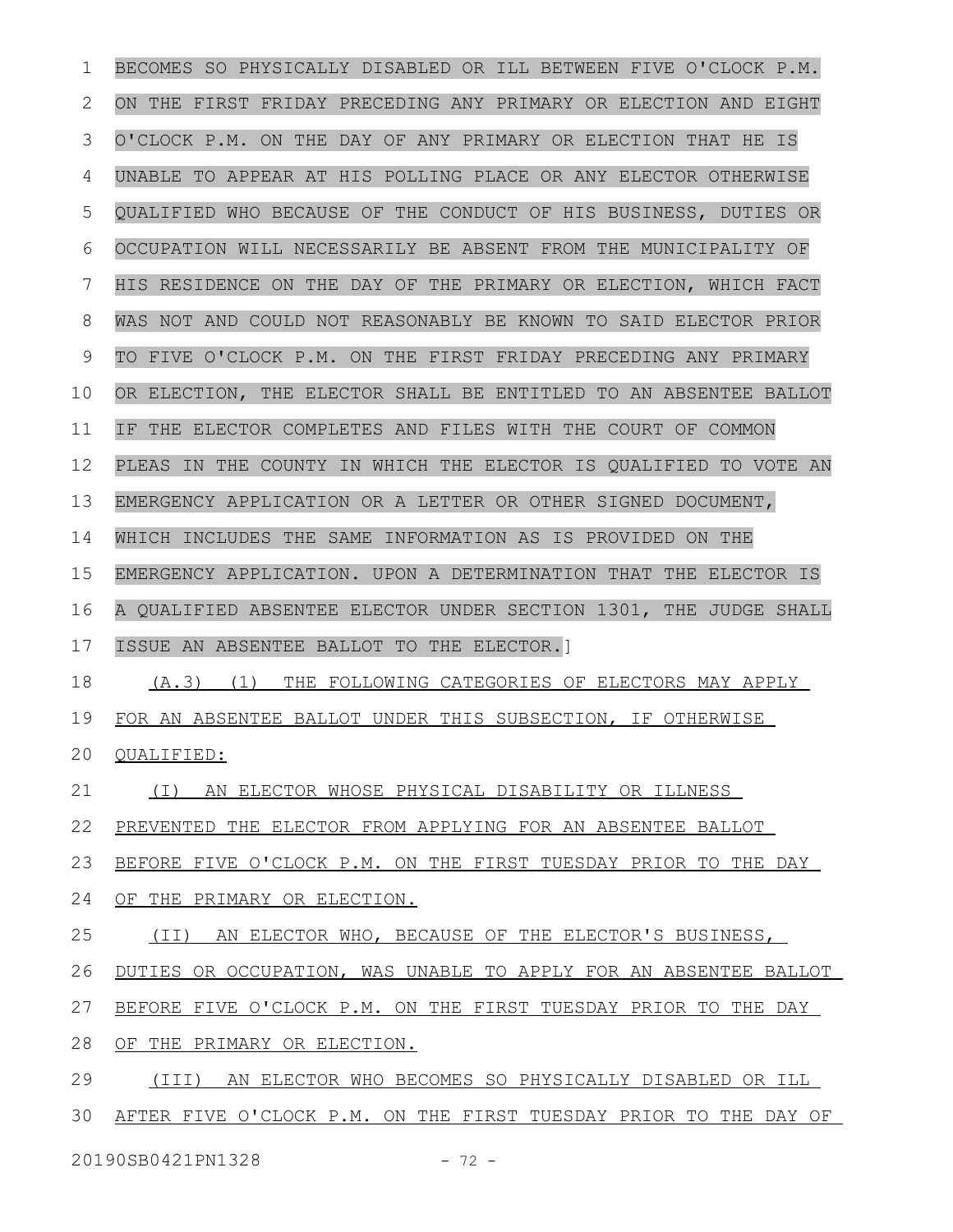THE PRIMARY OR ELECTION THAT THE ELECTOR IS UNABLE TO APPEAR AT THE POLLING PLACE ON THE DAY OF THE PRIMARY OR ELECTION. (IV) AN ELECTOR WHO, BECAUSE OF THE CONDUCT OF THE ELECTOR'S BUSINESS, DUTIES OR OCCUPATION, WILL NECESSARILY BE ABSENT FROM THE ELECTOR'S MUNICIPALITY OF RESIDENCE ON THE DAY OF THE PRIMARY OR ELECTION, WHICH FACT WAS NOT AND COULD NOT REASONABLY BE KNOWN TO THE ELECTOR ON OR BEFORE FIVE O'CLOCK P.M. ON THE FIRST TUESDAY PRIOR TO THE DAY OF THE PRIMARY OR ELECTION. (2) AN ELECTOR DESCRIBED IN PARAGRAPH (1) MAY SUBMIT AN APPLICATION FOR AN ABSENTEE BALLOT AT ANY TIME UP UNTIL THE TIME OF THE CLOSING OF THE POLLS ON THE DAY OF THE PRIMARY OR ELECTION. THE APPLICATION SHALL INCLUDE A DECLARATION DESCRIBING THE CIRCUMSTANCES THAT PREVENTED THE ELECTOR FROM APPLYING FOR AN ABSENTEE BALLOT BEFORE FIVE O'CLOCK P.M. ON THE FIRST TUESDAY PRIOR TO THE DAY OF THE PRIMARY OR ELECTION OR THAT PREVENT THE ELECTOR FROM APPEARING AT THE POLLING PLACE ON THE DAY OF THE PRIMARY OR ELECTION, AND THE ELECTOR'S QUALIFICATIONS UNDER PARAGRAPH (1). THE DECLARATION SHALL BE MADE SUBJECT TO THE PROVISIONS OF 18 PA.C.S. § 4904 (RELATING TO UNSWORN FALSIFICATION TO AUTHORITIES). (3) IF THE COUNTY BOARD OF ELECTIONS DETERMINES THAT THE ELECTOR MEETS THE REQUIREMENTS OF THIS SECTION, THE BOARD SHALL ISSUE AN ABSENTEE BALLOT TO THE ELECTOR. (4) IF THE ELECTOR IS UNABLE TO APPEAR [IN COURT] AT THE OFFICE OF THE COUNTY BOARD OF ELECTIONS TO RECEIVE THE BALLOT, THE [JUDGE] BOARD SHALL GIVE THE ELECTOR'S ABSENTEE BALLOT TO AN AUTHORIZED REPRESENTATIVE OF THE ELECTOR WHO IS DESIGNATED IN WRITING BY THE ELECTOR. THE AUTHORIZED REPRESENTATIVE SHALL 28 DELIVER THE ABSENTEE BALLOT TO THE ELECTOR AND RETURN THE COMPLETED ABSENTEE BALLOT, SEALED IN THE OFFICIAL ABSENTEE 3020190SB0421PN1328 - 73 -1 2 3 4 5 6 7 8 9 10 11 12 13 14 15 16 17 18 19 20 21 22 23 24 25 26 27 29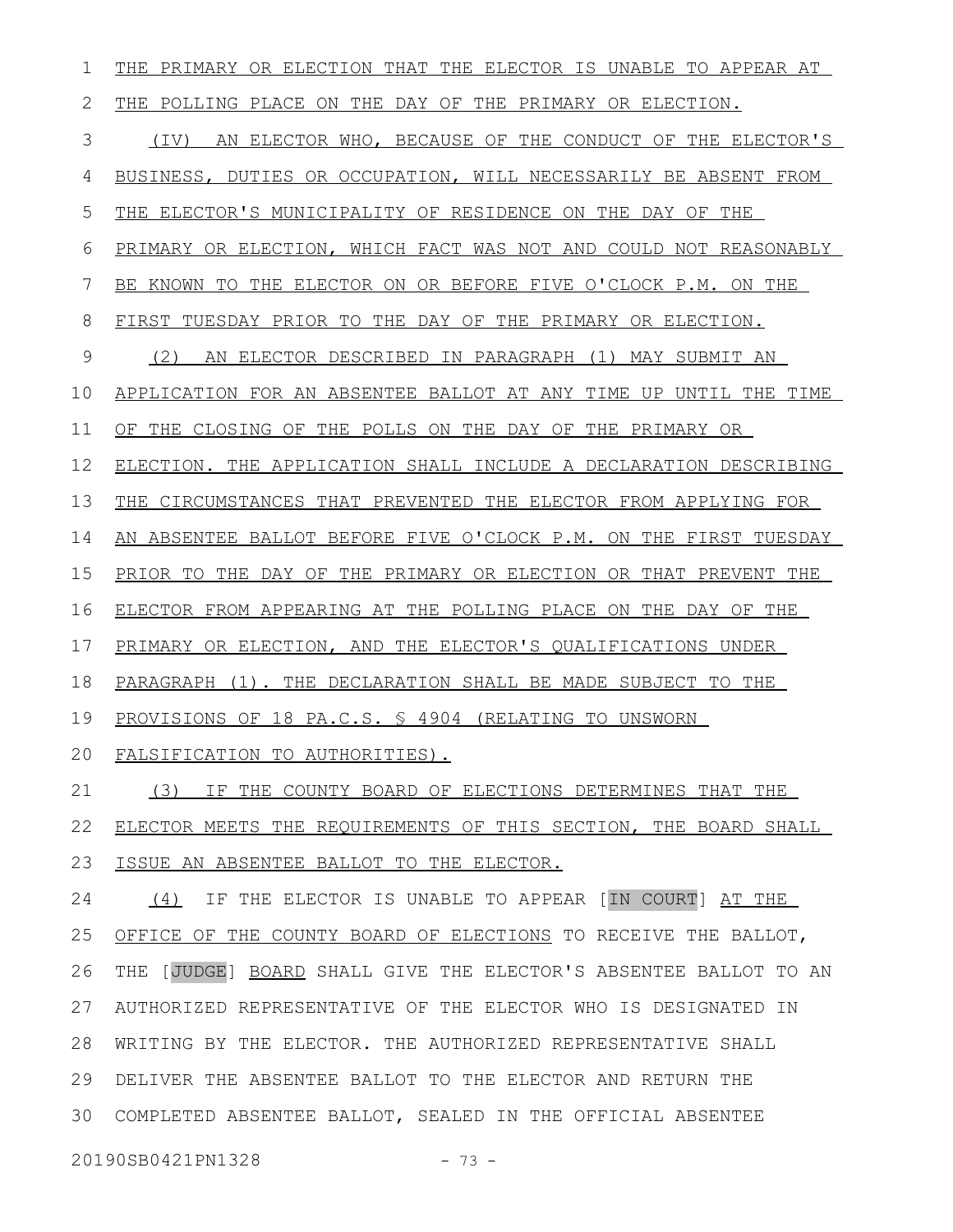BALLOT ENVELOPES, TO THE OFFICE OF THE COUNTY BOARD OF ELECTIONS, [WHO] WHICH SHALL [DISTRIBUTE] RETAIN THE BALLOT, UNOPENED, [TO THE ABSENTEE VOTER'S ELECTION DISTRICT] UNTIL THE CANVASSING OF ALL ABSENTEE BALLOTS. 1 2 3 4

(5) MULTIPLE PEOPLE QUALIFIED UNDER THIS SUBSECTION MAY DESIGNATE THE SAME PERSON, AND A SINGLE PERSON MAY SERVE AS THE AUTHORIZED REPRESENTATIVE FOR MULTIPLE QUALIFIED ELECTORS. (6) IF THE ELECTOR IS UNABLE TO APPEAR [IN COURT] AT THE OFFICE OF THE COUNTY BOARD OF ELECTIONS OR UNABLE TO OBTAIN ASSISTANCE FROM AN AUTHORIZED REPRESENTATIVE, THE COUNTY BOARD MAY PROVIDE AN AUTHORIZED REPRESENTATIVE OR ASK THE JUDGE [SHALL] OF THE COURT OF COMMON PLEAS IN THE COUNTY IN WHICH THE ELECTOR IS QUALIFIED TO VOTE TO DIRECT A DEPUTY SHERIFF OF THE COUNTY TO DELIVER THE ABSENTEE BALLOT TO THE ELECTOR IF THE ELECTOR IS AT A PHYSICAL LOCATION WITHIN THE COUNTY AND RETURN THE COMPLETED ABSENTEE BALLOT, SEALED IN THE OFFICIAL ABSENTEE BALLOT ENVELOPES, TO THE COUNTY BOARD OF ELECTIONS[, WHO SHALL DISTRIBUTE THE BALLOTS, UNOPENED, TO THE ABSENTEE VOTER'S RESPECTIVE ELECTION DISTRICT]. IF THERE IS NO AUTHORIZED REPRESENTATIVE AND A DEPUTY SHERIFF IS UNAVAILABLE TO DELIVER AN ABSENTEE BALLOT UNDER THIS SECTION, THE JUDGE MAY DIRECT A CONSTABLE TO MAKE SUCH DELIVERY IN ACCORDANCE WITH THE PROVISIONS OF THIS SECTION. 5 6 7 8 9 10 11 12 13 14 15 16 17 18 19 20 21 22 23

(7) IN THE CASE OF AN ELECTOR WHO REQUIRES ASSISTANCE IN MARKING THE ELECTOR'S BALLOT, THE ELECTOR SHALL DESIGNATE IN WRITING THE PERSON WHO WILL ASSIST IN MARKING THE BALLOT. SUCH PERSON SHALL BE OTHERWISE ELIGIBLE TO PROVIDE ASSISTANCE TO ELECTORS ELIGIBLE FOR ASSISTANCE, AND SUCH PERSON SHALL DECLARE 28 IN WRITING THAT ASSISTANCE WAS RENDERED. ANY PERSON OTHER THAN THE DESIGNEE WHO SHALL RENDER ASSISTANCE IN MARKING A BALLOT OR 3024 25 26 27 29

20190SB0421PN1328 - 74 -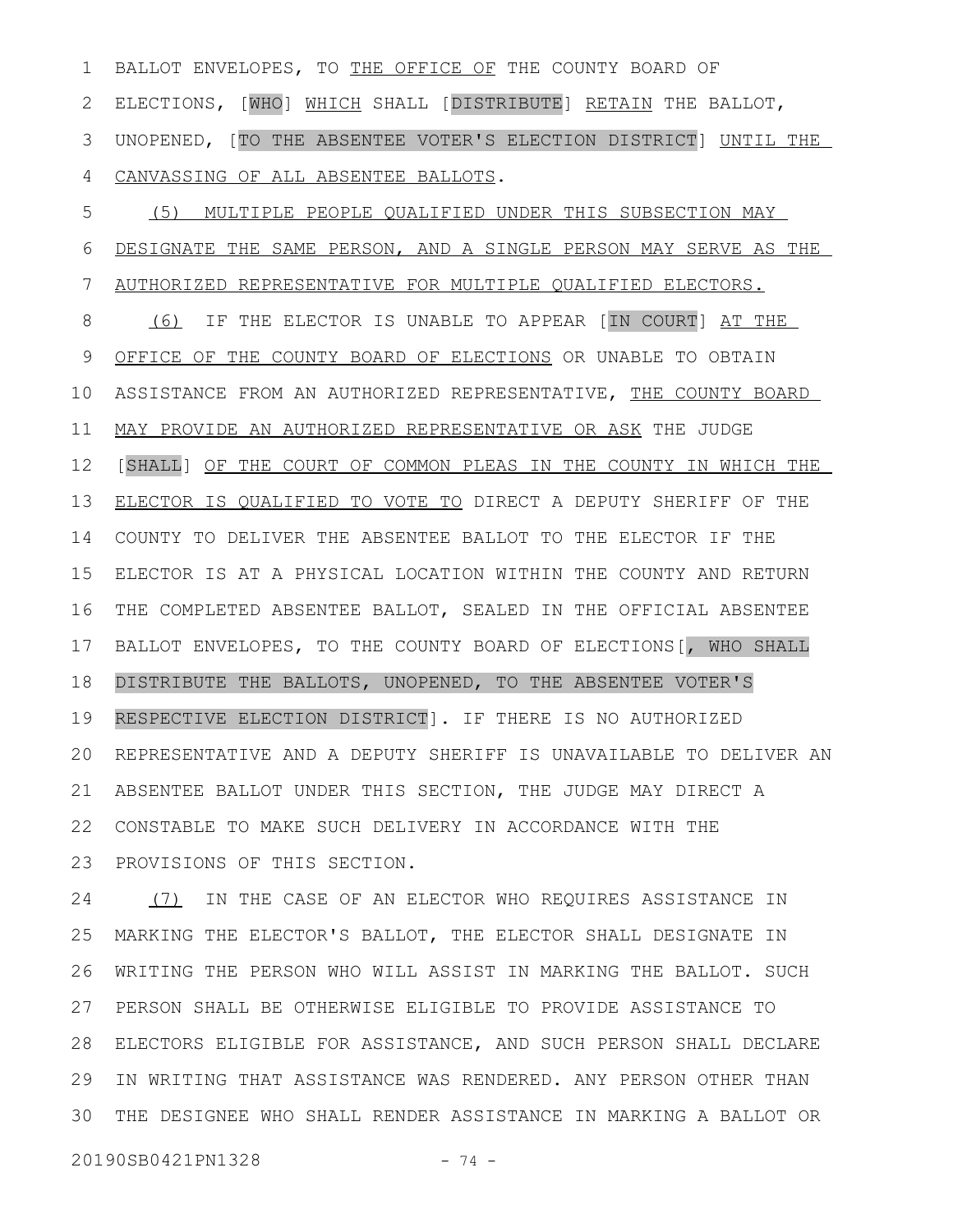ANY PERSON RENDERING ASSISTANCE WHO SHALL FAIL TO EXECUTE A DECLARATION SHALL BE GUILTY OF A VIOLATION OF THIS ACT. (8) NO ABSENTEE BALLOT UNDER THIS SUBSECTION SHALL BE COUNTED WHICH IS RECEIVED IN THE OFFICE OF THE COUNTY BOARD OF ELECTIONS LATER THAN [EIGHT O'CLOCK P.M. ON THE DAY OF THE PRIMARY OR ELECTION] THE DEADLINE FOR ITS RECEIPT AS PROVIDED IN SECTION 1308(G). (B) IN THE CASE OF AN ELECTOR WHOSE APPLICATION FOR AN ABSENTEE BALLOT IS RECEIVED BY THE OFFICE OF THE COUNTY BOARD OF ELECTIONS EARLIER THAN FIFTY (50) DAYS BEFORE THE PRIMARY OR ELECTION, THE APPLICATION SHALL BE HELD AND PROCESSED UPON COMMENCEMENT OF THE FIFTY-DAY PERIOD OR AT SUCH EARLIER TIME AS THE COUNTY BOARD OF ELECTIONS DETERMINES MAY BE APPROPRIATE. [(C) IN THE CASE OF AN ELECTOR WHO IS PHYSICALLY DISABLED OR ILL ON OR BEFORE THE FIRST TUESDAY PRIOR TO A PRIMARY OR ELECTION OR BECOMES PHYSICALLY DISABLED OR ILL AFTER THE FIRST TUESDAY PRIOR TO A PRIMARY OR ELECTION, SUCH EMERGENCY APPLICATION, LETTER OR OTHER SIGNED DOCUMENT SHALL CONTAIN A SUPPORTING AFFIDAVIT FROM HIS ATTENDING PHYSICIAN STATING THAT DUE TO PHYSICAL DISABILITY OR ILLNESS SAID ELECTOR WAS UNABLE TO APPLY FOR AN ABSENTEE BALLOT ON OR BEFORE THE FIRST TUESDAY PRIOR TO THE PRIMARY OR ELECTION OR BECAME PHYSICALLY DISABLED OR ILL AFTER THAT PERIOD. (D) IN THE CASE OF AN ELECTOR WHO IS NECESSARILY ABSENT BECAUSE OF THE CONDUCT OF HIS BUSINESS, DUTIES OR OCCUPATION UNDER THE UNFORESEEN CIRCUMSTANCES SPECIFIED IN SUBSECTIONS (A.1) AND (A.2), SUCH EMERGENCY APPLICATION, LETTER OR OTHER SIGNED DOCUMENT SHALL CONTAIN A SUPPORTING AFFIDAVIT FROM SUCH ELECTOR STATING THAT BECAUSE OF THE CONDUCT OF HIS BUSINESS, DUTIES OR OCCUPATION SAID ELECTOR WILL NECESSARILY BE ABSENT 1 2 3 4 5 6 7 8 9 10 11 12 13 14 15 16 17 18 19 20 21 22 23 24 25 26 27 28 29 30

20190SB0421PN1328 - 75 -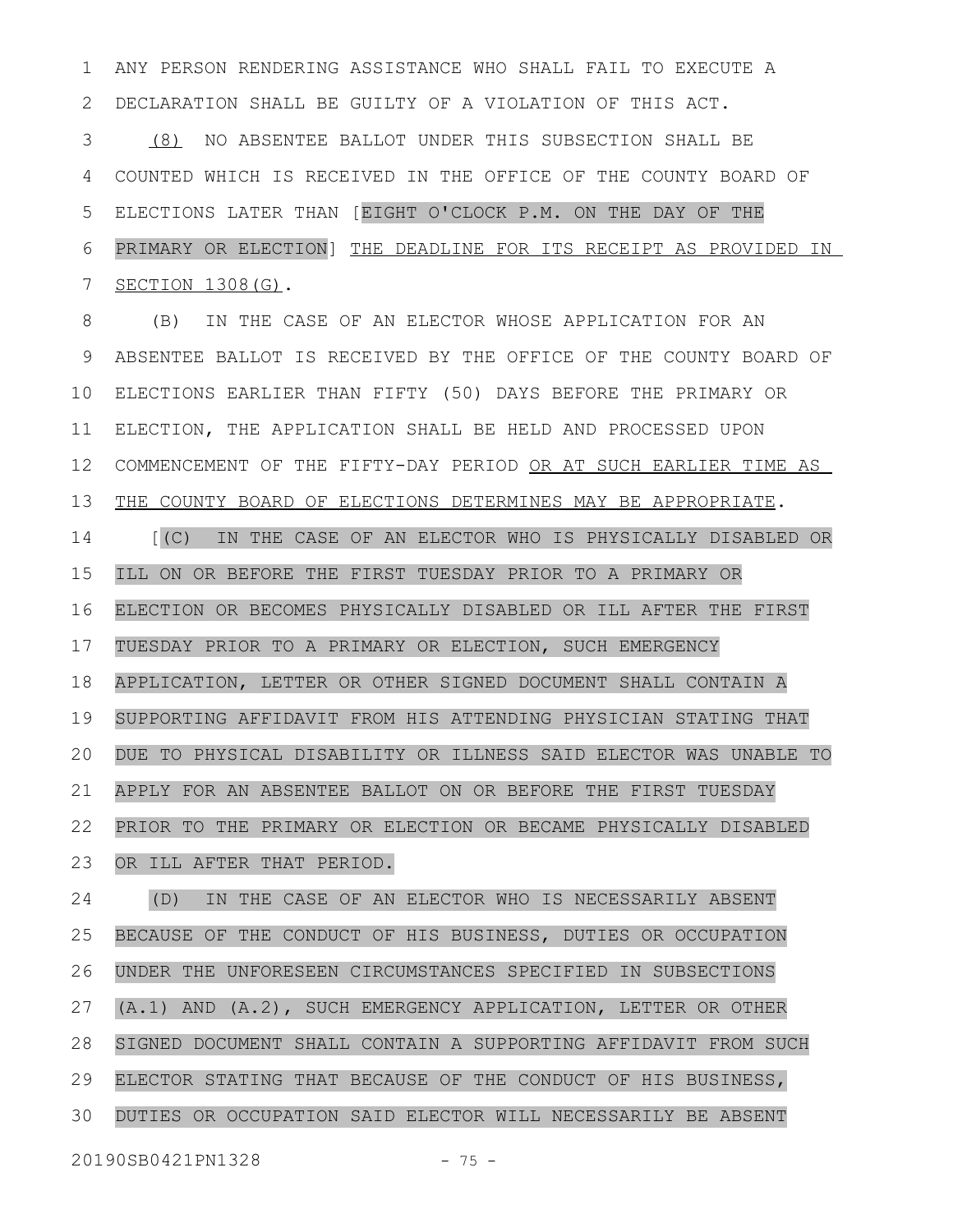FROM THE MUNICIPALITY OF HIS RESIDENCE ON THE DAY OF THE PRIMARY OR ELECTION WHICH FACT WAS NOT AND COULD NOT REASONABLY BE KNOWN TO SAID ELECTOR ON OR BEFORE THE FIRST TUESDAY PRIOR TO THE PRIMARY OR ELECTION.] 1 2 3 4

SECTION 1302.2. APPROVAL OF APPLICATION FOR ABSENTEE BALLOT.-- 5 6

(A) THE COUNTY BOARD OF ELECTIONS, UPON RECEIPT OF ANY APPLICATION FILED BY A QUALIFIED ELECTOR NOT REQUIRED TO BE REGISTERED UNDER PRECEDING SECTION 1301, SHALL ASCERTAIN FROM THE INFORMATION ON SUCH APPLICATION, DISTRICT REGISTER OR FROM ANY OTHER SOURCE THAT SUCH APPLICANT POSSESSES ALL THE QUALIFICATIONS OF A QUALIFIED ELECTOR OTHER THAN BEING REGISTERED OR ENROLLED. IF THE BOARD IS SATISFIED THAT THE APPLICANT IS QUALIFIED TO RECEIVE AN OFFICIAL ABSENTEE BALLOT, THE APPLICATION SHALL BE MARKED APPROVED SUCH APPROVAL DECISION SHALL BE FINAL AND BINDING EXCEPT THAT CHALLENGES MAY BE MADE ONLY ON THE GROUND THAT THE APPLICANT DID NOT POSSESS QUALIFICATIONS OF AN ABSENTEE ELECTOR. SUCH CHALLENGES MUST BE MADE TO THE COUNTY BOARD OF ELECTIONS PRIOR TO [5:00 O'CLOCK P.M. ON THE FIRST FRIDAY PRIOR TO THE ELECTION.] THE APPLICABLE DEADLINE FOR THE ABSENTEE BALLOTS TO BE RECEIVED, AS PROVIDED IN SECTION 1308(G). WHEN SO APPROVED, THE COUNTY BOARD OF ELECTIONS SHALL CAUSE THE APPLICANT'S NAME AND RESIDENCE (AND AT A PRIMARY, THE PARTY ENROLLMENT) TO BE INSERTED IN THE MILITARY, VETERANS AND EMERGENCY CIVILIANS ABSENTEE VOTERS FILE AS PROVIDED IN SECTION 1302.3, SUBSECTION (B): PROVIDING, HOWEVER, THAT NO APPLICATION OF ANY QUALIFIED ELECTOR IN MILITARY SERVICE 28 SHALL BE REJECTED FOR FAILURE TO INCLUDE ON [HIS] THE ELECTOR'S APPLICATION ANY INFORMATION IF SUCH INFORMATION MAY BE 29 ASCERTAINED WITHIN A REASONABLE TIME BY THE COUNTY BOARD OF 307 8 9 10 11 12 13 14 15 16 17 18 19 20 21 22 23 24 25 26 27

20190SB0421PN1328 - 76 -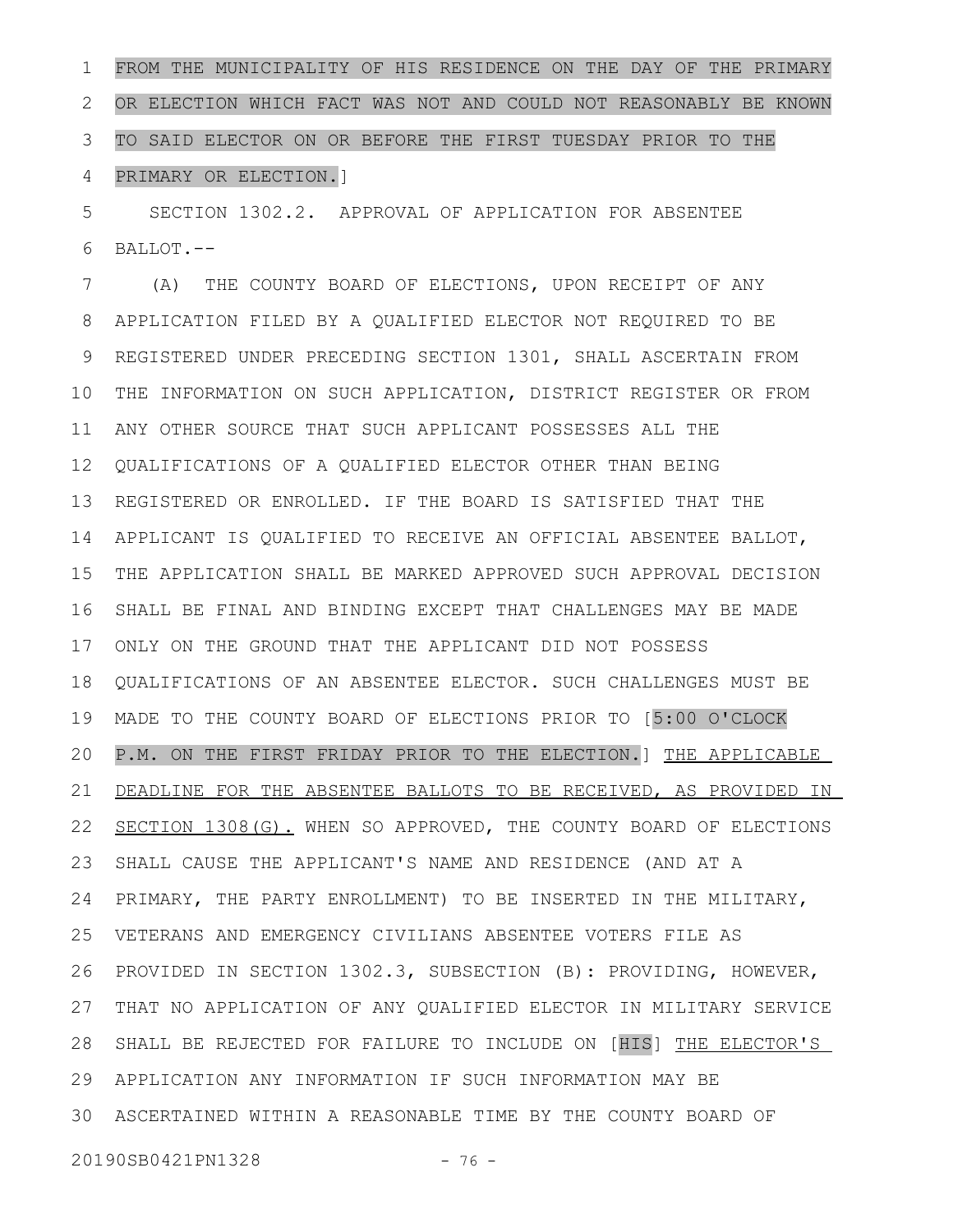ELECTIONS. 1

(B) THE COUNTY BOARD OF ELECTIONS, UPON RECEIPT OF ANY APPLICATION FILED BY A QUALIFIED ELECTOR WHO IS ENTITLED, UNDER THE PROVISIONS OF THE PERMANENT REGISTRATION LAW AS NOW OR HEREINAFTER ENACTED BY THE GENERAL ASSEMBLY, TO ABSENTEE REGISTRATION PRIOR TO OR CONCURRENTLY WITH THE TIME OF VOTING AS PROVIDED UNDER PRECEDING SECTION 1301, SHALL ASCERTAIN FROM THE INFORMATION ON SUCH APPLICATION OR FROM ANY OTHER SOURCE THAT SUCH APPLICANT POSSESSES ALL THE QUALIFICATIONS OF A QUALIFIED ELECTOR. IF THE BOARD IS SATISFIED THAT THE APPLICANT IS 10 ENTITLED, UNDER THE PROVISIONS OF THE PERMANENT REGISTRATION LAW AS NOW OR HEREINAFTER ENACTED BY THE GENERAL ASSEMBLY, TO ABSENTEE REGISTRATION PRIOR TO OR CONCURRENTLY WITH THE TIME OF VOTING AND THAT THE APPLICANT IS QUALIFIED TO RECEIVE AN OFFICIAL ABSENTEE BALLOT, THE APPLICATION SHALL BE MARKED "APPROVED." SUCH APPROVAL DECISION SHALL BE FINAL AND BINDING 16 EXCEPT THAT CHALLENGES MAY BE MADE ONLY ON THE GROUND THAT THE 17 APPLICANT DID NOT POSSESS THE QUALIFICATIONS OF AN ABSENTEE ELECTOR PRIOR TO OR CONCURRENTLY WITH THE TIME OF VOTING. SUCH 19 CHALLENGES MUST BE MADE TO THE COUNTY BOARD OF ELECTIONS PRIOR TO [5:00 O'CLOCK P.M. ON THE FIRST FRIDAY PRIOR TO THE ELECTION.] THE APPLICABLE DEADLINE FOR THE ABSENTEE BALLOTS TO BE RECEIVED, AS PROVIDED IN SECTION 1308(G). WHEN SO APPROVED, THE COUNTY BOARD OF ELECTIONS SHALL CAUSE THE APPLICANT'S NAME AND RESIDENCE (AND AT A PRIMARY, THE PARTY ENROLLMENT) TO BE INSERTED IN THE MILITARY, VETERANS AND EMERGENCY CIVILIAN ABSENTEE VOTERS FILE AS PROVIDED IN SECTION 1302.3 SUBSECTION (B). 2 3 4 5 6 7 8 9 11 12 13 14 15 18 20 21 22 23 24 25 26 27 28

(C) THE COUNTY BOARD OF ELECTIONS, UPON RECEIPT OF ANY APPLICATION OF A QUALIFIED ELECTOR REQUIRED TO BE REGISTERED 3020190SB0421PN1328 - 77 -29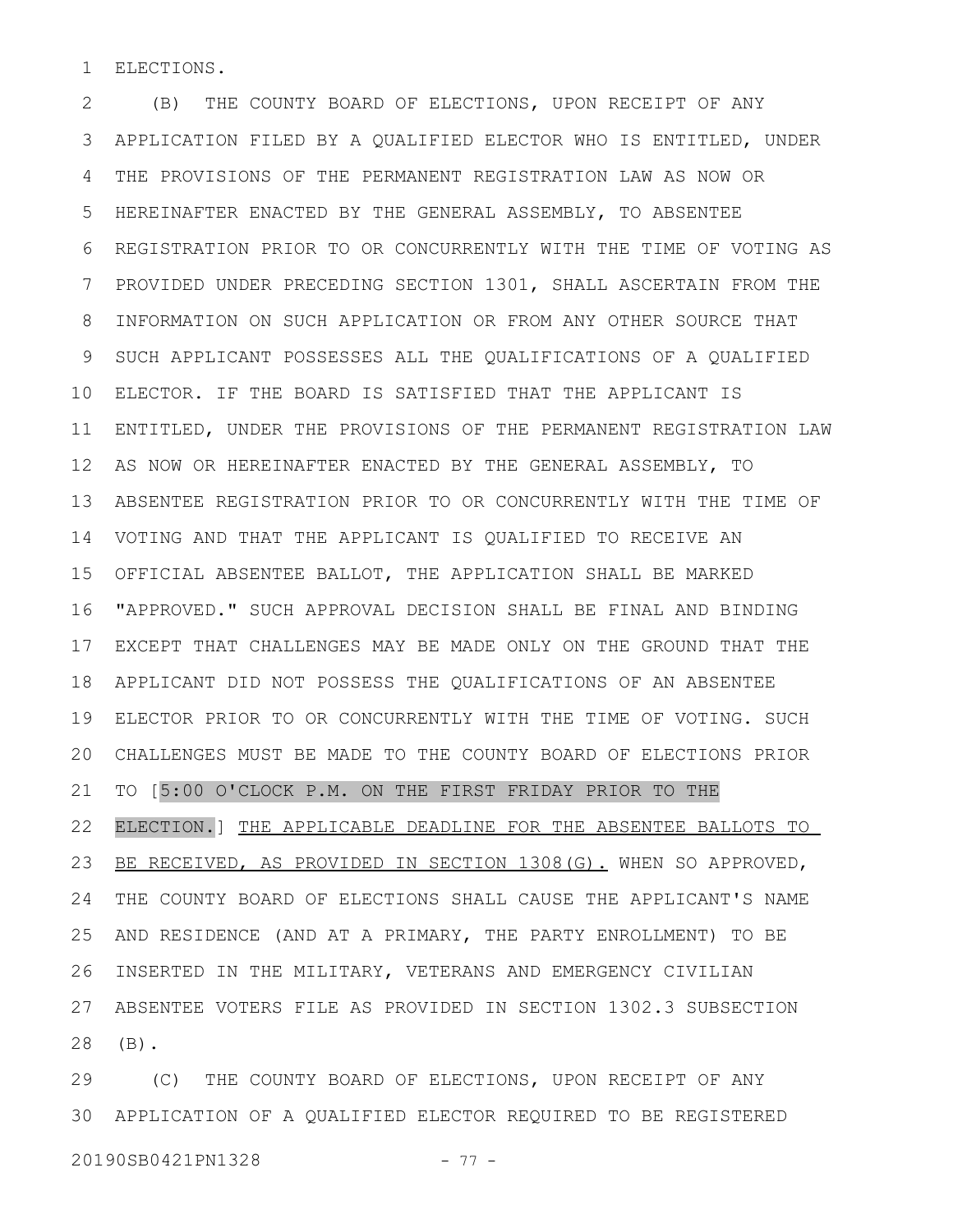UNDER THE PROVISIONS OF PRECEDING SECTION 1301, SHALL DETERMINE THE QUALIFICATIONS OF SUCH APPLICANT BY VERIFYING THE PROOF OF IDENTIFICATION AND COMPARING THE INFORMATION SET FORTH ON SUCH APPLICATION WITH THE INFORMATION CONTAINED ON THE APPLICANT'S PERMANENT REGISTRATION CARD. IF THE BOARD IS SATISFIED THAT THE APPLICANT IS QUALIFIED TO RECEIVE AN OFFICIAL ABSENTEE BALLOT, THE APPLICATION SHALL BE MARKED "APPROVED." SUCH APPROVAL DECISION SHALL BE FINAL AND BINDING, EXCEPT THAT CHALLENGES MAY BE MADE ONLY ON THE GROUND THAT THE APPLICANT DID NOT POSSESS THE QUALIFICATIONS OF AN ABSENTEE ELECTOR. SUCH CHALLENGES MUST BE MADE TO THE COUNTY BOARD OF ELECTIONS PRIOR TO [5:00 O'CLOCK P.M. ON THE FIRST FRIDAY PRIOR TO THE ELECTION.] THE APPLICABLE DEADLINE FOR THE ABSENTEE BALLOTS TO BE RECEIVED, AS PROVIDED IN SECTION 1308(G). WHEN SO APPROVED, THE REGISTRATION COMMISSION SHALL CAUSE AN ABSENTEE VOTER'S TEMPORARY REGISTRATION CARD TO BE INSERTED IN THE DISTRICT REGISTER ON TOP OF AND ALONG WITH THE PERMANENT REGISTRATION CARD. THE ABSENTEE VOTER'S TEMPORARY REGISTRATION CARD SHALL BE IN THE COLOR AND FORM PRESCRIBED IN SUBSECTION (E) OF THIS SECTION: 1 2 3 4 5 6 7 8 9 10 11 12 13 14 15 16 17 18 19

PROVIDED, HOWEVER, THAT THE DUTIES OF THE COUNTY BOARDS OF ELECTIONS AND THE REGISTRATION COMMISSIONS WITH RESPECT TO THE INSERTION OF THE ABSENTEE VOTER'S TEMPORARY REGISTRATION CARD OF ANY ELECTOR FROM THE DISTRICT REGISTER AS SET FORTH IN SECTION 1302.2 SHALL INCLUDE ONLY SUCH APPLICATIONS AND EMERGENCY APPLICATIONS AS ARE RECEIVED ON OR BEFORE THE FIRST TUESDAY PRIOR TO THE PRIMARY OR ELECTION. IN ALL CASES WHERE APPLICATIONS ARE RECEIVED AFTER THE FIRST TUESDAY PRIOR TO THE PRIMARY OR ELECTION AND BEFORE [FIVE O'CLOCK P. M. ON THE FIRST 28 FRIDAY PRIOR TO] EIGHT O'CLOCK P.M. ON THE DAY OF THE PRIMARY OR ELECTION, THE COUNTY BOARD OF ELECTIONS SHALL DETERMINE THE 20 21 22 23 24 25 26 27 29 30

20190SB0421PN1328 - 78 -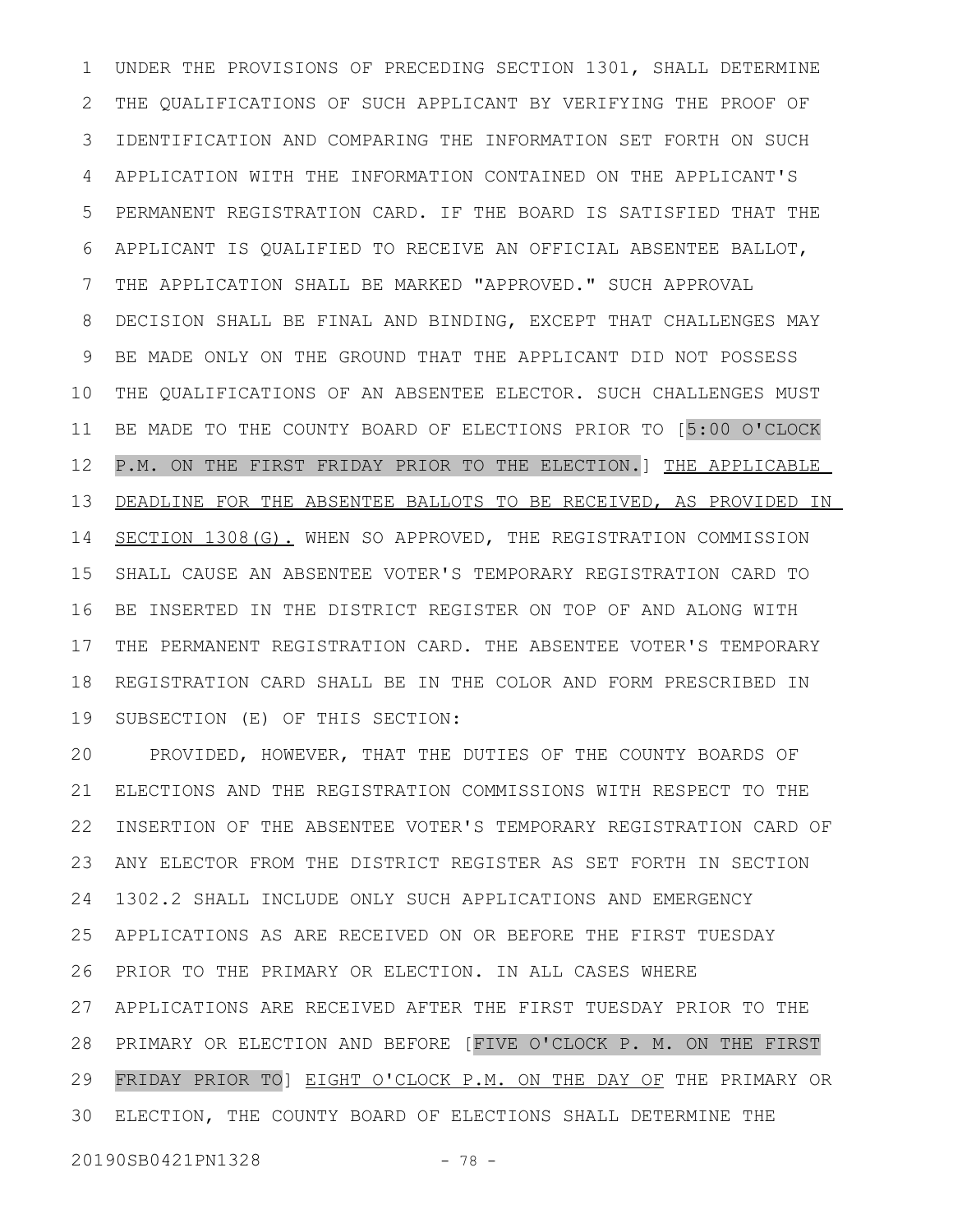QUALIFICATIONS OF SUCH APPLICANT BY VERIFYING THE PROOF OF IDENTIFICATION AND COMPARING THE INFORMATION SET FORTH ON SUCH APPLICATION WITH THE INFORMATION CONTAINED ON THE APPLICANT'S DUPLICATE REGISTRATION CARD ON FILE IN THE GENERAL REGISTER (ALSO REFERRED TO AS THE MASTER FILE) IN THE OFFICE OF THE REGISTRATION COMMISSION AND SHALL CAUSE THE NAME AND RESIDENCE (AND AT PRIMARIES, THE PARTY ENROLLMENT) TO BE INSERTED IN THE MILITARY, VETERANS AND EMERGENCY CIVILIAN ABSENTEE VOTERS FILE AS PROVIDED IN SECTION 1302.3, SUBSECTION (B). [IN ADDITION, THE LOCAL DISTRICT BOARDS OF ELECTIONS SHALL, UPON CANVASSING THE OFFICIAL ABSENTEE BALLOTS UNDER SECTION 1308, EXAMINE THE VOTING CHECK LIST OF THE ELECTION DISTRICT OF SAID ELECTOR'S RESIDENCE AND SATISFY ITSELF THAT SUCH ELECTOR DID NOT CAST ANY BALLOT OTHER THAN THE ONE PROPERLY ISSUED TO HIM UNDER HIS ABSENTEE BALLOT APPLICATION. IN ALL CASES WHERE THE EXAMINATION OF THE LOCAL DISTRICT BOARD OF ELECTIONS DISCLOSES THAT AN ELECTOR DID VOTE A BALLOT OTHER THAN THE ONE PROPERLY ISSUED TO HIM UNDER THE ABSENTEE BALLOT APPLICATION, THE LOCAL DISTRICT BOARD OF ELECTIONS SHALL THEREUPON CANCEL SAID ABSENTEE BALLOT AND SAID ELECTOR SHALL BE SUBJECT TO THE PENALTIES AS HEREINAFTER SET FORTH.] 1 2 3 4 5 6 7 8 9 10 11 12 13 14 15 16 17 18 19 20 21

(D) IN THE EVENT THAT ANY APPLICATION FOR AN OFFICIAL ABSENTEE BALLOT IS NOT APPROVED BY THE COUNTY BOARD OF ELECTIONS, THE ELECTOR SHALL BE NOTIFIED IMMEDIATELY TO THAT EFFECT WITH A STATEMENT BY THE COUNTY BOARD OF THE REASONS FOR THE DISAPPROVAL. FOR THOSE APPLICANTS WHOSE PROOF OF IDENTIFICATION WAS NOT PROVIDED WITH THE APPLICATION OR COULD 28 NOT BE VERIFIED BY THE BOARD, THE BOARD SHALL SEND NOTICE TO THE ELECTOR WITH THE ABSENTEE BALLOT REQUIRING THE ELECTOR TO 29 PROVIDE PROOF OF IDENTIFICATION WITH THE ABSENTEE BALLOT OR THE 3022 23 24 25 26 27

20190SB0421PN1328 - 79 -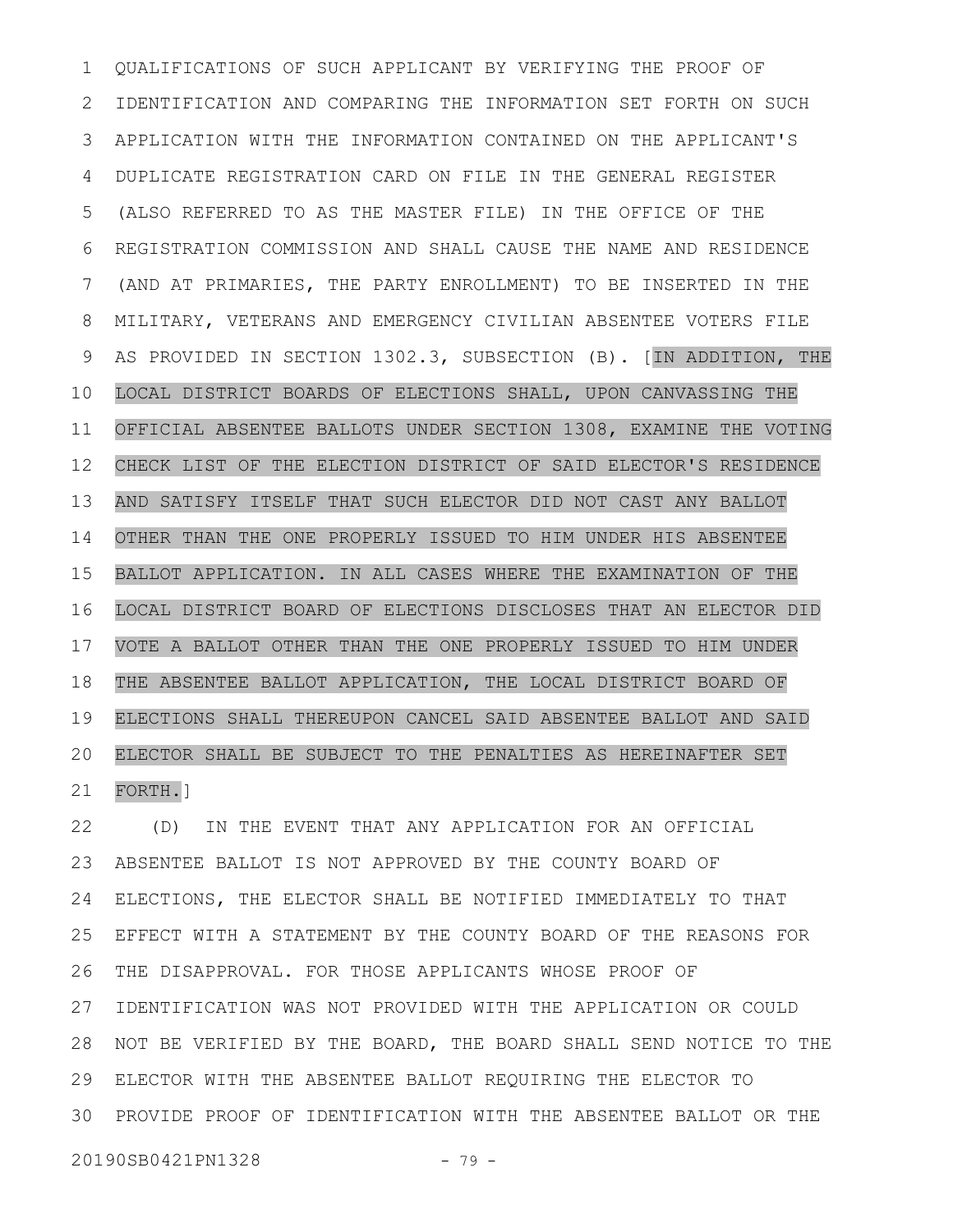BALLOT WILL NOT BE COUNTED. 1

(E) THE ABSENTEE VOTER'S TEMPORARY REGISTRATION CARD SHALL BE IN DUPLICATE AND THE SAME SIZE AS THE PERMANENT REGISTRATION CARD, IN A DIFFERENT AND CONTRASTING COLOR TO THE PERMANENT REGISTRATION CARD AND SHALL CONTAIN THE ABSENTEE VOTER'S NAME AND ADDRESS AND SHALL CONSPICUOUSLY CONTAIN THE WORDS "ABSENTEE VOTER." [SUCH CARD SHALL ALSO CONTAIN THE AFFIDAVIT REQUIRED BY SUBSECTION (B) OF SECTION 1306.] 2 3 4 5 6 7 8

(F) NOTWITHSTANDING THE PROVISIONS OF THIS SECTION, A QUALIFIED ABSENTEE ELECTOR SHALL NOT BE REQUIRED TO PROVIDE PROOF OF IDENTIFICATION IF THE ELECTOR IS ENTITLED TO VOTE BY ABSENTEE BALLOT UNDER THE UNIFORMED AND OVERSEAS CITIZENS ABSENTEE VOTING ACT (PUBLIC LAW 99-410, 100 STAT. 924) OR BY AN 14 ALTERNATIVE BALLOT UNDER THE VOTING ACCESSIBILITY FOR THE ELDERLY AND HANDICAPPED ACT (PUBLIC LAW 98-435, 98 STAT. 1678). 15 SECTION 1302.3. ABSENTEE AND MAIL-IN ELECTORS FILES AND LISTS.--(A) THE COUNTY BOARD OF ELECTIONS SHALL MAINTAIN AT ITS OFFICE A FILE CONTAINING THE DUPLICATE ABSENTEE VOTER'S 18 TEMPORARY REGISTRATION CARDS OF EVERY REGISTERED ELECTOR TO WHOM AN ABSENTEE BALLOT HAS BEEN SENT. SUCH DUPLICATE ABSENTEE 20 VOTER'S TEMPORARY REGISTRATION CARDS SHALL BE FILED BY ELECTION DISTRICTS AND WITHIN EACH ELECTION DISTRICT IN EXACT ALPHABETICAL ORDER AND INDEXED. THE REGISTRATION CARDS AND THE REGISTRATION CARDS UNDER SECTION 1302.3-D SO FILED SHALL CONSTITUTE THE REGISTERED ABSENTEE AND MAIL-IN VOTERS FILE FOR THE PRIMARY OR ELECTION OF (DATE OF PRIMARY OR ELECTION) AND SHALL BE KEPT ON FILE FOR A PERIOD COMMENCING THE TUESDAY PRIOR 28 TO THE DAY OF THE PRIMARY OR ELECTION UNTIL THE DAY FOLLOWING THE PRIMARY OR ELECTION OR THE DAY THE COUNTY BOARD OF ELECTIONS CERTIFIES THE RETURNS OF THE PRIMARY OR ELECTION, WHICHEVER DATE 309 10 11 12 13 16 17 19 21 22 23 24 25 26 27 29

20190SB0421PN1328 - 80 -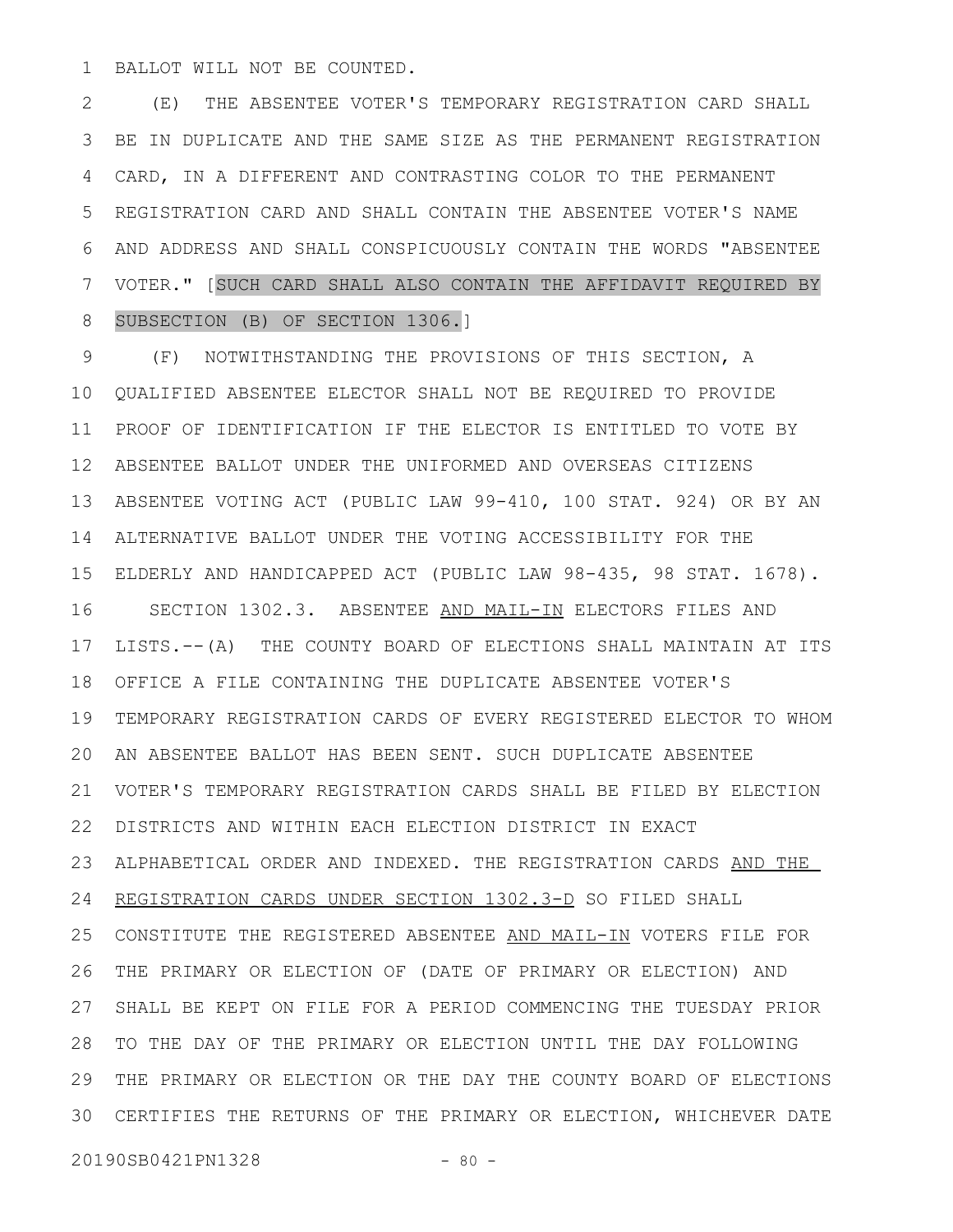IS LATER. SUCH FILE SHALL BE OPEN TO PUBLIC INSPECTION AT ALL TIMES SUBJECT TO REASONABLE SAFEGUARDS, RULES AND REGULATIONS.  $\star$   $\star$   $\star$ 1 2 3

(C) NOT LESS THAN FIVE DAYS PRECEDING THE ELECTION, THE CHIEF CLERK SHALL PREPARE A LIST FOR EACH ELECTION DISTRICT SHOWING THE NAMES AND POST OFFICE ADDRESSES OF ALL VOTING RESIDENTS THEREOF TO WHOM OFFICIAL ABSENTEE OR MAIL-IN BALLOTS SHALL HAVE BEEN ISSUED. EACH SUCH LIST SHALL BE PREPARED IN DUPLICATE, SHALL BE HEADED "PERSONS IN (GIVE IDENTITY OF ELECTION DISTRICT) TO WHOM ABSENTEE OR MAIL-IN BALLOTS HAVE BEEN ISSUED FOR THE ELECTION OF (DATE OF ELECTION)," AND SHALL BE SIGNED BY HIM NOT LESS THAN FOUR DAYS PRECEDING THE ELECTION. HE SHALL POST THE ORIGINAL OF EACH SUCH LIST IN A CONSPICUOUS PLACE IN THE OFFICE OF THE COUNTY ELECTION BOARD AND SEE THAT IT IS KEPT SO POSTED UNTIL THE CLOSE OF THE POLLS ON ELECTION DAY. HE SHALL CAUSE THE DUPLICATE OF EACH SUCH LIST TO BE DELIVERED TO THE JUDGE OF ELECTION IN THE ELECTION DISTRICT IN THE SAME MANNER AND AT THE SAME TIME AS ARE PROVIDED IN THIS ACT FOR THE DELIVERY OF OTHER ELECTION SUPPLIES, AND IT SHALL BE THE DUTY OF SUCH JUDGE OF ELECTION TO POST SUCH DUPLICATE LIST IN A CONSPICUOUS PLACE WITHIN THE POLLING PLACE OF HIS DISTRICT AND SEE THAT IT IS KEPT SO POSTED THROUGHOUT THE TIME THAT THE POLLS ARE OPEN. UPON WRITTEN REQUEST, HE SHALL FURNISH A COPY OF SUCH LIST TO ANY CANDIDATE OR PARTY COUNTY CHAIRMAN. SECTION 1303. OFFICIAL ABSENTEE VOTERS BALLOTS.--\* \* \* 4 5 6 7 8 9 10 11 12 13 14 15 16 17 18 19 20 21 22 23 24 25

(D) IN CASES WHERE THERE IS NOT TIME TO PRINT ON SAID BALLOTS THE NAMES OF THE VARIOUS CANDIDATES, THE COUNTY BOARD OF ELECTIONS SHALL PRINT SPECIAL WRITE-IN ABSENTEE BALLOTS WHICH SHALL BE IN SUBSTANTIALLY THE FORM OF OTHER OFFICIAL ABSENTEE BALLOTS EXCEPT THAT SUCH SPECIAL WRITE-IN ABSENTEE BALLOTS SHALL 3026 27 28 29

20190SB0421PN1328 - 81 -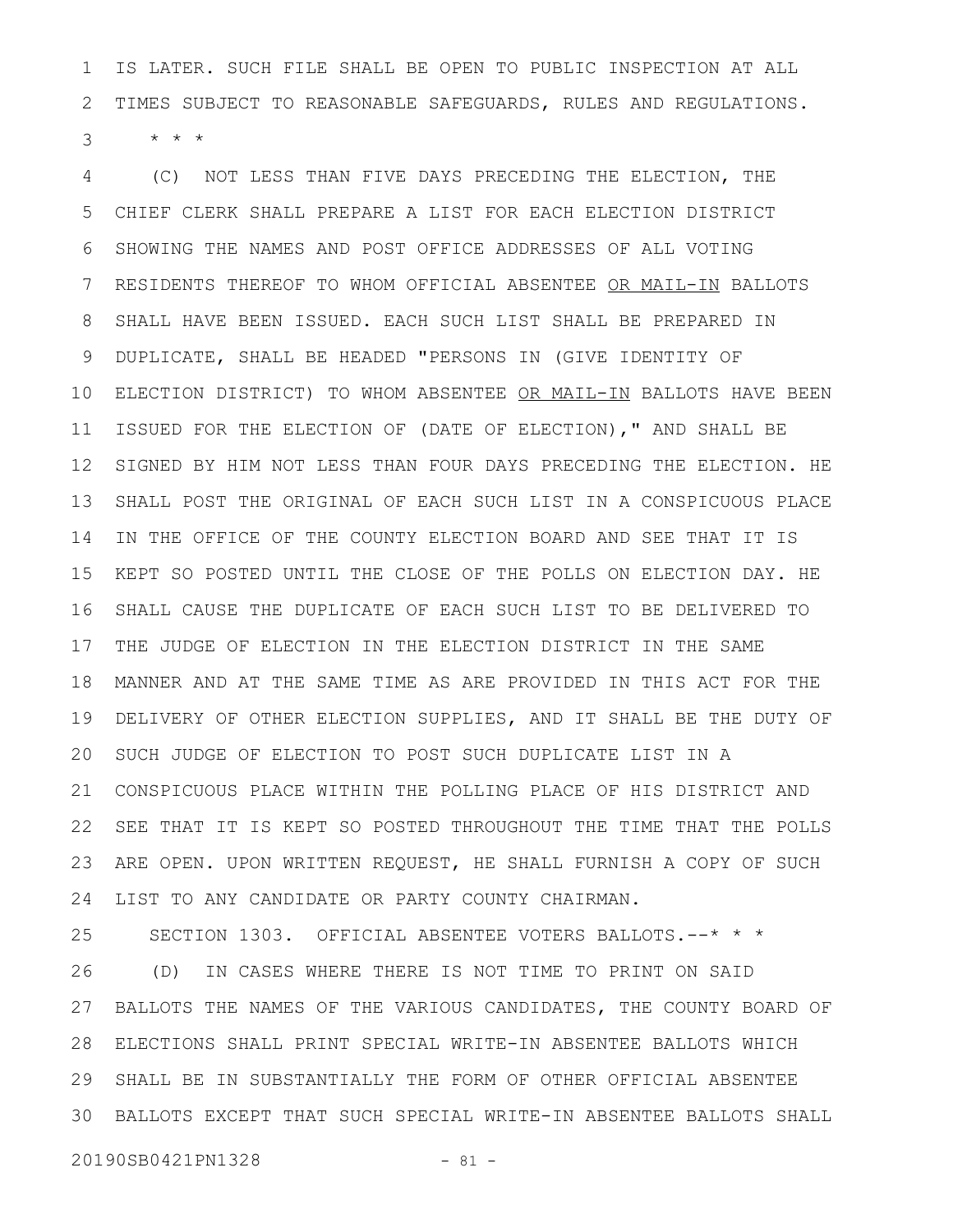CONTAIN BLANK SPACES ONLY UNDER THE TITLES OF SUCH OFFICES IN WHICH ELECTORS MAY INSERT, BY WRITING OR STAMPING, THE NAMES OF THE CANDIDATES FOR WHOM THEY DESIRE TO VOTE, AND IN SUCH CASES THE COUNTY BOARD OF ELECTIONS SHALL FURNISH TO ELECTORS LISTS CONTAINING THE NAMES OF ALL THE CANDIDATES NAMED IN NOMINATION PETITIONS OR WHO HAVE BEEN REGULARLY NOMINATED UNDER THE PROVISIONS OF THIS ACT, FOR THE USE OF SUCH ELECTORS IN PREPARING THEIR BALLOTS. SPECIAL WRITE-IN ABSENTEE BALLOTS ALSO SHALL INCLUDE ALL CONSTITUTIONAL AMENDMENTS AND OTHER QUESTIONS TO BE VOTED ON BY THE ELECTORS. 1 2 3 4 5 6 7 8 9 10

(E) THE OFFICIAL ABSENTEE VOTER BALLOT SHALL STATE THAT A VOTER WHO RECEIVES AN ABSENTEE BALLOT PURSUANT TO SECTION 1301 AND WHOSE BALLOT IS NOT TIMELY RECEIVED AND WHO, ON ELECTION DAY, IS CAPABLE OF VOTING AT THE APPROPRIATE POLLING PLACE [MUST VOID THE ABSENTEE BALLOT AND VOTE IN THE NORMAL MANNER AT THE APPROPRIATE VOTING PLACE] MAY ONLY VOTE ON ELECTION DAY BY 11 12 13 14 15 16

PROVISIONAL BALLOT. 17

SECTION 1305. DELIVERING OR MAILING BALLOTS.-- 18

\* \* \* 19

(B) (1) THE COUNTY BOARD OF ELECTIONS UPON RECEIPT AND APPROVAL OF AN APPLICATION FILED BY ANY ELECTOR QUALIFIED IN ACCORDANCE WITH THE PROVISIONS OF SECTION 1301, SUBSECTIONS (I) TO (L), INCLUSIVE, SHALL COMMENCE TO DELIVER OR MAIL OFFICIAL ABSENTEE BALLOTS [ON] AS SOON AS A BALLOT IS CERTIFIED AND THE BALLOTS ARE AVAILABLE. WHILE ANY PROCEEDING IS PENDING IN A FEDERAL OR STATE COURT WHICH WOULD AFFECT THE CONTENTS OF ANY BALLOT, THE COUNTY BOARD OF ELECTIONS MAY AWAIT A RESOLUTION OF 28 THAT PROCEEDING BUT IN ANY EVENT, SHALL COMMENCE TO DELIVER OR 29 MAIL OFFICIAL ABSENTEE BALLOTS NOT LATER THAN THE SECOND TUESDAY 30 PRIOR TO THE PRIMARY OR ELECTION. FOR THOSE APPLICANTS WHOSE 20 21 22 23 24 25 26 27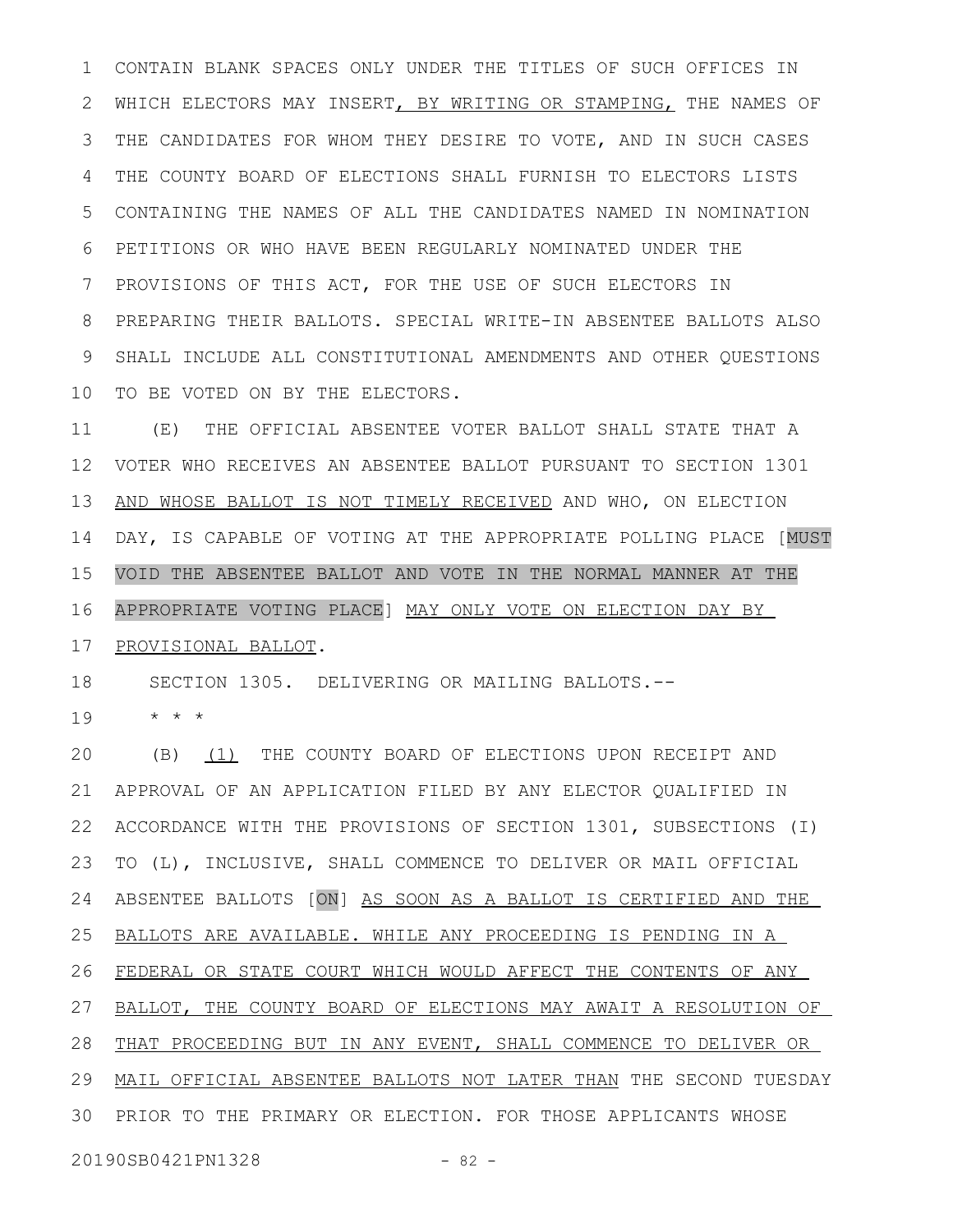PROOF OF IDENTIFICATION WAS NOT PROVIDED WITH THE APPLICATION OR COULD NOT BE VERIFIED BY THE BOARD, THE BOARD SHALL SEND THE NOTICE REQUIRED UNDER SECTION 1302.2(D) WITH THE ABSENTEE BALLOT. AS ADDITIONAL APPLICATIONS ARE RECEIVED AND APPROVED AFTER THE TIME THAT THE COUNTY BOARD OF ELECTIONS BEGINS DELIVERING OR MAILING OFFICIAL ABSENTEE AND MAIL-IN BALLOTS, THE BOARD SHALL DELIVER OR MAIL OFFICIAL ABSENTEE BALLOTS TO SUCH ADDITIONAL ELECTORS WITHIN FORTY-EIGHT HOURS. (2) NOTWITHSTANDING ANY OTHER PROVISIONS OF THIS ACT AND NOTWITHSTANDING THE INCLUSION OF A MAILING ADDRESS ON AN ABSENTEE OR MAIL-IN BALLOT APPLICATION, A VOTER WHO PRESENTS THE VOTER'S OWN APPLICATION FOR AN ABSENTEE OR MAIL-IN BALLOT WITHIN THE OFFICE OF THE COUNTY BOARD OF ELECTIONS DURING REGULAR BUSINESS HOURS MAY REQUEST TO RECEIVE THE VOTER'S ABSENTEE OR MAIL-IN BALLOT WHILE THE VOTER IS AT THE OFFICE. THIS REQUEST MAY BE MADE ORALLY OR IN WRITING. UPON PRESENTATION OF THE APPLICATION AND THE MAKING OF THE REQUEST AND UPON APPROVAL UNDER SECTIONS 1302.2 AND 1302.2-D, THE COUNTY BOARD OF ELECTIONS SHALL PROMPTLY PRESENT THE VOTER WITH THE VOTER'S ABSENTEE OR MAIL-IN BALLOT. IF A VOTER PRESENTS THE VOTER'S APPLICATION WITHIN THE COUNTY BOARD OF ELECTIONS' OFFICE IN ACCORDANCE WITH THIS SECTION, A COUNTY BOARD OF ELECTIONS MAY NOT DENY THE VOTER'S REQUEST TO HAVE THE BALLOT PRESENTED TO THE VOTER WHILE THE VOTER IS AT THE OFFICE UNLESS THERE IS A BONA FIDE OBJECTION TO THE ABSENTEE OR MAIL-IN BALLOT APPLICATION. \* \* \* SECTION 6. SECTION 1306(A)(1) AND (B) OF THE ACT ARE AMENDED AND THE SECTION IS AMENDED BY ADDING A SUBSECTION TO READ: 1 2 3 4 5 6 7 8 9 10 11 12 13 14 15 16 17 18 19 20 21 22 23 24 25 26 27 28

SECTION 1306. VOTING BY ABSENTEE ELECTORS.--(A) EXCEPT AS 30 PROVIDED IN PARAGRAPHS  $[(1),]$  (2) AND (3), AT ANY TIME AFTER 29

20190SB0421PN1328 - 83 -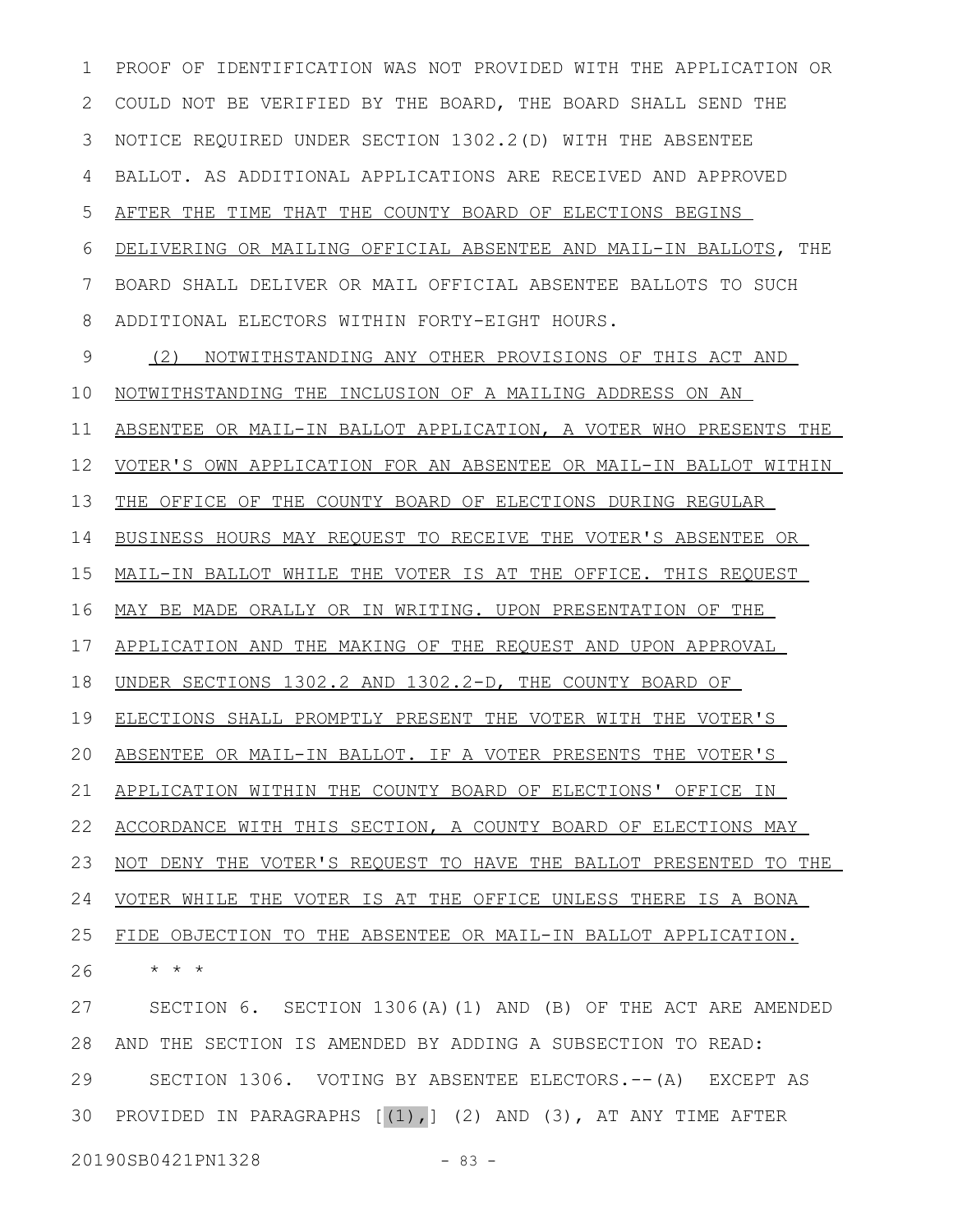RECEIVING AN OFFICIAL ABSENTEE BALLOT, BUT ON OR BEFORE [FIVE O'CLOCK P.M. ON THE FRIDAY PRIOR TO] EIGHT O'CLOCK P.M. THE DAY OF THE PRIMARY OR ELECTION, THE ELECTOR SHALL, IN SECRET, PROCEED TO MARK THE BALLOT ONLY IN BLACK LEAD PENCIL, INDELIBLE PENCIL OR BLUE, BLACK OR BLUE-BLACK INK, IN FOUNTAIN PEN OR BALL POINT PEN, AND THEN FOLD THE BALLOT, ENCLOSE AND SECURELY SEAL THE SAME IN THE ENVELOPE ON WHICH IS PRINTED, STAMPED OR ENDORSED "OFFICIAL ABSENTEE BALLOT." 1 2 3 4 5 6 7 8

[(1) ANY ELECTOR WHO SUBMITS AN EMERGENCY APPLICATION AND RECEIVES AN ABSENTEE BALLOT IN ACCORDANCE WITH SECTION 1302.1(A.2) OR (C) SHALL MARK THE BALLOT ON OR BEFORE EIGHT O'CLOCK P.M. ON THE DAY OF THE PRIMARY OR ELECTION. THIS ENVELOPE SHALL THEN BE PLACED IN THE SECOND ONE, ON WHICH IS PRINTED THE FORM OF DECLARATION OF THE ELECTOR, AND THE ADDRESS OF THE ELECTOR'S COUNTY BOARD OF ELECTION AND THE LOCAL ELECTION DISTRICT OF THE ELECTOR. THE ELECTOR SHALL THEN FILL OUT, DATE AND SIGN THE DECLARATION PRINTED ON SUCH ENVELOPE. SUCH ENVELOPE SHALL THEN BE SECURELY SEALED AND THE ELECTOR SHALL SEND SAME BY MAIL, POSTAGE PREPAID, EXCEPT WHERE FRANKED, OR DELIVER IT IN PERSON TO SAID COUNTY BOARD OF ELECTION.] 9 10 11 12 13 14 15 16 17 18 19 20

\* \* \* 21

(B) [IN THE EVENT THAT ANY SUCH ELECTOR, EXCEPTING AN ELECTOR IN MILITARY SERVICE OR ANY ELECTOR UNABLE TO GO TO HIS POLLING PLACE BECAUSE OF ILLNESS OR PHYSICAL DISABILITY, ENTITLED TO VOTE AN OFFICIAL ABSENTEE BALLOT SHALL BE IN THE MUNICIPALITY OF HIS RESIDENCE ON THE DAY FOR HOLDING THE PRIMARY OR ELECTION FOR WHICH THE BALLOT WAS ISSUED, OR IN THE EVENT ANY SUCH ELECTOR SHALL HAVE RECOVERED FROM HIS ILLNESS OR PHYSICAL DISABILITY SUFFICIENTLY TO PERMIT HIM TO PRESENT HIMSELF AT THE PROPER POLLING PLACE FOR THE PURPOSE OF CASTING HIS BALLOT, SUCH 22 23 24 25 26 27 28 29 30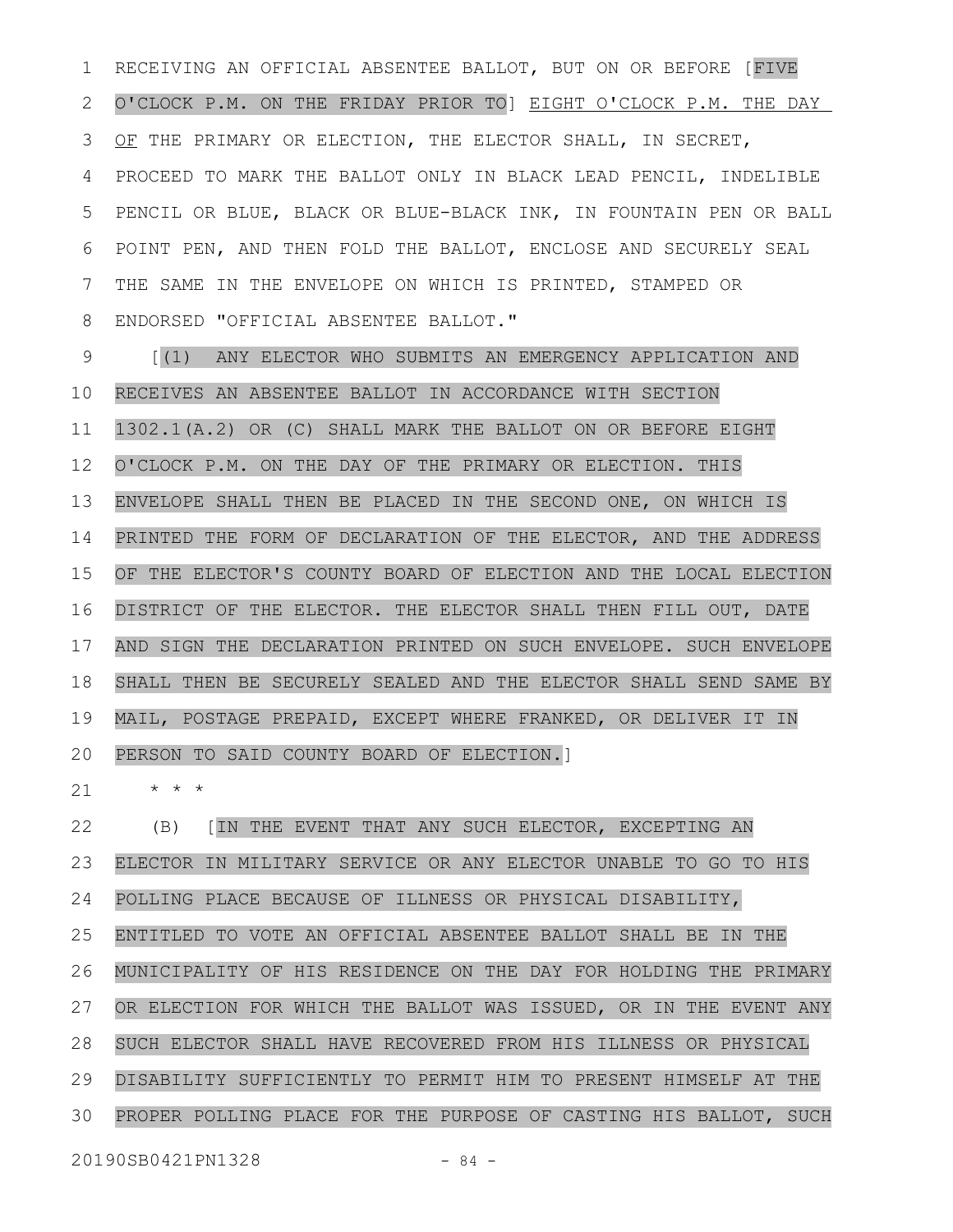| 1  | ABSENTEE BALLOT CAST BY SUCH ELECTOR SHALL, BE DECLARED VOID.    |
|----|------------------------------------------------------------------|
| 2  | ANY SUCH ELECTOR REFERRED TO IN THIS SUBSECTION, WHO IS          |
| 3  | WITHIN THE MUNICIPALITY OF HIS RESIDENCE, MUST PRESENT HIMSELF   |
| 4  | AT HIS POLLING PLACE AND SHALL BE PERMITTED TO VOTE UPON         |
| 5  | PRESENTING HIMSELF AT HIS REGULAR POLLING PLACE IN THE SAME      |
| 6  | MANNER AS HE COULD HAVE VOTED HAD HE NOT RECEIVED AN ABSENTEE    |
| 7  | BALLOT: PROVIDED, THAT SUCH ELECTOR HAS FIRST PRESENTED HIMSELF  |
| 8  | TO THE JUDGE OF ELECTIONS IN HIS LOCAL ELECTION DISTRICT AND     |
| 9  | SHALL HAVE SIGNED THE AFFIDAVIT ON THE ABSENTEE VOTER'S          |
| 10 | TEMPORARY REGISTRATION CARD, WHICH AFFIDAVIT SHALL BE IN         |
| 11 | SUBSTANTIALLY THE FOLLOWING FORM:                                |
| 12 | I HEREBY SWEAR THAT I AM A QUALIFIED REGISTERED ELECTOR WHO      |
| 13 | HAS OBTAINED AN ABSENTEE BALLOT, HOWEVER, I AM PRESENT IN THE    |
| 14 | MUNICIPALITY OF MY RESIDENCE AND PHYSICALLY ABLE TO PRESENT      |
| 15 | MYSELF AT MY POLLING PLACE AND THEREFORE REQUEST THAT MY         |
| 16 | ABSENTEE BALLOT BE VOIDED.                                       |
| 17 |                                                                  |
| 18 | (DATE)                                                           |
| 19 |                                                                  |
| 20 |                                                                  |
| 21 | (SIGNATURE OF ELECTOR)<br>(LOCAL JUDGE OF ELECTIONS)             |
| 22 | AN ELECTOR WHO HAS RECEIVED AN ABSENTEE BALLOT UNDER THE         |
| 23 | EMERGENCY APPLICATION PROVISIONS OF SECTION 1302.1, AND FOR      |
| 24 | WHOM, THEREFORE, NO TEMPORARY ABSENTEE VOTER'S REGISTRATION CARD |
| 25 | IS IN THE DISTRICT REGISTER, SHALL SIGN THE AFOREMENTIONED       |
| 26 | AFFIDAVIT IN ANY CASE, WHICH THE LOCAL JUDGE OF ELECTIONS SHALL  |
| 27 | THEN CAUSE TO BE INSERTED IN THE DISTRICT REGISTER WITH THE      |
| 28 | ELECTOR'S PERMANENT REGISTRATION CARD.]                          |
| 29 | (1) ANY ELECTOR WHO RECEIVES AND VOTES AN ABSENTEE BALLOT        |
| 30 | PURSUANT TO SECTION 1301 SHALL NOT BE ELIGIBLE TO VOTE AT A      |
|    |                                                                  |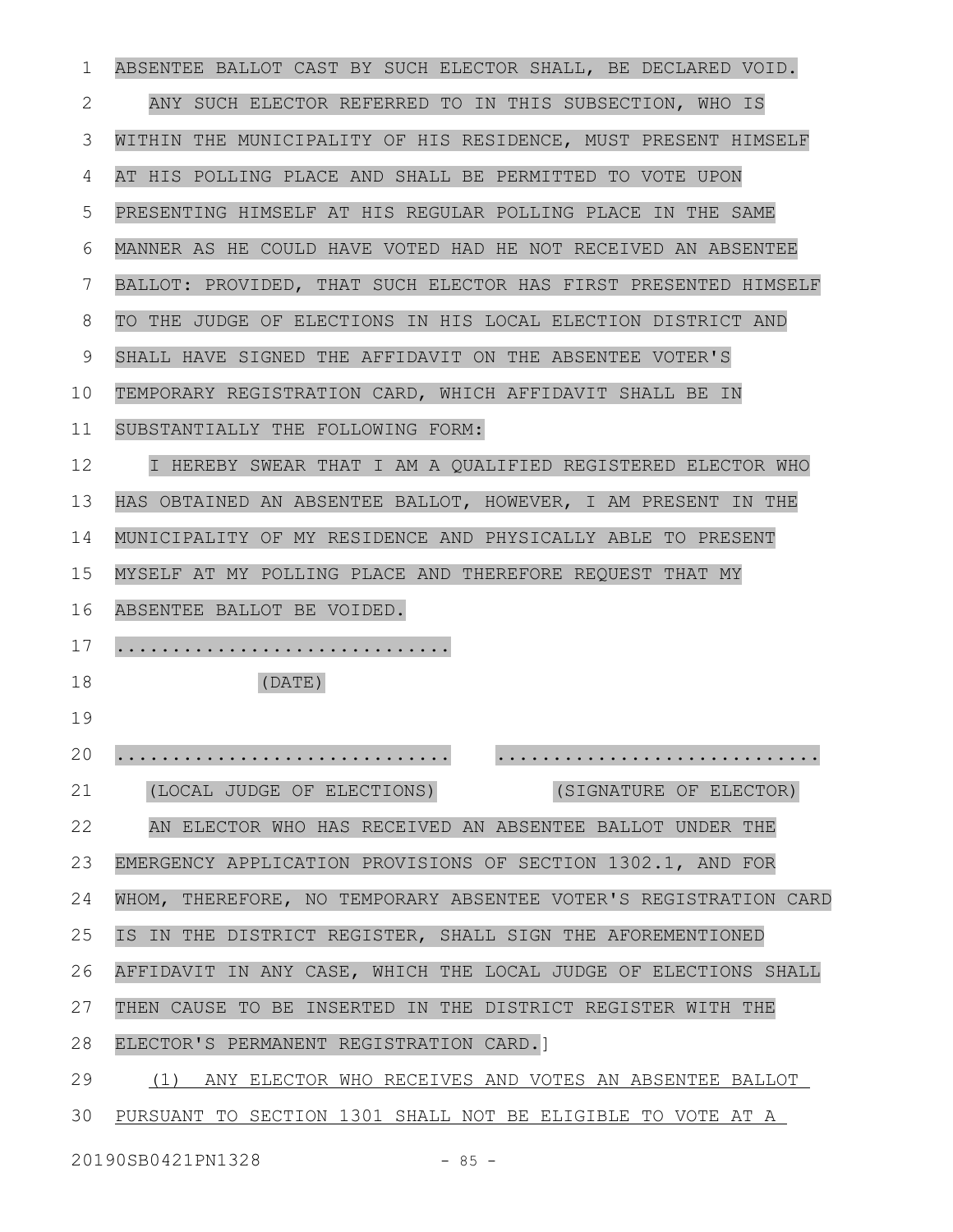POLLING PLACE ON ELECTION DAY. THE DISTRICT REGISTER AT EACH POLLING PLACE SHALL CLEARLY IDENTIFY ELECTORS WHO HAVE RECEIVED AND VOTED ABSENTEE BALLOTS AS INELIGIBLE TO VOTE AT THE POLLING PLACE, AND DISTRICT ELECTION OFFICERS SHALL NOT PERMIT ELECTORS WHO VOTED AN ABSENTEE BALLOT TO VOTE AT THE POLLING PLACE. (2) AN ELECTOR WHO REQUESTS AN ABSENTEE BALLOT AND WHO IS NOT SHOWN ON THE DISTRICT REGISTER AS HAVING VOTED THE BALLOT MAY VOTE BY PROVISIONAL BALLOT UNDER SECTION 1210(A.4)(1). (C) EXCEPT AS PROVIDED UNDER 25 PA.C.S. § 3511 (RELATING TO RECEIPT OF VOTED BALLOT), A COMPLETED ABSENTEE BALLOT MUST BE RECEIVED IN THE OFFICE OF THE COUNTY BOARD OF ELECTIONS NO LATER THAN EIGHT O'CLOCK P.M. ON THE DAY OF THE PRIMARY OR ELECTION. SECTION 7. SECTIONS 1308 HEADING,  $(A)$ ,  $(B)$ ,  $(B.1)$ ,  $(D)$ ,  $(E)$ , (F), (G)(1), (2), (3), (4) AND (5) AND (H) AND 1309 OF THE ACT ARE AMENDED TO READ: SECTION 1308. CANVASSING OF OFFICIAL ABSENTEE BALLOTS AND MAIL-IN BALLOTS.--(A) THE COUNTY BOARDS OF ELECTION, UPON RECEIPT OF OFFICIAL ABSENTEE BALLOTS IN [SUCH] SEALED OFFICIAL ABSENTEE BALLOT ENVELOPES AS PROVIDED UNDER THIS ARTICLE AND MAIL-IN BALLOTS AS IN SEALED OFFICIAL MAIL-IN BALLOT ENVELOPES AS PROVIDED UNDER ARTICLE XIII-D, SHALL SAFELY KEEP THE [SAME] BALLOTS IN SEALED OR LOCKED CONTAINERS UNTIL THEY [DISTRIBUTE SAME TO THE APPROPRIATE LOCAL ELECTION DISTRICTS IN A MANNER PRESCRIBED BY THE SECRETARY OF THE COMMONWEALTH. EXCEPT AS PROVIDED IN SECTION 1302.1(A.2), THE COUNTY BOARD OF ELECTIONS SHALL THEN DISTRIBUTE THE ABSENTEE BALLOTS, UNOPENED, TO THE ABSENTEE VOTER'S RESPECTIVE ELECTION DISTRICT CONCURRENTLY WITH THE DISTRIBUTION OF THE OTHER ELECTION SUPPLIES. ABSENTEE BALLOTS SHALL BE CANVASSED IMMEDIATELY AND CONTINUOUSLY WITHOUT INTERRUPTION UNTIL COMPLETED AFTER THE 1 2 3 4 5 6 7 8 9 10 11 12 13 14 15 16 17 18 19 20 21 22 23 24 25 26 27 28 29 30

20190SB0421PN1328 - 86 -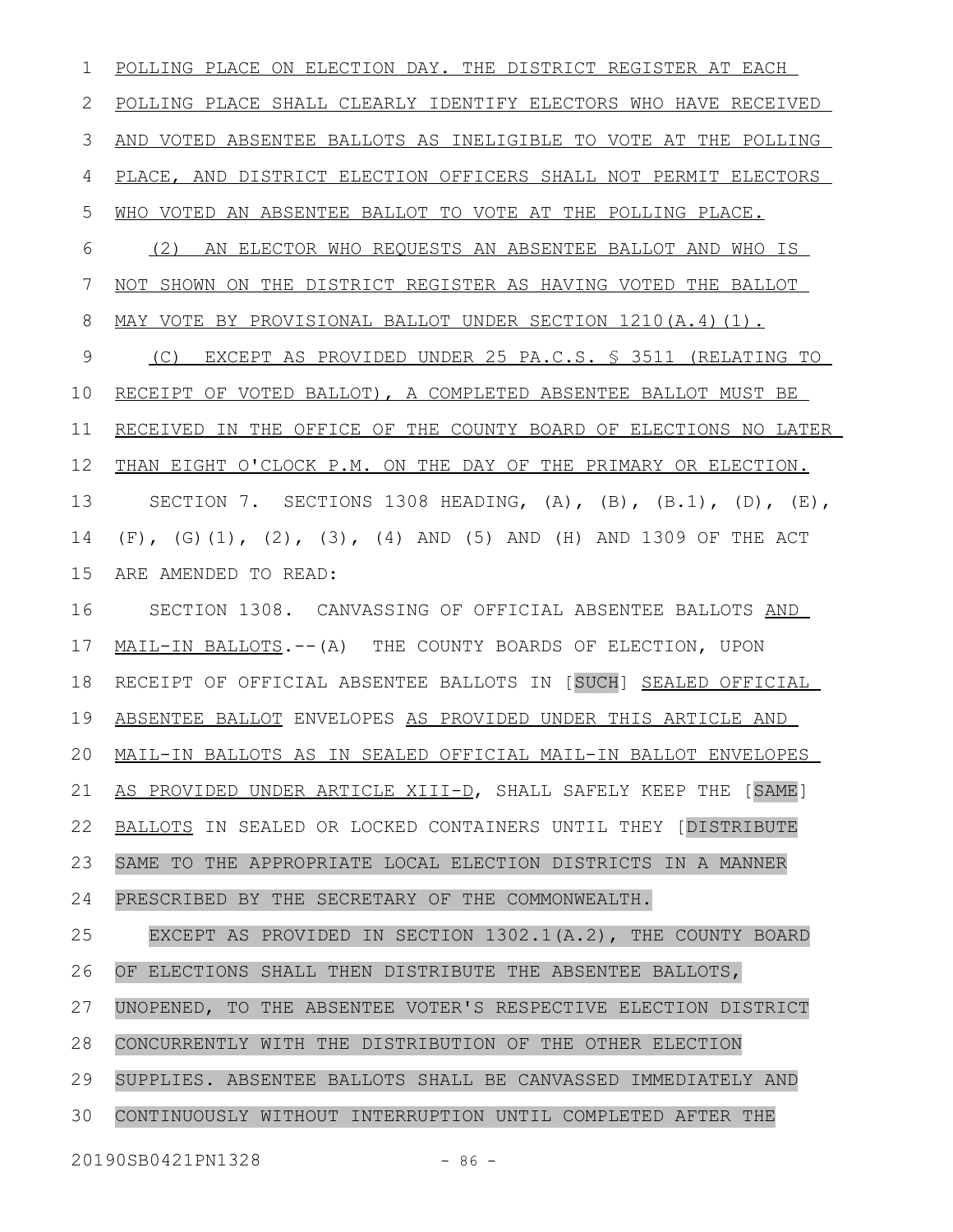CLOSE OF THE POLLS ON THE DAY OF THE ELECTION IN EACH ELECTION DISTRICT. THE RESULTS OF THE CANVASS OF THE ABSENTEE BALLOTS SHALL THEN BE INCLUDED IN AND RETURNED TO THE COUNTY BOARD WITH THE RETURNS OF THAT DISTRICT. EXCEPT AS PROVIDED IN SECTION 1302.1(A.2) AND SUBSECTION (G), NO ABSENTEE BALLOT SHALL BE COUNTED WHICH IS RECEIVED IN THE OFFICE OF THE COUNTY BOARD OF ELECTION LATER THAN FIVE O'CLOCK P.M. ON THE FRIDAY IMMEDIATELY PRECEDING THE PRIMARY OR NOVEMBER ELECTION.] ARE TO BE CANVASSED BY THE COUNTY BOARD OF ELECTIONS. AN ABSENTEE BALLOT, WHETHER ISSUED TO A CIVILIAN, MILITARY OR OTHER VOTER DURING THE REGULAR OR EMERGENCY APPLICATION PERIOD, SHALL BE CANVASSED IN ACCORDANCE WITH SUBSECTION (G). A MAIL-IN BALLOT SHALL BE CANVASSED IN ACCORDANCE WITH SUBSECTION (G). (B) WATCHERS SHALL BE PERMITTED TO BE PRESENT WHEN THE ENVELOPES CONTAINING OFFICIAL ABSENTEE BALLOTS AND MAIL-IN BALLOTS ARE OPENED AND WHEN SUCH BALLOTS ARE COUNTED AND RECORDED. [(B.1) IN ALL ELECTION DISTRICTS IN WHICH ELECTRONIC VOTING SYSTEMS ARE USED, ABSENTEE BALLOTS SHALL BE OPENED AT THE ELECTION DISTRICT, CHECKED FOR WRITE-IN VOTES IN ACCORDANCE WITH SECTION 1113-A AND THEN EITHER HAND-COUNTED OR COUNTED BY MEANS OF THE AUTOMATIC TABULATION EQUIPMENT, WHATEVER THE CASE MAY  $BE.$ ] (D) WHENEVER IT SHALL APPEAR BY DUE PROOF THAT ANY ABSENTEE ELECTOR OR MAIL-IN ELECTOR WHO HAS RETURNED HIS BALLOT IN ACCORDANCE WITH THE PROVISIONS OF THIS ACT HAS DIED PRIOR TO THE OPENING OF THE POLLS ON THE DAY OF THE PRIMARY OR ELECTION, THE BALLOT OF SUCH DECEASED ELECTOR SHALL BE REJECTED BY THE CANVASSERS BUT THE COUNTING OF THE BALLOT OF AN ABSENTEE ELECTOR OR A MAIL-IN ELECTOR THUS DECEASED SHALL NOT OF ITSELF 1 2 3 4 5 6 7 8 9 10 11 12 13 14 15 16 17 18 19 20 21 22 23 24 25 26 27 28 29 30

20190SB0421PN1328 - 87 -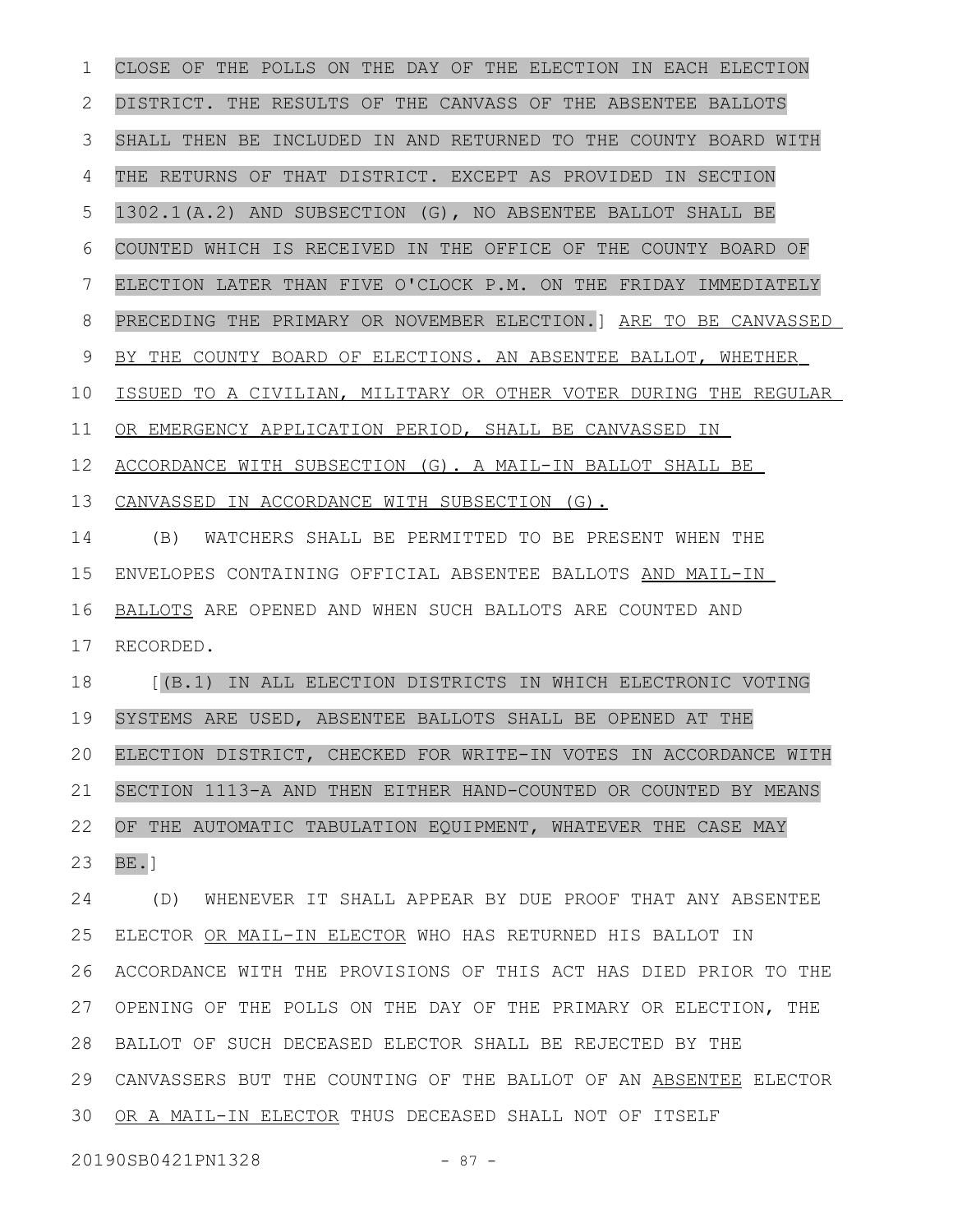INVALIDATE ANY NOMINATION OR ELECTION. 1

[(E) AT SUCH TIME THE LOCAL ELECTION BOARD SHALL THEN FURTHER EXAMINE THE DECLARATION ON EACH ENVELOPE NOT SO SET ASIDE AND SHALL COMPARE THE INFORMATION THEREON WITH THAT CONTAINED IN THE "REGISTERED ABSENTEE VOTERS FILE," THE ABSENTEE VOTERS' LIST AND THE "MILITARY VETERANS AND EMERGENCY CIVILIANS ABSENTEE VOTERS FILE." IF THE LOCAL ELECTION BOARD IS SATISFIED THAT THE DECLARATION IS SUFFICIENT AND THE INFORMATION CONTAINED IN THE "REGISTERED ABSENTEE VOTERS FILE," THE ABSENTEE VOTERS' LIST AND THE "MILITARY VETERANS AND EMERGENCY CIVILIANS ABSENTEE VOTERS FILE" VERIFIES HIS RIGHT TO VOTE, THE LOCAL ELECTION BOARD SHALL ANNOUNCE THE NAME OF THE ELECTOR AND SHALL GIVE ANY WATCHER PRESENT AN OPPORTUNITY TO CHALLENGE ANY ABSENTEE ELECTOR UPON THE GROUND OR GROUNDS (1) THAT THE ABSENTEE ELECTOR IS NOT A QUALIFIED ELECTOR; OR (2) THAT THE ABSENTEE ELECTOR WAS WITHIN THE MUNICIPALITY OF HIS RESIDENCE ON THE DAY OF THE PRIMARY OR ELECTION DURING THE PERIOD THE POLLS WERE OPEN, EXCEPT WHERE HE WAS IN MILITARY SERVICE OR EXCEPT IN THE CASE WHERE HIS BALLOT WAS OBTAINED FOR THE REASON THAT HE WAS UNABLE TO APPEAR PERSONALLY AT THE POLLING PLACE BECAUSE OF ILLNESS OR PHYSICAL DISABILITY; OR (3) THAT THE ABSENTEE ELECTOR WAS ABLE TO APPEAR PERSONALLY AT THE POLLING PLACE ON THE DAY OF THE PRIMARY OR ELECTION DURING THE PERIOD THE POLLS WERE OPEN IN THE CASE HIS BALLOT WAS OBTAINED FOR THE REASON THAT HE WAS UNABLE TO APPEAR PERSONALLY AT THE POLLING PLACE BECAUSE OF ILLNESS OR PHYSICAL DISABILITY. UPON CHALLENGE OF ANY ABSENTEE ELECTOR, AS SET FORTH HEREIN THE LOCAL ELECTION BOARD SHALL MARK "CHALLENGED" ON THE ENVELOPE TOGETHER WITH THE REASON OR REASONS THEREFOR, AND THE SAME SHALL BE SET ASIDE FOR RETURN TO THE COUNTY BOARD UNOPENED PENDING DECISION BY THE COUNTY BOARD AND SHALL NOT BE COUNTED. 2 3 4 5 6 7 8 9 10 11 12 13 14 15 16 17 18 19 20 21 22 23 24 25 26 27 28 29 30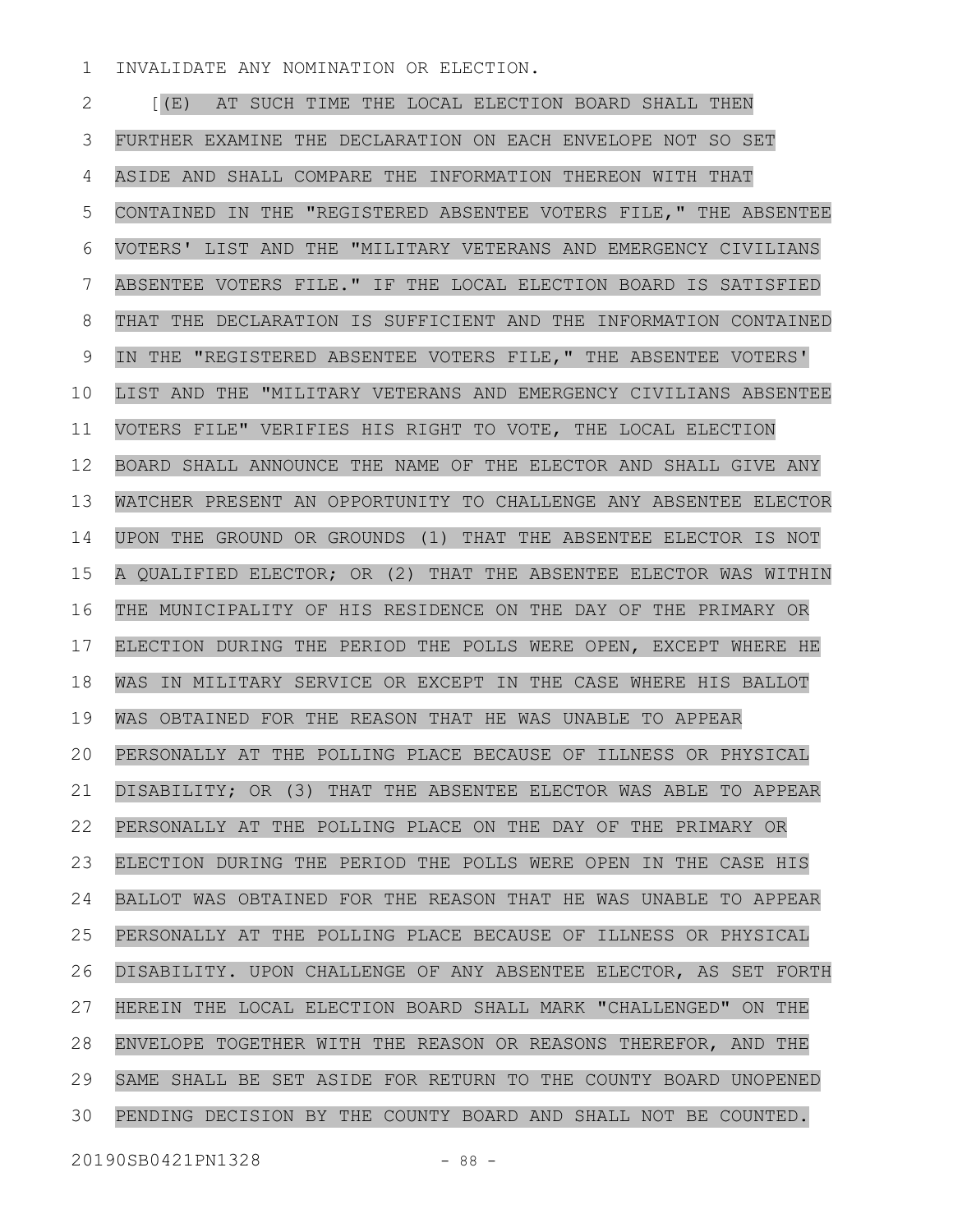ALL ABSENTEE BALLOTS NOT CHALLENGED FOR ANY OF THE REASONS PROVIDED HEREIN SHALL BE COUNTED AND INCLUDED WITH THE GENERAL RETURN OF PAPER BALLOTS OR VOTING MACHINES, AS THE CASE MAY BE AS FOLLOWS. THEREUPON, THE LOCAL ELECTION BOARD SHALL OPEN THE ENVELOPE OF EVERY UNCHALLENGED ABSENTEE ELECTOR IN SUCH MANNER AS NOT TO DESTROY THE DECLARATION EXECUTED THEREON. ALL OF SUCH ENVELOPES ON WHICH ARE PRINTED, STAMPED OR ENDORSED THE WORDS "OFFICIAL ABSENTEE BALLOT" SHALL BE PLACED IN ONE OR MORE DEPOSITORIES AT ONE TIME AND SAID DEPOSITORY OR DEPOSITORIES WELL SHAKEN AND THE ENVELOPES MIXED BEFORE ANY ENVELOPE IS TAKEN THEREFROM. IF ANY OF THESE ENVELOPES SHALL CONTAIN ANY EXTRANEOUS MARKS OR IDENTIFYING SYMBOLS OTHER THAN THE WORDS "OFFICIAL ABSENTEE BALLOT," THE ENVELOPES AND THE BALLOTS CONTAINED THEREIN SHALL BE SET ASIDE AND DECLARED VOID. THE LOCAL ELECTION BOARD SHALL THEN BREAK THE SEALS OF SUCH ENVELOPES, REMOVE THE BALLOTS AND RECORD THE VOTES IN THE SAME MANNER AS DISTRICT ELECTION OFFICERS ARE REQUIRED TO RECORD VOTES. WITH RESPECT TO THE CHALLENGED BALLOTS, THEY SHALL BE RETURNED TO THE COUNTY BOARD WITH THE RETURNS OF THE LOCAL ELECTION DISTRICT WHERE THEY SHALL BE PLACED UNOPENED IN A SECURE, SAFE AND SEALED CONTAINER IN THE CUSTODY OF THE COUNTY BOARD UNTIL IT SHALL FIX A TIME AND PLACE FOR A FORMAL HEARING OF ALL SUCH CHALLENGES AND NOTICE SHALL BE GIVEN WHERE POSSIBLE TO ALL ABSENTEE ELECTORS THUS CHALLENGED AND TO EVERY ATTORNEY, WATCHER OR CANDIDATE WHO MADE SUCH CHALLENGE. THE TIME FOR THE HEARING SHALL NOT BE LATER THAN SEVEN (7) DAYS AFTER THE DATE OF SAID CHALLENGE. ON THE DAY FIXED FOR SAID HEARING, THE COUNTY BOARD SHALL PROCEED WITHOUT DELAY TO HEAR SAID CHALLENGES AND, IN HEARING THE TESTIMONY, THE COUNTY BOARD SHALL NOT BE BOUND BY TECHNICAL RULES OF EVIDENCE. THE TESTIMONY PRESENTED SHALL BE 1 2 3 4 5 6 7 8 9 10 11 12 13 14 15 16 17 18 19 20 21 22 23 24 25 26 27 28 29 30

20190SB0421PN1328 - 89 -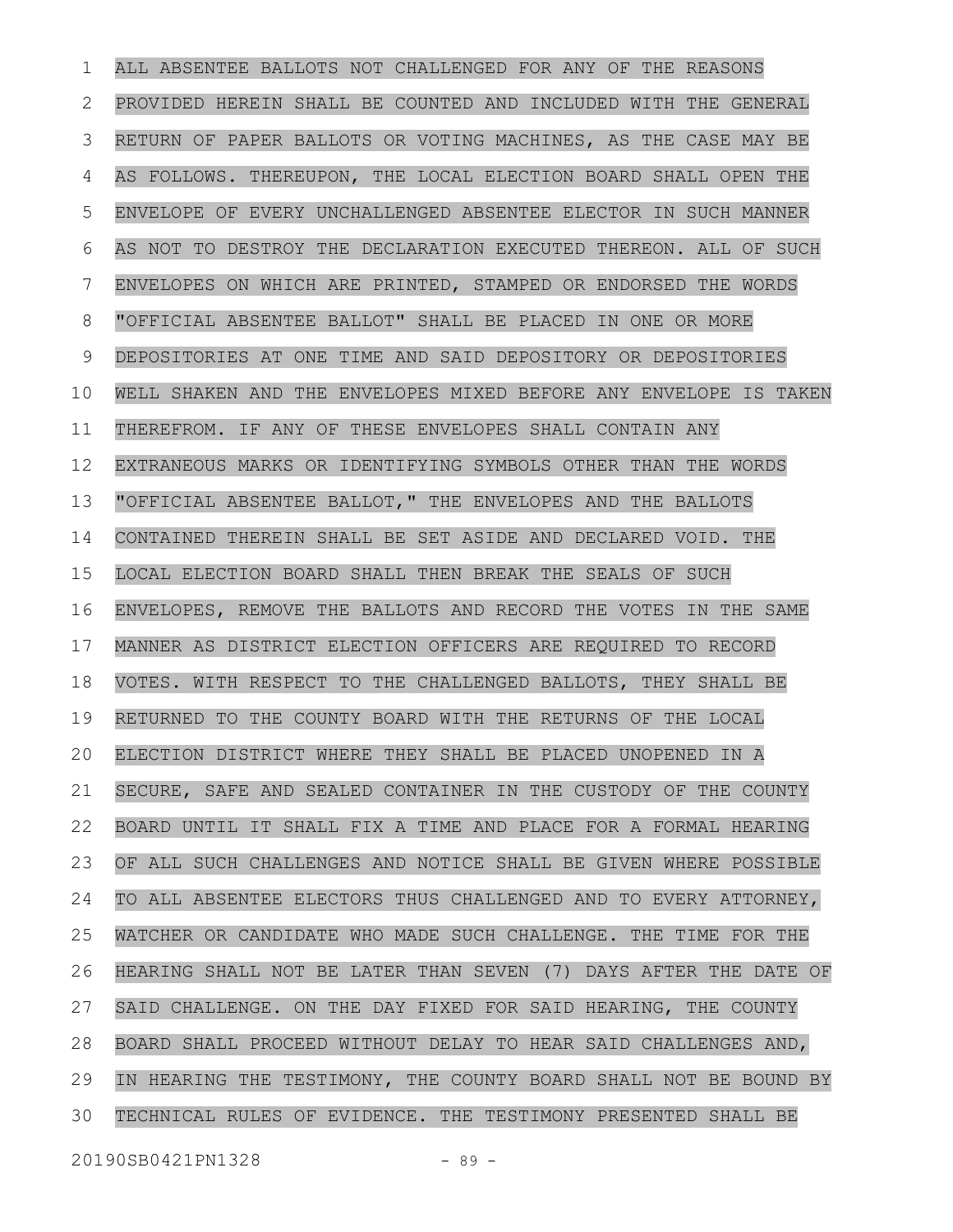STENOGRAPHICALLY RECORDED AND MADE PART OF THE RECORD OF THE HEARING. THE DECISION OF THE COUNTY BOARD IN UPHOLDING OR DISMISSING ANY CHALLENGE MAY BE REVIEWED BY THE COURT OF COMMON PLEAS OF THE COUNTY UPON A PETITION FILED BY ANY PERSON AGGRIEVED BY THE DECISION OF THE COUNTY BOARD. SUCH APPEAL SHALL BE TAKEN, WITHIN TWO (2) DAYS AFTER SUCH DECISION SHALL HAVE BEEN MADE, WHETHER REDUCED TO WRITING OR NOT, TO THE COURT OF COMMON PLEAS SETTING FORTH THE OBJECTIONS TO THE COUNTY BOARD'S DECISION AND PRAYING FOR AN ORDER REVERSING SAME. PENDING THE FINAL DETERMINATION OF ALL APPEALS, THE COUNTY BOARD SHALL SUSPEND ANY ACTION IN CANVASSING AND COMPUTING ALL CHALLENGED BALLOTS IRRESPECTIVE OF WHETHER OR NOT APPEAL WAS TAKEN FROM THE COUNTY BOARD'S DECISION. UPON COMPLETION OF THE COMPUTATION OF THE RETURNS OF THE COUNTY, THE VOTES CAST UPON THE CHALLENGED OFFICIAL ABSENTEE BALLOTS SHALL BE ADDED TO THE OTHER VOTES CAST WITHIN THE COUNTY.] 1 2 3 4 5 6 7 8 9 10 11 12 13 14 15 16

(F) ANY PERSON CHALLENGING AN APPLICATION FOR AN ABSENTEE BALLOT  $[OR]_L$  AN ABSENTEE BALLOT, AN APPLICATION FOR A MAIL-IN BALLOT OR A MAIL-IN BALLOT FOR ANY OF THE REASONS PROVIDED IN THIS ACT SHALL DEPOSIT THE SUM OF TEN DOLLARS (\$10.00) IN CASH WITH THE [LOCAL ELECTION] COUNTY BOARD, [IN CASES OF CHALLENGES MADE TO THE LOCAL ELECTION BOARD AND WITH THE COUNTY BOARD IN CASES OF CHALLENGES MADE TO THE COUNTY BOARD FOR WHICH HE SHALL BE ISSUED A RECEIPT FOR EACH CHALLENGE MADE,] WHICH SUM SHALL ONLY BE REFUNDED IF THE CHALLENGE IS SUSTAINED OR IF THE CHALLENGE IS WITHDRAWN WITHIN FIVE (5) DAYS AFTER THE PRIMARY OR ELECTION. IF THE CHALLENGE IS DISMISSED BY ANY LAWFUL ORDER THEN THE DEPOSIT SHALL BE FORFEITED. [ALL DEPOSIT MONEY RECEIVED BY THE LOCAL ELECTION BOARD SHALL BE TURNED OVER TO THE COUNTY BOARD SIMULTANEOUSLY WITH THE RETURN OF THE CHALLENGED BALLOTS.] 17 18 19 20 21 22 23 24 25 26 27 28 29 30

20190SB0421PN1328 - 90 -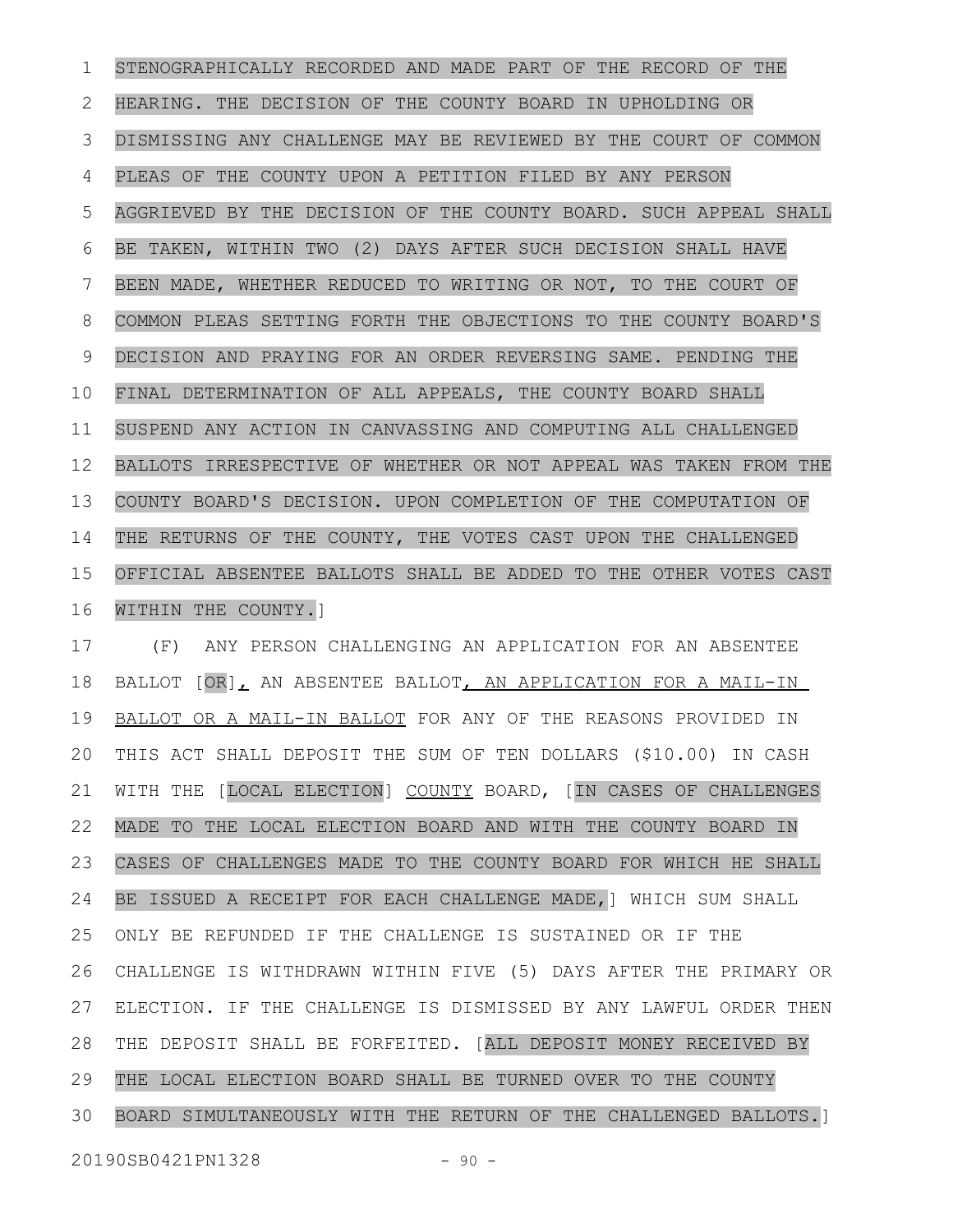THE COUNTY BOARD SHALL DEPOSIT ALL DEPOSIT MONEY IN THE GENERAL FUND OF THE COUNTY. 1 2

NOTICE OF THE REQUIREMENTS OF SUBSECTION (B) OF SECTION 1306 SHALL BE PRINTED ON THE ENVELOPE FOR THE ABSENTEE BALLOT OR MAIL-IN BALLOT. 3 4 5

(G) (1) (I) AN ABSENTEE BALLOT CAST BY ANY ABSENTEE ELECTOR AS DEFINED IN SECTION 1301(A),  $(B)$ ,  $(C)$ ,  $(D)$ ,  $(E)$ ,  $(F)$ , (G) AND (H) [WHICH IS RECEIVED IN THE OFFICE OF THE COUNTY BOARD OF ELECTIONS AFTER FIVE O'CLOCK P.M. ON THE FRIDAY IMMEDIATELY PRECEDING THE ELECTION AND NO LATER THAN FIVE O'CLOCK P.M. ON THE SEVENTH DAY FOLLOWING AN ELECTION] SHALL BE CANVASSED IN ACCORDANCE WITH THIS SUBSECTION IF [THE ABSENTEE BALLOT IS POSTMARKED NO LATER THAN THE DAY IMMEDIATELY PRECEDING THE ELECTION.] THE BALLOT IS CAST, SUBMITTED AND RECEIVED IN ACCORDANCE WITH THE PROVISIONS OF 25 PA.C.S. CH. 35 (RELATING TO UNIFORM MILITARY AND OVERSEAS VOTERS). (II) AN ABSENTEE BALLOT CAST BY ANY ABSENTEE ELECTOR AS DEFINED IN SECTION  $1301(I)$ , (J), (K), (L), (M) AND (N), AN ABSENTEE BALLOT UNDER SECTION 1302(A.3) OR A MAIL-IN BALLOT CAST BY A MAIL-IN ELECTOR SHALL BE CANVASSED IN ACCORDANCE WITH THIS SUBSECTION IF THE ABSENTEE BALLOT OR MAIL-IN BALLOT IS RECEIVED IN THE OFFICE OF THE COUNTY BOARD OF ELECTIONS NO LATER THAN EIGHT O'CLOCK P.M. ON THE DAY OF THE PRIMARY OR ELECTION. (2) THE COUNTY BOARD OF ELECTIONS SHALL MEET [ON THE EIGHTH DAY FOLLOWING THE ELECTION TO CANVASS] NO EARLIER THAN THE CLOSE OF POLLS ON THE DAY OF THE ELECTION AND NO LATER THAN THE THIRD DAY FOLLOWING THE ELECTION TO BEGIN CANVASSING THE ABSENTEE BALLOTS AND MAIL-IN BALLOTS RECEIVED UNDER THIS SUBSECTION AND SUBSECTION (H)(2). THE CANVASS SHALL CONTINUE THROUGH THE EIGHTH DAY FOLLOWING THE ELECTION. ONE AUTHORIZED REPRESENTATIVE OF 6 7 8 9 10 11 12 13 14 15 16 17 18 19 20 21 22 23 24 25 26 27 28 29 30

20190SB0421PN1328 - 91 -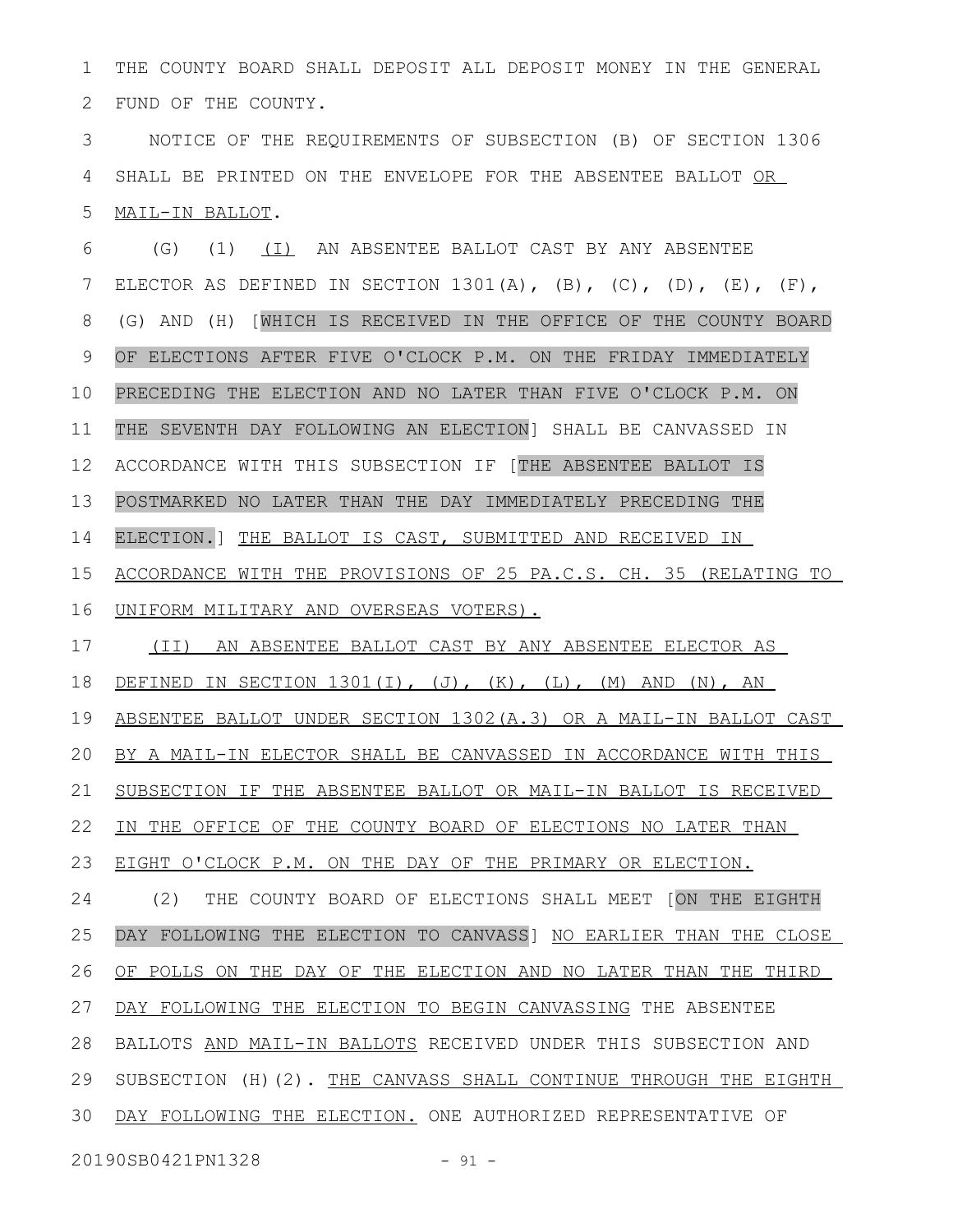EACH CANDIDATE IN AN ELECTION AND ONE REPRESENTATIVE FROM EACH POLITICAL PARTY SHALL BE PERMITTED TO REMAIN IN THE ROOM IN WHICH THE ABSENTEE BALLOTS AND MAIL-IN BALLOTS ARE CANVASSED. REPRESENTATIVES SHALL BE PERMITTED TO CHALLENGE ANY ABSENTEE ELECTOR OR MAIL-IN ELECTOR IN ACCORDANCE WITH THE PROVISIONS OF PARAGRAPH (3). 1 2 3 4 5 6

(3) WHEN THE COUNTY BOARD MEETS TO CANVASS ABSENTEE BALLOTS AND MAIL-IN BALLOTS UNDER PARAGRAPH (2), THE BOARD SHALL EXAMINE THE DECLARATION ON THE ENVELOPE OF EACH BALLOT NOT SET ASIDE UNDER SUBSECTION (D) AND SHALL COMPARE THE INFORMATION THEREON WITH THAT CONTAINED IN THE "REGISTERED ABSENTEE AND MAIL-IN VOTERS FILE," THE ABSENTEE VOTERS' LIST AND/OR THE "MILITARY VETERANS AND EMERGENCY CIVILIANS ABSENTEE VOTERS FILE," WHICHEVER IS APPLICABLE. IF THE COUNTY BOARD HAS VERIFIED THE PROOF OF IDENTIFICATION AS REQUIRED UNDER THIS ACT AND IS SATISFIED THAT THE DECLARATION IS SUFFICIENT AND THE INFORMATION CONTAINED IN THE "REGISTERED ABSENTEE AND MAIL-IN VOTERS FILE," THE ABSENTEE VOTERS' LIST AND/OR THE "MILITARY VETERANS AND EMERGENCY CIVILIANS ABSENTEE VOTERS FILE" VERIFIES HIS RIGHT TO VOTE, THE COUNTY BOARD SHALL ANNOUNCE THE NAME OF THE ELECTOR AND SHALL GIVE ANY CANDIDATE REPRESENTATIVE OR PARTY REPRESENTATIVE PRESENT AN OPPORTUNITY TO CHALLENGE ANY ABSENTEE ELECTOR UPON THE GROUND OR GROUNDS: (I) THAT THE ABSENTEE ELECTOR OR MAIL-IN ELECTOR IS NOT A QUALIFIED ELECTOR; OR (II) THAT THE ABSENTEE ELECTOR WAS WITHIN THE MUNICIPALITY OF HIS RESIDENCE ON THE DAY OF THE PRIMARY OR ELECTION DURING THE PERIOD THE POLLS WERE OPEN, EXCEPT WHERE HE WAS IN THE MILITARY 28 SERVICE OR EXCEPT IN THE CASE WHERE HIS BALLOT WAS OBTAINED FOR THE REASON THAT HE WAS UNABLE TO APPEAR PERSONALLY AT THE POLLING PLACE BECAUSE OF ILLNESS OR PHYSICAL DISABILITY; OR 307 8 9 10 11 12 13 14 15 16 17 18 19 20 21 22 23 24 25 26 27 29

20190SB0421PN1328 - 92 -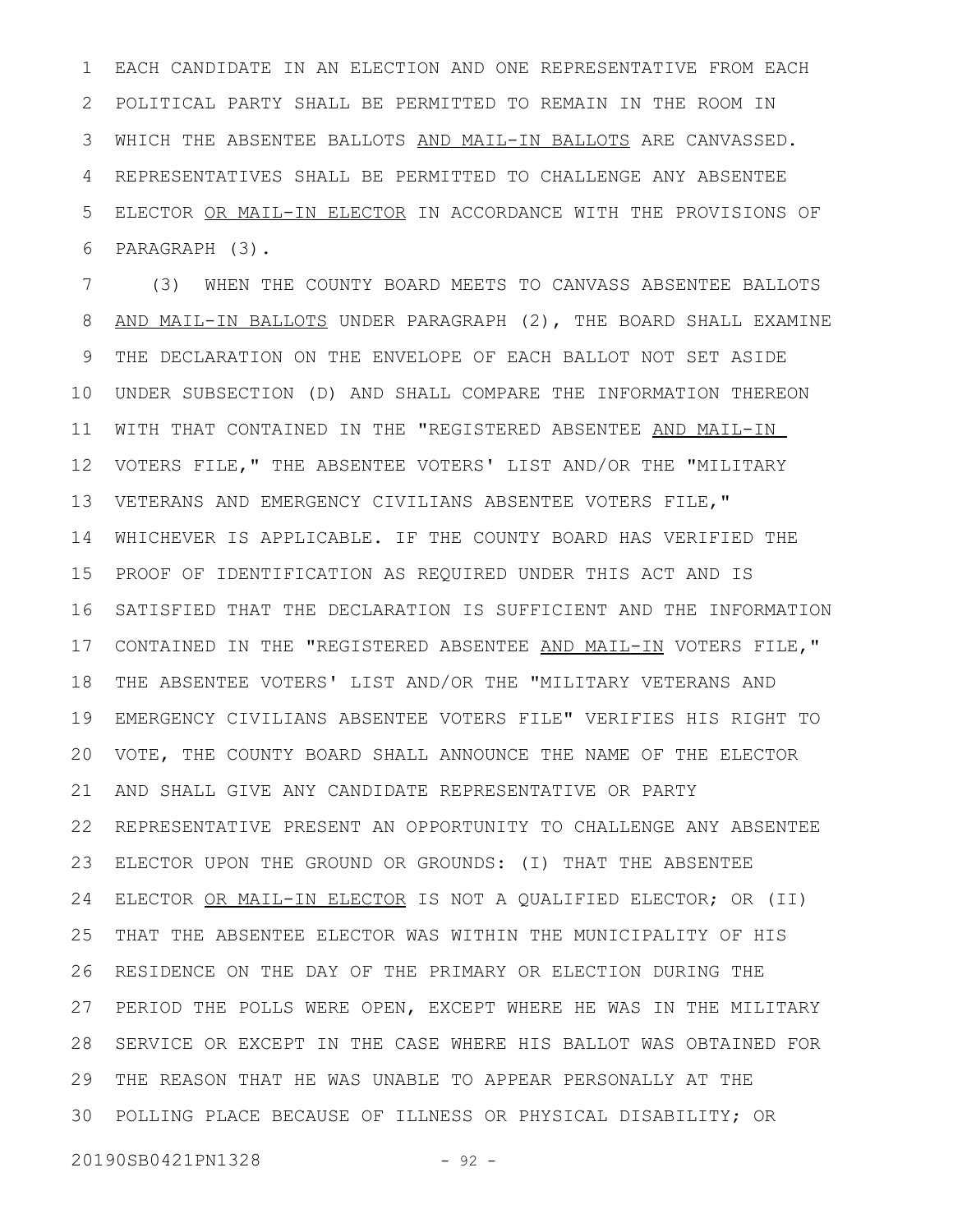(III) THAT THE ABSENTEE ELECTOR WAS ABLE TO APPEAR PERSONALLY AT THE POLLING PLACE ON THE DAY OF THE PRIMARY OR ELECTION DURING THE PERIOD THE POLLS WERE OPEN IN THE CASE HIS BALLOT WAS OBTAINED FOR THE REASON THAT HE WAS UNABLE TO APPEAR PERSONALLY AT THE POLLING PLACE BECAUSE OF ILLNESS OR PHYSICAL DISABILITY. UPON CHALLENGE OF ANY ABSENTEE ELECTOR, AS SET FORTH HEREIN, THE BOARD SHALL MARK "CHALLENGED" ON THE ENVELOPE TOGETHER WITH THE REASONS THEREFOR, AND THE SAME SHALL BE SET ASIDE UNOPENED PENDING FINAL DETERMINATION OF THE CHALLENGE ACCORDING TO THE PROCEDURE DESCRIBED IN PARAGRAPH (5). 10 1 2 3 4 5 6 7 8 9

11 (4) ALL ABSENTEE BALLOTS AND MAIL-IN BALLOTS NOT CHALLENGED FOR ANY OF THE REASONS PROVIDED IN PARAGRAPH (3) SHALL BE COUNTED AND INCLUDED WITH THE RETURNS OF THE APPLICABLE ELECTION DISTRICT AS FOLLOWS[.]: 12 13 14

(I) THE COUNTY BOARD SHALL OPEN THE ENVELOPE OF EVERY UNCHALLENGED ABSENTEE ELECTOR AND MAIL-IN ELECTOR IN SUCH MANNER AS NOT TO DESTROY THE DECLARATION EXECUTED THEREON. 15 16 17

(II) IF ANY OF THE ENVELOPES ON WHICH ARE PRINTED, STAMPED OR ENDORSED THE WORDS "OFFICIAL ABSENTEE BALLOT" OR "OFFICIAL MAIL-IN BALLOT" CONTAIN ANY EXTRANEOUS MARKS OR IDENTIFYING SYMBOLS, THE ENVELOPES AND THE BALLOTS CONTAINED THEREIN SHALL BE SET ASIDE AND DECLARED VOID. 18 19 20 21 22

(III) THE COUNTY BOARD SHALL THEN BREAK THE SEALS OF SUCH ENVELOPES, REMOVE THE BALLOTS AND RECORD THE VOTES. 23 24

(5) WITH RESPECT TO THE CHALLENGED BALLOTS, THEY SHALL BE PLACED UNOPENED IN A SECURE, SAFE AND SEALED CONTAINER IN THE CUSTODY OF THE COUNTY BOARD UNTIL IT SHALL FIX A TIME AND PLACE 27 FOR A FORMAL HEARING OF ALL SUCH CHALLENGES, AND NOTICE SHALL BE 28 29 GIVEN WHERE POSSIBLE TO ALL ABSENTEE ELECTORS AND MAIL-IN 30 ELECTORS THUS CHALLENGED AND TO EVERY INDIVIDUAL WHO MADE A 25 26

20190SB0421PN1328 - 93 -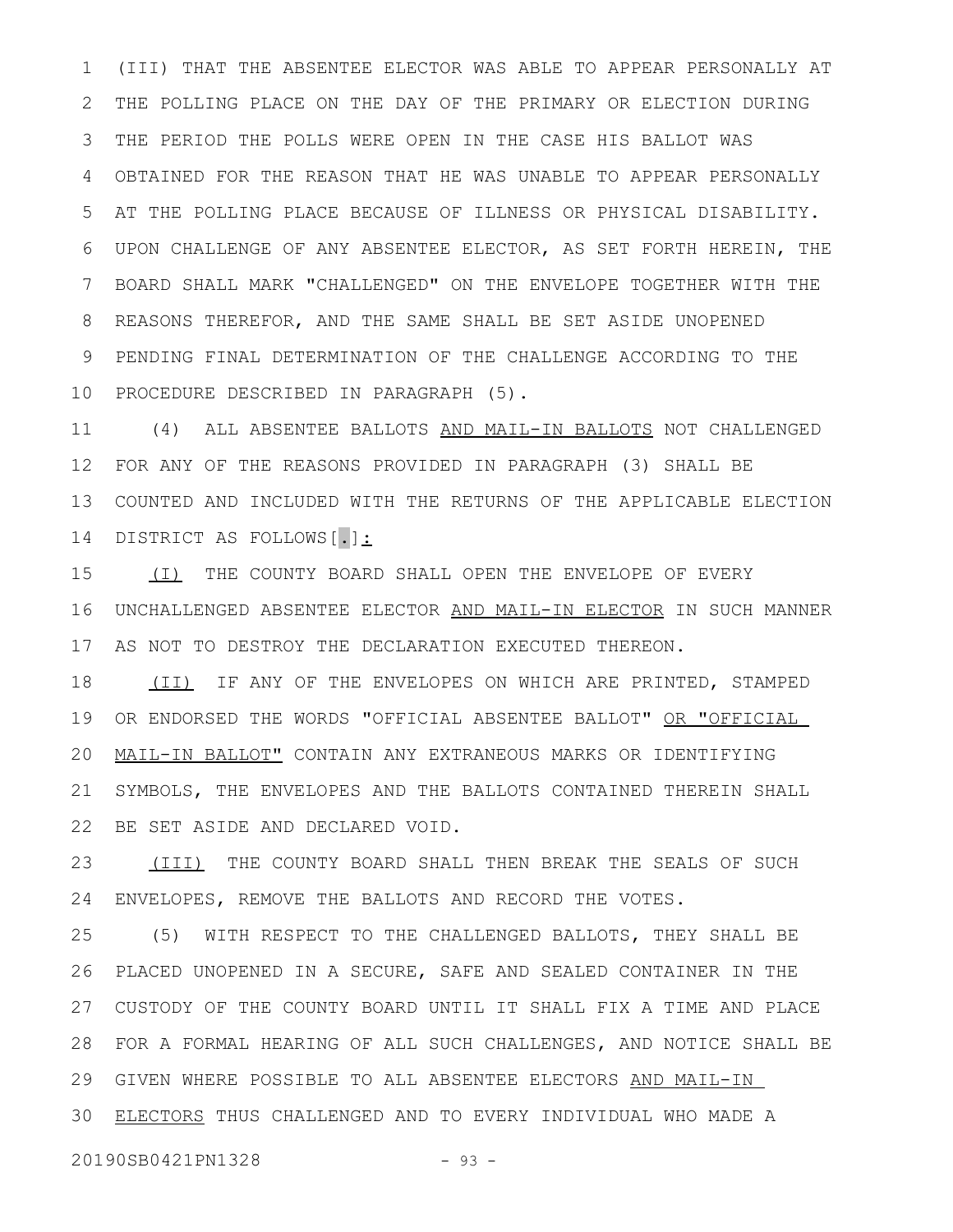CHALLENGE. THE TIME FOR THE HEARING SHALL NOT BE LATER THAN FIVE (5) DAYS AFTER THE DATE OF THE CHALLENGE. ON THE DAY FIXED FOR SAID HEARING, THE COUNTY BOARD SHALL PROCEED WITHOUT DELAY TO HEAR SAID CHALLENGES, AND, IN HEARING THE TESTIMONY, THE COUNTY BOARD SHALL NOT BE BOUND BY THE PENNSYLVANIA RULES OF EVIDENCE. THE TESTIMONY PRESENTED SHALL BE STENOGRAPHICALLY RECORDED AND MADE PART OF THE RECORD OF THE HEARING. 1 2 3 4 5 6 7

\* \* \* 8

(H) FOR THOSE ABSENTEE BALLOTS OR MAIL-IN BALLOTS FOR WHICH PROOF OF IDENTIFICATION HAS NOT BEEN RECEIVED OR COULD NOT BE VERIFIED: 9 10 11

(1) IF THE PROOF OF IDENTIFICATION IS RECEIVED AND VERIFIED BY THE COUNTY BOARD OF ELECTIONS PRIOR TO THE DISTRIBUTION OF THE ABSENTEE BALLOTS OR MAIL-IN BALLOTS TO THE LOCAL ELECTION DISTRICTS, THEN THE COUNTY SHALL DISTRIBUTE THE ABSENTEE BALLOTS AND MAIL-IN BALLOTS FOR WHICH PROOF OF IDENTIFICATION IS 17 RECEIVED AND VERIFIED, ALONG WITH THE OTHER ABSENTEE BALLOTS AND MAIL-IN BALLOTS, TO THE ABSENTEE VOTER'S RESPECTIVE ELECTION DISTRICT OR THE MAIL-IN VOTER'S RESPECTIVE ELECTION DISTRICT. IF THE COUNTY BOARD OF ELECTIONS DOES NOT RECEIVE OR IS NOT ABLE TO VERIFY THE PROOF OF IDENTIFICATION FOR AN ELECTOR PRIOR TO THE ABSENTEE BALLOTS' OR MAIL-IN BALLOTS' BEING SENT TO THE APPROPRIATE LOCAL ELECTION DISTRICTS, THE COUNTY BOARD SHALL 23 24 KEEP THE ABSENTEE BALLOT OR MAIL-IN BALLOT AND FOLLOW THE 25 PROCEDURES SET FORTH IN PARAGRAPH (2) OR (3), WHICHEVER IS 26 APPLICABLE. 12 13 14 15 16 18 19 20 21 22

(2) IF THE PROOF OF IDENTIFICATION IS RECEIVED AND VERIFIED 28 AFTER THE ABSENTEE BALLOTS AND MAIL-IN BALLOTS HAVE BEEN DISTRIBUTED TO THE APPROPRIATE LOCAL ELECTION DISTRICTS, BUT 29 PRIOR TO THE SIXTH CALENDAR DAY FOLLOWING THE ELECTION, THEN THE 3027

20190SB0421PN1328 - 94 -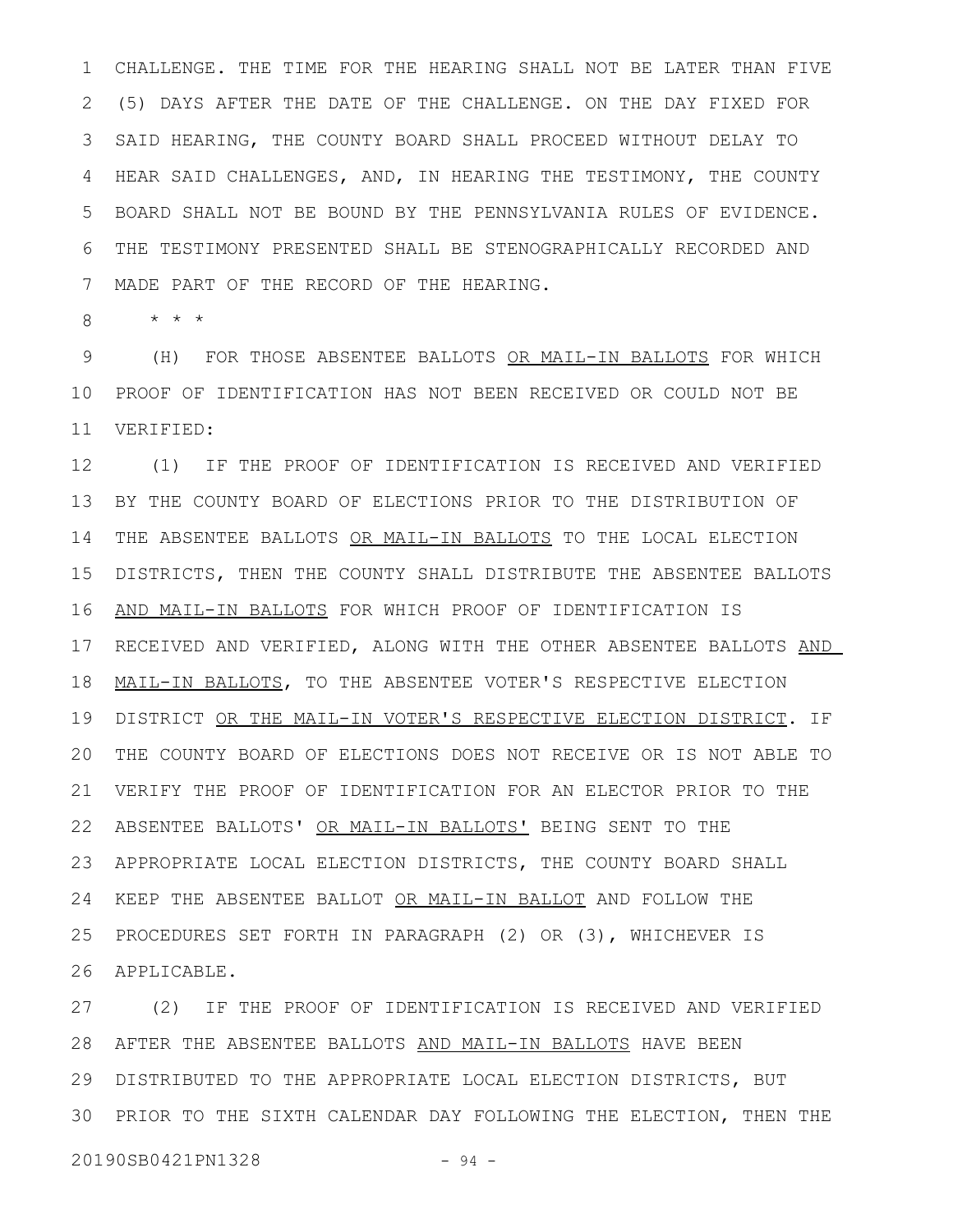COUNTY BOARD OF ELECTIONS SHALL CANVASS THE ABSENTEE BALLOTS AND MAIL-IN BALLOTS UNDER THIS SUBSECTION IN ACCORDANCE WITH SUBSECTION (G)(2), UNLESS THE ELECTOR APPEARED TO VOTE AT THE PROPER POLLING PLACE FOR THE PURPOSE OF CASTING A BALLOT, THEN THE ABSENTEE BALLOT OR MAIL-IN BALLOT CAST BY THAT ELECTOR SHALL BE DECLARED VOID. 1 2 3 4 5 6

(3) IF AN ELECTOR FAILS TO PROVIDE PROOF OF IDENTIFICATION THAT CAN BE VERIFIED BY THE COUNTY BOARD OF ELECTIONS BY THE SIXTH CALENDAR DAY FOLLOWING THE ELECTION, THEN THE ABSENTEE 10 BALLOT OR MAIL-IN BALLOT SHALL NOT BE COUNTED. 7 8 9

\* \* \* 11

SECTION 1309. PUBLIC RECORDS. $--(A)$  ALL OFFICIAL ABSENTEE BALLOTS, FILES, APPLICATIONS FOR SUCH BALLOTS AND ENVELOPES ON 13 WHICH THE EXECUTED DECLARATIONS APPEAR, AND ALL INFORMATION AND LISTS ARE HEREBY DESIGNATED AND DECLARED TO BE PUBLIC RECORDS AND SHALL BE SAFELY KEPT FOR A PERIOD OF TWO YEARS, EXCEPT THAT 16 17 NO PROOF OF IDENTIFICATION SHALL BE MADE PUBLIC, NOR SHALL 18 INFORMATION CONCERNING A MILITARY ELECTOR BE MADE PUBLIC WHICH IS EXPRESSLY FORBIDDEN BY THE DEPARTMENT OF DEFENSE BECAUSE OF MILITARY SECURITY. 20 12 14 15 19

(B) FOR EACH ELECTION, THE COUNTY BOARD SHALL MAINTAIN A RECORD OF THE FOLLOWING INFORMATION, IF APPLICABLE, FOR EACH 21 22

ELECTOR WHO MAKES APPLICATION FOR AN ABSENTEE BALLOT: 23

(1) THE ELECTOR'S NAME AND VOTER REGISTRATION ADDRESS. 24

(2) THE DATE ON WHICH THE ELECTOR'S APPLICATION IS RECEIVED BY THE COUNTY BOARD. 25 26

(3) THE DATE ON WHICH THE ELECTOR'S APPLICATION IS APPROVED OR REJECTED BY THE COUNTY BOARD. 27 28

(4) THE DATE ON WHICH THE COUNTY BOARD MAILS OR DELIVERS THE 30 ABSENTEE BALLOT TO THE ELECTOR. 29

20190SB0421PN1328 - 95 -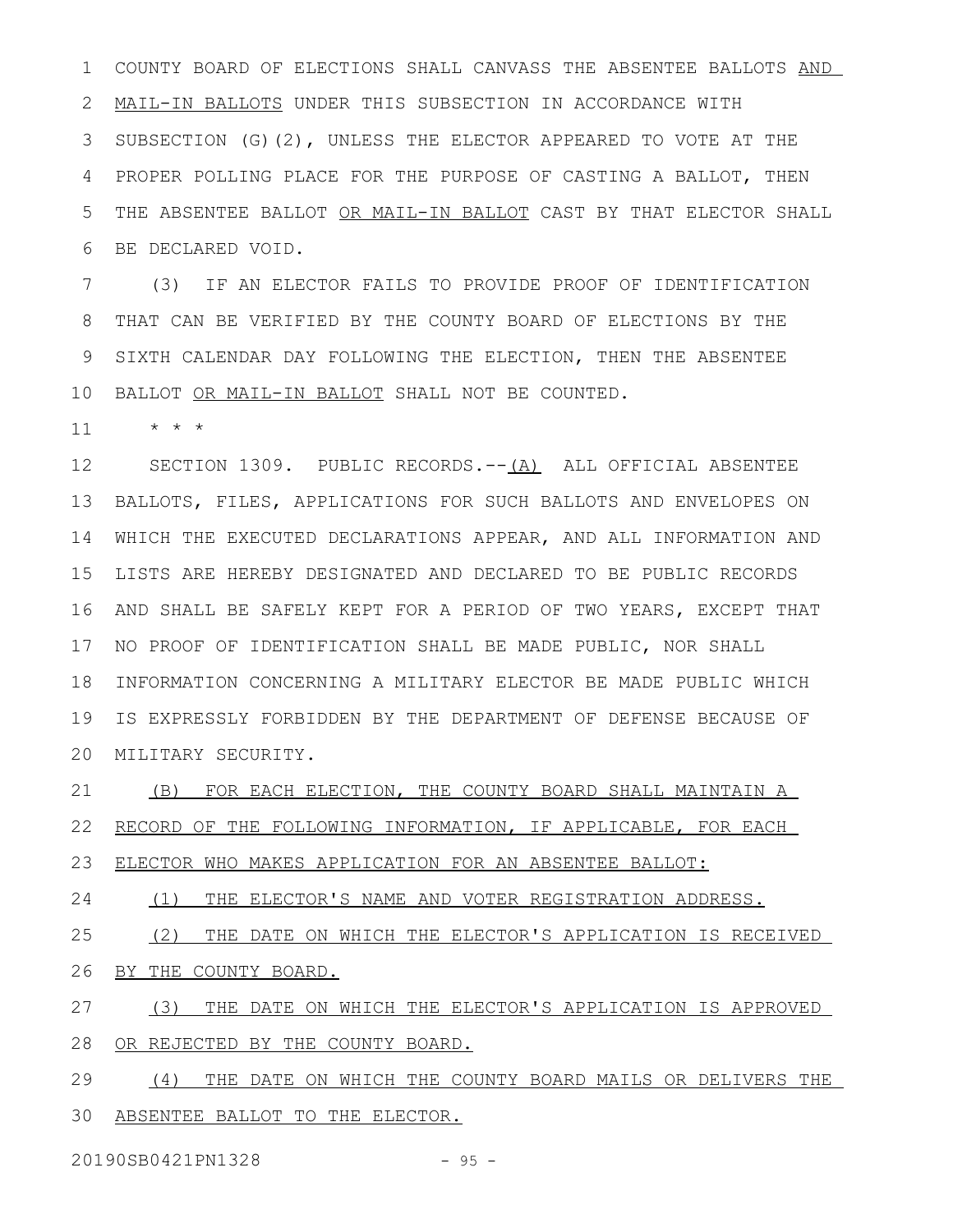| 1  | (5)<br>THE DATE ON WHICH THE ELECTOR'S COMPLETED ABSENTEE        |
|----|------------------------------------------------------------------|
| 2  | BALLOT IS RECEIVED BY THE COUNTY BOARD.                          |
| 3  | (6) THE DATE OF THE POSTMARK ON THE MAILING ENVELOPE OF THE      |
| 4  | ELECTOR'S COMPLETED ABSENTEE BALLOT.                             |
| 5  | THE COUNTY BOARD SHALL COMPILE THE RECORDS LISTED UNDER<br>(C)   |
| 6  | SUBSECTION (B) AND MAKE THE RECORDS PUBLICLY AVAILABLE UPON      |
| 7  | REQUEST WITHIN FORTY-EIGHT HOURS.                                |
| 8  | SECTION 8. THE ACT IS AMENDED BY ADDING AN ARTICLE TO READ:      |
| 9  | ARTICLE XIII-D                                                   |
| 10 | VOTING BY QUALIFIED MAIL-IN ELECTORS                             |
| 11 | SECTION 1301-D. QUALIFIED MAIL-IN ELECTORS.                      |
| 12 | GENERAL RULE.--THE FOLLOWING INDIVIDUALS SHALL BE<br>(A)         |
| 13 | ENTITLED TO VOTE BY AN OFFICIAL MAIL-IN BALLOT IN ANY PRIMARY OR |
| 14 | ELECTION HELD IN THIS COMMONWEALTH IN THE MANNER PROVIDED UNDER  |
| 15 | THIS ARTICLE:                                                    |
| 16 | (1)<br>ANY QUALIFIED ELECTOR WHO IS NOT ELIGIBLE TO BE A         |
| 17 | QUALIFIED ABSENTEE ELECTOR UNDER ARTICLE XIII.                   |
| 18 | $(2)$ (RESERVED).                                                |
| 19 | CONSTRUCTION. -- THE TERM "OUALIFIED MAIL-IN ELECTOR"<br>(B)     |
| 20 | SHALL NOT BE CONSTRUED TO INCLUDE A PERSON NOT OTHERWISE         |
| 21 | QUALIFIED AS A QUALIFIED ELECTOR IN ACCORDANCE WITH THE          |
| 22 | DEFINITION IN SECTION 102(T).                                    |
| 23 | SECTION 1302-D. APPLICATIONS FOR OFFICIAL MAIL-IN BALLOTS.       |
| 24 | GENERAL RULE.--A QUALIFIED ELECTOR UNDER SECTION 1301-D<br>(A)   |
| 25 | MAY APPLY AT ANY TIME BEFORE ANY PRIMARY OR ELECTION FOR AN      |
| 26 | OFFICIAL MAIL-IN BALLOT IN PERSON OR ON ANY OFFICIAL COUNTY      |
| 27 | BOARD OF ELECTION FORM ADDRESSED TO THE SECRETARY OF THE         |
| 28 | COMMONWEALTH OR THE COUNTY BOARD OF ELECTION OF THE COUNTY IN    |
| 29 | WHICH THE QUALIFIED ELECTOR'S VOTING RESIDENCE IS LOCATED.       |
| 30 | (B) CONTENT.--THE FOLLOWING SHALL APPLY:                         |
|    |                                                                  |

20190SB0421PN1328 - 96 -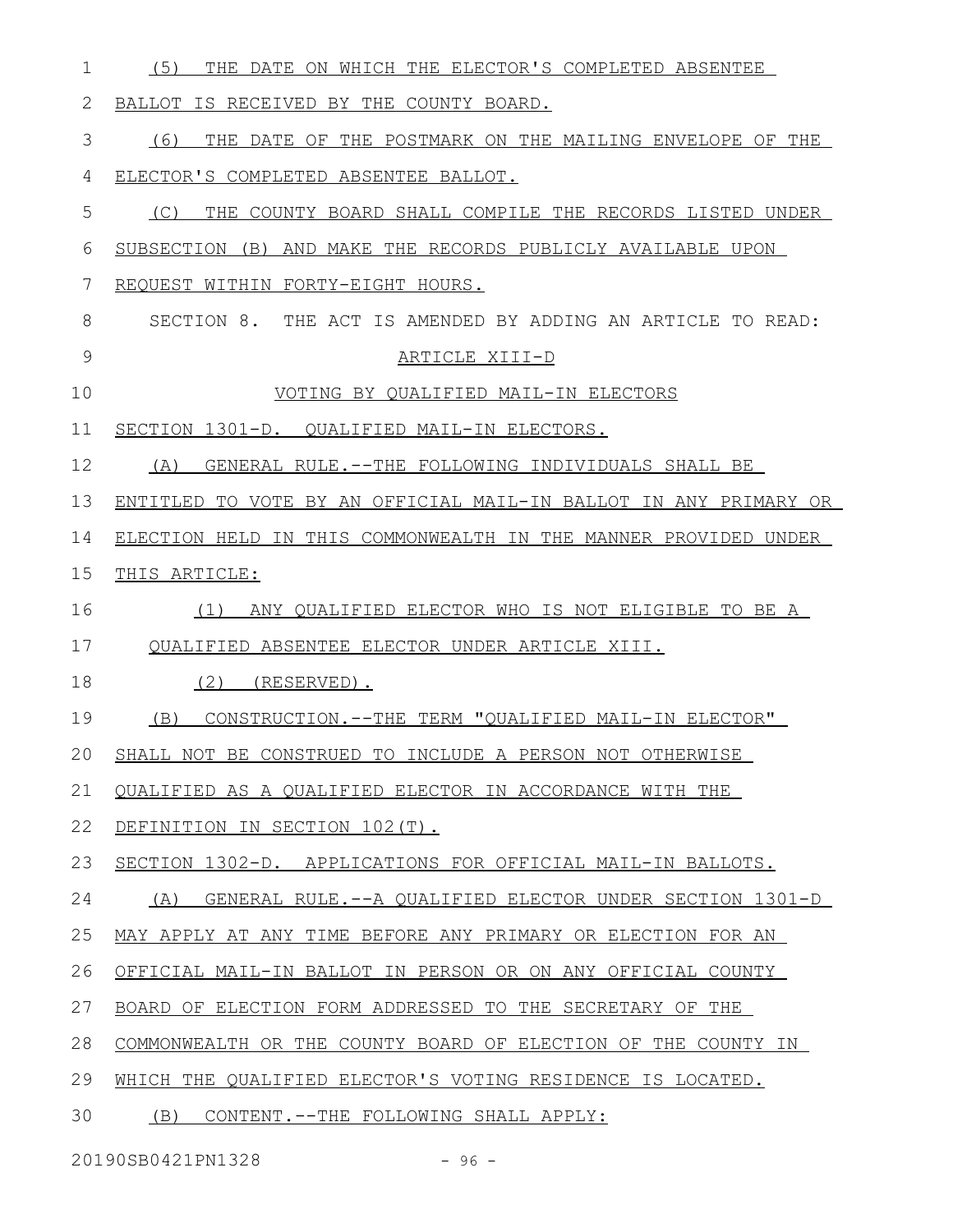| 1  | THE QUALIFIED ELECTOR'S APPLICATION SHALL CONTAIN<br>(1)         |     |
|----|------------------------------------------------------------------|-----|
| 2  | <b>THE</b><br>FOLLOWING INFORMATION:                             |     |
| 3  | LENGTH OF TIME A CITIZEN.<br>(I)                                 | <-- |
| 4  | <del>THT S</del><br>$+\pm\pm$                                    |     |
| 5  | $+11$<br>DATE OF BIRTH.                                          |     |
| 6  | <del>(IV)</del> (II)<br>LENGTH OF TIME A RESIDENT OF VOTING      | <-- |
| 7  | DISTRICT.                                                        |     |
| 8  | VOTING DISTRICT, IF KNOWN.<br>$\overline{(+)}$ (III)             | <-- |
| 9  | $\overline{(+)}$ (IV)<br>PARTY CHOICE IN CASE OF PRIMARY.        | <-- |
| 10 | $(V)$ $\leftrightarrow$ $\leftrightarrow$ $(V)$<br>NAME.         | <-- |
| 11 | (2)<br>A QUALIFIED ELECTOR SHALL, IN ADDITION, SPECIFY THE       |     |
| 12 | ADDRESS TO WHICH THE BALLOT IS TO BE SENT, THE RELATIONSHIP      |     |
| 13 | WHERE NECESSARY AND OTHER INFORMATION AS MAY BE DETERMINED BY    |     |
| 14 | THE SECRETARY OF THE COMMONWEALTH.                               |     |
| 15 | (3)<br>WHEN AN APPLICATION IS RECEIVED BY THE SECRETARY OF       |     |
| 16 | THE COMMONWEALTH IT SHALL BE FORWARDED TO THE PROPER COUNTY      |     |
| 17 | BOARD OF ELECTION.                                               |     |
| 18 | SIGNATURE REQUIRED. -- EXCEPT AS PROVIDED IN SUBSECTION<br>(C)   |     |
| 19 | (D), THE APPLICATION OF A QUALIFIED ELECTOR UNDER SECTION 1301-D |     |
| 20 | FOR AN OFFICIAL MAIL-IN BALLOT IN ANY PRIMARY OR ELECTION SHALL  |     |
| 21 | BE SIGNED BY THE APPLICANT.                                      |     |
| 22 | (D) SIGNATURE NOT REQUIRED.--IF ANY ELECTOR ENTITLED TO A        |     |
| 23 | MAIL-IN BALLOT UNDER THIS SECTION IS UNABLE TO SIGN THE          |     |
| 24 | APPLICATION BECAUSE OF ILLNESS OR PHYSICAL DISABILITY, THE       |     |
| 25 | ELECTOR SHALL BE EXCUSED FROM SIGNING UPON MAKING A STATEMENT    |     |
| 26 | WHICH SHALL BE WITNESSED BY ONE ADULT PERSON IN SUBSTANTIALLY    |     |
| 27 | THE FOLLOWING FORM:                                              |     |
| 28 | I HEREBY STATE THAT I AM UNABLE TO SIGN MY APPLICATION           |     |
| 29 | FOR A MAIL-IN BALLOT WITHOUT ASSISTANCE BECAUSE I AM             |     |
| 30 | UNABLE TO WRITE BY REASON OF MY ILLNESS OR PHYSICAL              |     |

20190SB0421PN1328 - 97 -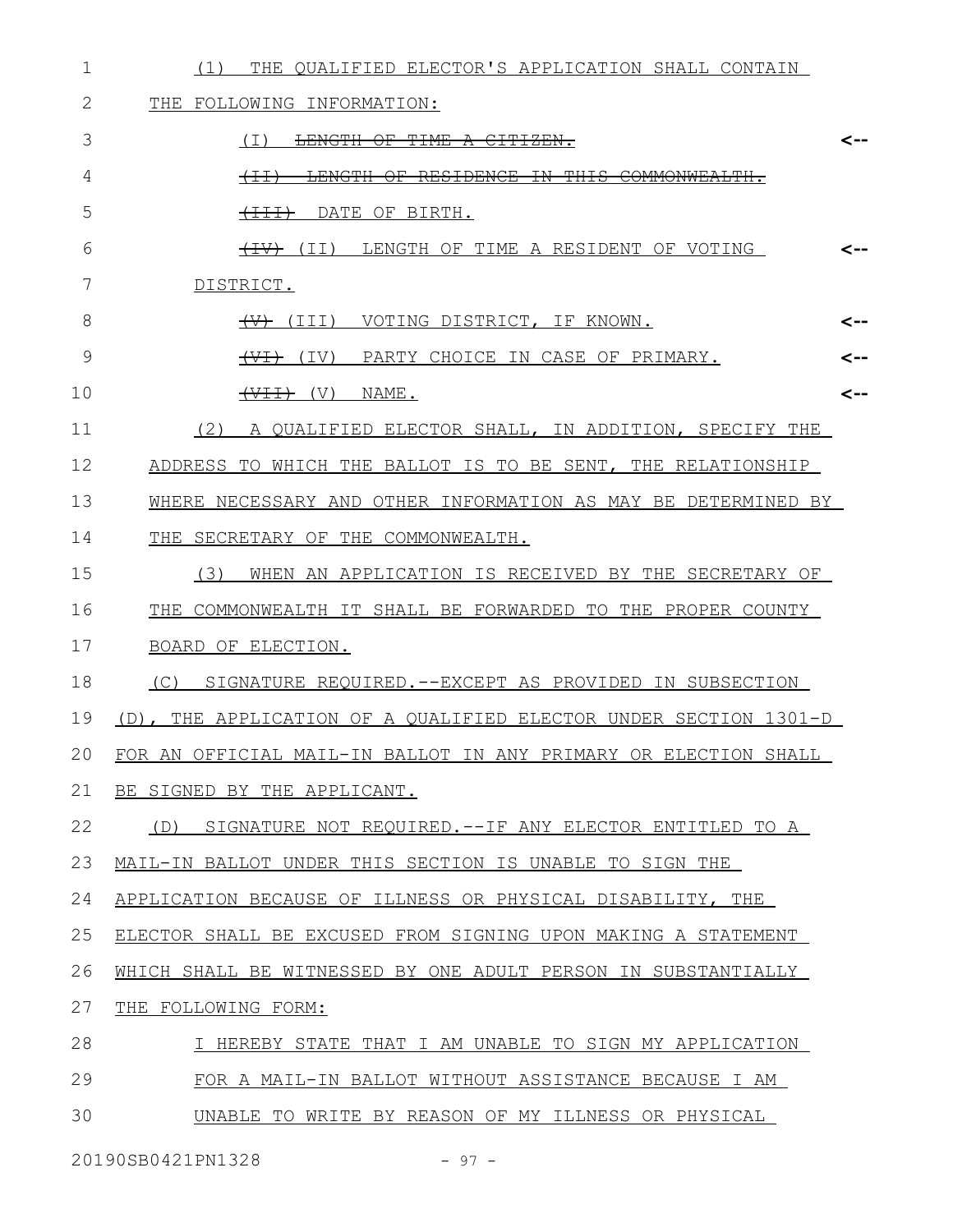| 1            | DISABILITY. I HAVE MADE OR HAVE RECEIVED ASSISTANCE IN           |
|--------------|------------------------------------------------------------------|
| $\mathbf{2}$ | MAKING MY MARK IN LIEU OF MY SIGNATURE.                          |
| 3            | (MARK)                                                           |
| 4            | (DATE)                                                           |
| 5            | (COMPLETE ADDRESS OF WITNESS)                                    |
| 6            | (SIGNATURE OF WITNESS)                                           |
| 7            | NUMBERING.--THE COUNTY BOARD OF ELECTIONS SHALL NUMBER,<br>(E)   |
| 8            | IN CHRONOLOGICAL ORDER, THE APPLICATIONS FOR AN OFFICIAL MAIL-IN |
| 9            | BALLOT, WHICH NUMBER SHALL LIKEWISE APPEAR ON THE OFFICIAL MAIL- |
| 10           | IN BALLOT FOR THE QUALIFIED ELECTOR. THE NUMBERS SHALL APPEAR    |
| 11           | LEGIBLY AND IN A CONSPICUOUS PLACE BUT BEFORE THE BALLOTS ARE    |
| 12           | DISTRIBUTED, THE NUMBER ON THE BALLOT SHALL BE TORN OFF BY THE   |
| 13           | COUNTY BOARD OF ELECTION. THE NUMBER INFORMATION SHALL BE        |
| 14           | APPROPRIATELY INSERTED AND BECOME A PART OF THE REGISTERED       |
| 15           | ABSENTEE AND MAIL-IN VOTERS FILE PROVIDED UNDER SECTION 1302.3.  |
| 16           | (F)<br>FORM.--APPLICATION FOR AN OFFICIAL MAIL-IN BALLOT SHALL   |
| 17           | BE ON PHYSICAL AND ELECTRONIC FORMS PRESCRIBED BY THE SECRETARY  |
| 18           | OF THE COMMONWEALTH. THE APPLICATION SHALL STATE THAT A VOTER    |
| 19           | WHO RECEIVES AND VOTES A MAIL-IN BALLOT UNDER SECTION 1301-D     |
| 20           | SHALL NOT BE ELIGIBLE TO VOTE AT A POLLING PLACE ON ELECTION     |
| 21           | DAY. THE PHYSICAL APPLICATION FORMS SHALL BE MADE FREELY         |
| 22           | AVAILABLE TO THE PUBLIC AT COUNTY BOARD OF ELECTIONS, MUNICIPAL  |
| 23           | BUILDINGS AND AT OTHER LOCATIONS DESIGNATED BY THE SECRETARY OF  |
| 24           | THE COMMONWEALTH. THE ELECTRONIC APPLICATION FORMS SHALL BE MADE |
| 25           | FREELY AVAILABLE TO THE PUBLIC THROUGH PUBLICLY ACCESSIBLE       |
| 26           | MEANS. NO WRITTEN APPLICATION OR PERSONAL REQUEST SHALL BE       |
| 27           | NECESSARY TO RECEIVE OR ACCESS THE APPLICATION FORMS. COPIES AND |
| 28           | RECORDS OF ALL COMPLETED PHYSICAL AND ELECTRONIC APPLICATIONS    |
| 29           | FOR OFFICIAL MAIL-IN BALLOTS SHALL BE RETAINED BY THE COUNTY     |
| 30           | BOARD OF ELECTIONS.                                              |

20190SB0421PN1328 - 98 -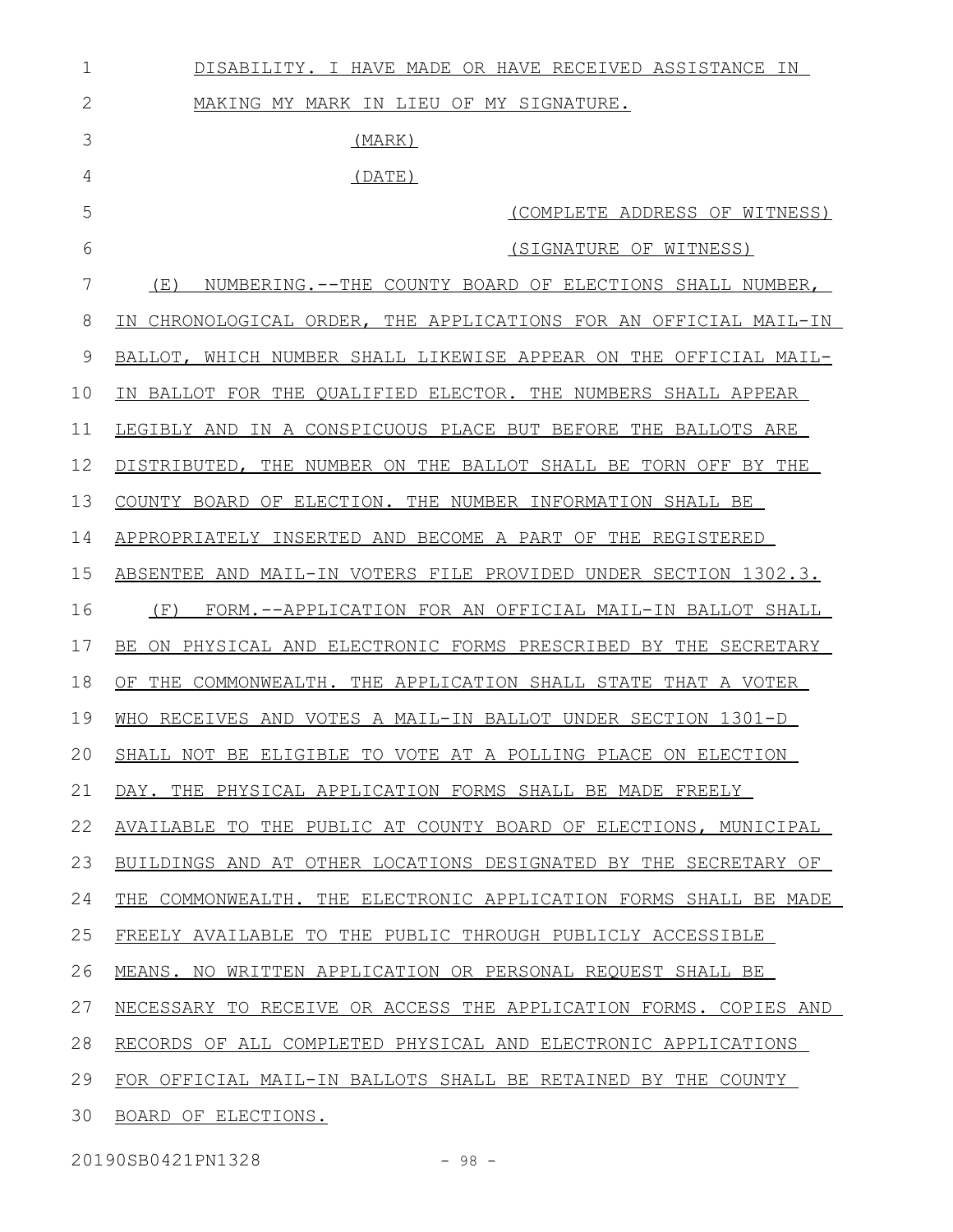(G) PERMANENT MAIL-IN VOTING LIST.-- 1

(1) ANY QUALIFIED REGISTERED ELECTOR MAY REQUEST TO BE PLACED ON A PERMANENT MAIL-IN BALLOT LIST FILE. A MAIL-IN BALLOT APPLICATION SHALL BE MAILED TO EVERY PERSON OTHERWISE ELIGIBLE TO RECEIVE A MAIL-IN BALLOT APPLICATION BY THE FIRST MONDAY IN FEBRUARY EACH YEAR, SO LONG AS THE PERSON DOES NOT LOSE THE PERSON'S VOTING RIGHTS BY FAILURE TO VOTE AS OTHERWISE REQUIRED BY THIS ACT. A MAIL-IN BALLOT APPLICATION MAILED TO A VOTER UNDER THIS SECTION, WHICH IS COMPLETED AND TIMELY RETURNED BY THE VOTER, SHALL SERVE AS AN APPLICATION FOR ANY AND ALL PRIMARY, GENERAL OR SPECIAL ELECTIONS TO BE HELD IN THE REMAINDER OF THAT CALENDAR YEAR AND FOR ALL SPECIAL ELECTIONS TO BE HELD BEFORE THE THIRD MONDAY IN FEBRUARY OF THE SUCCEEDING YEAR. (2) THE SECRETARY OF THE COMMONWEALTH MAY DEVELOP AN ELECTRONIC SYSTEM THROUGH WHICH ALL QUALIFIED ELECTORS MAY APPLY FOR A MAIL-IN BALLOT AND REQUEST PERMANENT MAIL-IN VOTER STATUS UNDER THIS SECTION, PROVIDED THE SYSTEM IS ABLE TO CAPTURE A DIGITIZED OR ELECTRONIC SIGNATURE OF THE APPLICANT. A COUNTY BOARD OF ELECTIONS SHALL TREAT AN APPLICATION OR REQUEST RECEIVED THROUGH THE ELECTRONIC SYSTEM AS IF THE APPLICATION OR REQUEST HAD BEEN SUBMITTED ON A PAPER FORM OR ANY OTHER FORMAT USED BY THE COUNTY. SECTION 1302.1-D. DATE OF APPLICATION FOR MAIL-IN BALLOT. (A) GENERAL RULE.--APPLICATIONS FOR MAIL-IN BALLOTS SHALL BE RECEIVED IN THE OFFICE OF THE COUNTY BOARD OF ELECTIONS NOT EARLIER THAN 50 DAYS BEFORE THE PRIMARY OR ELECTION, EXCEPT THAT IF A COUNTY BOARD OF ELECTIONS DETERMINES THAT IT WOULD BE APPROPRIATE TO THE COUNTY BOARD OF ELECTIONS' OPERATIONAL NEEDS, ANY APPLICATIONS FOR MAIL-IN BALLOTS RECEIVED MORE THAN 50 DAYS 20190SB0421PN1328 - 99 -2 3 4 5 6 7 8 9 10 11 12 13 14 15 16 17 18 19 20 21 22 23 24 25 26 27 28 29 30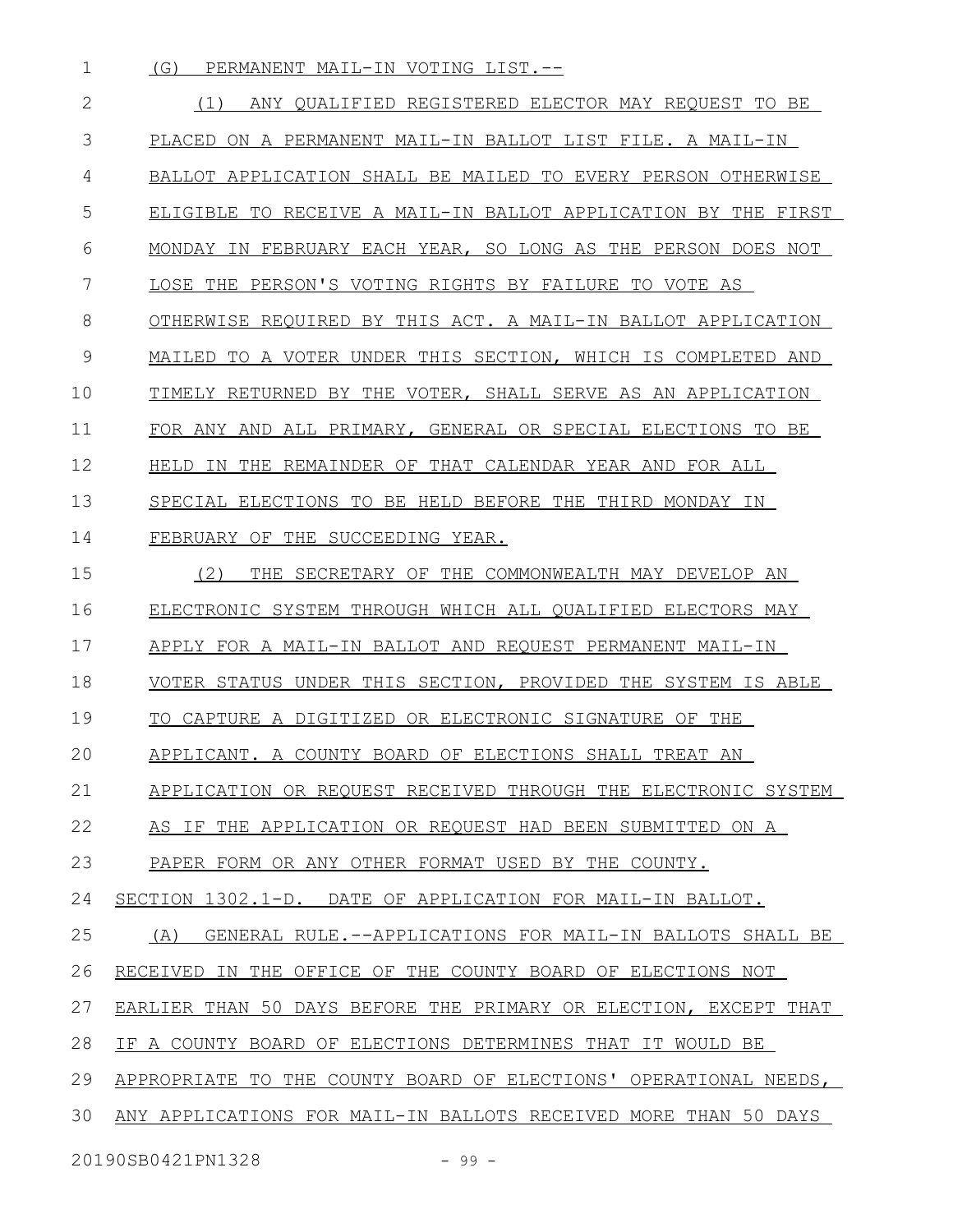| ı  | BEFORE THE PRIMARY OR ELECTION MAY BE PROCESSED BEFORE THAT      |
|----|------------------------------------------------------------------|
| 2  | TIME. APPLICATIONS FOR MAIL-IN BALLOTS SHALL BE PROCESSED IF     |
| 3  | RECEIVED NOT LATER THAN FIVE O'CLOCK P.M. OF THE FIRST TUESDAY   |
| 4  | PRIOR TO THE DAY OF ANY PRIMARY OR ELECTION.                     |
| 5  | EARLY APPLICATIONS. -- IN THE CASE OF AN ELECTOR WHOSE<br>(B)    |
| 6  | APPLICATION FOR A MAIL-IN BALLOT IS RECEIVED BY THE OFFICE OF    |
| 7  | THE COUNTY BOARD OF ELECTIONS EARLIER THAN 50 DAYS BEFORE THE    |
| 8  | PRIMARY OR ELECTION, THE APPLICATION SHALL BE HELD AND PROCESSED |
| 9  | UPON COMMENCEMENT OF THE 50-DAY PERIOD OR AT SUCH EARLIER TIME   |
| 10 | AS THE COUNTY BOARD OF ELECTIONS DETERMINES MAY BE APPROPRIATE.  |
| 11 | SECTION 1302.2-D. APPROVAL OF APPLICATION FOR MAIL-IN BALLOT.    |
| 12 | APPROVAL PROCESS.--THE COUNTY BOARD OF ELECTIONS, UPON<br>(A)    |
| 13 | RECEIPT OF ANY APPLICATION OF A QUALIFIED ELECTOR UNDER SECTION  |
| 14 | 1301-D, SHALL DETERMINE THE QUALIFICATIONS OF THE APPLICANT BY   |
| 15 | VERIFYING THE PROOF OF IDENTIFICATION AND COMPARING THE          |
| 16 | INFORMATION PROVIDED ON THE APPLICATION WITH THE INFORMATION     |
| 17 | CONTAINED ON THE APPLICANT'S PERMANENT REGISTRATION CARD. THE    |
| 18 | FOLLOWING SHALL APPLY:                                           |
| 19 | (1)<br>THE BOARD IS SATISFIED THAT THE APPLICANT IS<br>ΙF        |
| 20 | OUALIFIED TO RECEIVE AN OFFICIAL MAIL-IN BALLOT, THE             |
| 21 | APPLICATION SHALL BE MARKED "APPROVED."                          |
| 22 | (2)<br>THE APPROVAL DECISION SHALL BE FINAL AND BINDING,         |
| 23 | EXCEPT THAT CHALLENGES MAY BE MADE ONLY ON THE GROUNDS THAT      |
| 24 | THE APPLICANT DID NOT POSSESS THE QUALIFICATIONS OF A MAIL-IN    |
| 25 | ELECTOR.                                                         |
| 26 | CHALLENGES MUST BE MADE TO THE COUNTY BOARD OF<br>(3)            |
| 27 | ELECTIONS PRIOR TO THE APPLICABLE DEADLINE FOR THE MAIL-IN       |
| 28 | BALLOTS TO BE RECEIVED, AS PROVIDED IN SECTION 1308(G).          |
| 29 | (4)<br>WHEN APPROVED, THE REGISTRATION COMMISSION SHALL          |
| 30 | CAUSE A MAIL-IN VOTER'S TEMPORARY REGISTRATION CARD TO BE        |

20190SB0421PN1328 - 100 -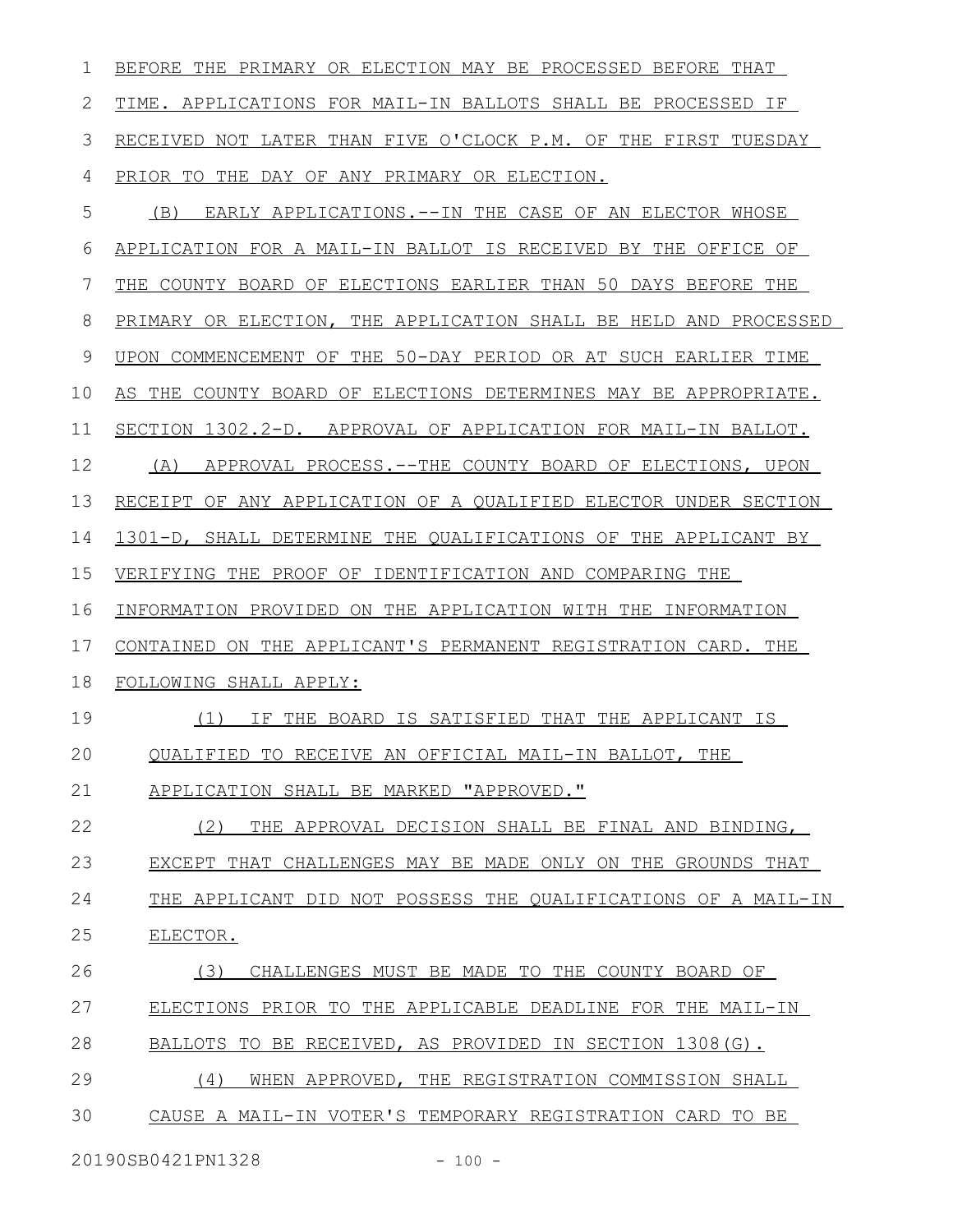| $\mathbf 1$  | INSERTED IN THE DISTRICT REGISTER ON TOP OF AND ALONG WITH        |
|--------------|-------------------------------------------------------------------|
| $\mathbf{2}$ | THE PERMANENT REGISTRATION CARD.                                  |
| 3            | (5) THE MAIL-IN VOTER'S TEMPORARY REGISTRATION CARD               |
| 4            | SHALL BE IN THE COLOR AND FORM PRESCRIBED UNDER SUBSECTION        |
| 5            | $(D)$ .                                                           |
| 6            | (B)<br>DUTIES OF COUNTY BOARDS OF ELECTIONS AND REGISTRATION      |
| 7            | COMMISSIONS.--THE DUTIES OF THE COUNTY BOARDS OF ELECTIONS AND    |
| 8            | REGISTRATION COMMISSIONS WITH RESPECT TO THE INSERTION OF<br>THE. |
| 9            | THE MAIL-IN VOTER'S TEMPORARY REGISTRATION CARD OF ANY ELECTOR    |
| 10           | FROM THE DISTRICT REGISTER AS PROVIDED UNDER THIS SECTION SHALL   |
| 11           | INCLUDE ONLY THE APPLICATIONS AS ARE RECEIVED ON OR BEFORE THE    |
| 12           | FIRST TUESDAY PRIOR TO THE PRIMARY OR ELECTION.                   |
| 13           | NOTICE.--IN THE EVENT THAT AN APPLICATION FOR AN<br>(C)           |
| 14           | OFFICIAL MAIL-IN BALLOT IS NOT APPROVED BY THE COUNTY BOARD OF    |
| 15           | ELECTIONS, THE ELECTOR SHALL BE NOTIFIED IMMEDIATELY WITH A       |
| 16           | STATEMENT BY THE COUNTY BOARD OF THE REASONS FOR THE              |
| 17           | DISAPPROVAL. FOR APPLICANTS WHOSE PROOF OF IDENTIFICATION WAS     |
| 18           | NOT PROVIDED WITH THE APPLICATION OR COULD NOT BE VERIFIED BY     |
| 19           | THE BOARD, THE BOARD SHALL SEND NOTICE TO THE ELECTOR WITH THE    |
|              | 20 MAIL-IN BALLOT REQUIRING THE ELECTOR TO PROVIDE PROOF OF       |
| 21           | IDENTIFICATION WITH THE MAIL-IN BALLOT OR THE BALLOT WILL NOT BE  |
| 22           | COUNTED.                                                          |
| 23           | TEMPORARY REGISTRATION CARD.--THE MAIL-IN VOTER'S<br>(D)          |
| 24           | TEMPORARY REGISTRATION CARD SHALL BE IN DUPLICATE AND THE SAME    |
| 25           | SIZE AS THE PERMANENT REGISTRATION CARD, IN A DIFFERENT AND       |
| 26           | CONTRASTING COLOR TO THE PERMANENT REGISTRATION CARD AND SHALL    |
| 27           | CONTAIN THE MAIL-IN VOTER'S NAME AND ADDRESS AND SHALL            |
| 28           | CONSPICUOUSLY CONTAIN THE WORDS "MAIL-IN VOTER."                  |
| 29           | SECTION 1302.3-D. MAIL-IN ELECTORS FILES AND LISTS.               |
| 30           | THE COUNTY BOARD OF ELECTIONS SHALL MAINTAIN AT ITS OFFICE A      |

20190SB0421PN1328 - 101 -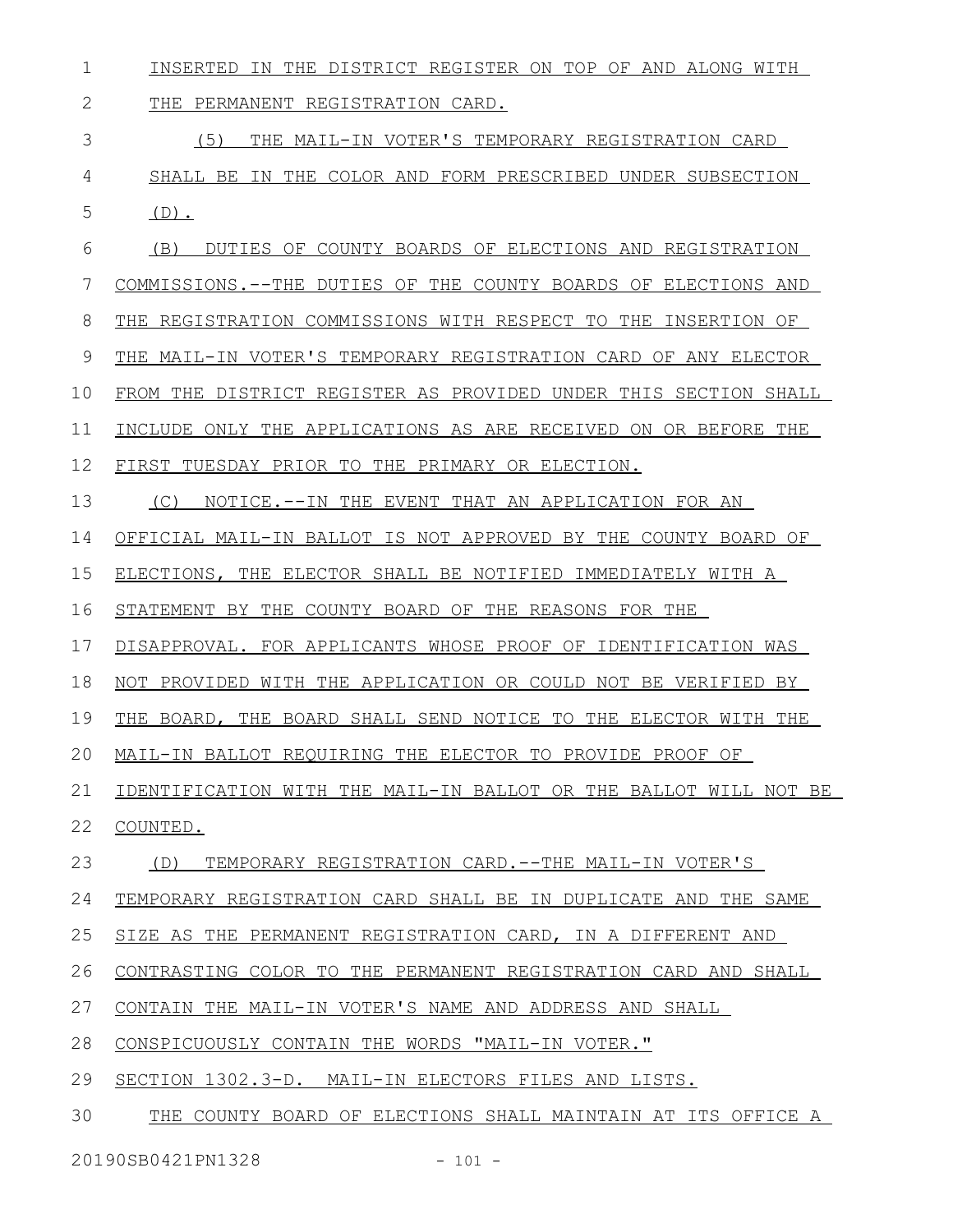| 1  | FILE CONTAINING THE DUPLICATE MAIL-IN VOTER'S TEMPORARY             |
|----|---------------------------------------------------------------------|
| 2  | REGISTRATION CARDS OF EVERY REGISTERED ELECTOR TO WHOM A MAIL-IN    |
| 3  | BALLOT HAS BEEN SENT. THE DUPLICATE MAIL-IN VOTER'S TEMPORARY       |
| 4  | REGISTRATION CARDS SHALL BE FILED BY ELECTION DISTRICTS AND         |
| 5  | WITHIN EACH ELECTION DISTRICT IN EXACT ALPHABETICAL ORDER AND       |
| 6  | INDEXED. THE REGISTRATION CARDS FILED SHALL BE INCLUDED IN THE      |
| 7  | REGISTERED ABSENTEE AND MAIL-IN VOTERS FILE FOR THE PRIMARY OR      |
| 8  | ELECTION OF (DATE OF PRIMARY OR ELECTION) UNDER 1302.3(A).          |
| 9  | SECTION 1303-D. OFFICIAL MAIL-IN ELECTOR BALLOTS.                   |
| 10 | GENERAL RULE. --IN ELECTION DISTRICTS IN WHICH BALLOTS<br>(A)       |
| 11 | ARE USED, THE BALLOTS FOR USE BY MAIL-IN VOTERS UNDER THIS ACT      |
| 12 | SHALL BE THE OFFICIAL BALLOTS PRINTED IN ACCORDANCE WITH            |
| 13 | SECTIONS 1002 AND 1003.                                             |
| 14 | (A.1) DUTIES OF COUNTY BOARDS OF ELECTIONS.--THE COUNTY             |
| 15 | BOARD OF ELECTIONS, WHEN DETACHING THE OFFICIAL BALLOTS FOR         |
| 16 | MAIL-IN VOTERS, SHALL BE REQUIRED TO INDICATE ON THE STUB OF        |
| 17 | EACH DETACHED BALLOT THE NAME OF THE APPLICANT TO WHICH THAT        |
| 18 | PRECISE BALLOT IS BEING SENT. THE COUNTY BOARD OF ELECTIONS         |
| 19 | SHALL ALSO REMOVE THE NUMBERED STUB FROM EACH BALLOT AND SHALL      |
|    | 20 PRINT, STAMP OR ENDORSE IN RED COLOR ON THE OFFICIAL BALLOTS THE |
| 21 | WORDS, "OFFICIAL MAIL-IN BALLOT." THE BALLOTS SHALL BE              |
| 22 | DISTRIBUTED BY A BOARD AS PROVIDED UNDER THIS SECTION.              |
| 23 | PREPARATION OF BALLOTS. --IN ELECTION DISTRICTS IN WHICH<br>(B)     |
| 24 | VOTING MACHINES ARE USED AND IN ELECTION DISTRICTS IN WHICH         |
| 25 | PAPER BALLOTS ARE USED, THE COUNTY BOARD OF ELECTIONS IN THAT       |
| 26 | ELECTION DISTRICT WILL NOT PRINT OFFICIAL MAIL-IN BALLOTS IN        |
| 27 | ACCORDANCE WITH SECTIONS 1002 AND 1003. THE BALLOTS FOR USE BY      |
| 28 | MAIL-IN VOTERS UNDER THIS SECTION SHALL BE PREPARED SUFFICIENTLY    |
| 29 | IN ADVANCE BY THE COUNTY BOARD OF ELECTIONS AND SHALL BE            |
| 30 | DISTRIBUTED BY THE BOARDS AS PROVIDED UNDER THIS ACT. THE           |
|    |                                                                     |

20190SB0421PN1328 - 102 -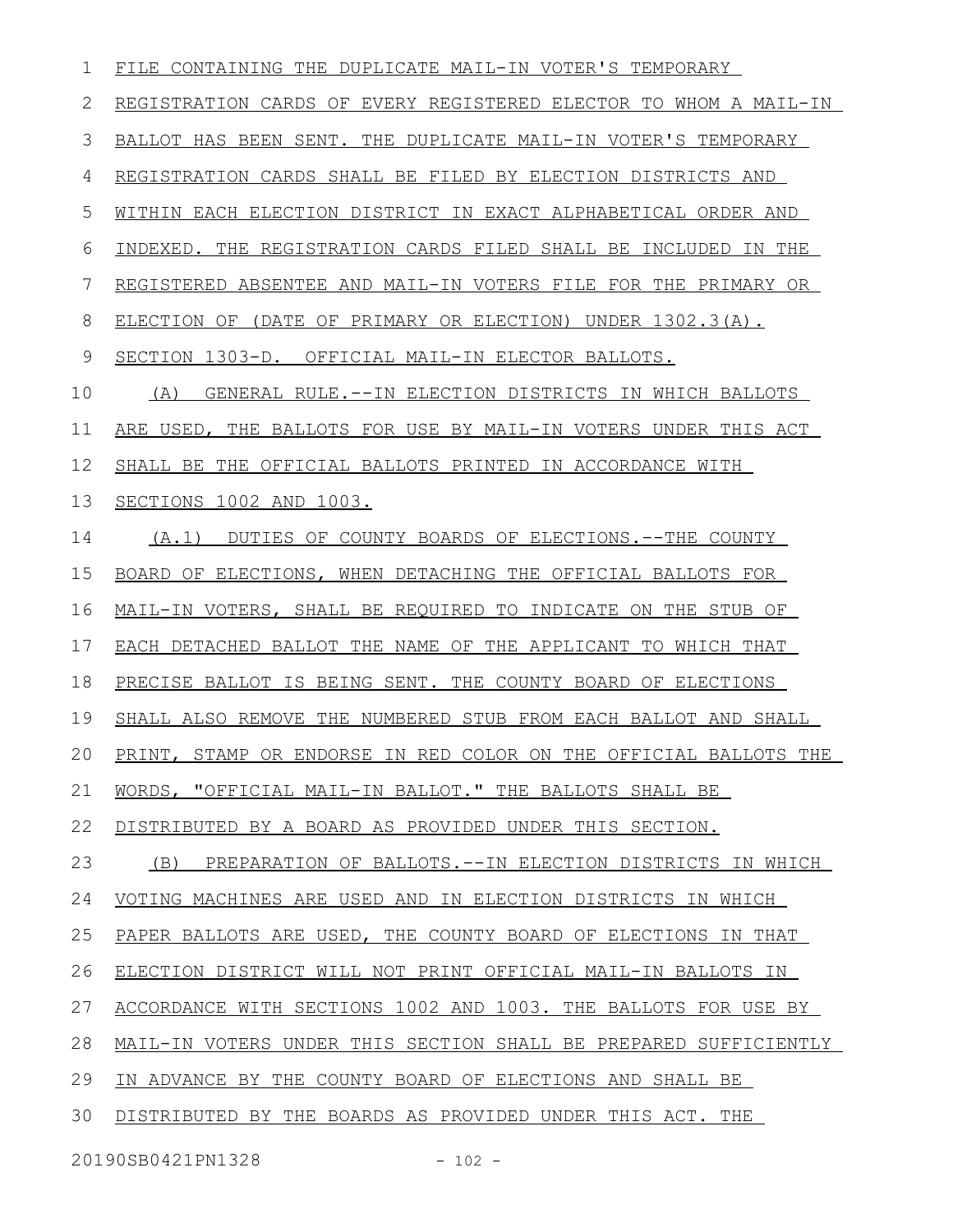BALLOTS SHALL BE MARKED "OFFICIAL MAIL-IN BALLOT" BUT SHALL NOT BE NUMBERED AND SHALL OTHERWISE BE IN SUBSTANTIALLY THE FORM FOR BALLOTS REQUIRED BY ARTICLE X, WHICH FORM SHALL BE PRESCRIBED BY THE SECRETARY OF THE COMMONWEALTH. (C) USE OF BALLOT CARDS.--IN ELECTION DISTRICTS IN WHICH ELECTRONIC VOTING SYSTEMS ARE UTILIZED, THE MAIL-IN BALLOT MAY BE IN THE FORM OF A BALLOT CARD WHICH SHALL BE CLEARLY STAMPED ON THE BALLOT CARD'S FACE "MAIL-IN BALLOT." (D) SPECIAL WRITE-IN MAIL-IN BALLOTS.--IN CASES WHERE THERE IS NOT TIME TO PRINT ON THE BALLOTS THE NAMES OF THE VARIOUS CANDIDATES, THE COUNTY BOARD OF ELECTIONS SHALL PRINT SPECIAL WRITE-IN MAIL-IN BALLOTS WHICH SHALL BE IN SUBSTANTIALLY THE FORM OF OTHER OFFICIAL MAIL-IN BALLOTS, EXCEPT THAT THE SPECIAL WRITE-IN MAIL-IN BALLOTS SHALL CONTAIN BLANK SPACES ONLY UNDER THE TITLES OF THE OFFICES IN WHICH ELECTORS MAY INSERT BY WRITING OR STAMPING THE NAMES OF THE CANDIDATES FOR WHOM THEY DESIRE TO VOTE, AND IN THOSE CASES, THE COUNTY BOARD OF ELECTIONS SHALL FURNISH TO ELECTORS LISTS CONTAINING THE NAMES OF ALL THE CANDIDATES NAMED IN NOMINATION PETITIONS OR WHO HAVE BEEN REGULARLY NOMINATED UNDER THE PROVISIONS OF THIS ACT, FOR THE USE OF THE ELECTORS IN PREPARING THEIR BALLOTS. SPECIAL WRITE-IN MAIL-IN BALLOTS SHALL INCLUDE ALL CONSTITUTIONAL AMENDMENTS AND OTHER QUESTIONS TO BE VOTED ON BY THE ELECTORS. (E) NOTICE.--THE OFFICIAL MAIL-IN VOTER BALLOT SHALL STATE THAT A VOTER WHO RECEIVES A MAIL-IN BALLOT UNDER SECTION 1301-D AND WHOSE MAIL-IN BALLOT IS NOT TIMELY RECEIVED MAY ONLY VOTE ON ELECTION DAY BY PROVISIONAL BALLOT. SECTION 1304-D. ENVELOPES FOR OFFICIAL MAIL-IN BALLOTS. (A) ADDITIONAL ENVELOPES.--THE COUNTY BOARDS OF ELECTION SHALL PROVIDE TWO ADDITIONAL ENVELOPES FOR EACH OFFICIAL MAIL-IN 1 2 3 4 5 6 7 8 9 10 11 12 13 14 15 16 17 18 19 20 21 22 23 24 25 26 27 28 29 30

20190SB0421PN1328 - 103 -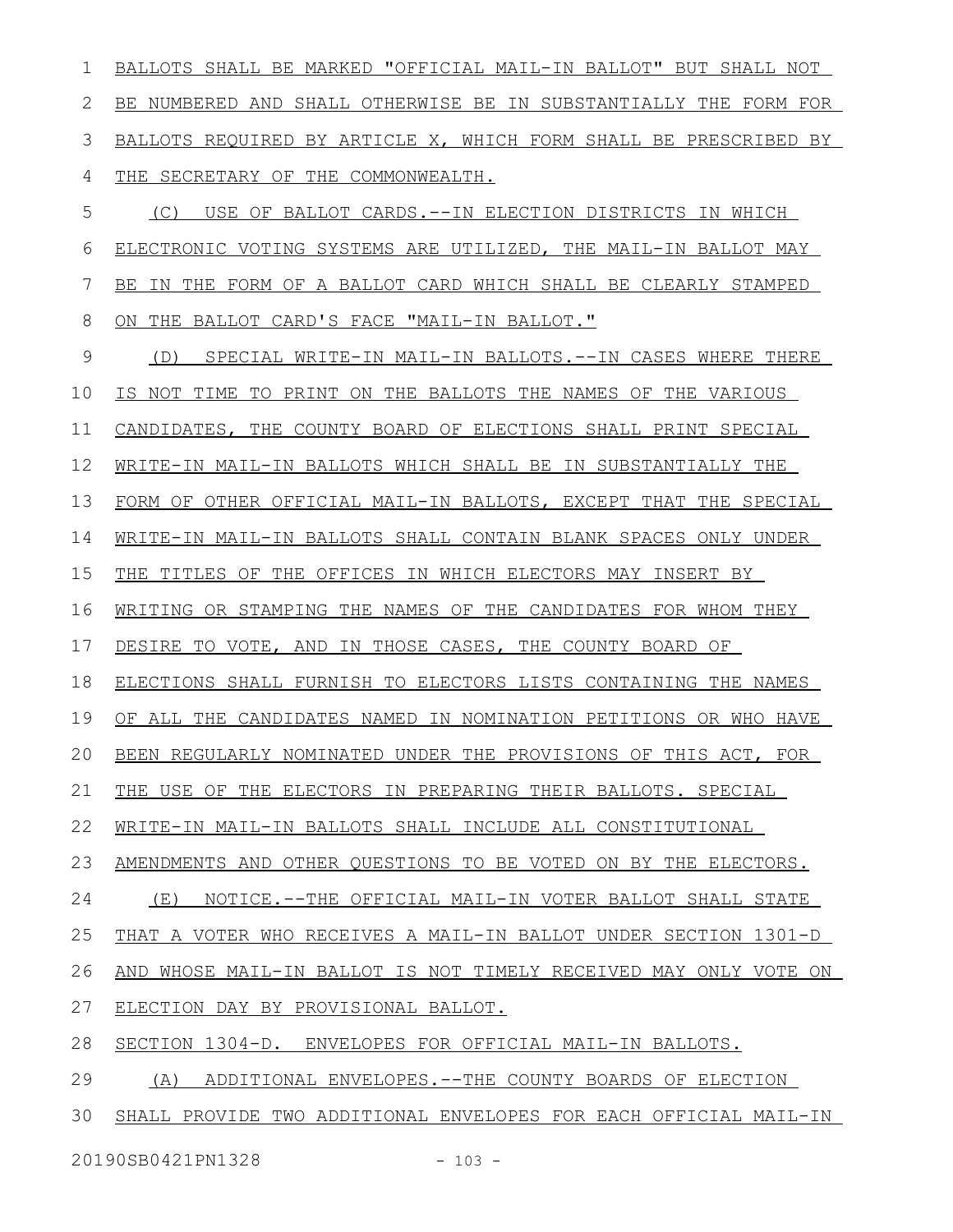| 1  | BALLOT OF A SIZE AND SHAPE AS SHALL BE PRESCRIBED BY THE          |
|----|-------------------------------------------------------------------|
| 2  | SECRETARY OF THE COMMONWEALTH, IN ORDER TO PERMIT THE PLACING OF  |
| 3  | WITHIN THE OTHER AND BOTH WITHIN THE MAILING ENVELOPE. ON<br>ONE  |
| 4  | THE<br>SMALLER OF THE TWO ENVELOPES TO BE ENCLOSED IN THE MAILING |
| 5  | ENVELOPE SHALL BE PRINTED, STAMPED OR ENDORSED THE WORDS          |
| 6  | "OFFICIAL MAIL-IN BALLOT," AND NOTHING ELSE. ON THE LARGER OF     |
| 7  | THE TWO ENVELOPES, TO BE ENCLOSED WITHIN THE MAILING ENVELOPE,    |
| 8  | SHALL BE PRINTED THE FORM OF THE DECLARATION OF THE ELECTOR AND   |
| 9  | THE NAME AND ADDRESS OF THE COUNTY BOARD OF ELECTION OF THE       |
| 10 | PROPER COUNTY. THE LARGER ENVELOPE SHALL ALSO CONTAIN             |
| 11 | INFORMATION INDICATING THE LOCAL ELECTION DISTRICT OF THE MAIL-   |
| 12 | IN VOTER.                                                         |
| 13 | FORM OF DECLARATION AND ENVELOPE.--THE FORM OF<br>(B)             |
| 14 | DECLARATION AND ENVELOPE SHALL BE AS PRESCRIBED BY THE SECRETARY  |
| 15 | OF THE COMMONWEALTH AND SHALL CONTAIN, AMONG OTHER THINGS, A      |
| 16 | STATEMENT OF THE ELECTOR'S QUALIFICATIONS, TOGETHER WITH A        |
| 17 | STATEMENT THAT THE ELECTOR HAS NOT ALREADY VOTED IN THE PRIMARY   |
| 18 | OR ELECTION.                                                      |
| 19 | MAILING ENVELOPE.--THE MAILING ENVELOPE ADDRESSED TO THE<br>(C)   |
| 20 | ELECTOR SHALL CONTAIN THE TWO ENVELOPES, THE OFFICIAL MAIL-IN     |
| 21 | BALLOT, LISTS OF CANDIDATES, WHEN AUTHORIZED BY SECTION 1303-     |
| 22 | D(B), THE UNIFORM INSTRUCTIONS IN FORM AND SUBSTANCE AS           |
| 23 | PRESCRIBED BY THE SECRETARY OF THE COMMONWEALTH AND NOTHING       |
| 24 | ELSE.                                                             |
| 25 | NOTICE.--NOTICE OF THE REOUIREMENTS UNDER SECTION 1306-D<br>(D)   |
| 26 | SHALL BE PRINTED ON THE ENVELOPE FOR THE MAIL-IN BALLOT.          |
| 27 | SECTION 1305-D. DELIVERING OR MAILING BALLOTS.                    |
| 28 | THE COUNTY BOARD OF ELECTIONS, UPON RECEIPT AND APPROVAL OF       |
| 29 | AN APPLICATION FILED BY A QUALIFIED ELECTOR UNDER SECTION 1301-   |
| 30 | D, SHALL COMMENCE TO DELIVER OR MAIL OFFICIAL MAIL-IN BALLOTS ON  |
|    | 20190SB0421PN1328<br>$-104 -$                                     |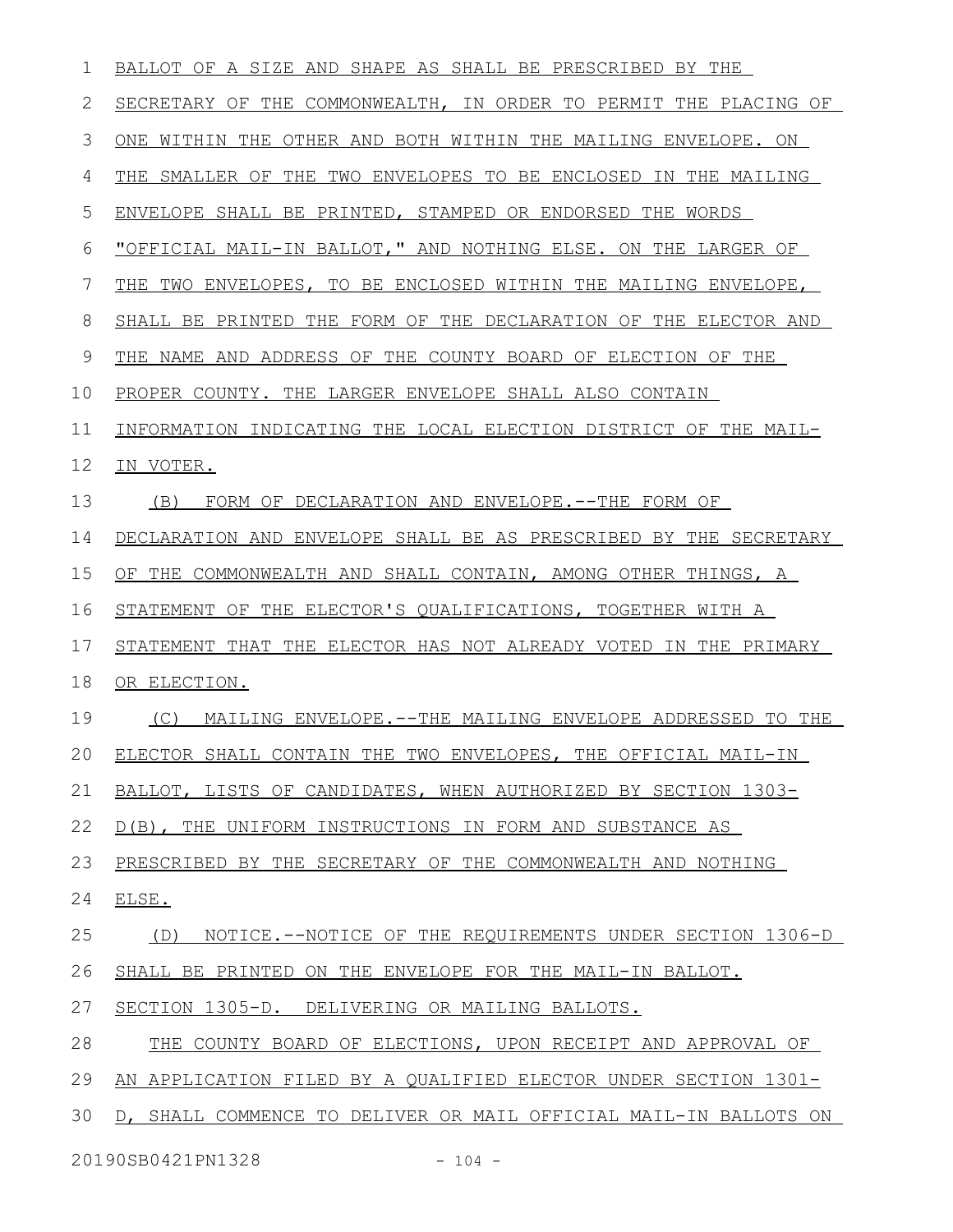| 1  | THE SECOND TUESDAY PRIOR TO THE PRIMARY OR ELECTION. FOR         |
|----|------------------------------------------------------------------|
| 2  | APPLICANTS WHOSE PROOF OF IDENTIFICATION WAS NOT PROVIDED WITH   |
| 3  | THE APPLICATION OR COULD NOT BE VERIFIED BY THE BOARD, THE BOARD |
| 4  | SHALL SEND THE NOTICE REQUIRED UNDER SECTION 1302.2-D(C) WITH    |
| 5  | THE MAIL-IN BALLOT. AS ADDITIONAL APPLICATIONS ARE RECEIVED AND  |
| 6  | APPROVED, THE BOARD SHALL DELIVER OR MAIL OFFICIAL MAIL-IN       |
| 7  | BALLOTS TO THE ADDITIONAL ELECTORS WITHIN 48 HOURS.              |
| 8  | SECTION 1306-D. VOTING BY MAIL-IN ELECTORS.                      |
| 9  | GENERAL RULE.--AT ANY TIME AFTER RECEIVING AN OFFICIAL<br>(A)    |
| 10 | MAIL-IN BALLOT, BUT ON OR BEFORE EIGHT O'CLOCK P.M. THE DAY OF   |
| 11 | THE PRIMARY OR ELECTION, THE MAIL-IN ELECTOR SHALL, IN SECRET,   |
| 12 | PROCEED TO MARK THE BALLOT ONLY IN BLACK LEAD PENCIL, INDELIBLE  |
| 13 | PENCIL OR BLUE, BLACK OR BLUE-BLACK INK, IN FOUNTAIN PEN OR BALL |
| 14 | POINT PEN, AND THEN FOLD THE BALLOT, ENCLOSE AND SECURELY SEAL   |
| 15 | THE SAME IN THE ENVELOPE ON WHICH IS PRINTED, STAMPED OR         |
| 16 | ENDORSED "OFFICIAL MAIL-IN BALLOT."                              |
| 17 | (A.1) SIGNATURE.--ANY ELECTOR WHO IS UNABLE TO SIGN THE          |
| 18 | DECLARATION BECAUSE OF ILLNESS OR PHYSICAL DISABILITY, SHALL BE  |
| 19 | EXCUSED FROM SIGNING UPON MAKING A DECLARATION WHICH SHALL BE    |
|    | 20 WITNESSED BY ONE ADULT PERSON IN SUBSTANTIALLY THE FOLLOWING  |
| 21 | FORM:                                                            |
| 22 | I HEREBY DECLARE THAT I AM UNABLE TO SIGN MY DECLARATION         |
| 23 | FOR VOTING MY MAIL-IN BALLOT WITHOUT ASSISTANCE BECAUSE I        |
| 24 | AM UNABLE TO WRITE BY REASON OF MY ILLNESS OR PHYSICAL           |
| 25 | DISABILITY. I HAVE MADE OR RECEIVED ASSISTANCE IN MAKING         |
| 26 | MY MARK IN LIEU OF MY SIGNATURE.                                 |
| 27 | (MARK)                                                           |
| 28 | (DATE)                                                           |
| 29 | (COMPLETE ADDRESS OF WITNESS)                                    |
| 30 | (SIGNATURE OF WITNESS)                                           |
|    |                                                                  |

20190SB0421PN1328 - 105 -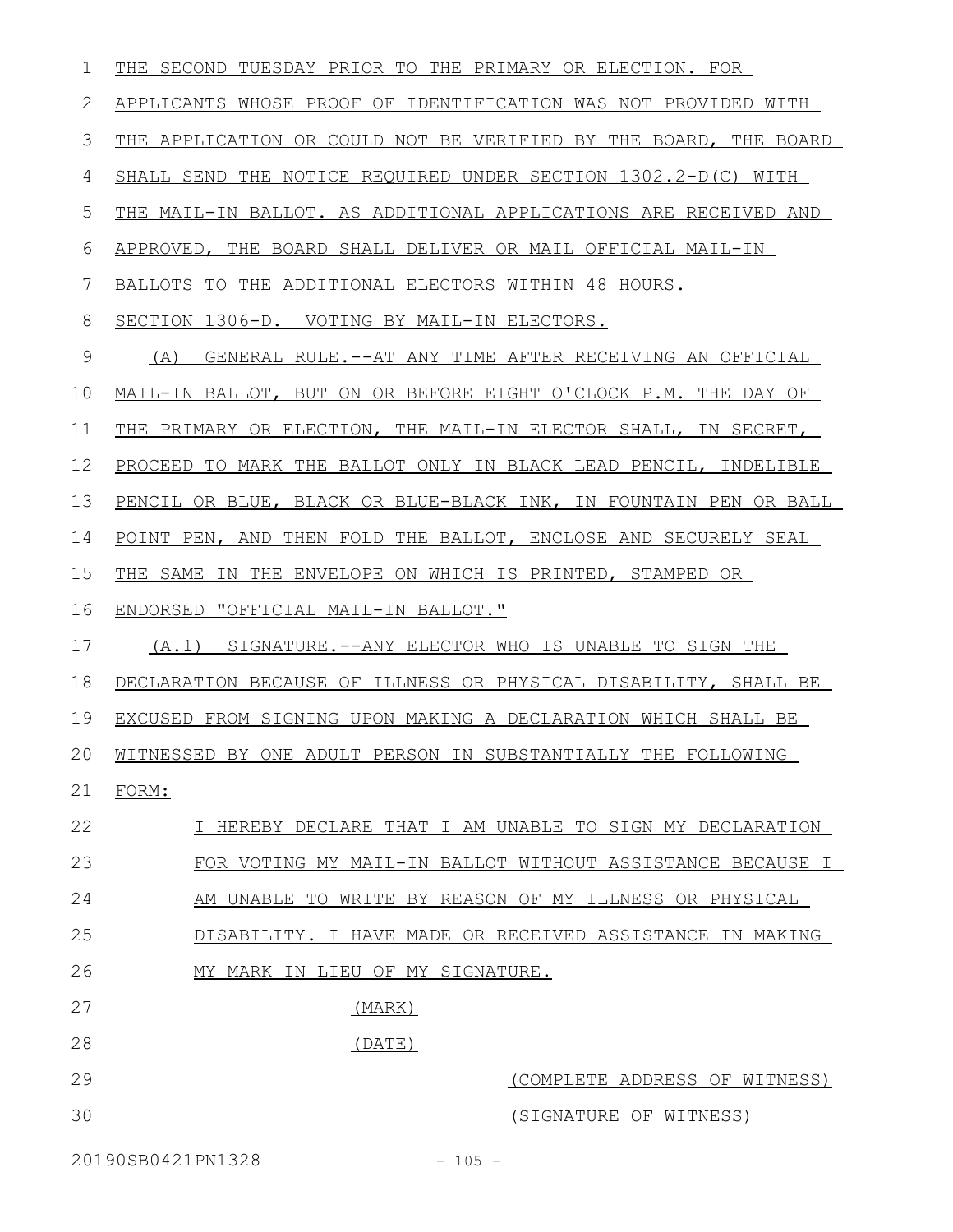(B) ELIGIBILITY.-- 1

| $\mathbf{2}$ | ANY ELECTOR WHO RECEIVES AND VOTES A MAIL-IN BALLOT<br>(1)       |
|--------------|------------------------------------------------------------------|
| 3            | UNDER SECTION 1301-D SHALL NOT BE ELIGIBLE TO VOTE AT A          |
| 4            | POLLING PLACE ON ELECTION DAY. THE DISTRICT REGISTER AT EACH     |
| 5            | POLLING PLACE SHALL CLEARLY IDENTIFY ELECTORS WHO HAVE           |
| 6            | RECEIVED AND VOTED MAIL-IN BALLOTS AS INELIGIBLE TO VOTE AT      |
| 7            | THE POLLING PLACE, AND DISTRICT ELECTION OFFICERS SHALL NOT      |
| 8            | PERMIT ELECTORS WHO VOTED A MAIL-IN BALLOT TO VOTE AT THE        |
| 9            | POLLING PLACE.                                                   |
| 10           | (2)<br>AN ELECTOR WHO REQUESTS A MAIL-IN BALLOT AND WHO IS       |
| 11           | NOT SHOWN ON THE DISTRICT REGISTER AS HAVING VOTED MAY VOTE      |
| 12           | BY PROVISIONAL BALLOT UNDER SECTION 1210(A.4)(1).                |
| 13           | DEADLINE.--EXCEPT AS PROVIDED UNDER 25 PA.C.S. \$ 3511<br>(C)    |
| 14           | (RELATING TO RECEIPT OF VOTED BALLOT), A COMPLETED MAIL-IN       |
| 15           | BALLOT MUST BE RECEIVED IN THE OFFICE OF THE COUNTY BOARD OF     |
| 16           | ELECTIONS NO LATER THAN EIGHT O'CLOCK P.M. ON THE DAY OF THE     |
| 17           | PRIMARY OR ELECTION.                                             |
| 18           | SECTION 1307-D. PUBLIC RECORDS.                                  |
| 19           | GENERAL RULE.--ALL OFFICIAL MAIL-IN BALLOTS, FILES,<br>(A)       |
| 20           | APPLICATIONS FOR BALLOTS AND ENVELOPES ON WHICH THE EXECUTED     |
| 21           | DECLARATIONS APPEAR, AND ALL INFORMATION AND LISTS ARE           |
| 22           | DESIGNATED AND DECLARED TO BE PUBLIC RECORDS AND SHALL BE SAFELY |
| 23           | KEPT FOR A PERIOD OF TWO YEARS, EXCEPT THAT NO PROOF OF          |
| 24           | IDENTIFICATION SHALL BE MADE PUBLIC, NOR SHALL INFORMATION       |
| 25           | CONCERNING A MILITARY ELECTOR BE MADE PUBLIC WHICH IS EXPRESSLY  |
| 26           | FORBIDDEN BY THE DEPARTMENT OF DEFENSE BECAUSE OF MILITARY       |
| 27           | SECURITY.                                                        |
| 28           | RECORD.--FOR EACH ELECTION, THE COUNTY BOARD SHALL<br>(B)        |
| 29           | MAINTAIN A RECORD OF THE FOLLOWING INFORMATION, IF APPLICABLE,   |
| 30           | FOR EACH ELECTOR WHO MAKES APPLICATION FOR A MAIL-IN BALLOT:     |

20190SB0421PN1328 - 106 -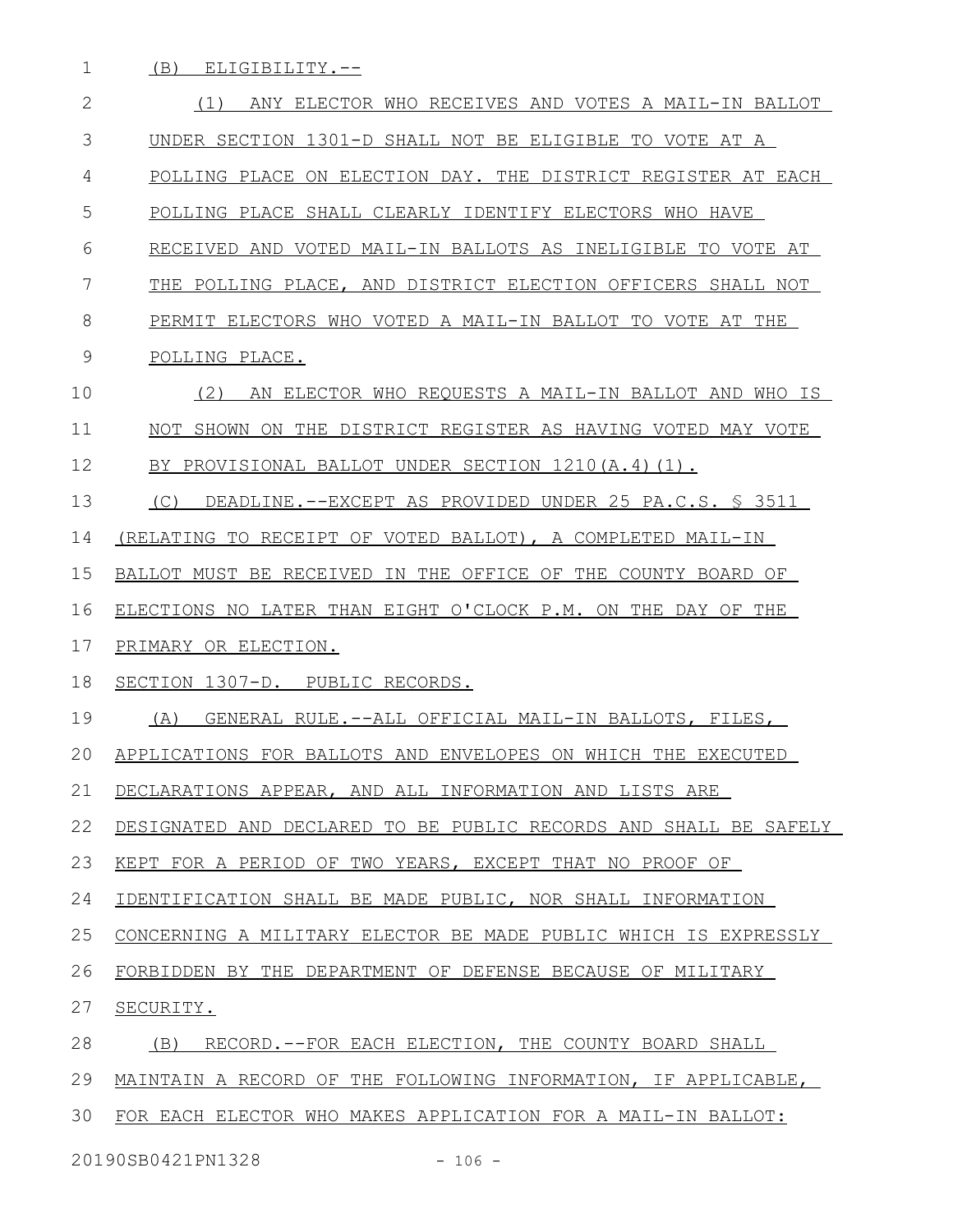(1) THE ELECTOR'S NAME AND VOTER REGISTRATION ADDRESS. (2) THE DATE ON WHICH THE ELECTOR'S APPLICATION IS RECEIVED BY THE COUNTY BOARD. (3) THE DATE ON WHICH THE ELECTOR'S APPLICATION IS APPROVED OR REJECTED BY THE COUNTY BOARD. (4) THE DATE ON WHICH THE COUNTY BOARD MAILS OR DELIVERS THE MAIL-IN BALLOT TO THE ELECTOR. (5) THE DATE ON WHICH THE ELECTOR'S COMPLETED MAIL-IN BALLOT IS RECEIVED BY THE COUNTY BOARD. (6) THE DATE OF THE POSTMARK ON THE MAILING ENVELOPE OF THE ELECTOR'S COMPLETED MAIL-IN BALLOT. (C) COMPILATION.--THE COUNTY BOARD SHALL COMPILE THE RECORDS LISTED UNDER SUBSECTION (B) AND MAKE THE RECORDS PUBLICLY AVAILABLE UPON REQUEST WITHIN 48 HOURS. SECTION 1308-D. VIOLATION OF PROVISIONS RELATING TO MAIL-IN VOTING. (A) PENALTIES.--EXCEPT AS PROVIDED UNDER SUBSECTION (B), A PERSON WHO VIOLATES ANY OF THE PROVISIONS OF THIS ACT RELATING TO MAIL-IN VOTING SHALL, UNLESS OTHERWISE PROVIDED, BE SUBJECT TO THE PENALTIES PROVIDED UNDER SECTION 1850. (B) PERSONS NOT QUALIFIED AS MAIL-IN VOTERS.--A PERSON WHO KNOWINGLY ASSISTS ANOTHER PERSON WHO IS NOT A QUALIFIED MAIL-IN VOTER IN FILLING OUT A MAIL-IN BALLOT APPLICATION OR MAIL-IN BALLOT COMMITS A MISDEMEANOR OF THE THIRD DEGREE. SECTION 9. SECTIONS 1405 AND 1626(C) OF THE ACT ARE SECTION **<--** 1405 OF THE ACT IS AMENDED TO READ: SECTION 1405. MANNER OF COMPUTING IRREGULAR BALLOTS.--THE 28 COUNTY BOARD, IN COMPUTING THE VOTES CAST AT ANY PRIMARY OR ELECTION, SHALL COMPUTE AND CERTIFY VOTES CAST ON IRREGULAR BALLOTS EXACTLY AS SUCH NAMES WERE WRITTEN, STAMPED[, AFFIXED TO 3020190SB0421PN1328 - 107 -1 2 3 4 5 6 7 8 9 10 11 12 13 14 15 16 17 18 19 20 21 22 23 24 25 26 27 29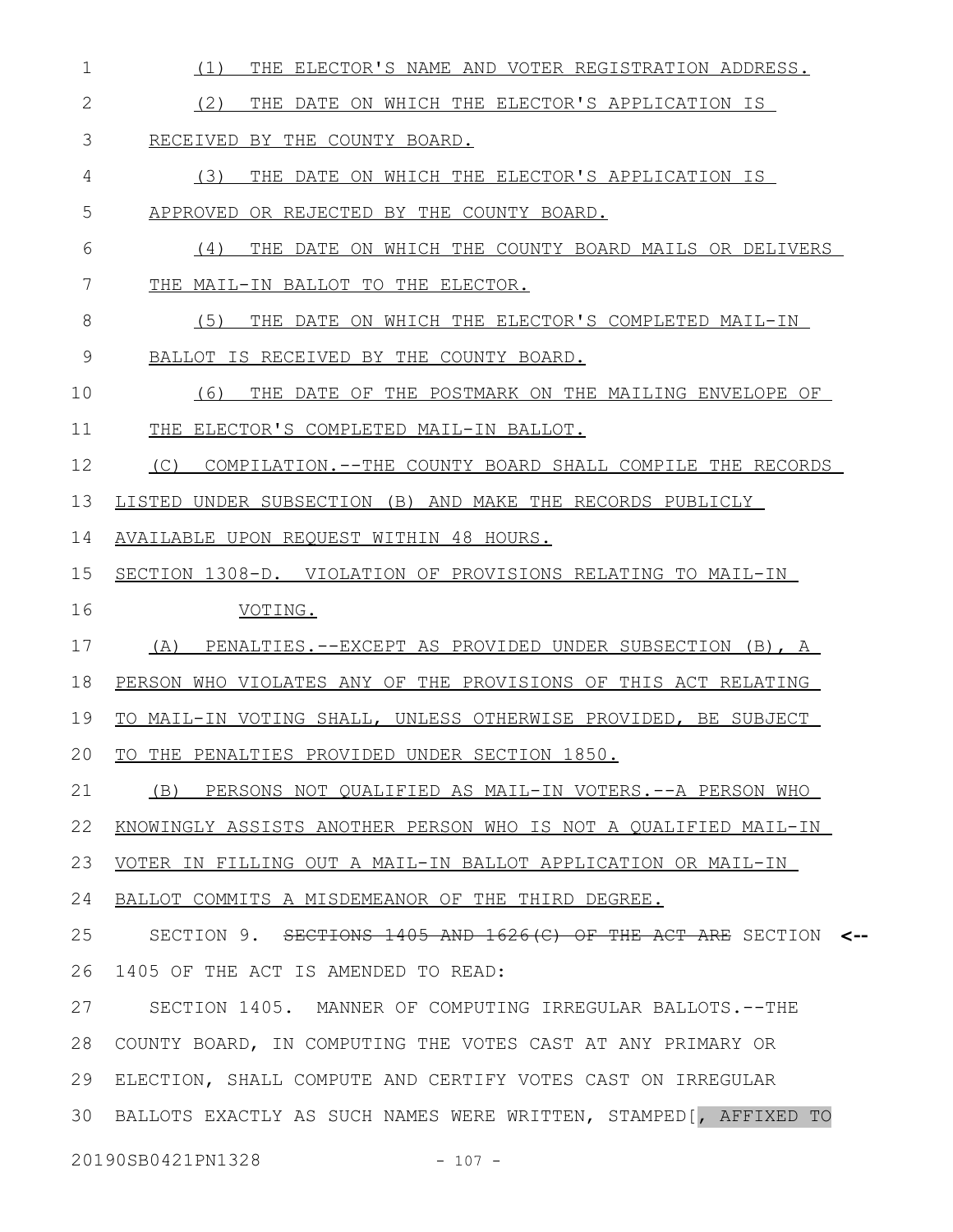THE BALLOT BY STICKER,] OR DEPOSITED [OR AFFIXED] IN OR ON RECEPTACLES FOR THAT PURPOSE, AND AS THEY HAVE BEEN SO RETURNED BY THE ELECTION OFFICERS. IN DISTRICTS IN WHICH PAPER BALLOTS OR BALLOTS CARDS ARE ELECTRONICALLY TABULATED, STICKERS OR LABELS MAY NOT BE USED TO MARK BALLOTS. A VOTE CAST BY MEANS OF A STICKER OR LABEL AFFIXED TO A BALLOT OR BALLOT CARD SHALL BE VOID AND MAY NOT BE COUNTED. IN THE PRIMARY THE SECRETARY OF THE COMMONWEALTH SHALL NOT CERTIFY THE VOTES CAST ON IRREGULAR BALLOTS FOR ANY PERSON FOR A NATIONAL OFFICE INCLUDING THAT OF THE PRESIDENT OF THE UNITED STATES, UNITED STATES SENATOR AND REPRESENTATIVE IN CONGRESS; OR FOR ANY STATE OFFICE INCLUDING THAT OF GOVERNOR AND LIEUTENANT GOVERNOR, AUDITOR GENERAL, STATE TREASURER, SENATOR AND REPRESENTATIVE IN THE GENERAL ASSEMBLY, JUSTICES AND JUDGES OF COURTS OF RECORD OR FOR ANY PARTY OFFICE INCLUDING THAT OF DELEGATE OR ALTERNATE DELEGATE TO NATIONAL CONVENTIONS AND MEMBER OF STATE COMMITTEE UNLESS THE TOTAL NUMBER OF VOTES CAST FOR SAID PERSON IS EQUAL TO OR GREATER THAN THE NUMBER OF SIGNATURES REQUIRED ON A NOMINATION PETITION FOR THE PARTICULAR OFFICE. IN THE PRIMARY THE COUNTY BOARD SHALL NOT CERTIFY THE VOTES CAST ON IRREGULAR BALLOTS FOR ANY PERSON FOR A JUSTICE OF THE PEACE, CONSTABLE, NATIONAL, STATE, COUNTY, CITY, BOROUGH, TOWN, TOWNSHIP, WARD, SCHOOL DISTRICT, ELECTION OR LOCAL PARTY OFFICE UNLESS THE TOTAL NUMBER OF VOTES CAST FOR SAID PERSON IS EQUAL TO OR GREATER THAN THE NUMBER OF SIGNATURES REQUIRED ON A NOMINATION PETITION FOR THE PARTICULAR OFFICE. SECTION 1626. REPORTING BY CANDIDATE AND POLITICAL COMMITTEES AND OTHER PERSONS.-- **<--** 1 2 3 4 5 6 7 8 9 10 11 12 13 14 15 16 17 18 19 20 21 22 23 24 25 26 27

\* \* \* 28

(C) [VOUCHERS OR COPIES OF VOUCHERS FOR ALL SUMS EXPENDED AMOUNTING TO MORE THAN TWENTY-FIVE DOLLARS (\$25) SHALL BE 29 30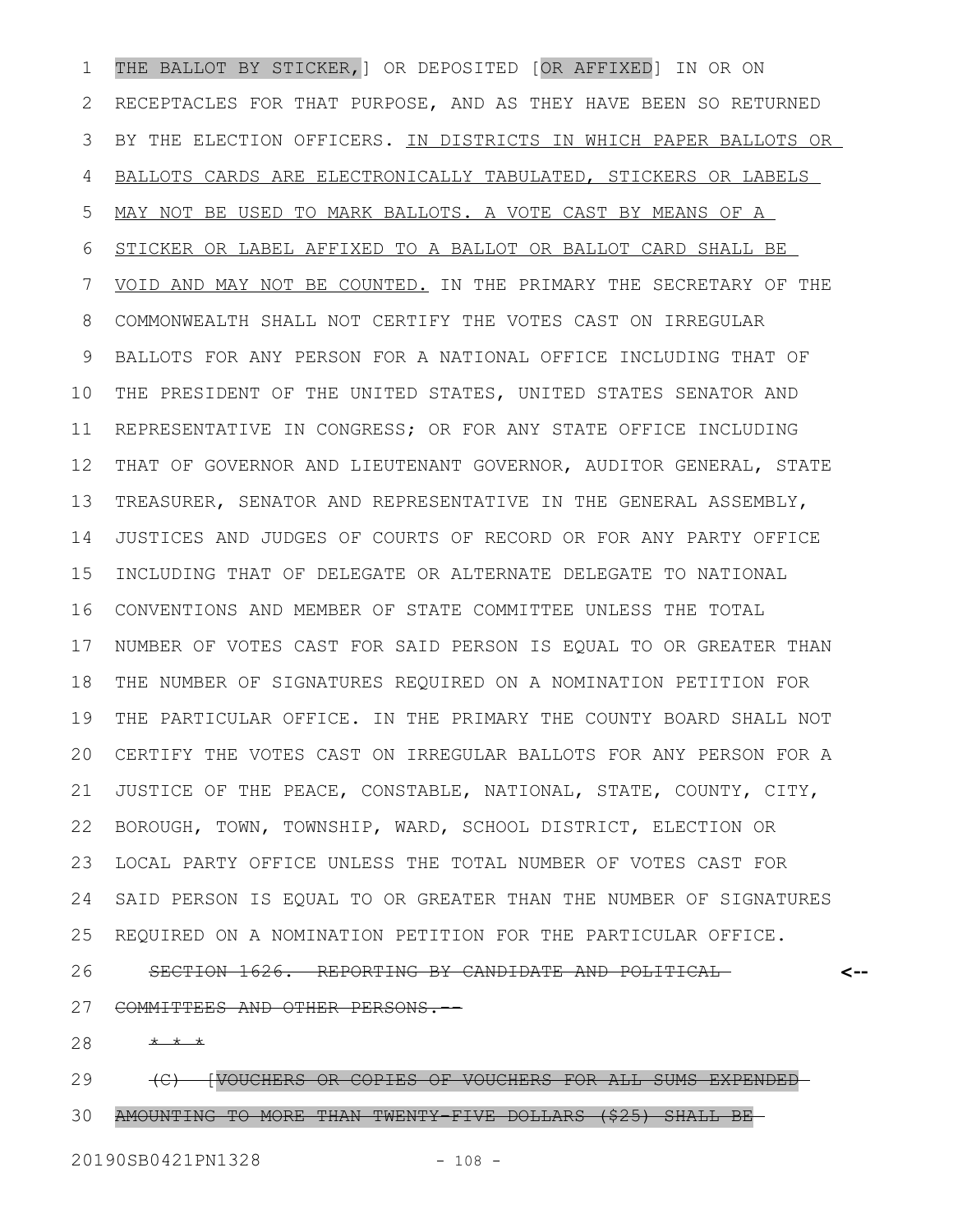|    | <del>RETAINED</del><br><del>THE</del><br>CANDIDATE<br><del>THE</del><br>COMMITTEE<br><b>TREASURER</b><br>-B¥-<br>ÐR                                                       |
|----|---------------------------------------------------------------------------------------------------------------------------------------------------------------------------|
| 2  | BE AVAILABLE FOR PUBLIC INSPECTION AND COPYING AS HEREIN                                                                                                                  |
| 3  | PROVIDED. ANY PERSON MAY INSPECT OR COPY SUCH VOUCHERS<br>ÐR                                                                                                              |
| 4  | WRITTEN REQUEST<br>WITH THE<br>THEREOF<br><del>FILING</del>                                                                                                               |
| 5  | $-HA$<br>NOTIFY THE<br><del>SUPERVISORY</del><br>OFFICE<br>WHICH<br>CANDIDATE<br><del>POLITICAL</del><br>θR                                                               |
| 6  | REQUEST.<br>$-$ <del>THE</del><br>COMMITTEE<br>CANDIDATE<br>SUCH<br><del>-POLITICAL</del><br>COMMITTEE<br>θF<br>⊖R                                                        |
| 7  | <del>THE</del><br>$\overline{\Theta}$ F<br><del>OPTION</del><br><b>EITHER</b><br>FORWARDING<br><del>VOUCHERS</del>                                                        |
| 8  | <del>THIF</del>                                                                                                                                                           |
| 9  | <b>THE</b><br><b>SAME</b><br>$\overline{+}\Theta$<br>$\overline{\text{THE}}$<br>REQUESTING<br><del>VOUCHERS</del><br>COPY<br>$\Theta$ F $-$<br>θR<br><del>AVAILABLE</del> |
| 10 | TREASURER<br>COMMITTEE<br>⊖₽<br><del>POLITICAL</del>                                                                                                                      |
| 11 | COPIES THEREOF<br><b>MAKE</b><br>SAID<br><b>VOUCHERS</b><br>AVAILABLE<br>$\Theta$ R                                                                                       |
| 12 | WHEN REQUESTED<br>BY THE<br>APPROPRIATE                                                                                                                                   |
| 13 | DIRECT THE<br>OFFICER,<br>SUCH<br>OFFICER SHALL<br>CANDIDATE<br>SUPERVISORY                                                                                               |
| 14 | POLITICAL COMMITTEE TO PROMPTLY DELIVER THE VOUCHERS<br><del>COPTES</del>                                                                                                 |
| 15 | THEREOF TO THE SUPERVISORY OFFICE FOR PURPOSES OF INSPECTION                                                                                                              |
| 16 | COPYING. COSTS OF COPYING AND COSTS OF DELIVERY<br><del>-THE</del>                                                                                                        |
| 17 | OR TREASURER OF THE REQUESTED VOUCHERS OR COPIES THEREOF<br><b>SHALL</b>                                                                                                  |
| 18 | BE BORNE BY THE PERSON REQUESTING SAME.<br><del>VOUCHERS</del>                                                                                                            |
| 19 | ALL SUMS EXPENDED AMOUNTING TO MORE THAN TWENTY<br><del>VOUCHERS FOR</del>                                                                                                |
| 20 | ופלא מתגדזמת הזזזה<br>סח גם דם נוגמי סווח זום<br>$C$ $T$ $T$ $T$ $T$<br>DEEA THED<br>D.D<br><del>iive dollarks (?Z3) shall be keiained bi ihe candidaie ok ihe</del>      |
| 21 | POLITICAL COMMITTEE TREASURER FOR A PERIOD OF THREE (3) YEARS AS                                                                                                          |
| 22 | REQUIRED UNDER SECTION 1622 (C) AND SHALL BE AVAILABLE FOR<br><del>PUBLIC</del>                                                                                           |
| 23 | <b>INSPECTION AND COPYING.</b>                                                                                                                                            |
| 24 | A PERSON MAY INSPECT OR COPY VOUCHERS OR COPIES OF<br>$+2$                                                                                                                |
| 25 | VOUCHERS BY FILING A WRITTEN REQUEST DIRECTLY WITH THE CANDIDATE                                                                                                          |
| 26 | <u>OR POLITICAL COMMITTEE. THE CANDIDATE OR POLITICAL COMMITTEE-</u>                                                                                                      |
| 27 | SHALL MAKE THE VOUCHERS OR COPIES OF THE VOUCHERS AVAILABLE TO                                                                                                            |
| 28 | REQUESTING PERSON. COSTS OF COPYING AND COSTS OF<br><del>DELIVERY BY-</del><br><del>THE -</del>                                                                           |
| 29 | THE CANDIDATE OR TREASURER OF THE REQUESTED VOUCHERS OR COPIES-                                                                                                           |
| 30 | <del>REOUESTING PERSON. IF A CANDIDATE OR A-</del><br><del>BORNE</del><br><del>THE -</del><br><del>∖⊥⊥∟ B⊡</del><br>᠊ <del>B</del> ¥                                      |
|    |                                                                                                                                                                           |

20190SB0421PN1328 - 109 -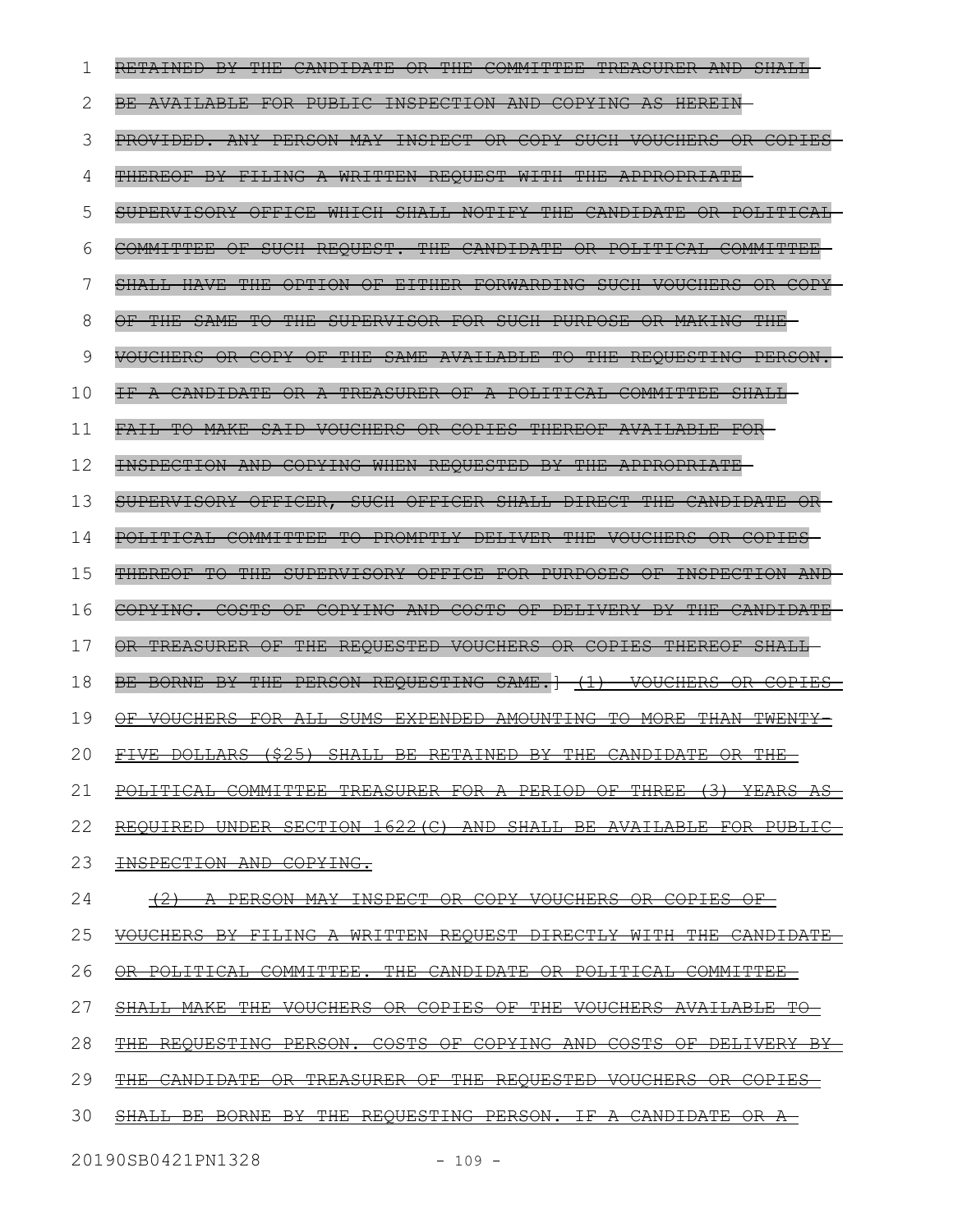| 1                             | 4 <del>ITTEE</del><br><b>POLITI</b><br>TREASURER<br><del>VOUCHERS</del><br><del>OR-</del><br>₩                                                                                                              |
|-------------------------------|-------------------------------------------------------------------------------------------------------------------------------------------------------------------------------------------------------------|
| 2                             | INSPECTION AND<br><del>THE</del><br>VOUCHERS AVAILABLE<br>$\pm$ OR<br><del>COPYING</del><br>$WHEN-$<br>⊖F                                                                                                   |
| 3                             | REQUESTED,<br><b>THE</b><br>REQUESTING<br>PERSON SHALL<br>PROVIDE WRITTEN<br><b>NOTICE</b><br>⊖₽                                                                                                            |
| 4                             | VIOLATION TO THE CANDIDATE OR POLITICAL COMMITTEE.<br><del>THE -</del><br>±₽                                                                                                                                |
| 5                             | VIOLATION IS NOT CORRECTED WITHIN 30 DAYS AFTER RECEIPT OF<br>$\triangle$                                                                                                                                   |
| 6                             | REQUESTING PERSON MAY FILE AN ACTION IN AN-                                                                                                                                                                 |
| 7                             | APPROPRIATE<br>COMMON PLEAS SEEKING DECLARATORY<br><b>COURT</b><br>$\Theta$ F $-$<br>$\rightarrow$ $\rightarrow$                                                                                            |
| 8                             | INJUNCTIVE RELIEF. IN AN ACTION UNDER THIS SUBSECTION,<br><del>THE</del><br><del>COUR</del>                                                                                                                 |
| 9                             | PREVAILING PARTY REASONABLE ATTORNEY FEES,<br><del>ALLOW THE</del>                                                                                                                                          |
| 10                            | INCLUDING LITIGATION COSTS AND EXPENSES.                                                                                                                                                                    |
| 11                            | PRIOR TO GRANTING A REQUEST FOR INSPECTION AND COPYING<br><del>(3)</del>                                                                                                                                    |
| 12                            | VOUCHERS, A CANDIDATE OR POLITICAL COMMITTEE MAY REQUIRE A-                                                                                                                                                 |
| 13                            | REQUESTER TO PREPAY AN ESTIMATE OF THE FEES AUTHORIZED UNDER                                                                                                                                                |
| 14                            | THIS SECTION IF THE<br>COSTS OF COPYING AND COSTS OF DELIVERY-                                                                                                                                              |
| 15                            | REQUIRED TO FULFILL THE REQUEST ARE EXPECTED TO EXCEED ONE                                                                                                                                                  |
| 16                            | HUNDRED DOLLARS (\$100).<br>NO PREPAYMENT IS REQUESTED OR MADE, A-<br>$\pm$ F $-$                                                                                                                           |
| 17                            | CANDIDATE OR POLITICAL COMMITTEE MAY REQUIRE THE REQUESTOR TO                                                                                                                                               |
| 18                            | COSTS<br>COPYING AND COSTS OF DELIVERY PRIOR TO<br>THE ACTUAL<br>⊖⊬<br><del>PAY-</del>                                                                                                                      |
| 19                            | THE RELEASE OF THE REQUESTED DOCUMENTS.                                                                                                                                                                     |
| 20                            | (4) A PERSON WHO VIOLATES THIS<br>SECTION SHALL BE SUBJECT TO                                                                                                                                               |
| 21                            | <b>ATTORNEY</b><br>PENALTIES<br>דזח<br><del>THE</del><br><del>UNDER</del><br><del>GENERAL</del><br><del>HAVE</del><br><del>SHALL</del><br><del>unio</del>                                                   |
| 22                            | PROSECUTORIAL<br>JURISDICTION<br><del>VIOLATION</del><br>COMMITTED<br><del>UNDER</del><br><del>THIS</del><br><del>OVER</del>                                                                                |
| 23                            | SECTION.<br><b>DISTRICT</b><br><b>ATTORNEY</b><br><del>THE</del><br>COUNTY<br>$\oplus$ F<br><del>ANY</del><br><del>WHICH</del><br>±₩<br>$\overline{\phantom{a}}$                                            |
| 24                            | <b>VIOLATION</b><br>RESPONSIBILITIES<br><del>OCCURRED</del><br><del>HAS</del><br><del>CONCURRENT</del><br><del>POWERS</del><br><del>AND</del>                                                               |
| 25                            | <b>ATTORNEY</b><br><b>GENERAL</b><br>ŦHE<br><del>THE</del><br>VIOLATIONS.<br><del>OVER</del>                                                                                                                |
| 26                            | $+5$<br><del>POLITICAL</del><br><del>COMMITTEE</del>                                                                                                                                                        |
| 27                            | ACCESS<br>REQUESTING<br>Ŧθ<br><del>VOUCHER</del><br><del>THE</del><br><del>PERSON</del><br><del>PERSON</del><br><del>COPI</del><br>±₽<br>$\Theta$ R                                                         |
| 28                            | REPEATED<br><del>REQUESTS</del><br><del>THE</del><br><del>SAME</del><br><del>THE</del><br><del>REPEATED</del><br><del>MADE</del><br><del>RECORD</del><br><del>AND</del><br><del>HAS</del><br><del>FOR</del> |
| 29                            | QUESTS<br>m t t t.<br>CANDIDATE<br>PLACED<br><b>UNREASONABLE</b><br><del>BURDEN</del><br><del>-HAVE</del><br>₩<br>θR                                                                                        |
| 30                            | <del>COMMITTEE.</del><br><del>THIS</del><br><del>DENIAL</del><br><del>UNDER</del><br><del>PARAGRAPH</del><br>₩⊖Ŧ                                                                                            |
| 20190SB0421PN1328<br>$-110 -$ |                                                                                                                                                                                                             |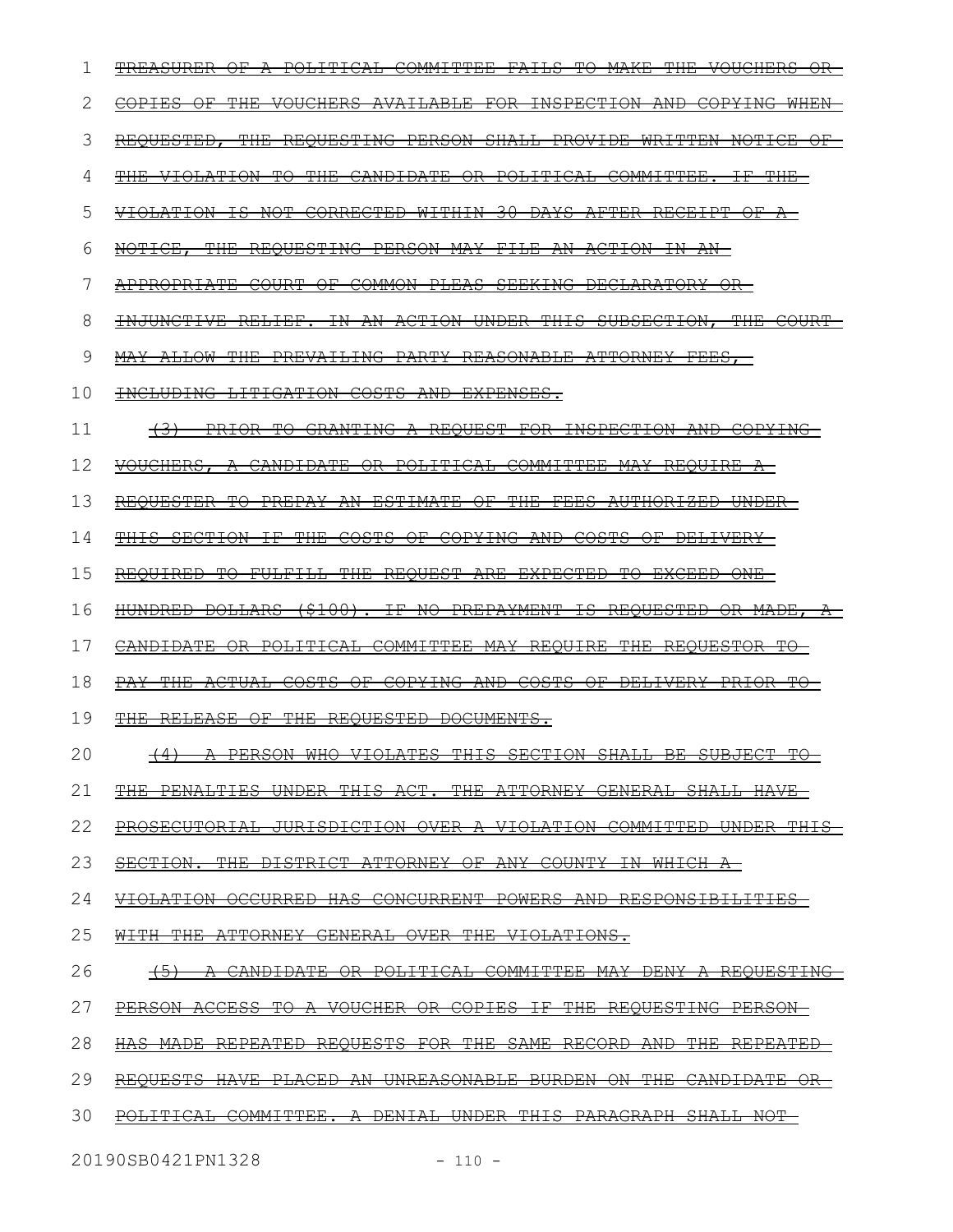RESTRICT THE ABILITY TO REQUEST A DIFFERENT RECORD. (6) THE FOLLOWING WORDS AND PHRASES WHEN USED IN THIS SECTION SHALL HAVE THE MEANINGS GIVEN TO THEM IN THIS PARAGRAPH-UNLESS THE CONTEXT CLEARLY INDICATES OTHERWISE: "COMMITTEE." AS DEFINED IN SECTION 1621. "COSTS OF COPYING." UP TO TWENTY-FIVE CENTS (25¢) PER COPY FOR BLACK AND WHITE COPIES, AND UP TO FIFTY CENTS (50¢) PER COPY FOR COLOR COPIES. IF A CD OR DVD IS PROVIDED, THE COST OF COPYING WILL BE UP TO THE ACTUAL COST OF THE CD OR DVD, NOT TO EXCEED THREE DOLLARS (\$3) PER DISC. FOR A FLASH DRIVE THE COST OF COPYING WILL BE UP TO THE ACTUAL COST OF THE FLASH DRIVE. "COSTS OF DELIVERY." THE COST OF POSTAGE OR SHIPPING OF DOCUMENTS FROM THE CANDIDATE OR COMMITTEE TO THE REQUESTER. THE ALLOWABLE FEE FOR POSTAGE OR SHIPPING WILL BE UP TO THE ACTUAL COST OF THE UNITED STATES POSTAL SERVICE'S FIRST-CLASS POSTAGE. "POLITICAL COMMITTEE." AS DEFINED IN SECTION 1621. "VOUCHER." A DOCUMENT THAT REASONABLY DESCRIBES THE CAMPAIGN 1 2 3 4 5 6 7 8 9 10 11 12 13 14 15 16 17

- 18 EXPENSE.
- \* \* \* 19

SECTION 10. THE SECRETARY OF THE COMMONWEALTH SHALL PREPARE AND DISSEMINATE INFORMATION TO THE PUBLIC REGARDING THE CHANGES 22 TO THE VOTING PROCEDURES UNDER THIS ACT. 20 21

SECTION 11. SECTIONS 1, 2, 3, 4, 5, 5.1, 6, 7, 8, 9 AND 12 OF THIS ACT ARE NONSEVERABLE. IF ANY PROVISION OF THIS ACT OR ITS APPLICATION TO ANY PERSON OR CIRCUMSTANCE IS HELD INVALID, THE REMAINING PROVISIONS OR APPLICATIONS OF THIS ACT ARE VOID. SECTION 12. REPEALS ARE AS FOLLOWS: 23 24 25 26 27

(1) THE GENERAL ASSEMBLY DECLARES THAT THE REPEAL UNDER PARAGRAPH (2) IS NECESSARY TO EFFECTUATE THE ADDITION OF SECTION 1231 OF THE ACT. 28 29 30

20190SB0421PN1328 - 111 -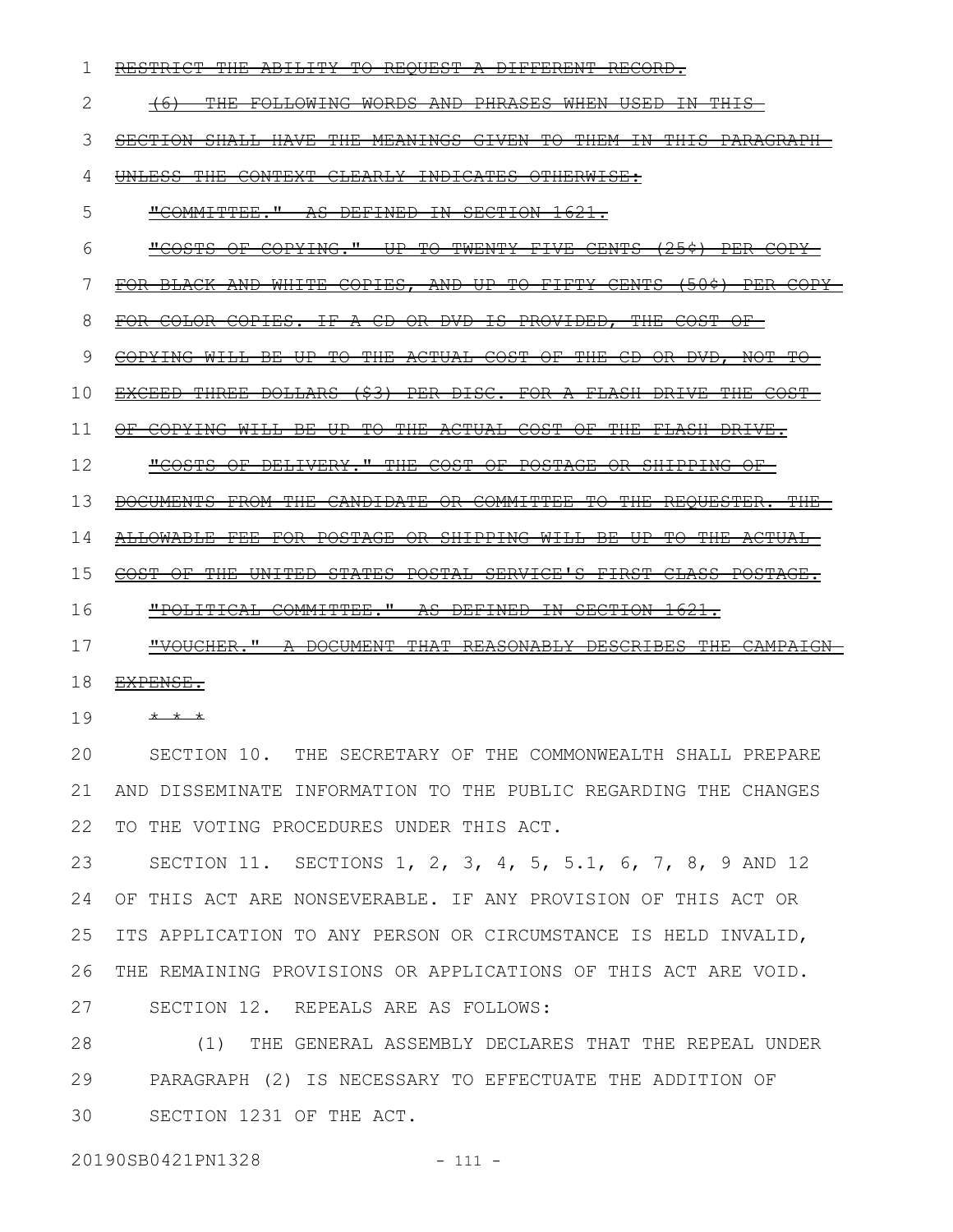1

(2) 25 PA.C.S. § 1326 IS REPEALED.

(3) THE GENERAL ASSEMBLY DECLARES THAT THE REPEAL UNDER PARAGRAPH (4) IS NECESSARY TO EFFECTUATE THE ADDITION OF SECTION 1232 OF THE ACT. (4) 25 PA.C.S. § 1330 IS REPEALED. (5) THE GENERAL ASSEMBLY DECLARES THAT THE REPEAL UNDER PARAGRAPH (6) IS NECESSARY TO EFFECTUATE THE ADDITION OF SECTION 1233 OF THE ACT. (6) 25 PA.C.S. § 1602(A)(1) IS REPEALED. SECTION 13. THE FOLLOWING APPLY: (1) THIS SECTION APPLIES TO THE AMENDMENT OR ADDITION OF 12 THE FOLLOWING PROVISIONS: (I) SECTION 102. (II) SECTION 1003(A). (III) SECTION 1007(B). (IV) SECTION 1107. (V) SECTION 1110. (VI) SECTION 1107-A. (VII) SECTION 1109-A. (VIII) SECTION 1112-A(A). (IX) SECTION 1216(D). (X) SECTION 1222(A) AND (B). (XI) SECTION 1223. (XII) SECTION 1231. (XIII) SECTION 1232. (XIV) SECTION 1233. (XV) SECTION 1302. (XVI) SECTION 1302.1. (XVII) SECTION 1302.2. (XVIII) SECTION 1305. 2 3 4 5 6 7 8 9 10 11 13 14 15 16 17 18 19 20 21 22 23 24 25 26 27 28 29 30

20190SB0421PN1328 - 112 -